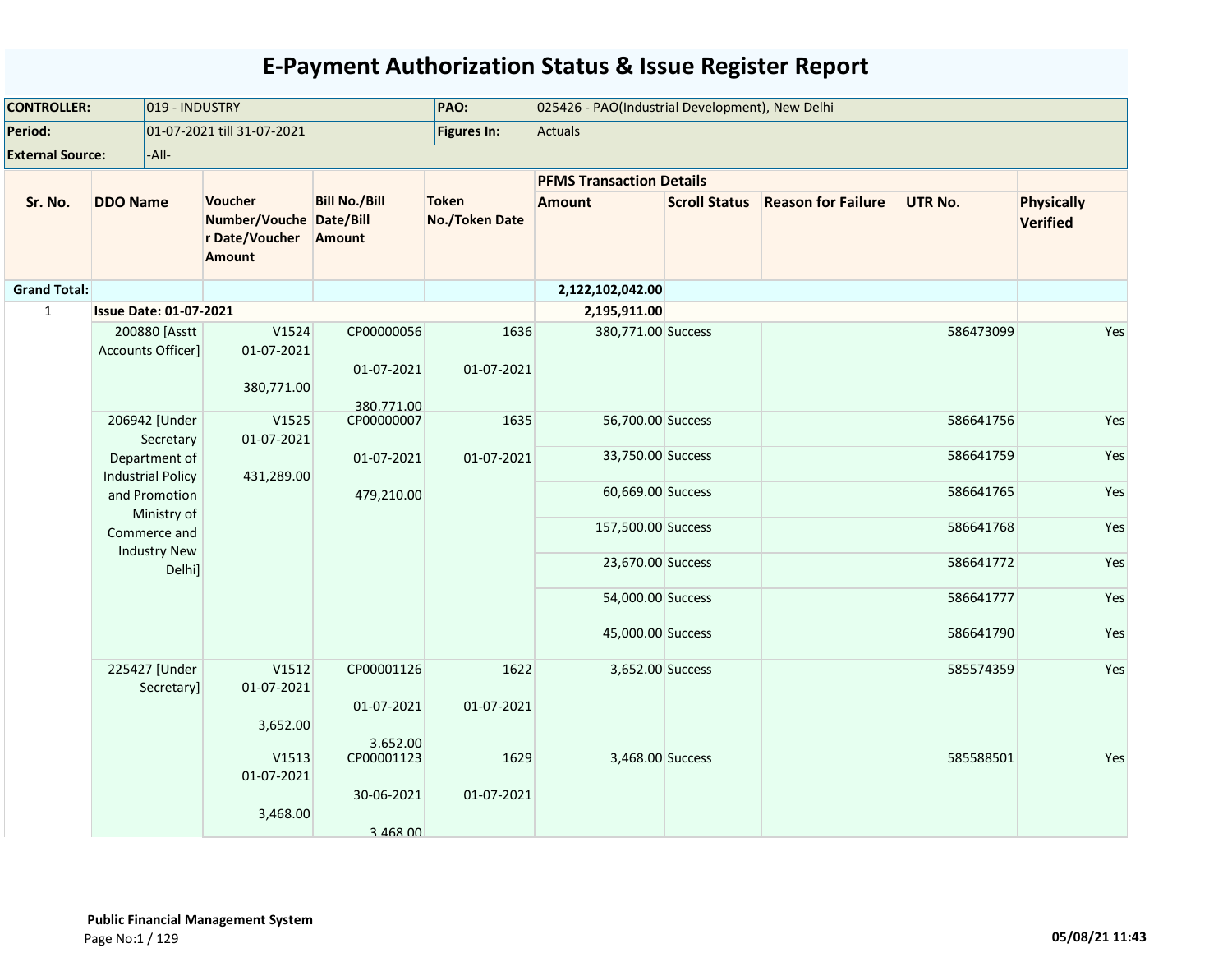| V1514<br>01-07-2021 | CP00001121           | 1624       | 7,450.00 Success   | 585574495 | Yes |
|---------------------|----------------------|------------|--------------------|-----------|-----|
| 7,450.00            | 30-06-2021           | 01-07-2021 |                    |           |     |
|                     | 7.450.00             |            |                    |           |     |
| V1515               | CP00001122           | 1626       | 11,899.00 Success  | 585578651 | Yes |
| 01-07-2021          |                      |            |                    |           |     |
|                     | 30-06-2021           | 01-07-2021 |                    |           |     |
|                     |                      |            |                    |           |     |
| 11,899.00           |                      |            |                    |           |     |
|                     | 11.899.00            |            |                    |           |     |
| V1516               | CP00001120           | 1623       | 1,377.00 Success   | 585574261 | Yes |
| 01-07-2021          |                      |            |                    |           |     |
|                     | 30-06-2021           | 01-07-2021 |                    |           |     |
| 1,377.00            |                      |            |                    |           |     |
|                     | 1.377.00             |            |                    |           |     |
|                     | V1518 CP00001124(ELE | 1628       | 34,476.00 Success  | 585588247 | Yes |
| 01-07-2021          | 2021060009)          |            |                    |           |     |
|                     |                      |            |                    |           |     |
|                     |                      | 01-07-2021 |                    |           |     |
| 34,476.00           | 30-06-2021           |            |                    |           |     |
|                     |                      |            |                    |           |     |
|                     | 34 476 00            |            |                    |           |     |
| V1520               | CP00001129           | 1631       | 4,676.00 Success   | 586179722 | Yes |
| 01-07-2021          |                      |            |                    |           |     |
|                     | 01-07-2021           | 01-07-2021 |                    |           |     |
|                     |                      |            |                    |           |     |
| 4,676.00            |                      |            |                    |           |     |
|                     | 4.676.00             |            |                    |           |     |
| V1521               | CP00001130           | 1632       | 2,490.00 Success   | 586179833 | Yes |
| 01-07-2021          |                      |            |                    |           |     |
|                     | 01-07-2021           | 01-07-2021 |                    |           |     |
| 2,490.00            |                      |            |                    |           |     |
|                     | 2.490.00             |            |                    |           |     |
| V1522               | CP00001133           | 1634       | 510,480.00 Success | 586163926 | Yes |
| 01-07-2021          |                      |            |                    |           |     |
|                     |                      |            |                    |           |     |
|                     | 01-07-2021           | 01-07-2021 |                    |           |     |
| 510,480.00          |                      |            |                    |           |     |
|                     | 520.898.00           |            |                    |           |     |
| V1523               | CP00001132           | 1633       | 299,926.00 Success | 586164080 | Yes |
| 01-07-2021          |                      |            |                    |           |     |
|                     | 01-07-2021           | 01-07-2021 |                    |           |     |
| 299,926.00          |                      |            |                    |           |     |
|                     | 299.926.00           |            |                    |           |     |
|                     |                      |            |                    |           |     |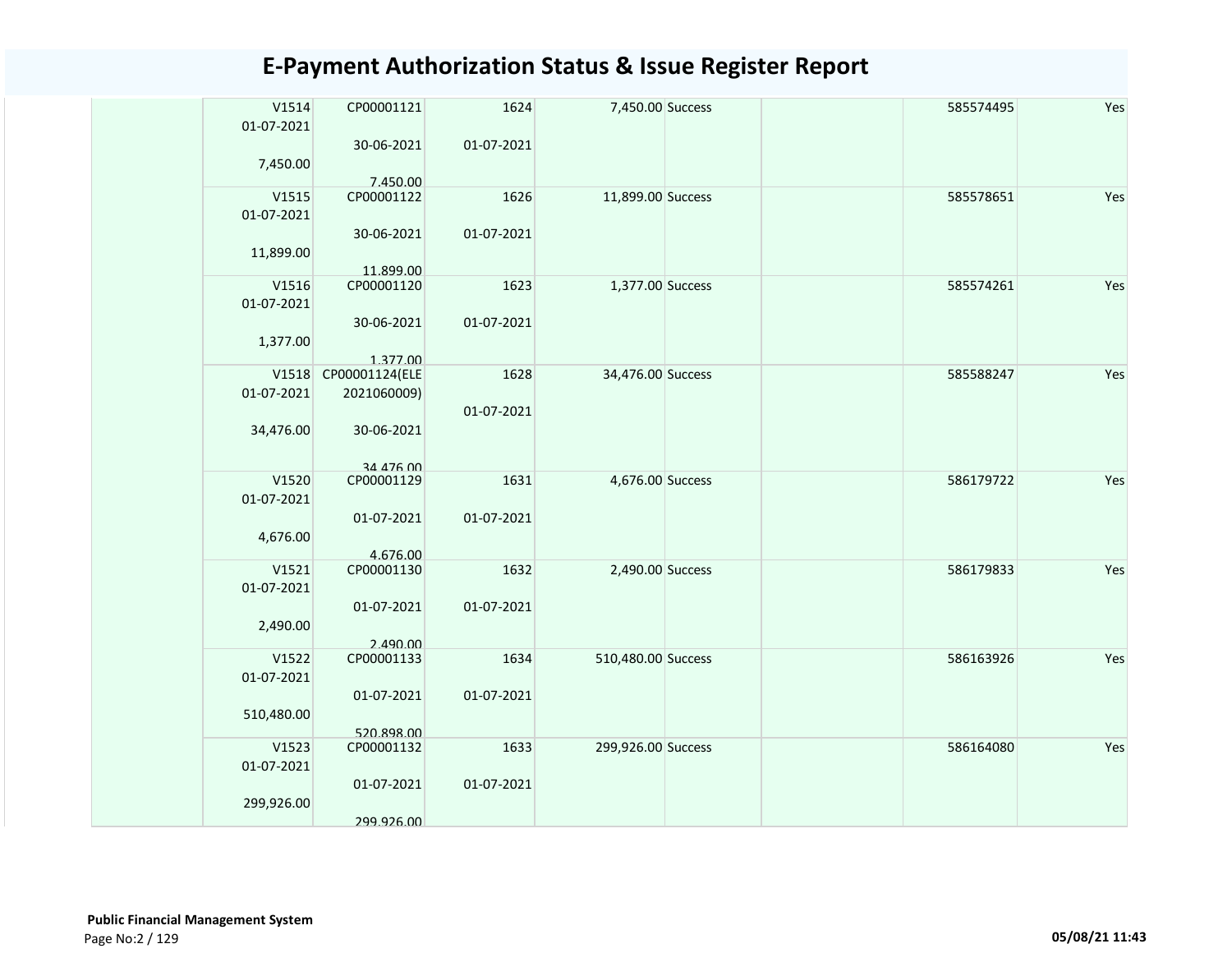|   | 225428 [Section<br>Officer]   | V1511<br>01-07-2021 | CP00000078<br>29-06-2021       | 1619<br>30-06-2021 | 450,867.00 Success | 583754568 | Yes |
|---|-------------------------------|---------------------|--------------------------------|--------------------|--------------------|-----------|-----|
|   |                               | 450,867.00          | 450.867.00                     |                    |                    |           |     |
|   | 225429 [Section<br>Officer]   | V1517<br>01-07-2021 | CP00000120                     | 1630               | 26,090.00 Success  | 585588378 | Yes |
|   |                               | 26,090.00           | 30-06-2021<br>26.090.00        | 01-07-2021         |                    |           |     |
|   |                               |                     | V1519 CP00000121(EFR           | 1627               | 27,000.00 Success  | 585805789 | Yes |
|   |                               | 01-07-2021          | 2021060002)                    | 01-07-2021         |                    |           |     |
|   |                               | 27,000.00           | 30-06-2021                     |                    |                    |           |     |
|   |                               |                     | 27 000 00                      |                    |                    |           |     |
| 2 | <b>Issue Date: 02-07-2021</b> |                     |                                |                    | 127,672.00         |           |     |
|   | 200880 [Asstt                 | V1529               | CP00000058                     | 1642               | 991.00 Success     | 601964017 | Yes |
|   | Accounts Officer]             | 02-07-2021          |                                |                    |                    |           |     |
|   |                               |                     | 02-07-2021                     | 02-07-2021         |                    |           |     |
|   |                               |                     |                                |                    |                    |           |     |
|   |                               | 991.00              |                                |                    |                    |           |     |
|   |                               | V1532               | 991.00<br>CP00000057           | 1643               | 340.00 Success     | 602070348 | Yes |
|   |                               | 02-07-2021          |                                |                    |                    |           |     |
|   |                               |                     |                                |                    |                    |           |     |
|   |                               |                     | 02-07-2021                     | 02-07-2021         |                    |           |     |
|   |                               | 340.00              |                                |                    |                    |           |     |
|   | 225427 [Under                 |                     | 340.00<br>V1526 CP00001131(EFR | 1637               | 27,000.00 Success  | 601963858 | Yes |
|   | Secretary]                    | 02-07-2021          | 2021070001)                    |                    |                    |           |     |
|   |                               |                     |                                |                    |                    |           |     |
|   |                               | 27,000.00           | 01-07-2021                     | 02-07-2021         |                    |           |     |
|   |                               |                     | 27 000 00                      |                    |                    |           |     |
|   |                               | V1533               | CP00001143                     | 1649               | 3,500.00 Success   | 602078296 | Yes |
|   |                               | 02-07-2021          |                                |                    |                    |           |     |
|   |                               |                     | 02-07-2021                     | 02-07-2021         |                    |           |     |
|   |                               | 3,500.00            |                                |                    |                    |           |     |
|   |                               |                     | 3.500.00                       |                    |                    |           |     |
|   |                               | V1534               | CP00001140                     | 1646               | 46,238.00 Success  | 602761246 | Yes |
|   |                               | 02-07-2021          |                                |                    |                    |           |     |
|   |                               |                     | 02-07-2021                     | 02-07-2021         |                    |           |     |
|   |                               | 46,238.00           |                                |                    |                    |           |     |
|   |                               |                     | 47.182.00                      |                    |                    |           |     |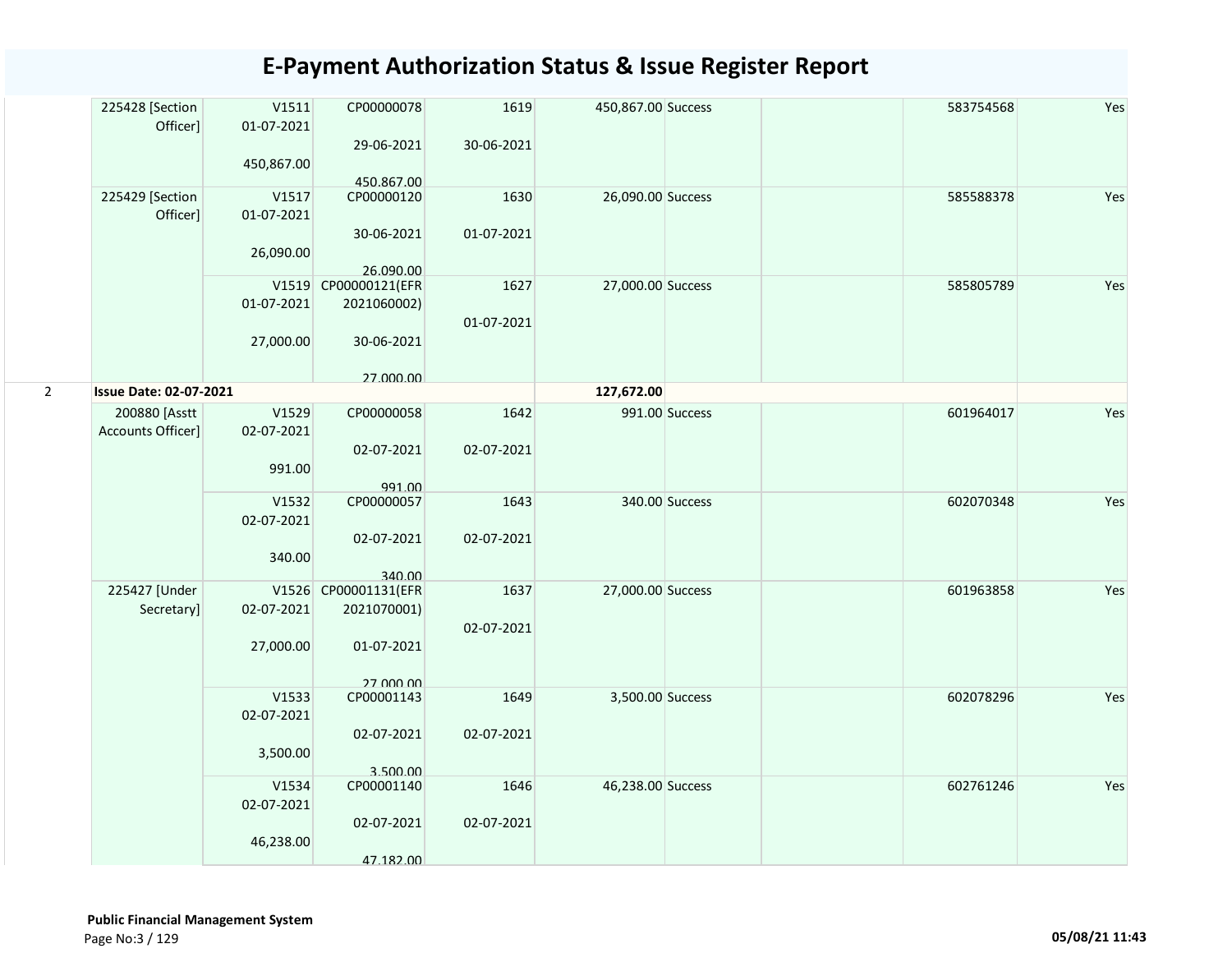|   |                               | V1535      | CP00001142                        | 1648       | 2,483.00 Success  | 602761468 | Yes |
|---|-------------------------------|------------|-----------------------------------|------------|-------------------|-----------|-----|
|   |                               | 02-07-2021 |                                   |            |                   |           |     |
|   |                               |            | 02-07-2021                        | 02-07-2021 |                   |           |     |
|   |                               | 2,483.00   |                                   |            |                   |           |     |
|   |                               | V1536      | 2.483.00<br>CP00001141            | 1647       | 471.00 Success    | 602761016 | Yes |
|   |                               | 02-07-2021 |                                   |            |                   |           |     |
|   |                               |            |                                   | 02-07-2021 |                   |           |     |
|   |                               |            | 02-07-2021                        |            |                   |           |     |
|   |                               | 471.00     |                                   |            |                   |           |     |
|   |                               |            | 471.00<br>V1537 CP00001127(GPF    | 1645       | 16,000.00 Success | 602760771 | Yes |
|   |                               | 02-07-2021 | $\left[202107054\right)$          |            |                   |           |     |
|   |                               |            |                                   | 02-07-2021 |                   |           |     |
|   |                               |            |                                   |            |                   |           |     |
|   |                               | 16,000.00  | 01-07-2021                        |            |                   |           |     |
|   |                               |            |                                   |            |                   |           |     |
|   |                               |            | 16,000,00<br>V1538 CP00001128(GPF | 1644       | 25,000.00 Success | 602769490 | Yes |
|   |                               | 02-07-2021 | $_2$ 02107055)                    |            |                   |           |     |
|   |                               |            |                                   | 02-07-2021 |                   |           |     |
|   |                               | 25,000.00  | 01-07-2021                        |            |                   |           |     |
|   |                               |            |                                   |            |                   |           |     |
|   |                               |            | 25 000 00                         |            |                   |           |     |
|   | 225438 [Asstt                 | V1527      | CP00000142                        | 1641       | 3,840.00 Success  | 601952584 | Yes |
|   | Accounts Officer]             | 02-07-2021 |                                   |            |                   |           |     |
|   |                               |            | 01-07-2021                        | 02-07-2021 |                   |           |     |
|   |                               | 3,840.00   |                                   |            |                   |           |     |
|   |                               |            | 3.840.00                          |            |                   |           |     |
|   |                               | V1528      | CP00000140                        | 1639       | 530.00 Success    | 601949427 | Yes |
|   |                               | 02-07-2021 |                                   |            |                   |           |     |
|   |                               |            | 01-07-2021                        | 02-07-2021 |                   |           |     |
|   |                               | 530.00     |                                   |            |                   |           |     |
|   |                               |            | 530.00                            |            |                   |           |     |
|   |                               | V1530      | CP00000139                        | 1638       | 177.00 Success    | 602078035 | Yes |
|   |                               | 02-07-2021 |                                   |            |                   |           |     |
|   |                               |            | 01-07-2021                        | 02-07-2021 |                   |           |     |
|   |                               | 177.00     |                                   |            |                   |           |     |
|   |                               |            | 177.00                            |            |                   |           |     |
|   |                               | V1531      | CP00000141                        | 1640       | 1,102.00 Success  | 602078163 | Yes |
|   |                               | 02-07-2021 |                                   |            |                   |           |     |
|   |                               |            | 01-07-2021                        | 02-07-2021 |                   |           |     |
|   |                               | 1,102.00   |                                   |            |                   |           |     |
|   |                               |            | 1.102.00                          |            |                   |           |     |
| 3 | <b>Issue Date: 05-07-2021</b> |            |                                   |            | 3,665,670.00      |           |     |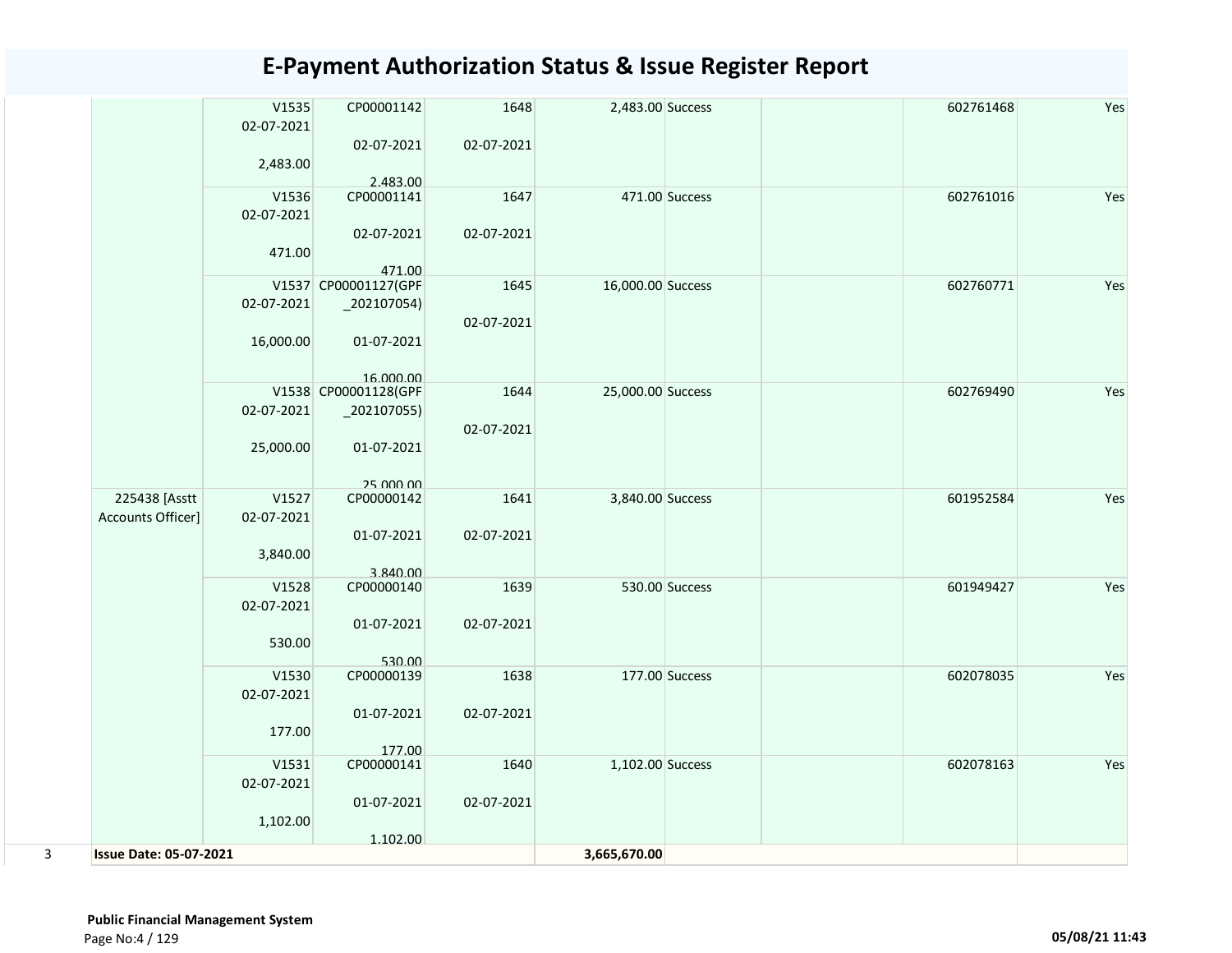| 225427 [Under |                     | V1539 CP00001134(GPF              | 1650       | 90,000.00 Success    | 640384978 | Yes |
|---------------|---------------------|-----------------------------------|------------|----------------------|-----------|-----|
| Secretary]    | 05-07-2021          | $_2$ 02107056)                    |            |                      |           |     |
|               |                     |                                   | 05-07-2021 |                      |           |     |
|               | 90,000.00           | 01-07-2021                        |            |                      |           |     |
|               |                     |                                   |            |                      |           |     |
|               |                     | 90,000,00<br>V1540 CP00001136(GPF | 1651       | 50,000.00 Success    | 640385134 | Yes |
|               | 05-07-2021          | $_2$ 02107057)                    |            |                      |           |     |
|               |                     |                                   | 05-07-2021 |                      |           |     |
|               | 50,000.00           | 02-07-2021                        |            |                      |           |     |
|               |                     |                                   |            |                      |           |     |
|               |                     | 50.000.00                         |            |                      |           |     |
|               |                     | V1541 CP00001138(GPF              | 1652       | 17,000.00 Success    | 640385210 | Yes |
|               | 05-07-2021          | _202107058)                       |            |                      |           |     |
|               |                     |                                   | 05-07-2021 |                      |           |     |
|               | 17,000.00           | 02-07-2021                        |            |                      |           |     |
|               |                     | 17 000 00                         |            |                      |           |     |
|               |                     | V1542 CP00001144(GPF              | 1653       | 1,200,000.00 Success | 642481514 | Yes |
|               | 05-07-2021          | $_2$ 02107059)                    |            |                      |           |     |
|               |                     |                                   | 05-07-2021 |                      |           |     |
|               | 1,200,000.00        | 02-07-2021                        |            |                      |           |     |
|               |                     |                                   |            |                      |           |     |
|               |                     | 1 200 000 00                      |            |                      |           |     |
|               | V1543<br>05-07-2021 | CP00001139                        | 1655       | 12,542.00 Success    | 643116540 | Yes |
|               |                     | 02-07-2021                        | 05-07-2021 |                      |           |     |
|               | 12,542.00           |                                   |            |                      |           |     |
|               |                     | 12.542.00                         |            |                      |           |     |
|               | V1544               | CP00001145                        | 1657       | 2,574.00 Success     | 643114402 | Yes |
|               | 05-07-2021          |                                   |            |                      |           |     |
|               |                     | 02-07-2021                        | 05-07-2021 |                      |           |     |
|               | 2,574.00            |                                   |            |                      |           |     |
|               |                     | 2.626.00                          |            |                      |           |     |
|               | V1545               | CP00001146                        | 1667       | 161,560.00 Success   | 643116688 | Yes |
|               | 05-07-2021          | 05-07-2021                        | 05-07-2021 |                      |           |     |
|               | 161,560.00          |                                   |            |                      |           |     |
|               |                     | 164.124.00                        |            |                      |           |     |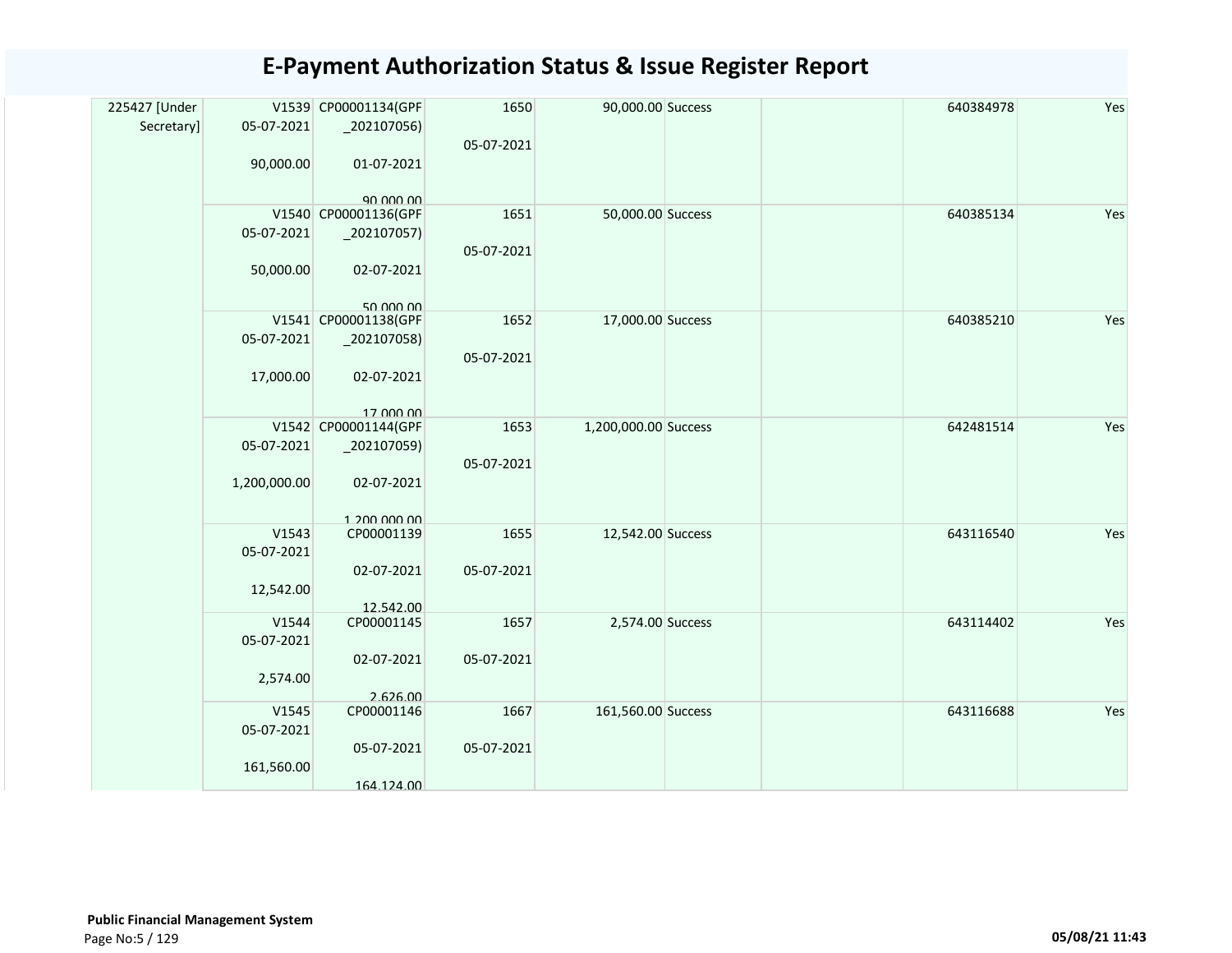|                 | V1546      | CP00001147               | 1668       | 245,357.00 Success | 643116868 | Yes |
|-----------------|------------|--------------------------|------------|--------------------|-----------|-----|
|                 | 05-07-2021 |                          |            |                    |           |     |
|                 |            | 05-07-2021               | 05-07-2021 |                    |           |     |
|                 | 245,357.00 |                          |            |                    |           |     |
|                 | V1547      | 249.587.00<br>CP00001148 | 1669       | 386,749.00 Success | 643102841 | Yes |
|                 | 05-07-2021 |                          |            |                    |           |     |
|                 |            | 05-07-2021               | 05-07-2021 |                    |           |     |
|                 |            |                          |            |                    |           |     |
|                 | 386,749.00 | 393.417.00               |            |                    |           |     |
|                 | V1548      | CP00001149               | 1670       | 471,663.00 Success | 643114129 | Yes |
|                 | 05-07-2021 |                          |            |                    |           |     |
|                 |            | 05-07-2021               | 05-07-2021 |                    |           |     |
|                 | 471,663.00 |                          |            |                    |           |     |
|                 |            | 479.795.00               |            |                    |           |     |
|                 | V1549      | CP00001150               | 1671       | 19,962.00 Success  | 643113866 | Yes |
|                 | 05-07-2021 |                          |            |                    |           |     |
|                 |            | 05-07-2021               | 05-07-2021 |                    |           |     |
|                 | 19,962.00  |                          |            |                    |           |     |
|                 |            | 20.306.00                |            |                    |           |     |
|                 | V1550      | CP00001152               | 1673       | 313,600.00 Success | 643113996 | Yes |
|                 | 05-07-2021 |                          |            |                    |           |     |
|                 |            | 05-07-2021               | 05-07-2021 |                    |           |     |
|                 | 313,600.00 |                          |            |                    |           |     |
|                 |            | 320.000.00               |            |                    |           |     |
|                 | V1556      | CP00001135               | 1658       | 608,400.00 Success | 643182415 | Yes |
|                 | 05-07-2021 |                          |            |                    |           |     |
|                 |            | 02-07-2021               | 05-07-2021 |                    |           |     |
|                 | 608,400.00 |                          |            |                    |           |     |
| 225428 [Section | V1553      | 608.400.00<br>CP00000079 | 1660       | 14,286.00 Success  | 643114252 | Yes |
| Officer]        | 05-07-2021 |                          |            |                    |           |     |
|                 |            | 05-07-2021               | 05-07-2021 |                    |           |     |
|                 | 14,286.00  |                          |            |                    |           |     |
|                 |            | 14.286.00                |            |                    |           |     |
|                 | V1555      | CP00000076               | 1663       | 4,000.00 Success   | 643182233 | Yes |
|                 | 05-07-2021 |                          |            |                    |           |     |
|                 |            | 29-06-2021               | 05-07-2021 |                    |           |     |
|                 | 4,000.00   |                          |            |                    |           |     |
|                 |            | 4.000.00                 |            |                    |           |     |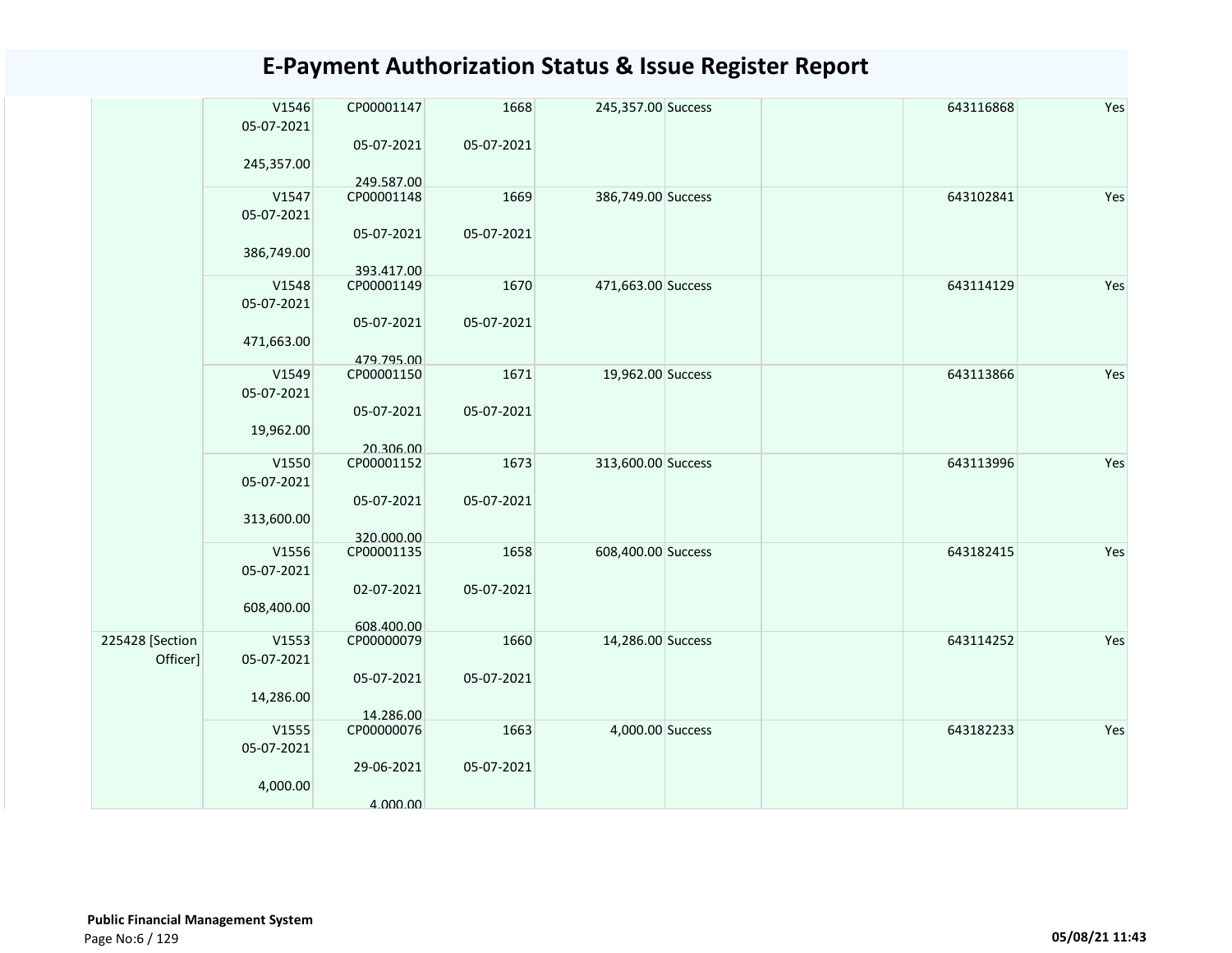|   | 225438 [Asstt                 | V1551      | CP00000143             | 1661       | 30,600.00 Success |  | 643113592 | Yes |
|---|-------------------------------|------------|------------------------|------------|-------------------|--|-----------|-----|
|   | Accounts Officer]             | 05-07-2021 | 05-07-2021             | 05-07-2021 |                   |  |           |     |
|   |                               | 30,600.00  |                        |            |                   |  |           |     |
|   |                               |            | 30.600.00              |            |                   |  |           |     |
|   |                               | V1552      | CP00000144             | 1662       | 30,600.00 Success |  | 643113727 | Yes |
|   |                               | 05-07-2021 |                        |            |                   |  |           |     |
|   |                               |            | 05-07-2021             | 05-07-2021 |                   |  |           |     |
|   |                               | 30,600.00  | 30.600.00              |            |                   |  |           |     |
|   |                               | V1554      | CP00000146             | 1665       | 4,333.00 Success  |  | 643141046 | Yes |
|   |                               | 05-07-2021 |                        |            |                   |  |           |     |
|   |                               |            | 05-07-2021             | 05-07-2021 |                   |  |           |     |
|   |                               | 4,333.00   |                        |            |                   |  |           |     |
|   |                               | V1557      | 4.333.00<br>CP00000145 | 1666       | 2,444.00 Success  |  | 643231095 | Yes |
|   |                               | 05-07-2021 |                        |            |                   |  |           |     |
|   |                               |            | 05-07-2021             | 05-07-2021 |                   |  |           |     |
|   |                               | 2,444.00   |                        |            |                   |  |           |     |
| 4 | <b>Issue Date: 06-07-2021</b> |            | 2.444.00               |            | 5,456,451.00      |  |           |     |
|   | 206886 [Asst                  | V1573      | CP00000032             | 1696       | 40,500.00 Success |  | 659397263 | Yes |
|   | Administrative                | 06-07-2021 |                        |            |                   |  |           |     |
|   | Officer Copyright             |            | 05-07-2021             | 06-07-2021 | 40,500.00 Success |  | 659397269 | Yes |
|   | Office New Delhi]             | 388,800.00 |                        |            |                   |  |           |     |
|   |                               |            | 432,000.00             |            | 40,500.00 Success |  | 659397275 | Yes |
|   |                               |            |                        |            | 39,150.00 Success |  | 659397283 | Yes |
|   |                               |            |                        |            |                   |  |           |     |
|   |                               |            |                        |            | 40,500.00 Success |  | 659397293 | Yes |
|   |                               |            |                        |            |                   |  |           |     |
|   |                               |            |                        |            | 40,500.00 Success |  | 659397300 | Yes |
|   |                               |            |                        |            | 27,000.00 Success |  | 659397320 | Yes |
|   |                               |            |                        |            |                   |  |           |     |
|   |                               |            |                        |            | 40,500.00 Success |  | 659397325 | Yes |
|   |                               |            |                        |            | 39,150.00 Success |  | 659397333 | Yes |
|   |                               |            |                        |            |                   |  |           |     |
|   |                               |            |                        |            | 40,500.00 Success |  | 659397366 | Yes |
|   |                               |            |                        |            |                   |  |           |     |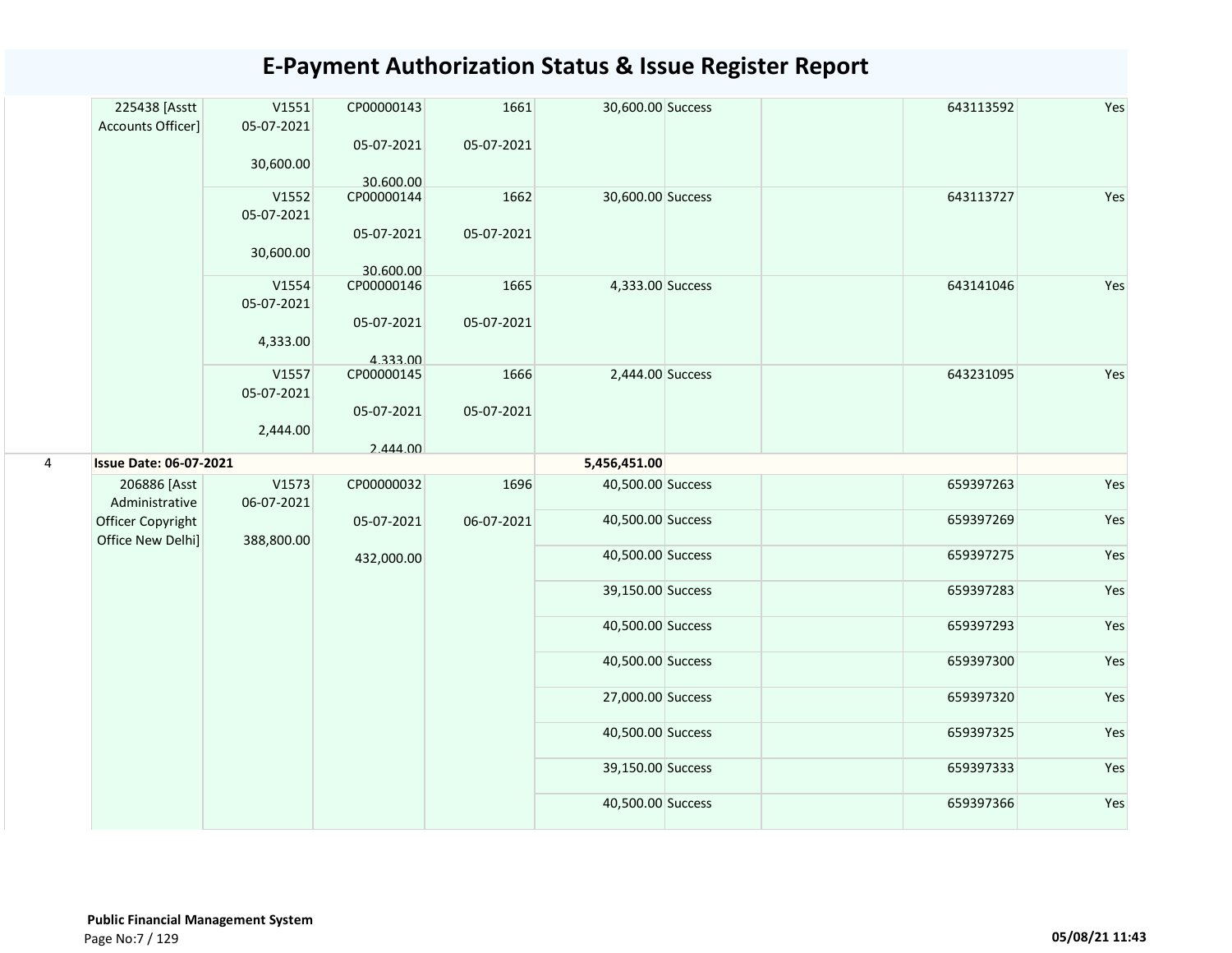|               | V1582        | CP00000031             | 1695       | 8,593.00 Success  |  | 659449782 | Yes |
|---------------|--------------|------------------------|------------|-------------------|--|-----------|-----|
|               | 06-07-2021   | 05-07-2021             | 06-07-2021 |                   |  |           |     |
|               | 8,593.00     |                        |            |                   |  |           |     |
| 225427 [Under | V1561        | 8.593.00<br>CP00001169 | 1680       | 1,769.00 Success  |  | 658673254 | Yes |
| Secretary]    | 06-07-2021   |                        |            |                   |  |           |     |
|               | 1,769.00     | 05-07-2021             | 06-07-2021 |                   |  |           |     |
|               | V1562        | 1.769.00<br>CP00001164 | 1689       | 6,074.00 Success  |  | 658676911 | Yes |
|               | 06-07-2021   |                        |            |                   |  |           |     |
|               |              | 05-07-2021             | 06-07-2021 |                   |  |           |     |
|               | 6,074.00     | 6.074.00               |            |                   |  |           |     |
|               | V1563        | CP00001166             | 1678       | 4,238.00 Success  |  | 658673412 | Yes |
|               | 06-07-2021   |                        |            |                   |  |           |     |
|               |              | 05-07-2021             | 06-07-2021 |                   |  |           |     |
|               | 4,238.00     | 4.325.00               |            |                   |  |           |     |
|               | V1564        | CP00001155             | 1677       | 54,000.00 Success |  | 658682368 | Yes |
|               | 06-07-2021   |                        |            |                   |  |           |     |
|               | 1,620,000.00 | 05-07-2021             | 06-07-2021 | 54,000.00 Success |  | 658682378 | Yes |
|               |              | 1,800,000.00           |            | 54,000.00 Success |  | 658682384 | Yes |
|               |              |                        |            | 54,000.00 Success |  | 658682389 | Yes |
|               |              |                        |            | 54,000.00 Success |  | 658682396 | Yes |
|               |              |                        |            | 54,000.00 Success |  | 658682401 | Yes |
|               |              |                        |            | 54,000.00 Success |  | 658682410 | Yes |
|               |              |                        |            | 54,000.00 Success |  | 658682417 | Yes |
|               |              |                        |            | 54,000.00 Success |  | 658682427 | Yes |
|               |              |                        |            | 54,000.00 Success |  | 658682430 | Yes |
|               |              |                        |            | 54,000.00 Success |  | 658682435 | Yes |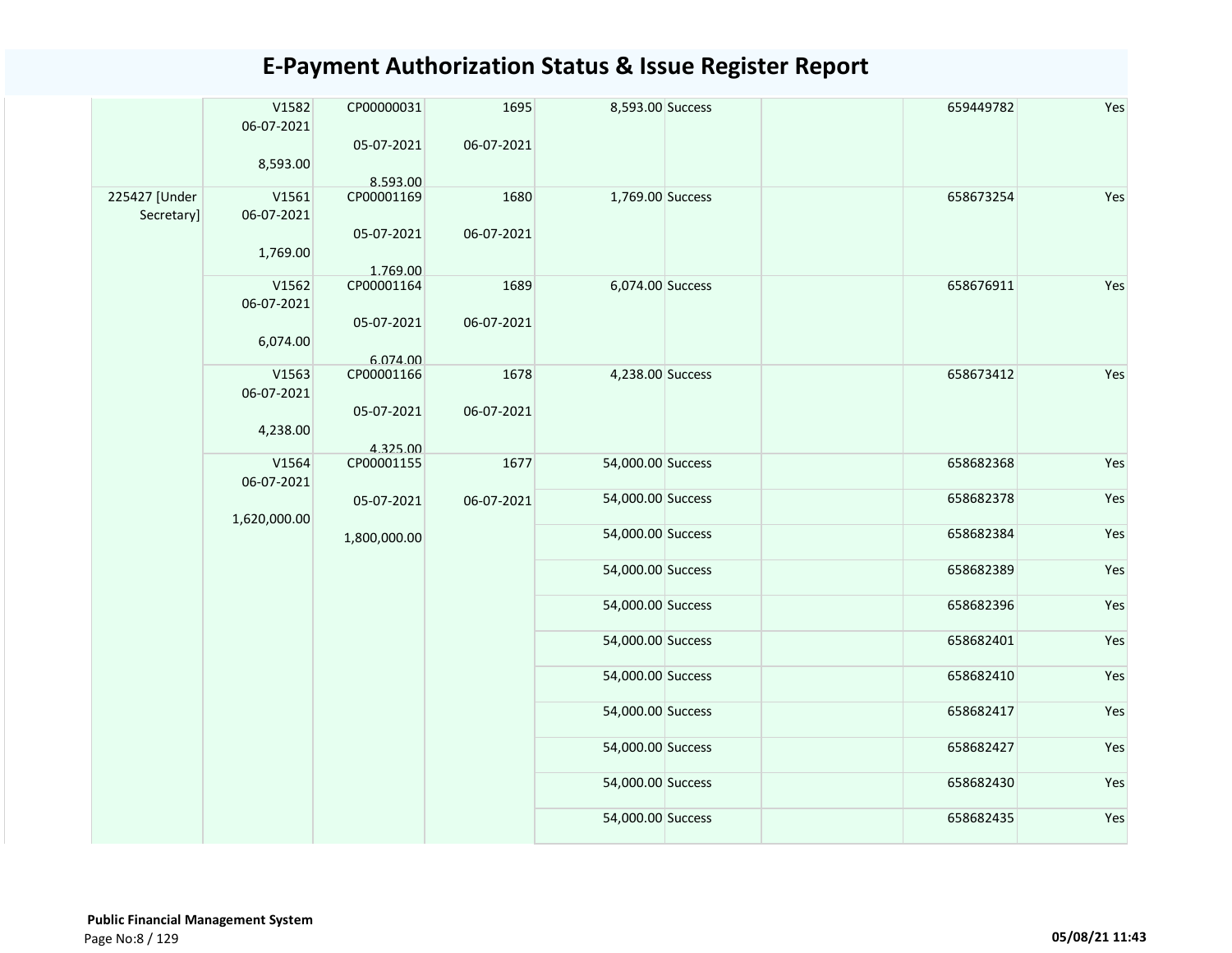|                     |                      |            | 54,000.00 Success |                | 658682445 | Yes |
|---------------------|----------------------|------------|-------------------|----------------|-----------|-----|
|                     |                      |            | 54,000.00 Success |                | 658682450 | Yes |
|                     |                      |            | 54,000.00 Success |                | 658682459 | Yes |
|                     |                      |            | 54,000.00 Success |                | 658682466 | Yes |
|                     |                      |            | 54,000.00 Success |                | 658682478 | Yes |
|                     |                      |            | 54,000.00 Success |                | 658682487 | Yes |
|                     |                      |            | 54,000.00 Success |                | 658682491 | Yes |
|                     |                      |            | 54,000.00 Success |                | 658682494 | Yes |
|                     |                      |            | 54,000.00 Success |                | 658682500 | Yes |
|                     |                      |            | 54,000.00 Success |                | 658682507 | Yes |
|                     |                      |            | 54,000.00 Success |                | 658686516 | Yes |
|                     |                      |            | 54,000.00 Success |                | 658686525 | Yes |
|                     |                      |            | 54,000.00 Success |                | 658686528 | Yes |
|                     |                      |            | 54,000.00 Success |                | 658686536 | Yes |
|                     |                      |            | 54,000.00 Success |                | 658686541 | Yes |
|                     |                      |            | 54,000.00 Success |                | 658686549 | Yes |
|                     |                      |            | 54,000.00 Success |                | 658686555 | Yes |
|                     |                      |            | 54,000.00 Success |                | 658686562 | Yes |
|                     |                      |            | 54,000.00 Success |                | 658686567 | Yes |
| V1565<br>06-07-2021 | CP00001168           | 1679       |                   | 766.00 Success | 658673110 | Yes |
| 766.00              | 05-07-2021<br>766.00 | 06-07-2021 |                   |                |           |     |
|                     |                      |            |                   |                |           |     |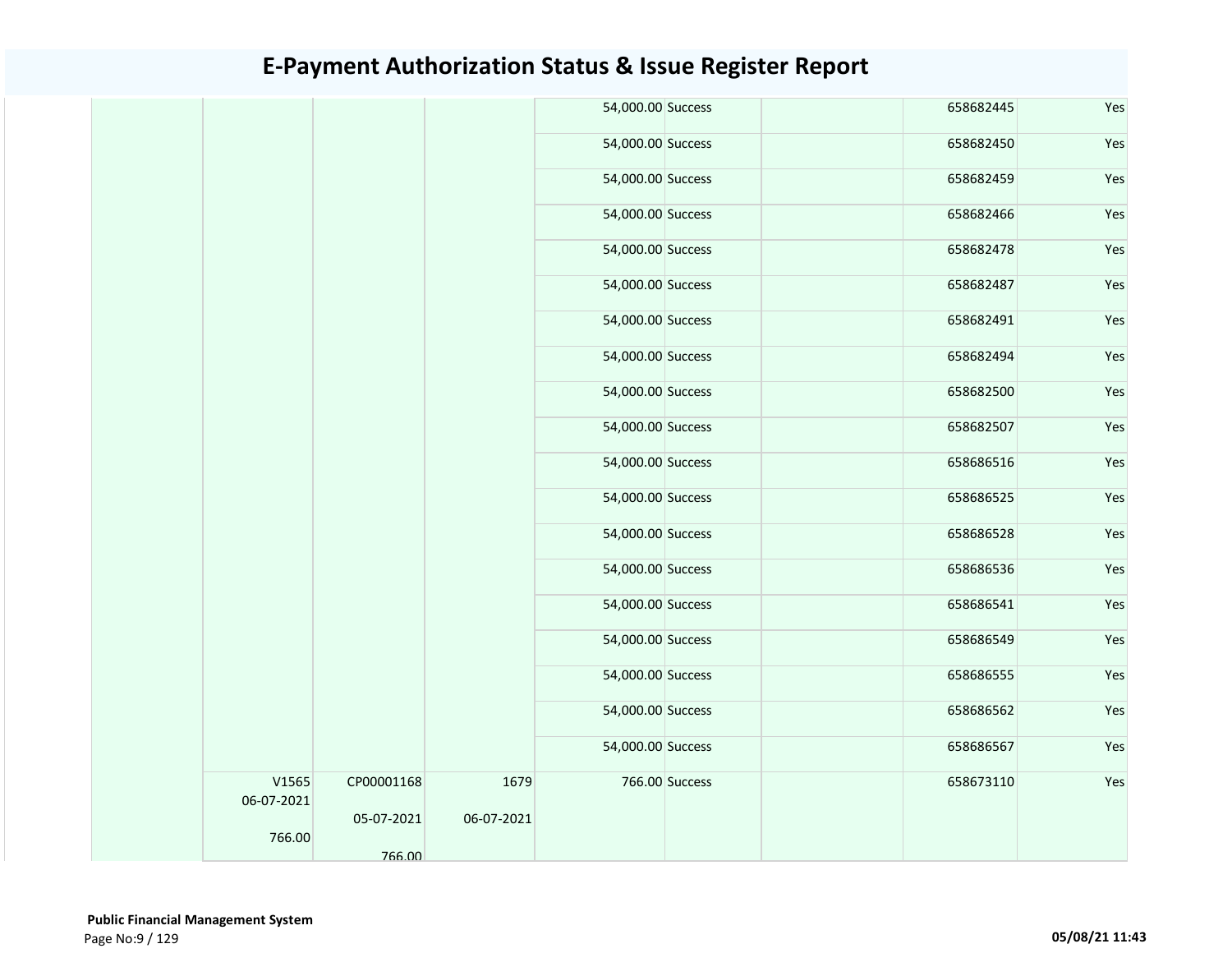| 06-07-2021 | V1566<br>CP00001154                           | 1676               | 59,400.00 Success |  |           | 658676540 | Yes |
|------------|-----------------------------------------------|--------------------|-------------------|--|-----------|-----------|-----|
| 891,000.00 | 05-07-2021                                    | 06-07-2021         | 59,400.00 Success |  | 658676566 | Yes       |     |
|            | 990,000.00                                    |                    | 59,400.00 Success |  |           | 658676575 | Yes |
|            |                                               |                    | 59,400.00 Success |  |           | 658676584 | Yes |
|            |                                               |                    | 59,400.00 Success |  |           | 658676589 | Yes |
|            |                                               |                    | 59,400.00 Success |  |           | 658676620 | Yes |
|            |                                               |                    | 59,400.00 Success |  |           | 658676634 | Yes |
|            |                                               |                    | 59,400.00 Success |  |           | 658676638 | Yes |
|            |                                               |                    | 59,400.00 Success |  |           | 658676656 | Yes |
|            |                                               |                    | 59,400.00 Success |  |           | 658676663 | Yes |
|            |                                               |                    | 59,400.00 Success |  |           | 658676673 | Yes |
|            |                                               |                    | 59,400.00 Success |  |           | 658676681 | Yes |
|            |                                               |                    | 59,400.00 Success |  |           | 658676720 | Yes |
|            |                                               |                    | 59,400.00 Success |  |           | 658676728 | Yes |
|            |                                               |                    | 59,400.00 Success |  |           | 658676735 | Yes |
| 06-07-2021 | V1567 CP00001159(511<br>687797211460-<br>1B1) | 1685<br>06-07-2021 | 77,415.00 Success |  |           | 658672652 | Yes |
| 77,415.00  | 05-07-2021                                    |                    |                   |  |           |           |     |
|            | 78 750 00                                     |                    |                   |  |           |           |     |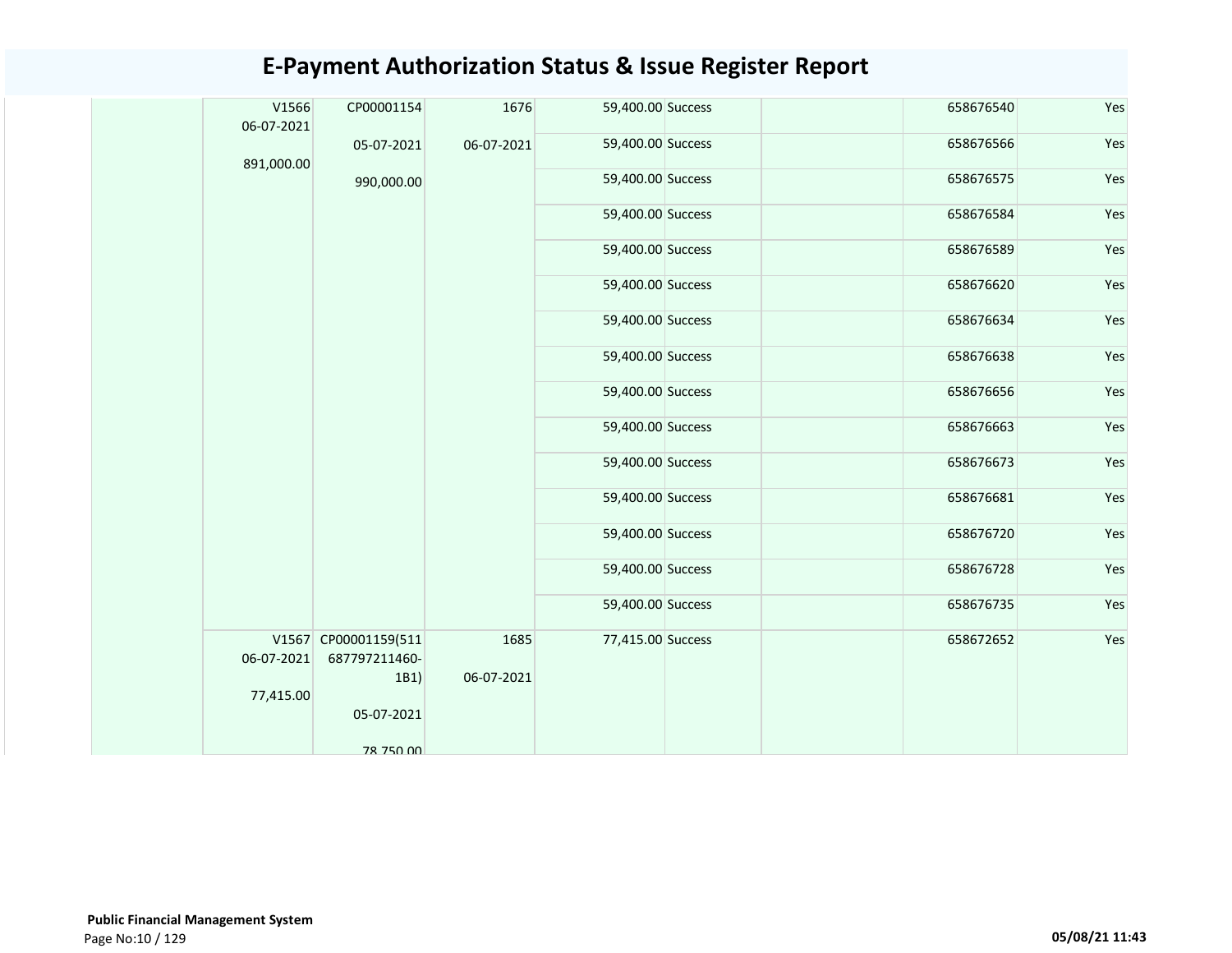| 06-07-2021 | V1568 CP00001160(511<br>687745147333- | 1686       | 23,347.00 Success  | 658672979 | Yes |
|------------|---------------------------------------|------------|--------------------|-----------|-----|
|            | 1B1)                                  | 06-07-2021 |                    |           |     |
| 23,347.00  |                                       |            |                    |           |     |
|            | 05-07-2021                            |            |                    |           |     |
|            |                                       |            |                    |           |     |
|            | 23 750 00                             |            |                    |           |     |
|            | V1569 CP00001162(511                  | 1687       | 17,397.00 Success  | 658669333 | Yes |
| 06-07-2021 | 687710980907-                         |            |                    |           |     |
|            | 1B1)                                  | 06-07-2021 |                    |           |     |
| 17,397.00  | 05-07-2021                            |            |                    |           |     |
|            | 17 697 00                             |            |                    |           |     |
|            | V1570 CP00001163(511                  | 1688       | 182,809.00 Success | 658669488 | Yes |
| 06-07-2021 | 687784886615-                         |            |                    |           |     |
|            | 1B1)                                  | 06-07-2021 |                    |           |     |
| 182,809.00 |                                       |            |                    |           |     |
|            | 05-07-2021                            |            |                    |           |     |
|            |                                       |            |                    |           |     |
|            | 185 961 00                            |            |                    |           | Yes |
| 06-07-2021 | V1571 CP00001171(511                  | 1681       | 24,082.00 Success  | 658669006 |     |
|            | 687709503582-<br>1B1)                 | 06-07-2021 |                    |           |     |
| 24,082.00  |                                       |            |                    |           |     |
|            | 05-07-2021                            |            |                    |           |     |
|            |                                       |            |                    |           |     |
|            | <b>24 497 00</b>                      |            |                    |           |     |
| V1572      | CP00001165                            | 1691       | 1,886.00 Success   | 659397478 | Yes |
| 06-07-2021 |                                       |            |                    |           |     |
|            | 05-07-2021                            | 06-07-2021 |                    |           |     |
| 1,886.00   |                                       |            |                    |           |     |
|            | 1.886.00                              |            |                    |           |     |
| V1574      | CP00001157(511                        | 1682       | 176,950.00 Success | 659397147 | Yes |
| 06-07-2021 | 687795445613-                         |            |                    |           |     |
|            | 1B1)                                  | 06-07-2021 |                    |           |     |
| 176,950.00 |                                       |            |                    |           |     |
|            | 05-07-2021                            |            |                    |           |     |
|            |                                       |            |                    |           |     |
|            | 1.80 000 00                           |            |                    |           |     |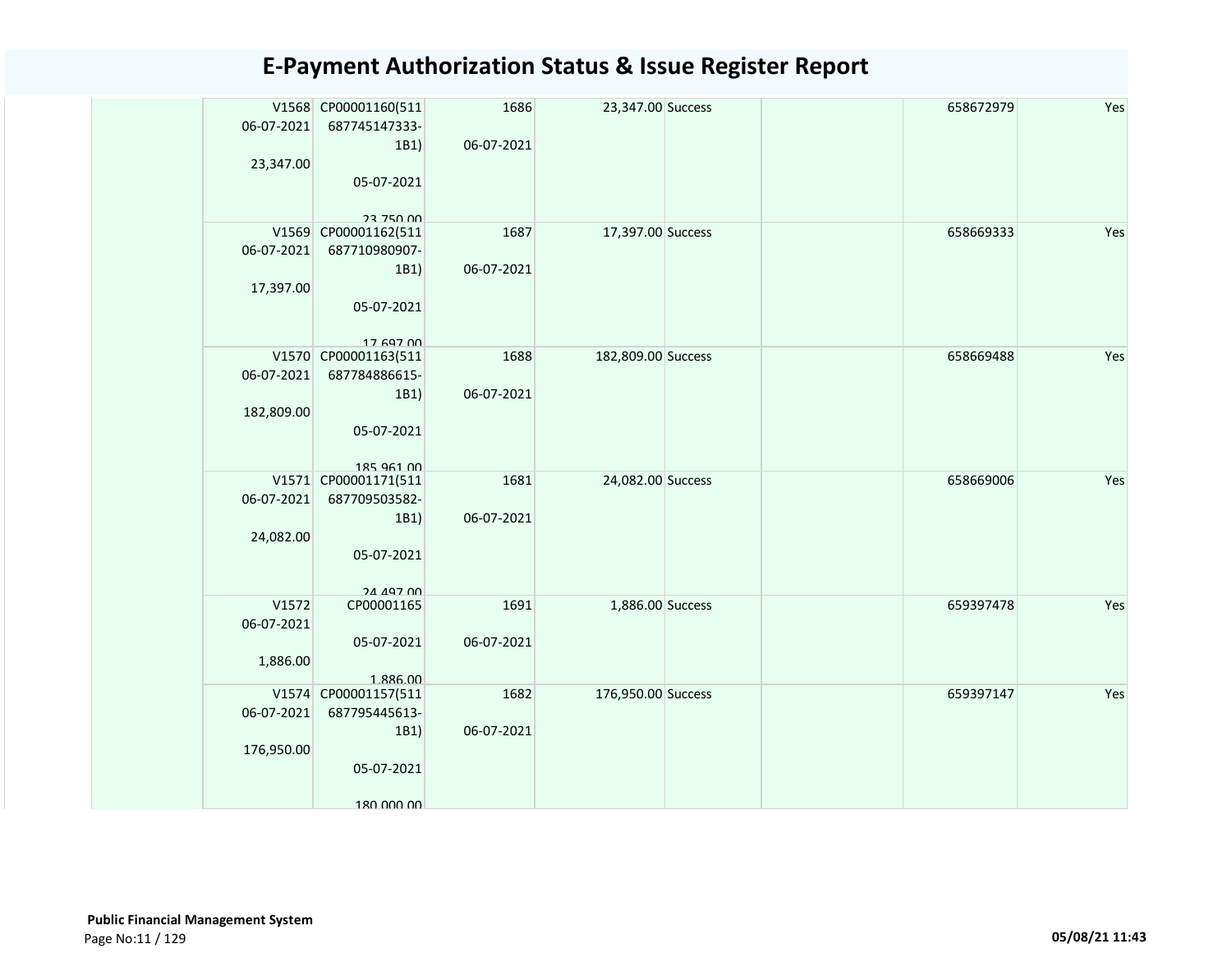| 06-07-2021<br>06-07-2021<br>1B1)<br>51,610.00<br>05-07-2021<br>52 500 00<br>V1576 CP00001161(511<br>1683<br>176,949.00 Success<br>659396917<br>Yes<br>06-07-2021<br>687783434277-<br>06-07-2021<br>1B1)<br>176,949.00<br>05-07-2021<br>1.80 000 00<br>V1577<br>1699<br>CP00001172<br>58,796.00 Success<br>659450376<br>06-07-2021<br>06-07-2021<br>06-07-2021<br>58,796.00<br>58.796.00<br>V1578<br>CP00001174<br>1701<br>Yes<br>199,355.00 Success<br>659450489<br>06-07-2021<br>06-07-2021<br>06-07-2021<br>199,355.00<br>199.355.00<br>V1579<br>1702<br>17,710.00 Success<br>CP00001175<br>659450012<br>06-07-2021<br>06-07-2021<br>06-07-2021<br>17,710.00<br>17.710.00<br>V1580<br>CP00001176<br>1698<br>10,403.00 Success<br>659449901<br>Yes<br>06-07-2021<br>06-07-2021<br>06-07-2021<br>10,403.00<br>10.403.00<br>V1581<br>CP00001173<br>1700<br>44,413.00 Success<br>Yes<br>659449592 | V1575 CP00001158(511 | 1684 | 51,610.00 Success |  | 659397017 | Yes |
|-------------------------------------------------------------------------------------------------------------------------------------------------------------------------------------------------------------------------------------------------------------------------------------------------------------------------------------------------------------------------------------------------------------------------------------------------------------------------------------------------------------------------------------------------------------------------------------------------------------------------------------------------------------------------------------------------------------------------------------------------------------------------------------------------------------------------------------------------------------------------------------------------|----------------------|------|-------------------|--|-----------|-----|
|                                                                                                                                                                                                                                                                                                                                                                                                                                                                                                                                                                                                                                                                                                                                                                                                                                                                                                 | 687784425460-        |      |                   |  |           |     |
|                                                                                                                                                                                                                                                                                                                                                                                                                                                                                                                                                                                                                                                                                                                                                                                                                                                                                                 |                      |      |                   |  |           |     |
|                                                                                                                                                                                                                                                                                                                                                                                                                                                                                                                                                                                                                                                                                                                                                                                                                                                                                                 |                      |      |                   |  |           |     |
|                                                                                                                                                                                                                                                                                                                                                                                                                                                                                                                                                                                                                                                                                                                                                                                                                                                                                                 |                      |      |                   |  |           |     |
|                                                                                                                                                                                                                                                                                                                                                                                                                                                                                                                                                                                                                                                                                                                                                                                                                                                                                                 |                      |      |                   |  |           |     |
|                                                                                                                                                                                                                                                                                                                                                                                                                                                                                                                                                                                                                                                                                                                                                                                                                                                                                                 |                      |      |                   |  |           |     |
|                                                                                                                                                                                                                                                                                                                                                                                                                                                                                                                                                                                                                                                                                                                                                                                                                                                                                                 |                      |      |                   |  |           |     |
|                                                                                                                                                                                                                                                                                                                                                                                                                                                                                                                                                                                                                                                                                                                                                                                                                                                                                                 |                      |      |                   |  |           |     |
|                                                                                                                                                                                                                                                                                                                                                                                                                                                                                                                                                                                                                                                                                                                                                                                                                                                                                                 |                      |      |                   |  |           |     |
|                                                                                                                                                                                                                                                                                                                                                                                                                                                                                                                                                                                                                                                                                                                                                                                                                                                                                                 |                      |      |                   |  |           |     |
|                                                                                                                                                                                                                                                                                                                                                                                                                                                                                                                                                                                                                                                                                                                                                                                                                                                                                                 |                      |      |                   |  |           |     |
|                                                                                                                                                                                                                                                                                                                                                                                                                                                                                                                                                                                                                                                                                                                                                                                                                                                                                                 |                      |      |                   |  |           | Yes |
|                                                                                                                                                                                                                                                                                                                                                                                                                                                                                                                                                                                                                                                                                                                                                                                                                                                                                                 |                      |      |                   |  |           |     |
|                                                                                                                                                                                                                                                                                                                                                                                                                                                                                                                                                                                                                                                                                                                                                                                                                                                                                                 |                      |      |                   |  |           |     |
|                                                                                                                                                                                                                                                                                                                                                                                                                                                                                                                                                                                                                                                                                                                                                                                                                                                                                                 |                      |      |                   |  |           |     |
|                                                                                                                                                                                                                                                                                                                                                                                                                                                                                                                                                                                                                                                                                                                                                                                                                                                                                                 |                      |      |                   |  |           |     |
|                                                                                                                                                                                                                                                                                                                                                                                                                                                                                                                                                                                                                                                                                                                                                                                                                                                                                                 |                      |      |                   |  |           |     |
|                                                                                                                                                                                                                                                                                                                                                                                                                                                                                                                                                                                                                                                                                                                                                                                                                                                                                                 |                      |      |                   |  |           |     |
|                                                                                                                                                                                                                                                                                                                                                                                                                                                                                                                                                                                                                                                                                                                                                                                                                                                                                                 |                      |      |                   |  |           |     |
|                                                                                                                                                                                                                                                                                                                                                                                                                                                                                                                                                                                                                                                                                                                                                                                                                                                                                                 |                      |      |                   |  |           |     |
|                                                                                                                                                                                                                                                                                                                                                                                                                                                                                                                                                                                                                                                                                                                                                                                                                                                                                                 |                      |      |                   |  |           | Yes |
|                                                                                                                                                                                                                                                                                                                                                                                                                                                                                                                                                                                                                                                                                                                                                                                                                                                                                                 |                      |      |                   |  |           |     |
|                                                                                                                                                                                                                                                                                                                                                                                                                                                                                                                                                                                                                                                                                                                                                                                                                                                                                                 |                      |      |                   |  |           |     |
|                                                                                                                                                                                                                                                                                                                                                                                                                                                                                                                                                                                                                                                                                                                                                                                                                                                                                                 |                      |      |                   |  |           |     |
|                                                                                                                                                                                                                                                                                                                                                                                                                                                                                                                                                                                                                                                                                                                                                                                                                                                                                                 |                      |      |                   |  |           |     |
|                                                                                                                                                                                                                                                                                                                                                                                                                                                                                                                                                                                                                                                                                                                                                                                                                                                                                                 |                      |      |                   |  |           |     |
|                                                                                                                                                                                                                                                                                                                                                                                                                                                                                                                                                                                                                                                                                                                                                                                                                                                                                                 |                      |      |                   |  |           |     |
|                                                                                                                                                                                                                                                                                                                                                                                                                                                                                                                                                                                                                                                                                                                                                                                                                                                                                                 |                      |      |                   |  |           |     |
|                                                                                                                                                                                                                                                                                                                                                                                                                                                                                                                                                                                                                                                                                                                                                                                                                                                                                                 |                      |      |                   |  |           |     |
|                                                                                                                                                                                                                                                                                                                                                                                                                                                                                                                                                                                                                                                                                                                                                                                                                                                                                                 |                      |      |                   |  |           |     |
| 06-07-2021<br>06-07-2021<br>06-07-2021                                                                                                                                                                                                                                                                                                                                                                                                                                                                                                                                                                                                                                                                                                                                                                                                                                                          |                      |      |                   |  |           |     |
| 44,413.00                                                                                                                                                                                                                                                                                                                                                                                                                                                                                                                                                                                                                                                                                                                                                                                                                                                                                       |                      |      |                   |  |           |     |
| 44.413.00                                                                                                                                                                                                                                                                                                                                                                                                                                                                                                                                                                                                                                                                                                                                                                                                                                                                                       |                      |      |                   |  |           |     |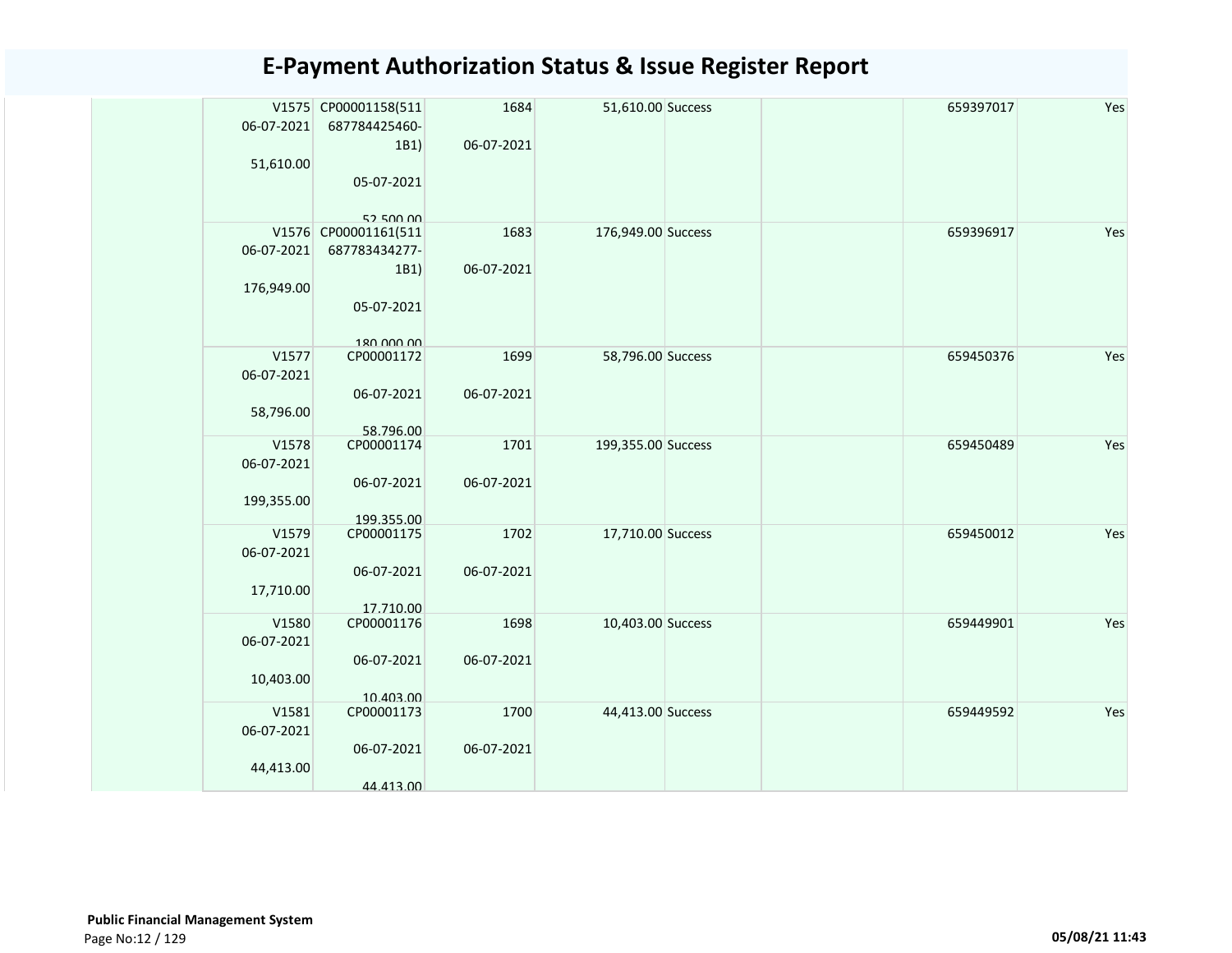|                             | V1583<br>06-07-2021              | CP00001178<br>06-07-2021                                                                                                       | 1697<br>06-07-2021                                                                                                                                    | 18,681.00 Success                                                              | 659449692                                                                                                        | Yes                                                           |
|-----------------------------|----------------------------------|--------------------------------------------------------------------------------------------------------------------------------|-------------------------------------------------------------------------------------------------------------------------------------------------------|--------------------------------------------------------------------------------|------------------------------------------------------------------------------------------------------------------|---------------------------------------------------------------|
|                             |                                  | 19.062.00                                                                                                                      |                                                                                                                                                       |                                                                                |                                                                                                                  |                                                               |
| 225428 [Section<br>Officer] | V1558<br>06-07-2021              | CP00000075                                                                                                                     | 1659                                                                                                                                                  | 1,400,022.00 Success                                                           | 650718879                                                                                                        | Yes                                                           |
|                             | 1,400,022.00                     | 25-06-2021                                                                                                                     | 05-07-2021                                                                                                                                            |                                                                                |                                                                                                                  |                                                               |
|                             |                                  |                                                                                                                                |                                                                                                                                                       |                                                                                |                                                                                                                  |                                                               |
| Officer]                    | 06-07-2021                       |                                                                                                                                |                                                                                                                                                       |                                                                                |                                                                                                                  | Yes                                                           |
|                             | 42,292.00                        |                                                                                                                                |                                                                                                                                                       |                                                                                |                                                                                                                  |                                                               |
|                             |                                  | 42.292.00                                                                                                                      |                                                                                                                                                       |                                                                                |                                                                                                                  |                                                               |
|                             | 06-07-2021                       |                                                                                                                                |                                                                                                                                                       |                                                                                |                                                                                                                  | Yes                                                           |
|                             | 11,094.00                        | 05-07-2021                                                                                                                     | 05-07-2021                                                                                                                                            |                                                                                |                                                                                                                  |                                                               |
|                             |                                  |                                                                                                                                |                                                                                                                                                       |                                                                                |                                                                                                                  |                                                               |
|                             |                                  |                                                                                                                                |                                                                                                                                                       |                                                                                |                                                                                                                  |                                                               |
| Accounts Officer]           | 08-07-2021                       |                                                                                                                                |                                                                                                                                                       |                                                                                |                                                                                                                  | Yes                                                           |
|                             | 633.00                           |                                                                                                                                |                                                                                                                                                       |                                                                                |                                                                                                                  |                                                               |
|                             |                                  | 633.00                                                                                                                         |                                                                                                                                                       |                                                                                |                                                                                                                  |                                                               |
|                             | 08-07-2021                       |                                                                                                                                |                                                                                                                                                       |                                                                                |                                                                                                                  | Yes                                                           |
|                             |                                  | 08-07-2021                                                                                                                     | 08-07-2021                                                                                                                                            | 9,600.00 Success                                                               | 692606443                                                                                                        | Yes                                                           |
|                             | V1687                            | CP00000061                                                                                                                     | 1819                                                                                                                                                  | 4,214.00 Success                                                               | 708822873                                                                                                        | Yes                                                           |
|                             |                                  | 08-07-2021                                                                                                                     | 08-07-2021                                                                                                                                            |                                                                                |                                                                                                                  |                                                               |
|                             |                                  |                                                                                                                                |                                                                                                                                                       |                                                                                |                                                                                                                  |                                                               |
|                             |                                  |                                                                                                                                |                                                                                                                                                       |                                                                                |                                                                                                                  | Yes                                                           |
|                             | 08-07-2021                       |                                                                                                                                |                                                                                                                                                       |                                                                                |                                                                                                                  |                                                               |
|                             | 3,984.00                         |                                                                                                                                |                                                                                                                                                       |                                                                                |                                                                                                                  |                                                               |
|                             |                                  | 3.984.00                                                                                                                       |                                                                                                                                                       |                                                                                |                                                                                                                  |                                                               |
|                             | 225429 [Section<br>200880 [Asstt | 18,681.00<br>V1559<br>V1560<br><b>Issue Date: 08-07-2021</b><br>V1685<br>V1686<br>19.200.00<br>08-07-2021<br>4,214.00<br>V1688 | 1.400.022.00<br>CP00000122<br>02-07-2021<br>CP00000123<br>11.094.00<br>CP00000059<br>08-07-2021<br>CP00000063<br>4.214.00<br>CP00000060<br>08-07-2021 | 1654<br>05-07-2021<br>1664<br>1817<br>08-07-2021<br>1821<br>1818<br>08-07-2021 | 42,292.00 Success<br>11,094.00 Success<br>9,703,837.00<br>633.00 Success<br>9,600.00 Success<br>3,984.00 Success | 651646119<br>651624832<br>708794486<br>692606434<br>708822985 |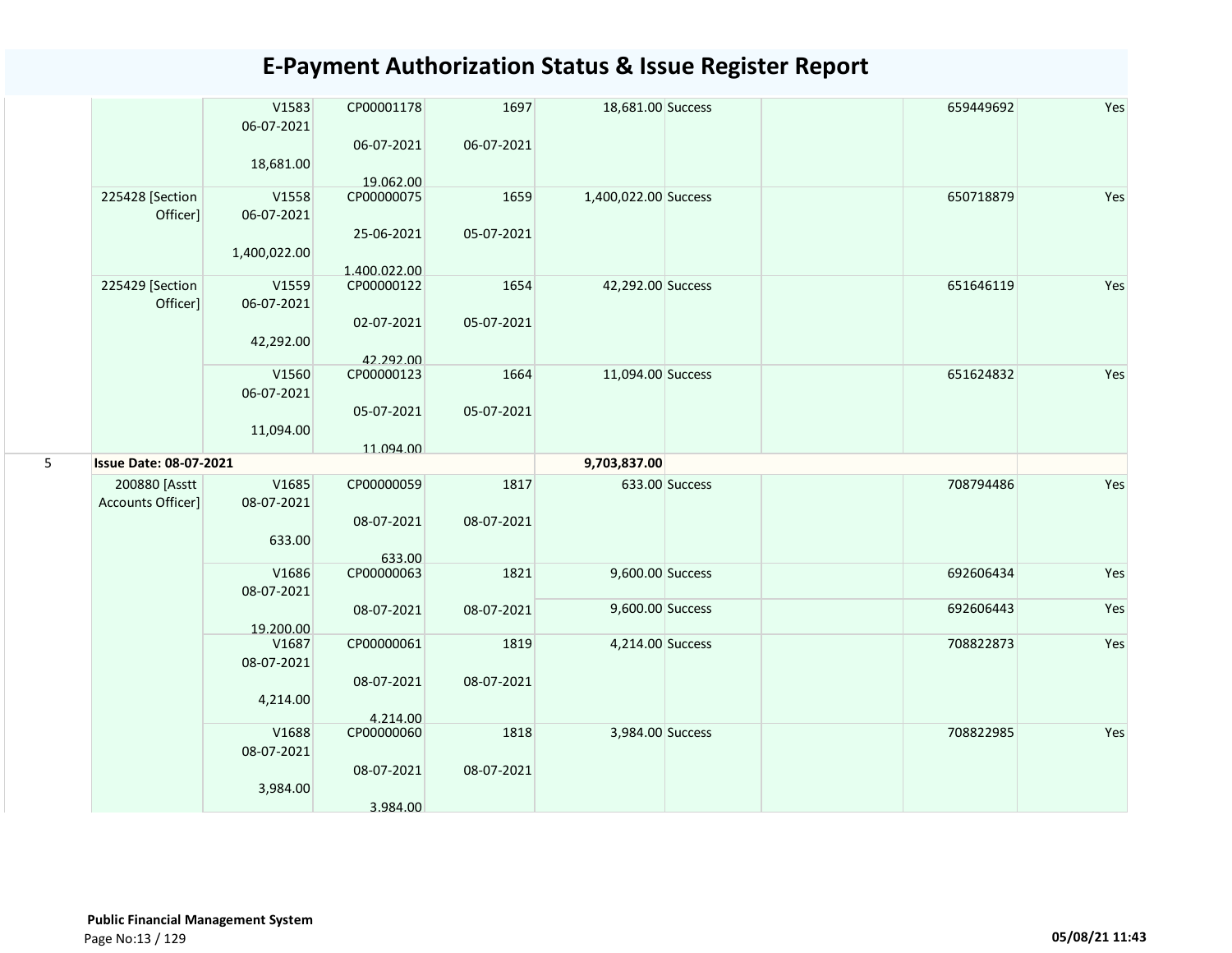|                                        | V1689<br>08-07-2021 | CP00000062                      | 1820       | 6,000.00 Success   | 708822736 | Yes |
|----------------------------------------|---------------------|---------------------------------|------------|--------------------|-----------|-----|
|                                        | 6,000.00            | 08-07-2021                      | 08-07-2021 |                    |           |     |
| 206886 [Asst<br>Administrative         | V1657<br>08-07-2021 | 6.000.00<br>CP00000033          | 1776       | 34,626.00 Success  | 707969067 | Yes |
| Officer Copyright<br>Office New Delhi] | 34,626.00           | 06-07-2021                      | 08-07-2021 |                    |           |     |
| 225427 [Under<br>Secretary]            | V1584<br>08-07-2021 | 35.998.00<br>CP00001202         | 1736       | 650,330.00 Success | 684629665 | Yes |
|                                        | 650,330.00          | 06-07-2021                      | 07-07-2021 |                    |           |     |
|                                        | V1585<br>08-07-2021 | 659.908.00<br>CP00001203        | 1735       | 562,800.00 Success | 684620496 | Yes |
|                                        | 562,800.00          | 06-07-2021                      | 07-07-2021 |                    |           |     |
|                                        | V1586<br>08-07-2021 | 572.503.00<br>CP00001204        | 1734       | 20,010.00 Success  | 684619961 | Yes |
|                                        | 20,010.00           | 06-07-2021<br>20.355.00         | 07-07-2021 |                    |           |     |
|                                        | V1587<br>08-07-2021 | CP00001206                      | 1732       | 13,042.00 Success  | 684619766 | Yes |
|                                        | 13,042.00           | 06-07-2021<br>13.042.00         | 07-07-2021 |                    |           |     |
|                                        | V1588<br>08-07-2021 | CP00001179(511<br>687737673262- | 1759       | 3,834.00 Success   | 684597986 | Yes |
|                                        | 3,834.00            | 1B1)                            | 07-07-2021 |                    |           |     |
|                                        |                     | 06-07-2021                      |            |                    |           |     |
|                                        |                     | a ann nn                        |            |                    |           |     |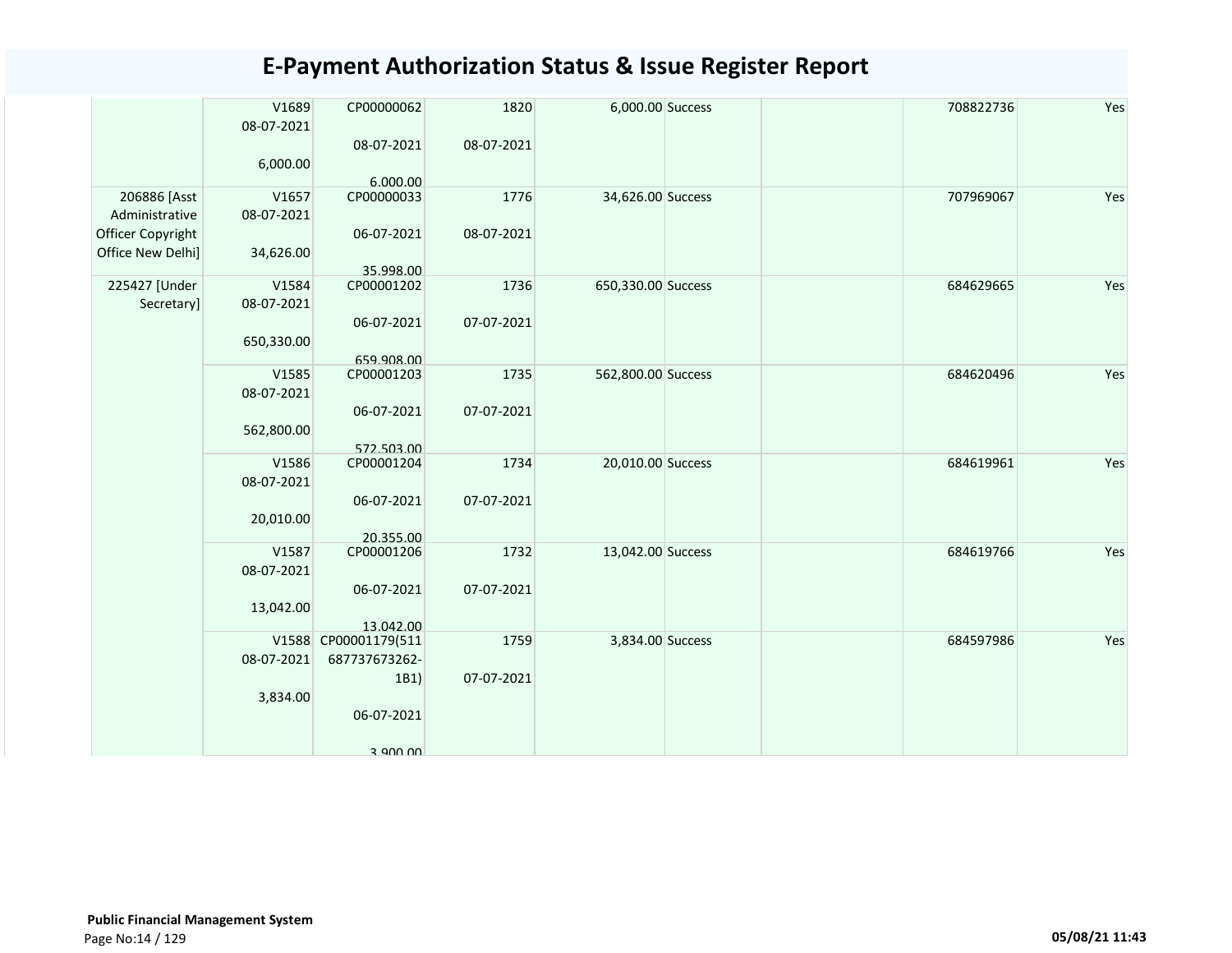| 08-07-2021<br>979.00    | V1589 CP00001180(511<br>687717793456-<br>1B1)<br>06-07-2021<br>996.00         | 1753<br>07-07-2021 |                   | 979.00 Success | 684470909 | Yes |
|-------------------------|-------------------------------------------------------------------------------|--------------------|-------------------|----------------|-----------|-----|
| 08-07-2021<br>18,481.00 | V1590 CP00001181(511<br>687735827105-<br>1B1)<br>06-07-2021<br>18 800 00      | 1754<br>07-07-2021 | 18,481.00 Success |                | 684609031 | Yes |
| 08-07-2021<br>7,078.00  | V1591 CP00001182(511<br>687744196677-<br>1B1)<br>06-07-2021<br>7 200 00       | 1755<br>07-07-2021 | 7,078.00 Success  |                | 684609204 | Yes |
| 08-07-2021<br>9,535.00  | V1592 CP00001183(511<br>687730561116-<br>1B1)<br>06-07-2021<br>$Q$ $6QQ$ $QQ$ | 1756<br>07-07-2021 | 9,535.00 Success  |                | 684598492 | Yes |
| 08-07-2021<br>5,395.00  | V1593 CP00001184(511<br>687760003278-<br>1B1)<br>06-07-2021<br>550000         | 1747<br>07-07-2021 | 5,395.00 Success  |                | 684598321 | Yes |
| 08-07-2021<br>19,661.00 | V1594 CP00001185(511<br>687780407789-<br>1B1)<br>06-07-2021<br>20 000 00      | 1748<br>07-07-2021 | 19,661.00 Success |                | 684608848 | Yes |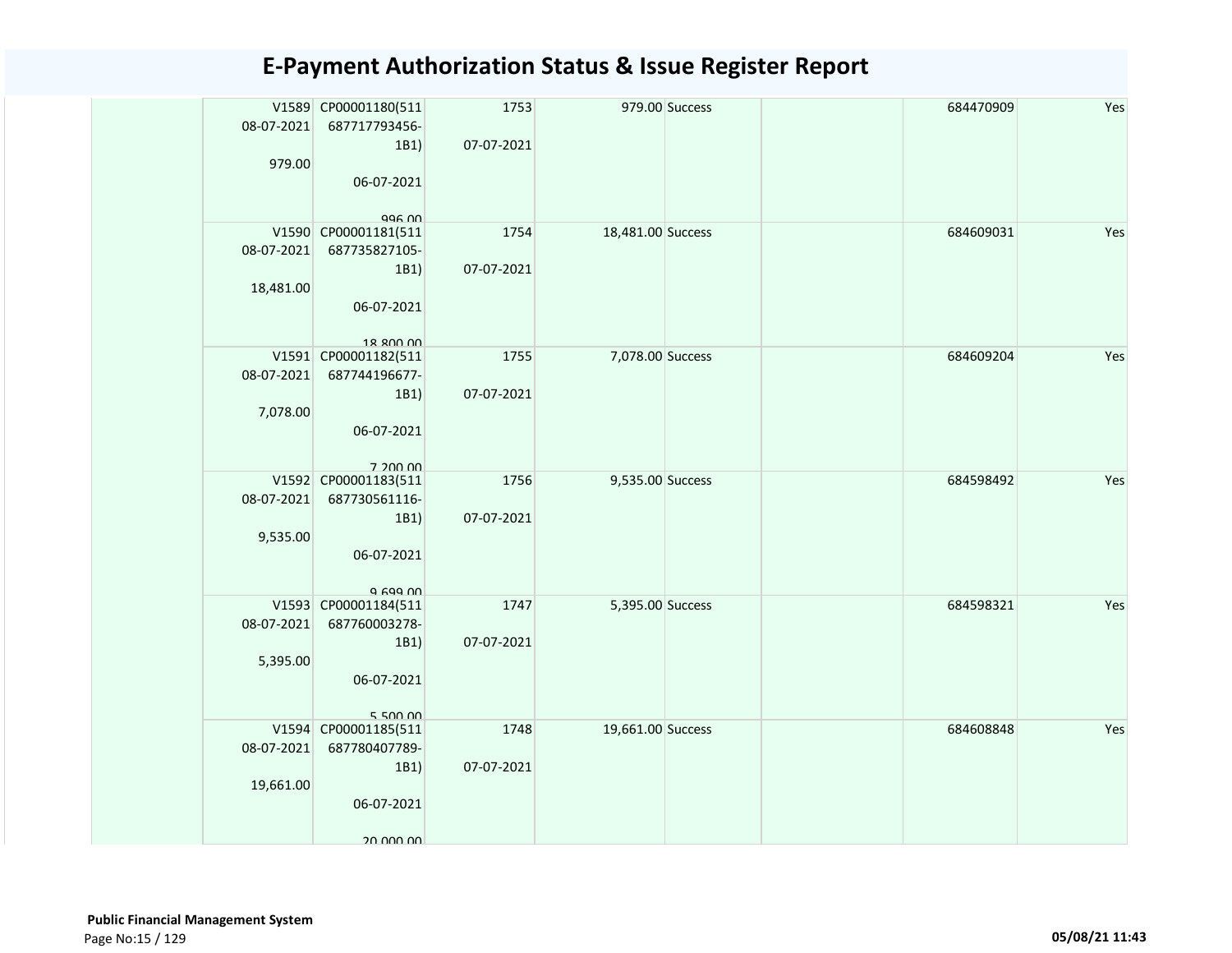| 08-07-2021<br>17,891.00 | V1595 CP00001186(511<br>687734977234-<br>1B1)<br>06-07-2021<br>18 199 00     | 1758<br>07-07-2021 | 17,891.00 Success |                | 684471060 | Yes |
|-------------------------|------------------------------------------------------------------------------|--------------------|-------------------|----------------|-----------|-----|
| 08-07-2021<br>17,891.00 | V1596 CP00001187(511<br>687748045386-<br>1B1)<br>06-07-2021<br>18 199 NM     | 1757<br>07-07-2021 | 17,891.00 Success |                | 684608669 | Yes |
| 08-07-2021<br>1,227.00  | V1597 CP00001188(511<br>687765693402-<br>1B1)<br>06-07-2021<br>$1.249$ $00$  | 1749<br>07-07-2021 | 1,227.00 Success  |                | 684733789 | Yes |
| 08-07-2021<br>1,375.00  | V1598 CP00001189(511<br>687769249241-<br>1B1)<br>06-07-2021                  | 1750<br>07-07-2021 | 1,375.00 Success  |                | 684598142 | Yes |
| 08-07-2021<br>737.00    | V1599 CP00001192(511<br>687701485163-<br>1B1)<br>06-07-2021<br><b>750.00</b> | 1752<br>07-07-2021 |                   | 737.00 Success | 684586749 | Yes |
| 08-07-2021<br>1,966.00  | V1600 CP00001193(511<br>687760110528-<br>1B1)<br>06-07-2021<br>2 000 00      | 1742<br>07-07-2021 | 1,966.00 Success  |                | 684587076 | Yes |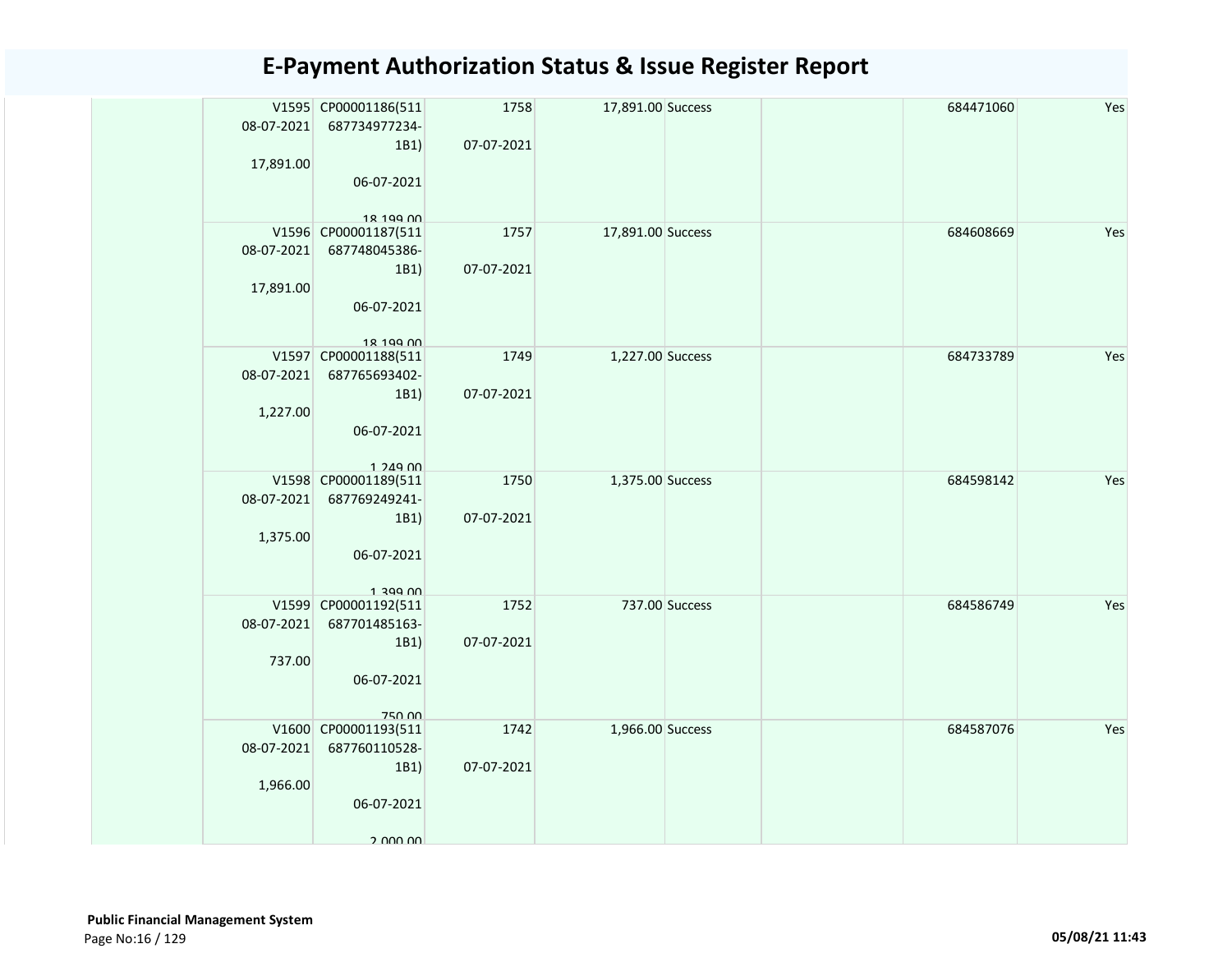| 08-07-2021 | V1601 CP00001194(511<br>687709390048-<br>1B1) | 1743<br>07-07-2021 |                   | 98.00 Success  | 684587228 | Yes |
|------------|-----------------------------------------------|--------------------|-------------------|----------------|-----------|-----|
| 98.00      | 06-07-2021                                    |                    |                   |                |           |     |
|            | 100,00                                        |                    |                   |                |           |     |
|            | V1602 CP00001195(511                          | 1744               |                   | 541.00 Success | 684587386 | Yes |
| 08-07-2021 | 687740534931-                                 |                    |                   |                |           |     |
|            | 1B1)                                          | 07-07-2021         |                   |                |           |     |
| 541.00     |                                               |                    |                   |                |           |     |
|            | 06-07-2021                                    |                    |                   |                |           |     |
|            | 550.00                                        |                    |                   |                |           |     |
|            | V1603 CP00001196(511                          | 1746               | 1,724.00 Success  |                | 684597807 | Yes |
| 08-07-2021 | 687791908647-                                 |                    |                   |                |           |     |
|            | 1B1)                                          | 07-07-2021         |                   |                |           |     |
| 1,724.00   |                                               |                    |                   |                |           |     |
|            | 06-07-2021                                    |                    |                   |                |           |     |
|            |                                               |                    |                   |                |           |     |
|            | 1 755 00                                      |                    |                   |                |           | Yes |
| 08-07-2021 | V1604 CP00001197(511<br>687761806824-         | 1745               | 1,956.00 Success  |                | 684733593 |     |
|            | 1B1)                                          | 07-07-2021         |                   |                |           |     |
| 1,956.00   |                                               |                    |                   |                |           |     |
|            | 06-07-2021                                    |                    |                   |                |           |     |
|            |                                               |                    |                   |                |           |     |
|            | 1 990 00                                      |                    |                   |                |           |     |
|            | V1605 CP00001198(511                          | 1740               | 1,956.00 Success  |                | 684586906 | Yes |
| 08-07-2021 | 687717771739-                                 |                    |                   |                |           |     |
|            | 1B1)                                          | 07-07-2021         |                   |                |           |     |
| 1,956.00   |                                               |                    |                   |                |           |     |
|            | 06-07-2021                                    |                    |                   |                |           |     |
|            |                                               |                    |                   |                |           |     |
|            | $1$ 990 00                                    |                    |                   |                |           |     |
|            | V1607 CP00001233(202                          | 1760               | 76,795.00 Success |                | 684481562 | Yes |
| 08-07-2021 | 107001)                                       |                    |                   |                |           |     |
|            |                                               | 07-07-2021         |                   |                |           |     |
| 76,795.00  | 07-07-2021                                    |                    |                   |                |           |     |
|            |                                               |                    |                   |                |           |     |
|            | 88 830 00                                     |                    |                   |                |           |     |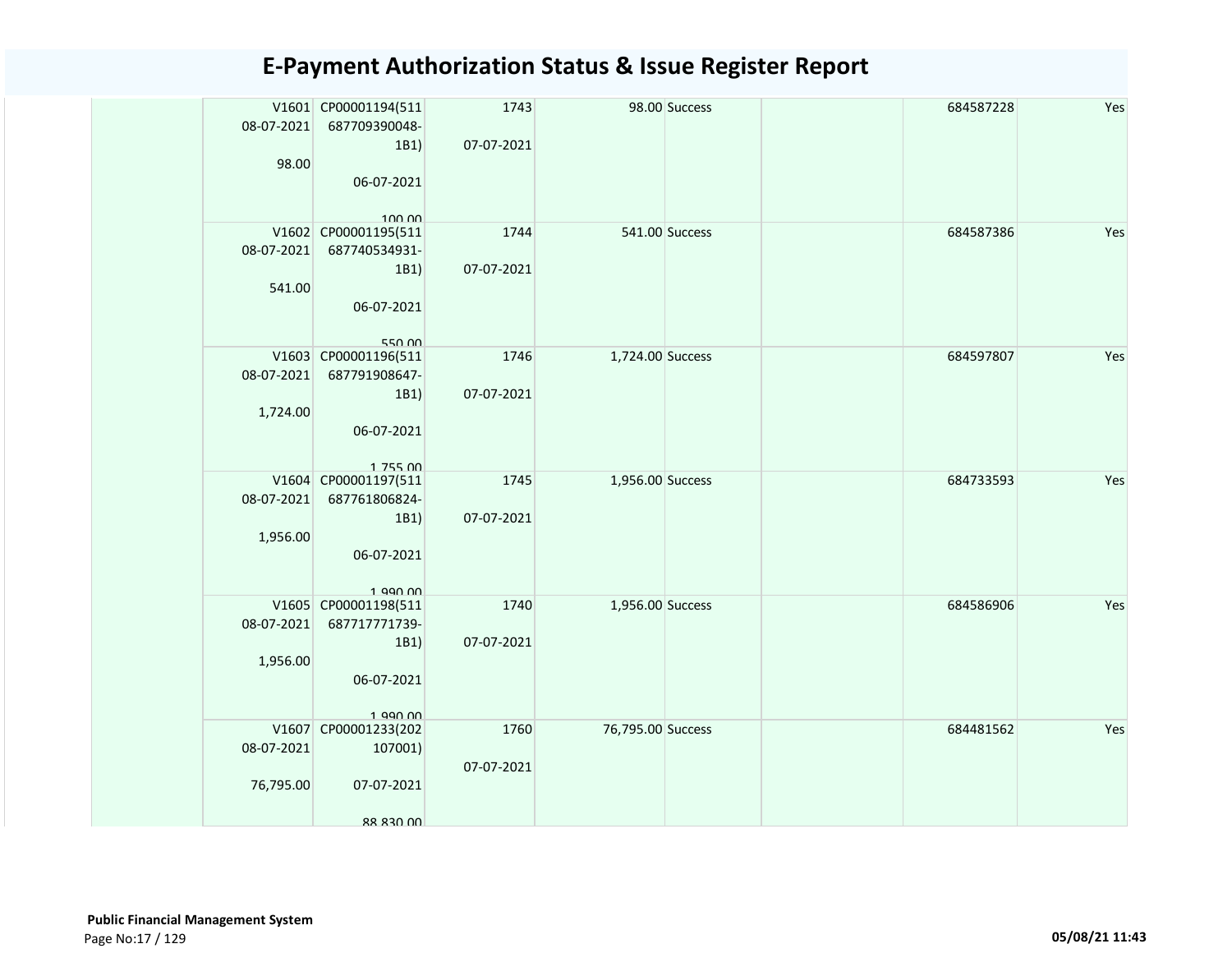| 54,000.00<br>07-07-2021<br>54 000 00<br>V1610<br>CP00001170<br>1725<br>9,900.00 Success<br>684746169<br>08-07-2021<br>05-07-2021<br>07-07-2021<br>9,900.00<br>11.000.00<br>CP00001200<br>V1611<br>1738<br>434,441.00 Success<br>684620142<br>08-07-2021<br>06-07-2021<br>07-07-2021<br>434,441.00<br>441.931.00<br>V1612<br>CP00001201<br>1737<br>684620319<br>434,441.00 Success<br>08-07-2021<br>06-07-2021<br>07-07-2021<br>434,441.00<br>441.931.00<br>1707<br>V1613<br>CP00001215<br>72,000.00 Success<br>684642122<br>08-07-2021<br>07-07-2021<br>06-07-2021<br>72,000.00<br>80.000.00<br>V1614<br>CP00001207<br>4,633.00 Success<br>1731<br>684609418 | Yes | 684471397 | 54,000.00 Success | 1763<br>07-07-2021 | V1608 CP00001234(EFR<br>2021070004) | 08-07-2021 |  |
|--------------------------------------------------------------------------------------------------------------------------------------------------------------------------------------------------------------------------------------------------------------------------------------------------------------------------------------------------------------------------------------------------------------------------------------------------------------------------------------------------------------------------------------------------------------------------------------------------------------------------------------------------------------|-----|-----------|-------------------|--------------------|-------------------------------------|------------|--|
|                                                                                                                                                                                                                                                                                                                                                                                                                                                                                                                                                                                                                                                              |     |           |                   |                    |                                     |            |  |
|                                                                                                                                                                                                                                                                                                                                                                                                                                                                                                                                                                                                                                                              | Yes |           |                   |                    |                                     |            |  |
|                                                                                                                                                                                                                                                                                                                                                                                                                                                                                                                                                                                                                                                              |     |           |                   |                    |                                     |            |  |
|                                                                                                                                                                                                                                                                                                                                                                                                                                                                                                                                                                                                                                                              | Yes |           |                   |                    |                                     |            |  |
|                                                                                                                                                                                                                                                                                                                                                                                                                                                                                                                                                                                                                                                              |     |           |                   |                    |                                     |            |  |
|                                                                                                                                                                                                                                                                                                                                                                                                                                                                                                                                                                                                                                                              | Yes |           |                   |                    |                                     |            |  |
|                                                                                                                                                                                                                                                                                                                                                                                                                                                                                                                                                                                                                                                              |     |           |                   |                    |                                     |            |  |
|                                                                                                                                                                                                                                                                                                                                                                                                                                                                                                                                                                                                                                                              | Yes |           |                   |                    |                                     |            |  |
|                                                                                                                                                                                                                                                                                                                                                                                                                                                                                                                                                                                                                                                              |     |           |                   |                    |                                     |            |  |
|                                                                                                                                                                                                                                                                                                                                                                                                                                                                                                                                                                                                                                                              | Yes |           |                   |                    |                                     | 08-07-2021 |  |
| 06-07-2021<br>07-07-2021<br>4,633.00<br>4.633.00                                                                                                                                                                                                                                                                                                                                                                                                                                                                                                                                                                                                             |     |           |                   |                    |                                     |            |  |
| V1615<br>CP00001216<br>1706<br>684642312<br>72,000.00 Success<br>08-07-2021                                                                                                                                                                                                                                                                                                                                                                                                                                                                                                                                                                                  | Yes |           |                   |                    |                                     |            |  |
| 06-07-2021<br>07-07-2021<br>72,000.00<br>80.000.00                                                                                                                                                                                                                                                                                                                                                                                                                                                                                                                                                                                                           |     |           |                   |                    |                                     |            |  |
| V1616<br>CP00001208<br>6,813.00 Success<br>684471231<br>1730<br>08-07-2021                                                                                                                                                                                                                                                                                                                                                                                                                                                                                                                                                                                   | Yes |           |                   |                    |                                     |            |  |
| 06-07-2021<br>07-07-2021<br>6,813.00<br>6.813.00                                                                                                                                                                                                                                                                                                                                                                                                                                                                                                                                                                                                             |     |           |                   |                    |                                     |            |  |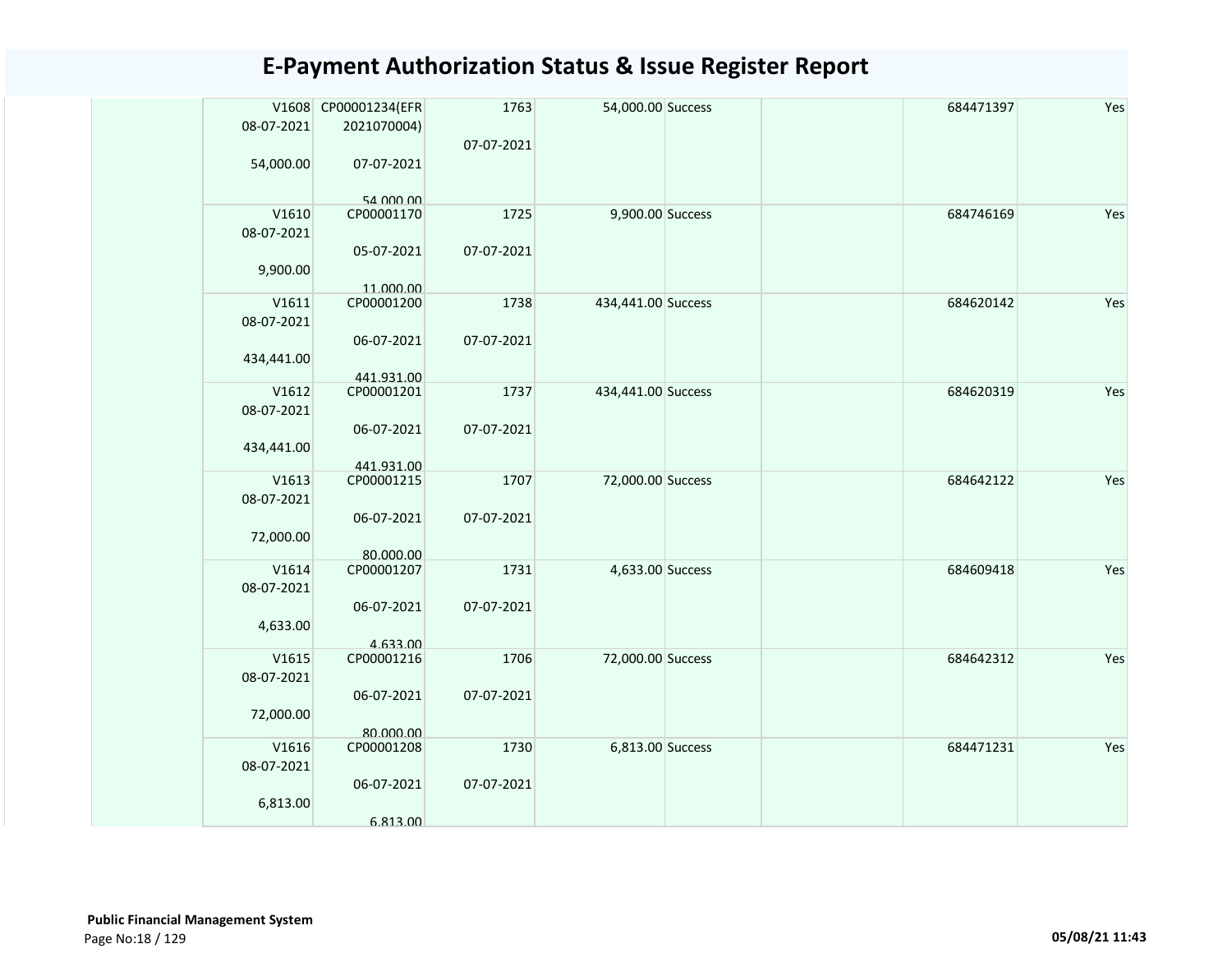| V1617<br>08-07-2021 | CP00001217              | 1705       | 72,000.00 Success  |  | 684642499 | Yes |
|---------------------|-------------------------|------------|--------------------|--|-----------|-----|
| 72,000.00           | 06-07-2021<br>80.000.00 | 07-07-2021 |                    |  |           |     |
| V1618<br>08-07-2021 | CP00001218              | 1704       | 72,000.00 Success  |  | 684652733 | Yes |
| 72,000.00           | 06-07-2021<br>80.000.00 | 07-07-2021 |                    |  |           |     |
| V1619<br>08-07-2021 | CP00001212              | 1710       | 57,600.00 Success  |  | 684745649 | Yes |
| 57,600.00           | 06-07-2021<br>64.000.00 | 07-07-2021 |                    |  |           |     |
| V1622<br>08-07-2021 | CP00001210              | 1728       | 4,423.00 Success   |  | 684733952 | Yes |
| 4,423.00            | 06-07-2021<br>4.423.00  | 07-07-2021 |                    |  |           |     |
| V1624<br>08-07-2021 | CP00001211              | 1727       | 7,390.00 Success   |  | 684619600 | Yes |
| 7,390.00            | 06-07-2021<br>7.390.00  | 07-07-2021 |                    |  |           |     |
| V1627<br>08-07-2021 | CP00001214              | 1708       | 25,200.00 Success  |  | 684652957 | Yes |
| 133,200.00          | 06-07-2021              | 07-07-2021 | 36,000.00 Success  |  | 684652968 | Yes |
|                     | 148,000.00              |            | 36,000.00 Success  |  | 684652979 | Yes |
|                     |                         |            | 36,000.00 Success  |  | 684652990 | Yes |
| V1629<br>08-07-2021 | CP00001213              | 1709       | 52,033.00 Success  |  | 684653179 | Yes |
| 235,016.00          | 06-07-2021              | 07-07-2021 | 82,498.00 Success  |  | 684653191 | Yes |
|                     | 261,128.00              |            | 100,485.00 Success |  | 684653202 | Yes |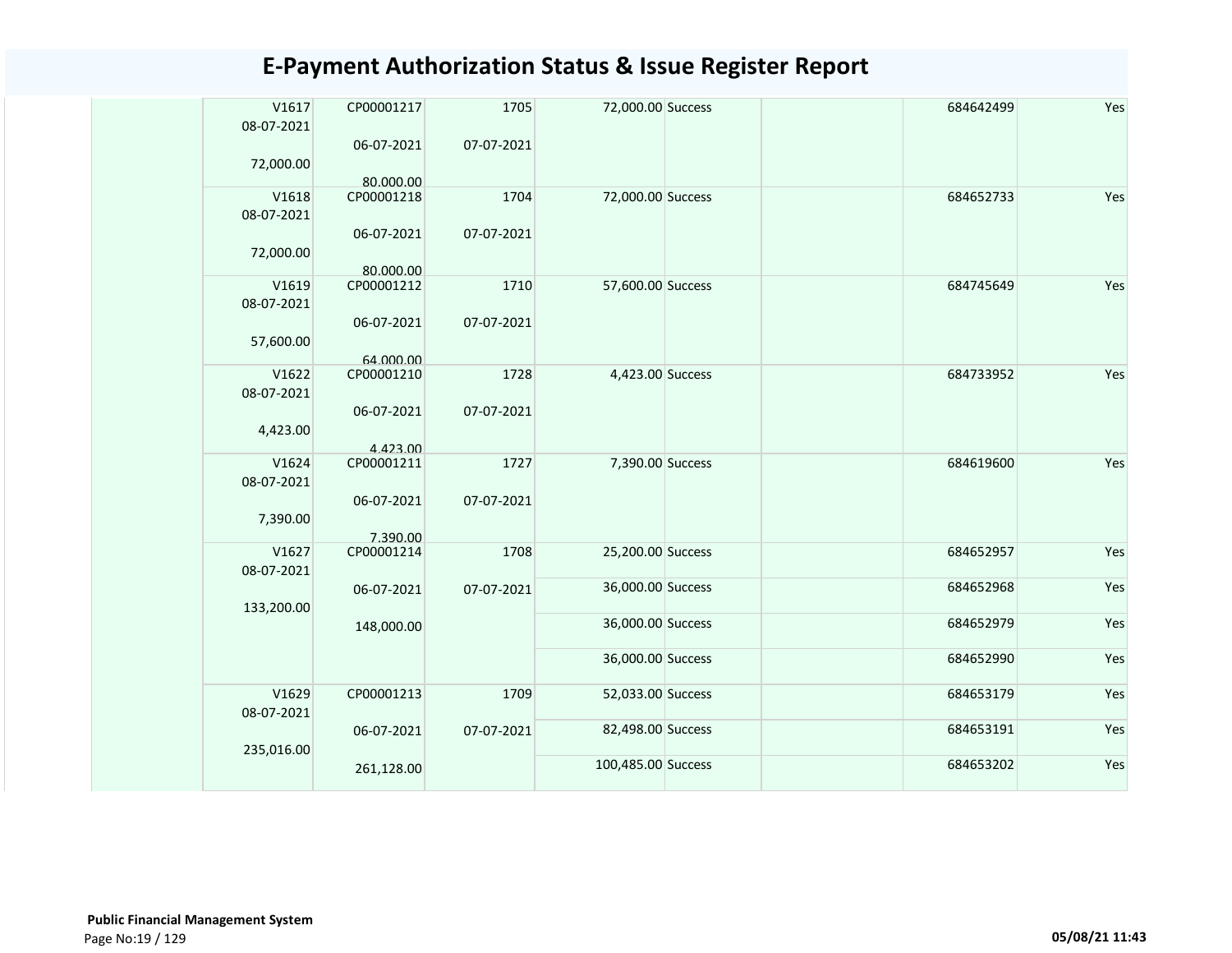| V1631<br>08-07-2021<br>4,911.00 | CP00001221<br>07-07-2021<br>4.911.00 | 1764<br>07-07-2021 | 4,911.00 Success  | 684746022 | Yes |
|---------------------------------|--------------------------------------|--------------------|-------------------|-----------|-----|
| V1633<br>08-07-2021             | CP00001125<br>01-07-2021             | 1762<br>07-07-2021 | 2,456.00 Success  | 684641597 | Yes |
| 2,456.00                        | 2.456.00                             |                    |                   |           |     |
| V1634<br>08-07-2021             | CP00001153                           | 1769               | 59,400.00 Success | 684629858 | Yes |
| 554,040.00                      | 05-07-2021                           | 07-07-2021         | 59,400.00 Success | 684629864 | Yes |
|                                 | 615,600.00                           |                    | 54,000.00 Success | 684629872 | Yes |
|                                 |                                      |                    | 59,400.00 Success | 684629886 | Yes |
|                                 |                                      |                    | 43,965.00 Success | 684629894 | Yes |
|                                 |                                      |                    | 18,900.00 Success | 684629900 | Yes |
|                                 |                                      |                    | 18,900.00 Success | 684629906 | Yes |
|                                 |                                      |                    | 54,000.00 Success | 684629917 | Yes |
|                                 |                                      |                    | 45,000.00 Success | 684629924 | Yes |
|                                 |                                      |                    | 42,075.00 Success | 684629933 | Yes |
|                                 |                                      |                    | 39,600.00 Success | 684629944 | Yes |
|                                 |                                      |                    | 59,400.00 Success | 684629956 | Yes |
| V1637<br>08-07-2021             | CP00001199                           | 1739               | 16,491.00 Success | 684630408 | Yes |
| 16,491.00                       | 06-07-2021                           | 07-07-2021         |                   |           |     |
|                                 | 16.491.00                            |                    |                   |           |     |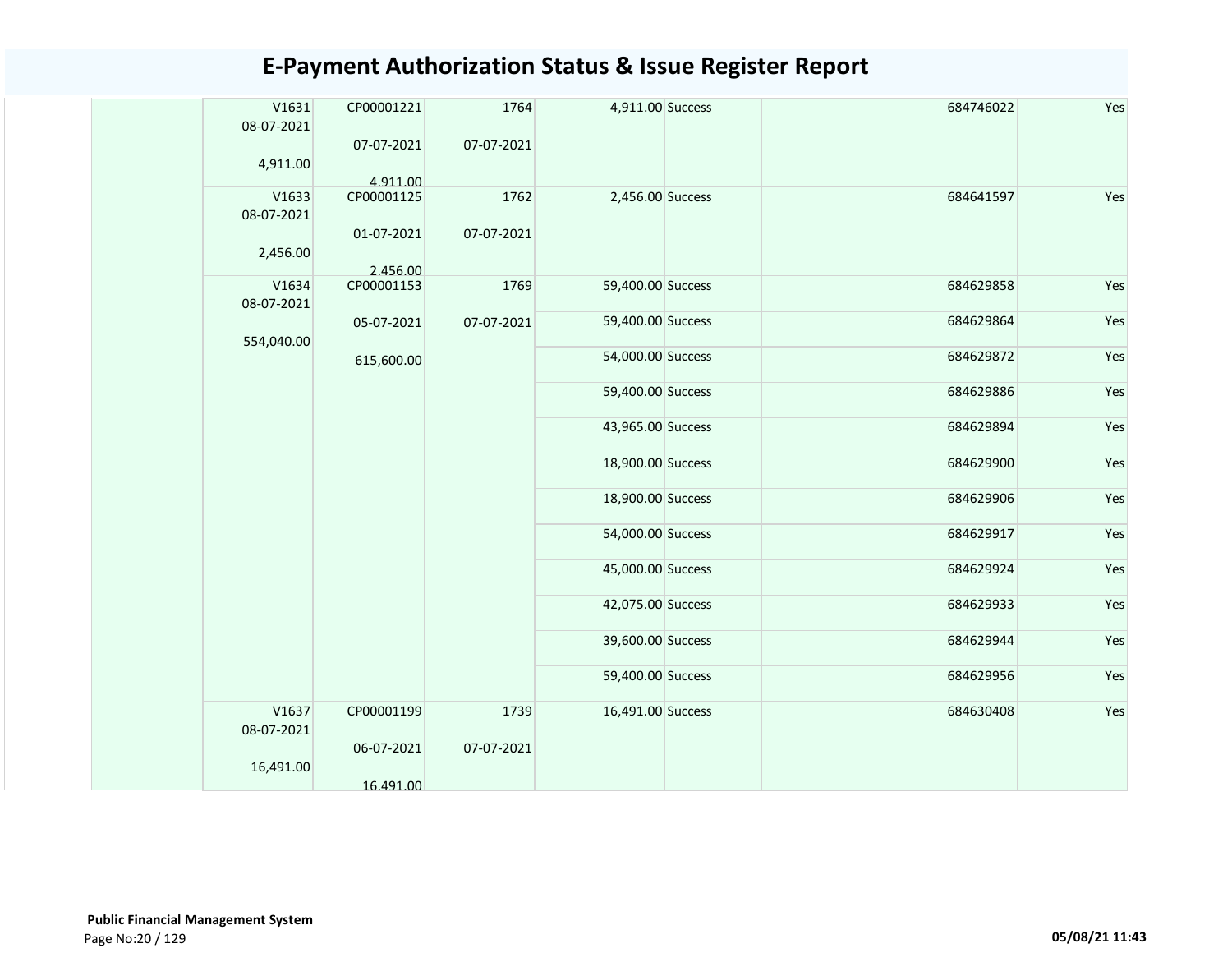| 08-07-2021          | V1640 CP00001191(511<br>687702676596- | 1751       | 1,725.00 Success     | 684597572 | Yes |
|---------------------|---------------------------------------|------------|----------------------|-----------|-----|
|                     | 1B1)                                  | 07-07-2021 |                      |           |     |
| 1,725.00            | 06-07-2021                            |            |                      |           |     |
|                     | 1 755 00                              |            |                      |           |     |
| V1645               | CP00001220                            | 1765       | 4,889.00 Success     | 684663330 | Yes |
| 08-07-2021          |                                       |            |                      |           |     |
| 4,889.00            | 07-07-2021                            | 07-07-2021 |                      |           |     |
|                     | 4.889.00                              |            |                      |           |     |
| V1646<br>08-07-2021 | CP00001209                            | 1729       | 1,226,034.00 Success | 688049312 | Yes |
| 1,226,034.00        | 06-07-2021                            | 07-07-2021 |                      |           |     |
|                     |                                       |            |                      |           |     |
| V1647               | 1.226.034.00<br>CP00001151            | 1799       | 157,195.00 Success   | 691713285 | Yes |
|                     |                                       |            |                      |           |     |
| 08-07-2021          |                                       |            |                      |           |     |
|                     | 05-07-2021                            | 08-07-2021 |                      |           |     |
| 157,195.00          |                                       |            |                      |           |     |
|                     | 159.905.00                            |            |                      |           |     |
| V1648               | CP00001167                            | 1796       | 1,179.00 Success     | 691713441 | Yes |
| 08-07-2021          |                                       |            |                      |           |     |
|                     | 05-07-2021                            | 08-07-2021 | 2,591.00 Success     | 691713454 | Yes |
| 7,070.00            |                                       |            |                      |           |     |
|                     | 7,070.00                              |            | 1,650.00 Success     | 691713460 | Yes |
|                     |                                       |            | 1,650.00 Success     | 691713469 | Yes |
|                     |                                       |            |                      |           |     |
| V1651               | CP00001205                            | 1733       | 2,145.00 Success     | 691708735 | Yes |
| 08-07-2021          |                                       |            |                      |           |     |
|                     | 06-07-2021                            | 07-07-2021 |                      |           |     |
|                     |                                       |            |                      |           |     |
| 2,145.00            |                                       |            |                      |           |     |
| V1652               | 2.184.00<br>CP00001243                | 1793       | 48,170.00 Success    | 691720584 | Yes |
|                     |                                       |            |                      |           |     |
| 08-07-2021          |                                       |            |                      |           |     |
|                     | 07-07-2021                            | 08-07-2021 |                      |           |     |
| 48,170.00           |                                       |            |                      |           |     |
|                     | 48.170.00                             |            |                      |           |     |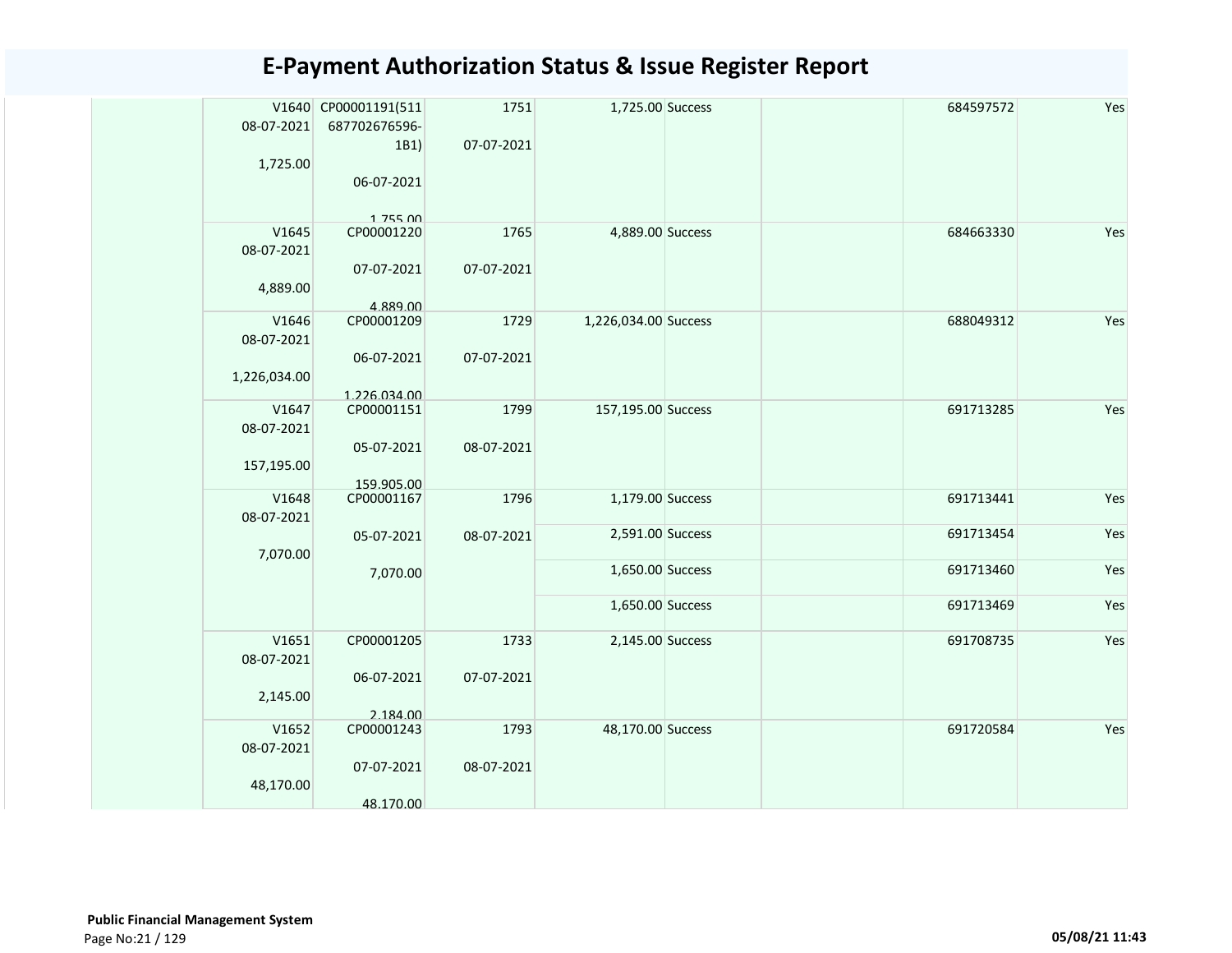| V1653<br>08-07-2021<br>1,311.00 | CP00001244<br>07-07-2021                                                                | 1794<br>08-07-2021 | 1,311.00 Success                     |  | 691713150              | Yes        |
|---------------------------------|-----------------------------------------------------------------------------------------|--------------------|--------------------------------------|--|------------------------|------------|
| 08-07-2021<br>100,000.00        | 1.311.00<br>V1654 CP00001236(GPF<br>$_2$ 02107060)<br>07-07-2021                        | 1797<br>08-07-2021 | 100,000.00 Success                   |  | 691712601              | Yes        |
| 08-07-2021<br>152,441.00        | 100,000,00<br>V1655 CP00001240(511<br>687715471213-<br>1B1)<br>07-07-2021<br>154 861 00 | 1790<br>08-07-2021 | 152,441.00 Success                   |  | 691681900              | Yes        |
| 08-07-2021<br>24,089.00         | V1656 CP00001242(511<br>687769085956-<br>1B1)<br>07-07-2021<br>24 504 00                | 1792<br>08-07-2021 | 24,089.00 Success                    |  | 691681740              | Yes        |
| V1658<br>08-07-2021             | CP00001239                                                                              | 1789               | 3,000.00 Success                     |  | 707984497              | Yes        |
| 72,700.00                       | 07-07-2021                                                                              | 08-07-2021         | 3,000.00 Success                     |  | 707984508              | Yes        |
|                                 | 72,700.00                                                                               |                    | 3,000.00 Success<br>2,500.00 Success |  | 707986515<br>707986560 | Yes<br>Yes |
|                                 |                                                                                         |                    | 3,000.00 Success                     |  | 707986591              | Yes        |
|                                 |                                                                                         |                    | 3,000.00 Success                     |  | 707986599              | Yes        |
|                                 |                                                                                         |                    | 3,000.00 Success                     |  | 707986604              | Yes        |
|                                 |                                                                                         |                    | 12,000.00 Success                    |  | 707986648              | Yes        |
|                                 |                                                                                         |                    | 3,000.00 Success                     |  | 707986659              | Yes        |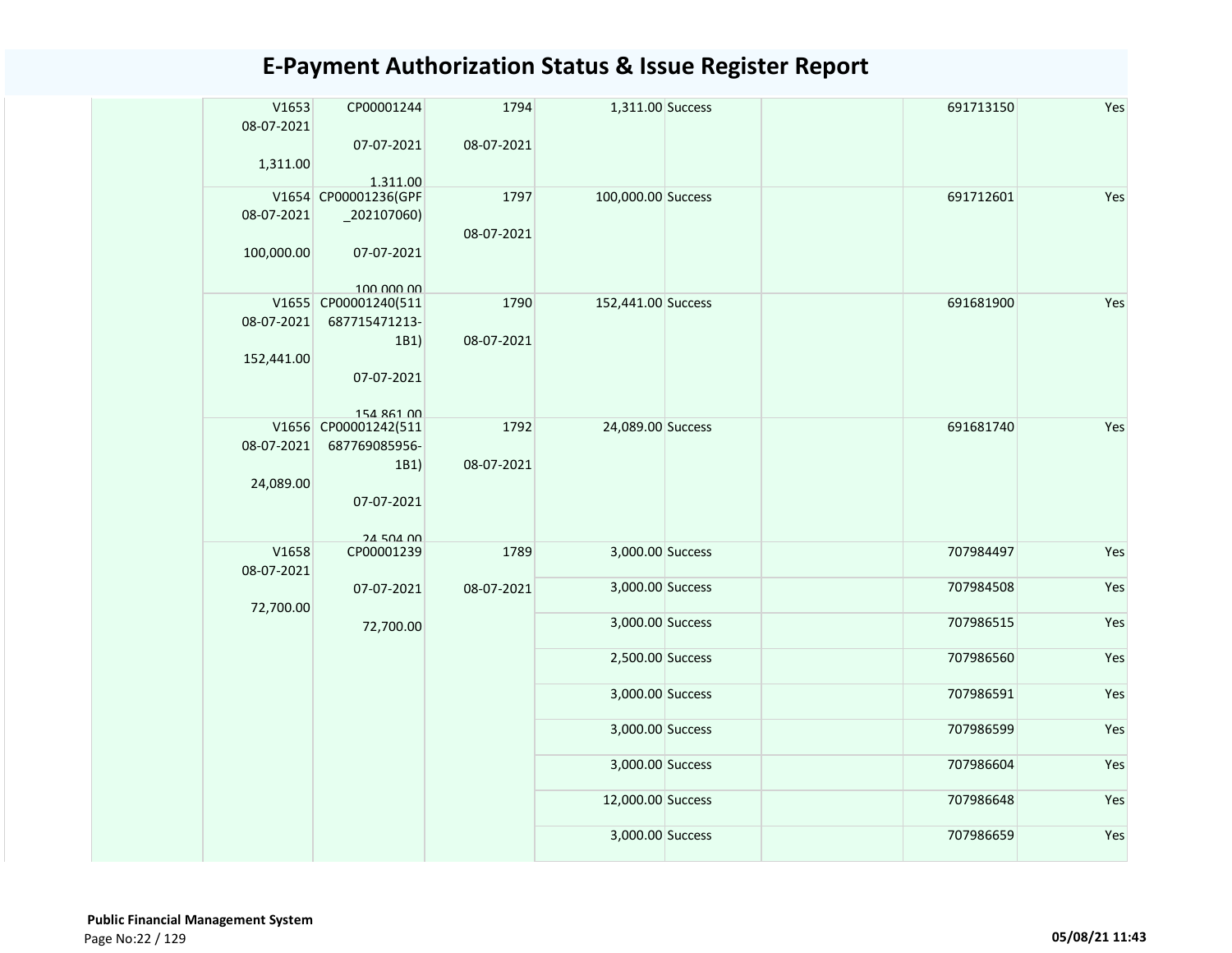|                     |                                   |            | 3,000.00 Success  |  | 707986677 | Yes |
|---------------------|-----------------------------------|------------|-------------------|--|-----------|-----|
|                     |                                   |            | 5,100.00 Success  |  | 707986685 | Yes |
|                     |                                   |            | 3,000.00 Success  |  | 707986705 | Yes |
|                     |                                   |            | 3,000.00 Success  |  | 707986714 | Yes |
|                     |                                   |            | 3,000.00 Success  |  | 707986742 | Yes |
|                     |                                   |            | 3,000.00 Success  |  | 707986751 | Yes |
|                     |                                   |            | 3,000.00 Success  |  | 707986773 | Yes |
|                     |                                   |            | 5,100.00 Success  |  | 707986780 | Yes |
|                     |                                   |            | 3,000.00 Success  |  | 707986790 | Yes |
|                     |                                   |            | 3,000.00 Success  |  | 707986802 | Yes |
|                     |                                   |            | 3,000.00 Success  |  | 707986809 | Yes |
| V1659<br>08-07-2021 | CP00001245                        | 1795       | 66,171.00 Success |  | 707983997 | Yes |
|                     | 07-07-2021                        | 08-07-2021 |                   |  |           |     |
| 66,171.00           | 67.521.00                         |            |                   |  |           |     |
|                     | V1660 CP00001228(511              | 1783       | 43,110.00 Success |  | 707984160 | Yes |
| 08-07-2021          | 687768702755-<br>1B1)             | 08-07-2021 |                   |  |           |     |
| 43,110.00           |                                   |            |                   |  |           |     |
|                     | 07-07-2021                        |            |                   |  |           |     |
|                     |                                   |            |                   |  |           |     |
|                     | 13 990 DD<br>V1661 CP00001229(511 | 1784       | 14,112.00 Success |  | 691796950 | Yes |
| 08-07-2021          | 687799230804-                     |            |                   |  |           |     |
|                     | 1B1)                              | 08-07-2021 |                   |  |           |     |
| 14,112.00           |                                   |            |                   |  |           |     |
|                     | 07-07-2021                        |            |                   |  |           |     |
|                     | 14 400 00                         |            |                   |  |           |     |
|                     |                                   |            |                   |  |           |     |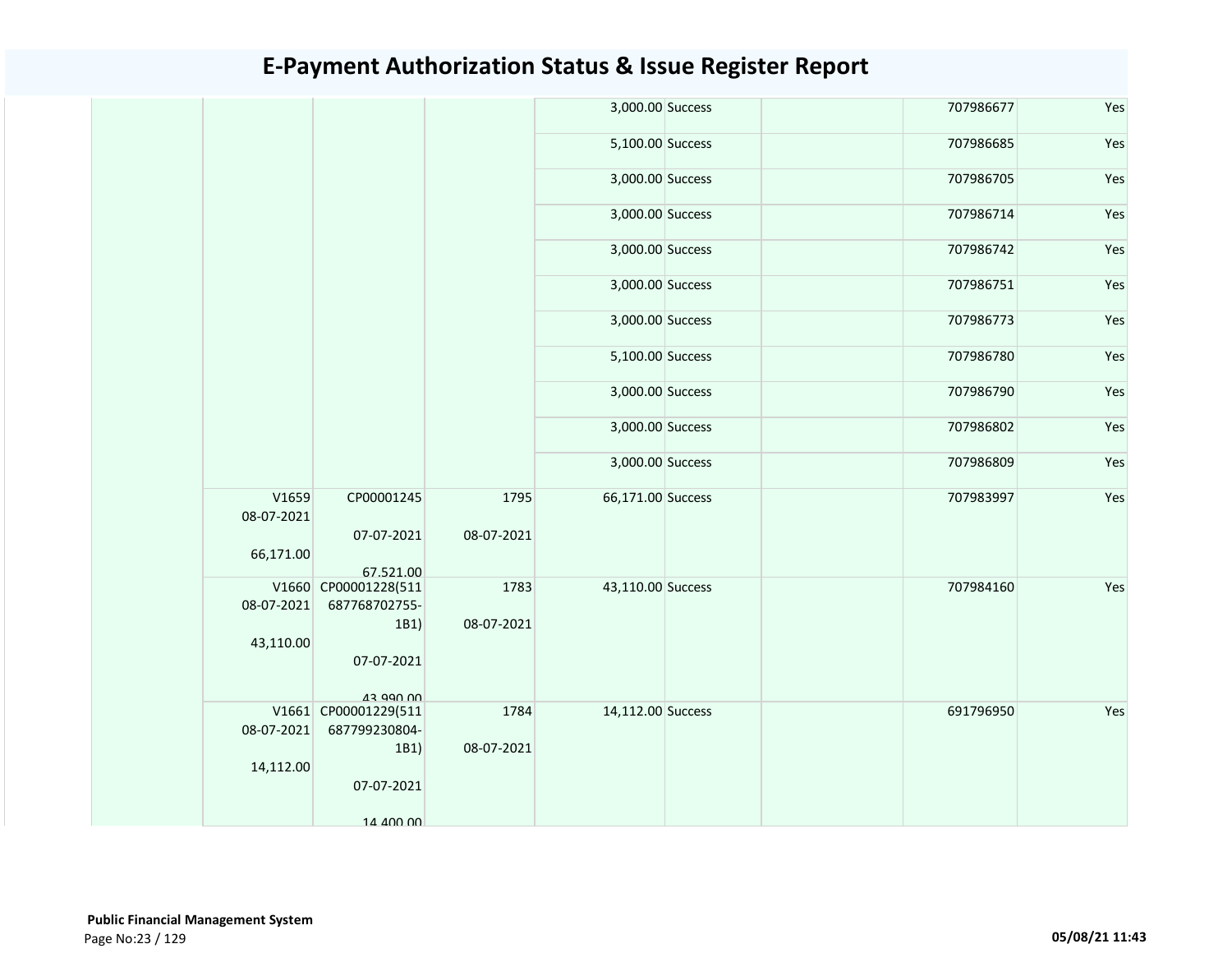| 08-07-2021 | V1662 CP00001230(511<br>687753171275-<br>1B1) | 1785<br>08-07-2021 | 18,110.00 Success |  | 691802410 | Yes |
|------------|-----------------------------------------------|--------------------|-------------------|--|-----------|-----|
| 18,110.00  | 07-07-2021                                    |                    |                   |  |           |     |
|            | 18 480 00                                     | 1786               |                   |  |           | Yes |
| 08-07-2021 | V1663 CP00001231(511<br>687713283578-         |                    | 10,016.00 Success |  | 707986975 |     |
|            | 1B1)                                          | 08-07-2021         |                   |  |           |     |
| 10,016.00  |                                               |                    |                   |  |           |     |
|            | 07-07-2021                                    |                    |                   |  |           |     |
|            |                                               |                    |                   |  |           |     |
|            | 10.220.00                                     |                    |                   |  |           |     |
| 08-07-2021 | V1664 CP00001232(511<br>687742061654-         | 1787               | 22,442.00 Success |  | 707987139 | Yes |
|            | 1B1)                                          | 08-07-2021         |                   |  |           |     |
| 22,442.00  |                                               |                    |                   |  |           |     |
|            | 07-07-2021                                    |                    |                   |  |           |     |
|            |                                               |                    |                   |  |           |     |
|            | 22 QUU UU                                     |                    |                   |  |           |     |
|            | V1665 CP00001238(511                          | 1788               | 4,807.00 Success  |  | 707984315 | Yes |
| 08-07-2021 | 687732297369-<br>1B1)                         | 08-07-2021         |                   |  |           |     |
| 4,807.00   |                                               |                    |                   |  |           |     |
|            | 07-07-2021                                    |                    |                   |  |           |     |
|            |                                               |                    |                   |  |           |     |
|            | $\Lambda$ ann nn                              |                    |                   |  |           |     |
| 08-07-2021 | V1666 CP00001223(511<br>687781693332-         | 1778               | 23,347.00 Success |  | 692032701 | Yes |
|            | 1B1)                                          | 08-07-2021         |                   |  |           |     |
| 23,347.00  |                                               |                    |                   |  |           |     |
|            | 07-07-2021                                    |                    |                   |  |           |     |
|            |                                               |                    |                   |  |           |     |
|            | 23 750 00                                     |                    |                   |  |           |     |
| 08-07-2021 | V1667 CP00001225(511<br>687798929635-         | 1780               | 4,212.00 Success  |  | 692032547 | Yes |
|            | 1B1)                                          | 08-07-2021         |                   |  |           |     |
| 4,212.00   |                                               |                    |                   |  |           |     |
|            | 07-07-2021                                    |                    |                   |  |           |     |
|            |                                               |                    |                   |  |           |     |
|            | 4 284 00                                      |                    |                   |  |           |     |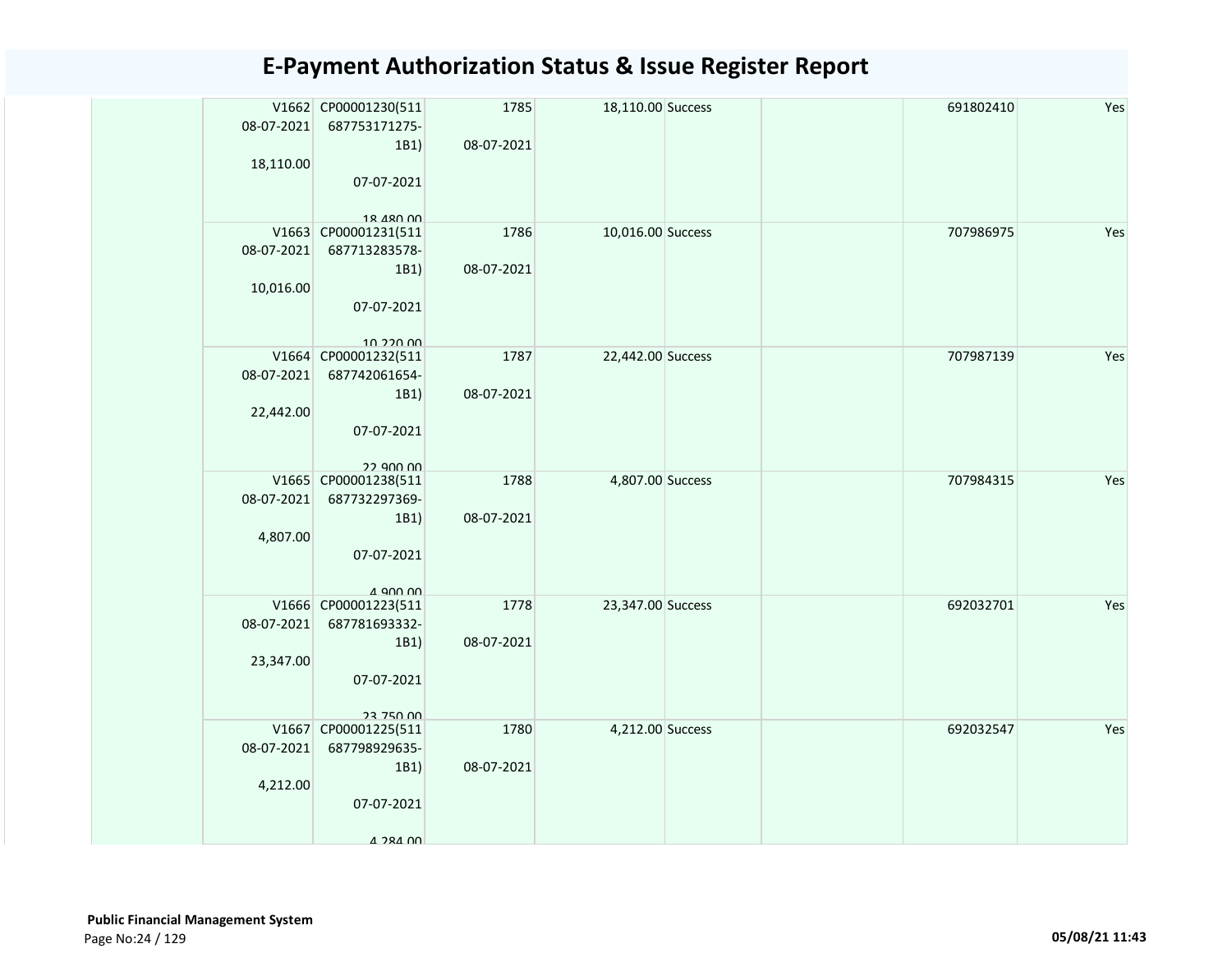| 08-07-2021 | V1668 CP00001226(511<br>687755759219-<br>1B1) | 1781<br>08-07-2021 | 12,584.00 Success | 692003149 | Yes |
|------------|-----------------------------------------------|--------------------|-------------------|-----------|-----|
| 12,584.00  | 07-07-2021                                    |                    |                   |           |     |
|            | 12.800.00<br>V1669 CP00001235(EFR             | 1803               | 54,000.00 Success | 692022796 | Yes |
| 08-07-2021 | 2021070006)                                   | 08-07-2021         |                   |           |     |
| 54,000.00  | 07-07-2021                                    |                    |                   |           |     |
| V1670      | 54 000 00<br>CP00001241(511                   | 1791               | 68,906.00 Success | 692003012 | Yes |
| 08-07-2021 | 687707920323-                                 |                    |                   |           |     |
|            | 1B1)                                          | 08-07-2021         |                   |           |     |
| 68,906.00  |                                               |                    |                   |           |     |
|            | 07-07-2021                                    |                    |                   |           |     |
|            |                                               |                    |                   |           |     |
| V1671      | 70.000.00<br>CP00001258                       | 1815               | 10,056.00 Success | 692032825 | Yes |
| 08-07-2021 |                                               |                    |                   |           |     |
|            | 08-07-2021                                    | 08-07-2021         | 16,317.00 Success | 692032836 | Yes |
| 56,221.00  | 56,221.00                                     |                    | 2,013.00 Success  | 692032850 | Yes |
|            |                                               |                    |                   |           |     |
|            |                                               |                    | 5,672.00 Success  | 692032857 | Yes |
|            |                                               |                    | 14,021.00 Success | 692032875 | Yes |
|            |                                               |                    | 6,022.00 Success  | 692032881 | Yes |
|            |                                               |                    | 2,120.00 Success  | 692032888 | Yes |
|            | V1672 CP00001248(511                          | 1805               | 1,769.00 Success  | 692003294 | Yes |
| 08-07-2021 | 687716674393-                                 |                    |                   |           |     |
|            | 1B1)                                          | 08-07-2021         |                   |           |     |
| 1,769.00   |                                               |                    |                   |           |     |
|            | 08-07-2021                                    |                    |                   |           |     |
|            | 1 800 00                                      |                    |                   |           |     |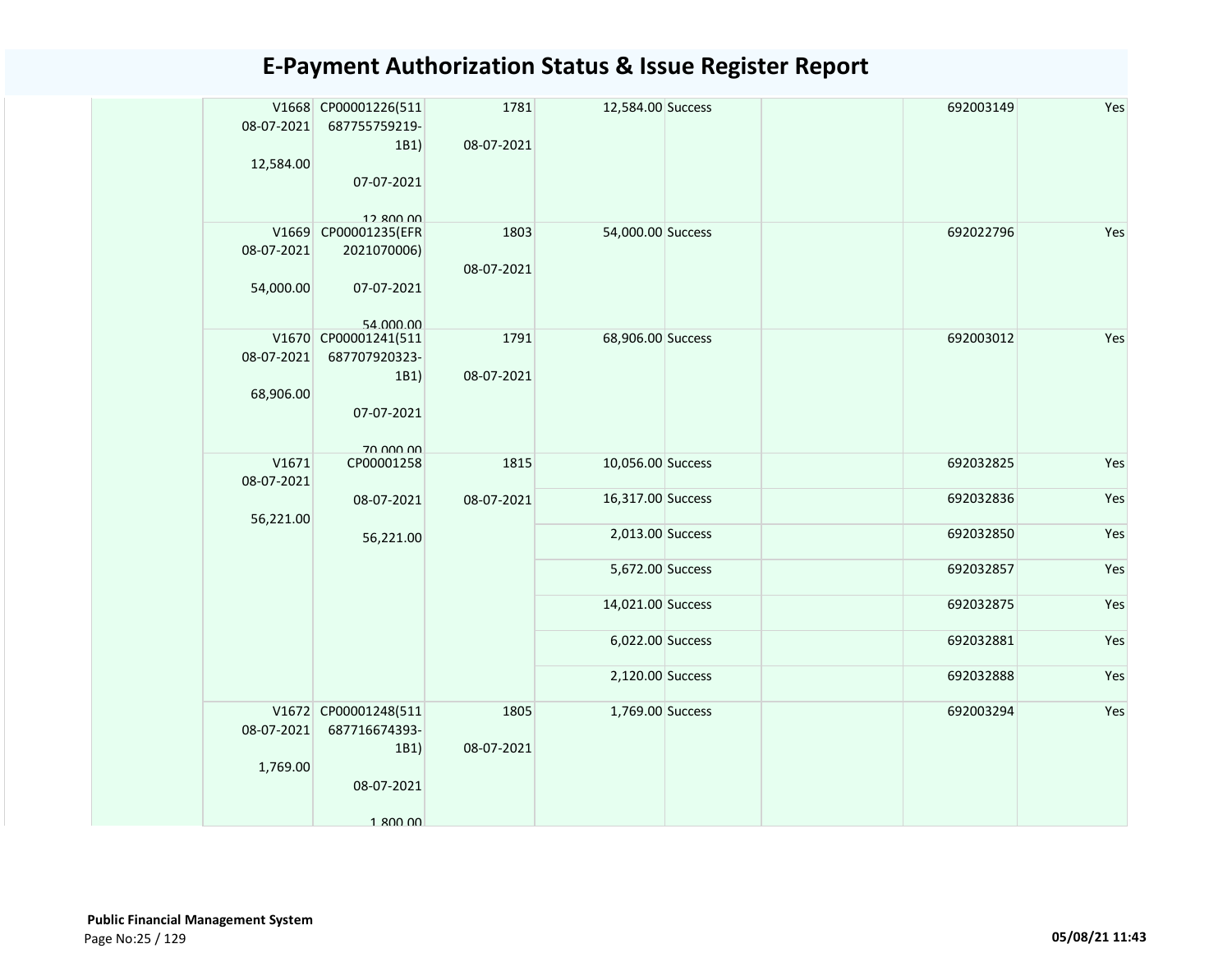| 08-07-2021<br>22,589.00  | V1673 CP00001250(511<br>687722739962-<br>1B1)<br>08-07-2021<br>23 UUU UU | 1807<br>08-07-2021 | 22,589.00 Success  | 692022947 | Yes |
|--------------------------|--------------------------------------------------------------------------|--------------------|--------------------|-----------|-----|
| 08-07-2021<br>122,130.00 | V1674 CP00001259(202<br>107002)<br>08-07-2021<br>158 725 00              | 1802<br>08-07-2021 | 122,130.00 Success | 692035611 | Yes |
| V1675<br>08-07-2021      | CP00001156                                                               | 1801               | 31,500.00 Success  | 708606425 | Yes |
|                          | 05-07-2021                                                               | 08-07-2021         | 34,965.00 Success  | 708606438 | Yes |
| 910,373.00               | 1,011,525.00                                                             |                    | 27,000.00 Success  | 708606447 | Yes |
|                          |                                                                          |                    | 31,500.00 Success  | 708606460 | Yes |
|                          |                                                                          |                    | 36,000.00 Success  | 708606474 | Yes |
|                          |                                                                          |                    | 153,643.00 Success | 708606483 | Yes |
|                          |                                                                          |                    | 45,000.00 Success  | 708606495 | Yes |
|                          |                                                                          |                    | 39,600.00 Success  | 708606502 | Yes |
|                          |                                                                          |                    | 21,150.00 Success  | 708606511 | Yes |
|                          |                                                                          |                    | 135,000.00 Success | 708608521 | Yes |
|                          |                                                                          |                    | 13,200.00 Success  | 708608555 | Yes |
|                          |                                                                          |                    | 12,775.00 Success  | 708608574 | Yes |
|                          |                                                                          |                    | 25,965.00 Success  | 708608584 | Yes |
|                          |                                                                          |                    | 43,560.00 Success  | 708608598 | Yes |
|                          |                                                                          |                    | 63,000.00 Success  | 708608608 | Yes |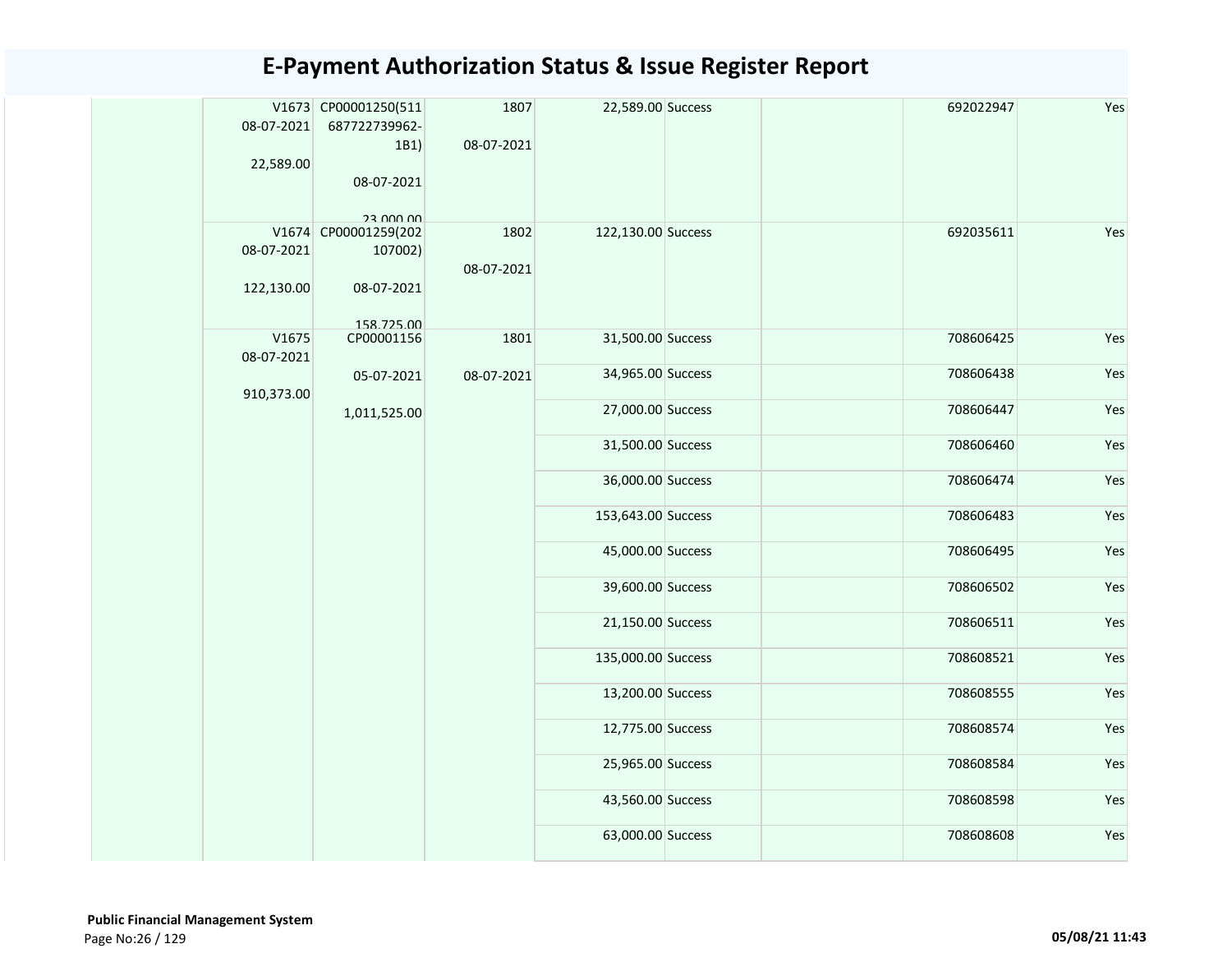|                     |                              |            | 21,150.00 Success |                | 708608618 | Yes |
|---------------------|------------------------------|------------|-------------------|----------------|-----------|-----|
|                     |                              |            | 44,550.00 Success |                | 708608632 | Yes |
|                     |                              |            | 52,740.00 Success |                | 708608650 | Yes |
|                     |                              |            | 36,000.00 Success |                | 708608662 | Yes |
|                     |                              |            | 42,075.00 Success |                | 708608671 | Yes |
| V1676<br>08-07-2021 | CP00001260                   | 1804       | 89,644.00 Success |                | 708608906 | Yes |
| 89,644.00           | 08-07-2021                   | 08-07-2021 |                   |                |           |     |
| V1677               | 89.644.00<br>CP00001249(511  | 1806       | 14,302.00 Success |                | 708811556 | Yes |
| 08-07-2021          | 687712251014-<br>1B1)        | 08-07-2021 |                   |                |           |     |
| 14,302.00           | 08-07-2021                   |            |                   |                |           |     |
|                     | 14 549 00                    |            |                   |                |           |     |
| V1678               | CP00001251(511               | 1808       | 1,414.00 Success  |                | 708821164 | Yes |
| 08-07-2021          | 687750687906-<br>1B1)        | 08-07-2021 |                   |                |           |     |
| 1,414.00            |                              |            |                   |                |           |     |
|                     | 08-07-2021                   |            |                   |                |           |     |
| V1679               | $1.440$ 00<br>CP00001252(511 | 1809       |                   | 737.00 Success | 708821029 | Yes |
| 08-07-2021          | 687709333445-                |            |                   |                |           |     |
| 737.00              | 1B1)                         | 08-07-2021 |                   |                |           |     |
|                     | 08-07-2021                   |            |                   |                |           |     |
|                     | 750 00                       |            |                   |                |           |     |
| V1680               | CP00001253(511               | 1810       |                   | 270.00 Success | 708794237 | Yes |
| 08-07-2021          | 687762923367-<br>1B1)        | 08-07-2021 |                   |                |           |     |
| 270.00              |                              |            |                   |                |           |     |
|                     | 08-07-2021                   |            |                   |                |           |     |
|                     | 275 OO                       |            |                   |                |           |     |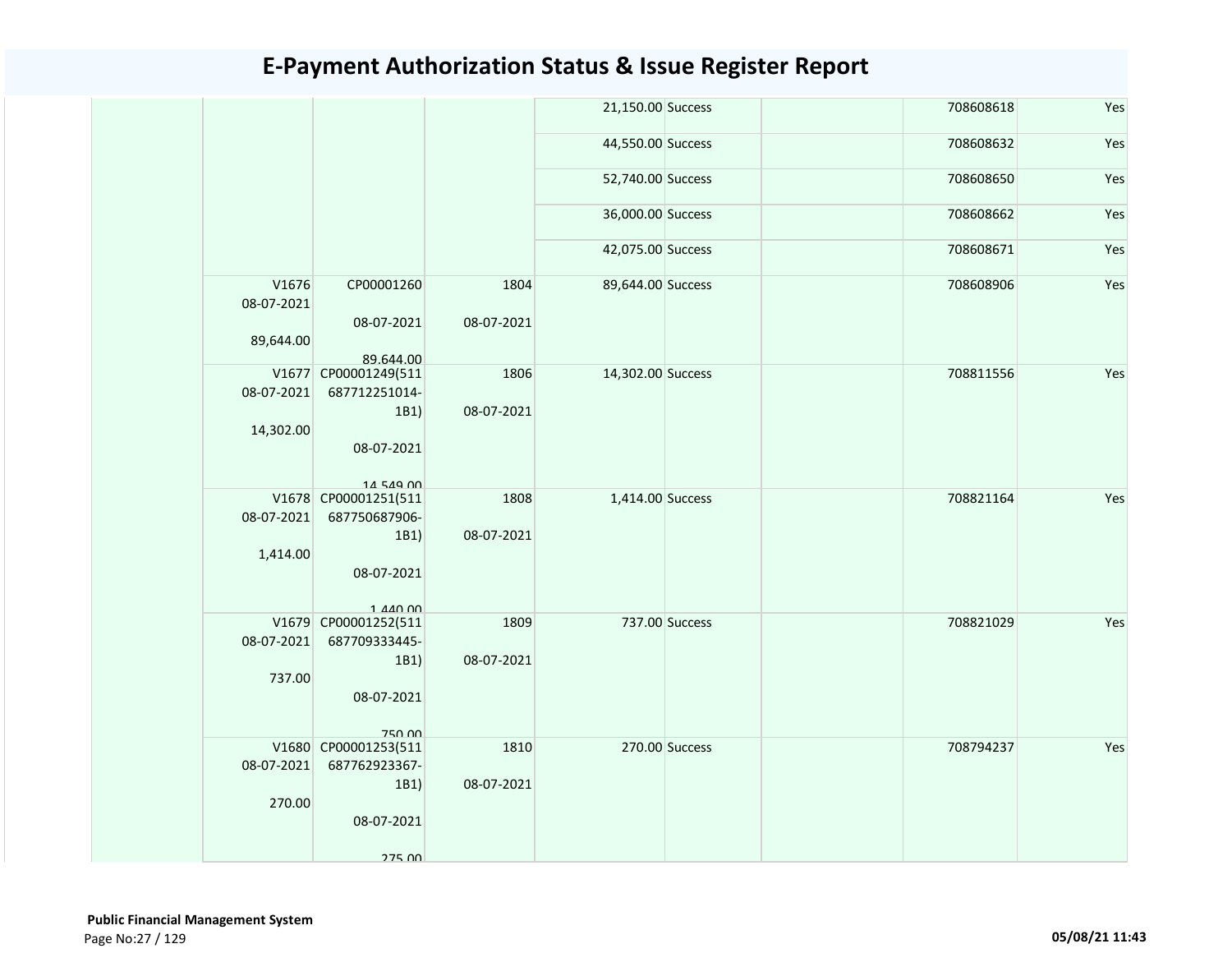|                 | 08-07-2021 | V1681 CP00001254(511<br>687729379380- | 1811       | 4,615.00 Success  | 708821383 | Yes |
|-----------------|------------|---------------------------------------|------------|-------------------|-----------|-----|
|                 | 4,615.00   | 1B1)                                  | 08-07-2021 |                   |           |     |
|                 |            | 08-07-2021                            |            |                   |           |     |
|                 |            | $A$ 699 $M$<br>V1682 CP00001255(511   | 1812       | 14,549.00 Success | 708794363 | Yes |
|                 | 08-07-2021 | 687763086266-                         |            |                   |           |     |
|                 |            | 1B1)                                  | 08-07-2021 |                   |           |     |
|                 | 14,549.00  |                                       |            |                   |           |     |
|                 |            | 08-07-2021                            |            |                   |           |     |
|                 |            | 14 ROO OO                             |            |                   |           |     |
|                 |            | V1683 CP00001256(511                  | 1813       | 62,915.00 Success | 708810422 | Yes |
|                 | 08-07-2021 | 687714399714-                         |            |                   |           |     |
|                 |            | 1B1)                                  | 08-07-2021 |                   |           |     |
|                 | 62,915.00  |                                       |            |                   |           |     |
|                 |            | 08-07-2021                            |            |                   |           |     |
|                 |            | $64$ 000 00                           |            |                   |           |     |
|                 |            | V1684 CP00001257(511                  | 1814       | 18,049.00 Success | 708822596 | Yes |
|                 | 08-07-2021 | 687745674973-                         |            |                   |           |     |
|                 |            | 1B1)                                  | 08-07-2021 |                   |           |     |
|                 | 18,049.00  |                                       |            |                   |           |     |
|                 |            | 08-07-2021                            |            |                   |           |     |
|                 |            | 18 360 00                             |            |                   |           |     |
| 225428 [Section | V1635      | CP00000081                            | 1724       | 14,899.00 Success | 684663111 | Yes |
| Officer]        | 08-07-2021 |                                       |            |                   |           |     |
|                 |            | 06-07-2021                            | 07-07-2021 |                   |           |     |
|                 | 14,899.00  |                                       |            |                   |           |     |
|                 |            | 14.899.00                             |            |                   |           |     |
|                 | V1636      | CP00000080                            | 1723       | 1,935.00 Success  | 684653350 | Yes |
|                 | 08-07-2021 | 06-07-2021                            | 07-07-2021 |                   |           |     |
|                 | 1,935.00   |                                       |            |                   |           |     |
|                 |            | 1.935.00                              |            |                   |           |     |
| 225429 [Section | V1606      | CP00000138                            | 1770       | 6,782.00 Success  | 684734477 | Yes |
| Officer]        | 08-07-2021 |                                       |            |                   |           |     |
|                 |            | 07-07-2021                            | 07-07-2021 |                   |           |     |
|                 | 6,782.00   |                                       |            |                   |           |     |
|                 |            | 6.782.00                              |            |                   |           |     |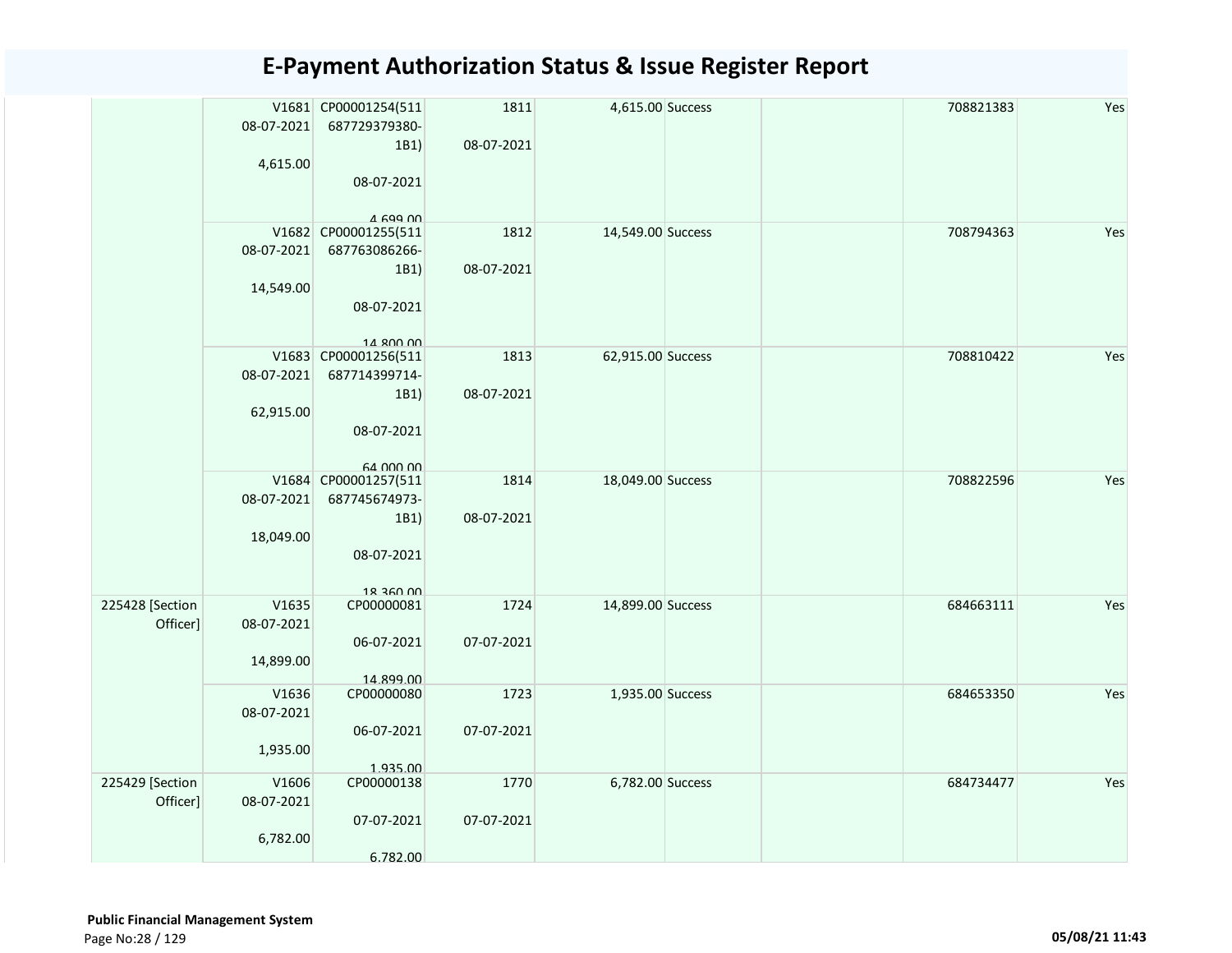| V1620<br>08-07-2021 | CP00000128 | 1711       | 35,249.00 Success | 684746333 | Yes |
|---------------------|------------|------------|-------------------|-----------|-----|
| 35,249.00           | 06-07-2021 | 07-07-2021 |                   |           |     |
|                     | 39.166.00  |            |                   |           |     |
| V1621<br>08-07-2021 | CP00000129 | 1712       | 38,925.00 Success | 684746510 | Yes |
| 38,925.00           | 06-07-2021 | 07-07-2021 |                   |           |     |
|                     | 43.250.00  |            |                   |           |     |
| V1625<br>08-07-2021 | CP00000130 | 1713       | 72,000.00 Success | 684756849 | Yes |
| 72,000.00           | 06-07-2021 | 07-07-2021 |                   |           |     |
|                     | 80.000.00  |            |                   |           |     |
| V1626               | CP00000131 | 1714       | 72,000.00 Success | 684757026 | Yes |
| 08-07-2021          |            |            |                   |           |     |
|                     | 06-07-2021 | 07-07-2021 |                   |           |     |
|                     |            |            |                   |           |     |
| 72,000.00           |            |            |                   |           |     |
|                     | 80.000.00  |            |                   |           |     |
| V1628               | CP00000132 | 1715       | 72,000.00 Success | 684757200 | Yes |
| 08-07-2021          |            |            |                   |           |     |
|                     | 06-07-2021 | 07-07-2021 |                   |           |     |
| 72,000.00           |            |            |                   |           |     |
|                     | 80.000.00  |            |                   |           |     |
| V1638               | CP00000125 | 1721       | 13,640.00 Success | 684662712 | Yes |
| 08-07-2021          |            |            |                   |           |     |
|                     | 06-07-2021 | 07-07-2021 |                   |           |     |
| 13,640.00           |            |            |                   |           |     |
|                     | 13.640.00  |            |                   |           |     |
| V1639               | CP00000127 | 1720       | 42,028.00 Success | 684662521 | Yes |
| 08-07-2021          |            |            |                   |           |     |
|                     | 06-07-2021 | 07-07-2021 |                   |           |     |
|                     |            |            |                   |           |     |
| 42,028.00           |            |            |                   |           |     |
|                     | 46.698.00  |            |                   |           |     |
| V1641               | CP00000133 | 1716       | 72,000.00 Success | 684757393 | Yes |
| 08-07-2021          |            |            |                   |           |     |
|                     | 06-07-2021 | 07-07-2021 |                   |           |     |
| 72,000.00           |            |            |                   |           |     |
|                     | 80.000.00  |            |                   |           |     |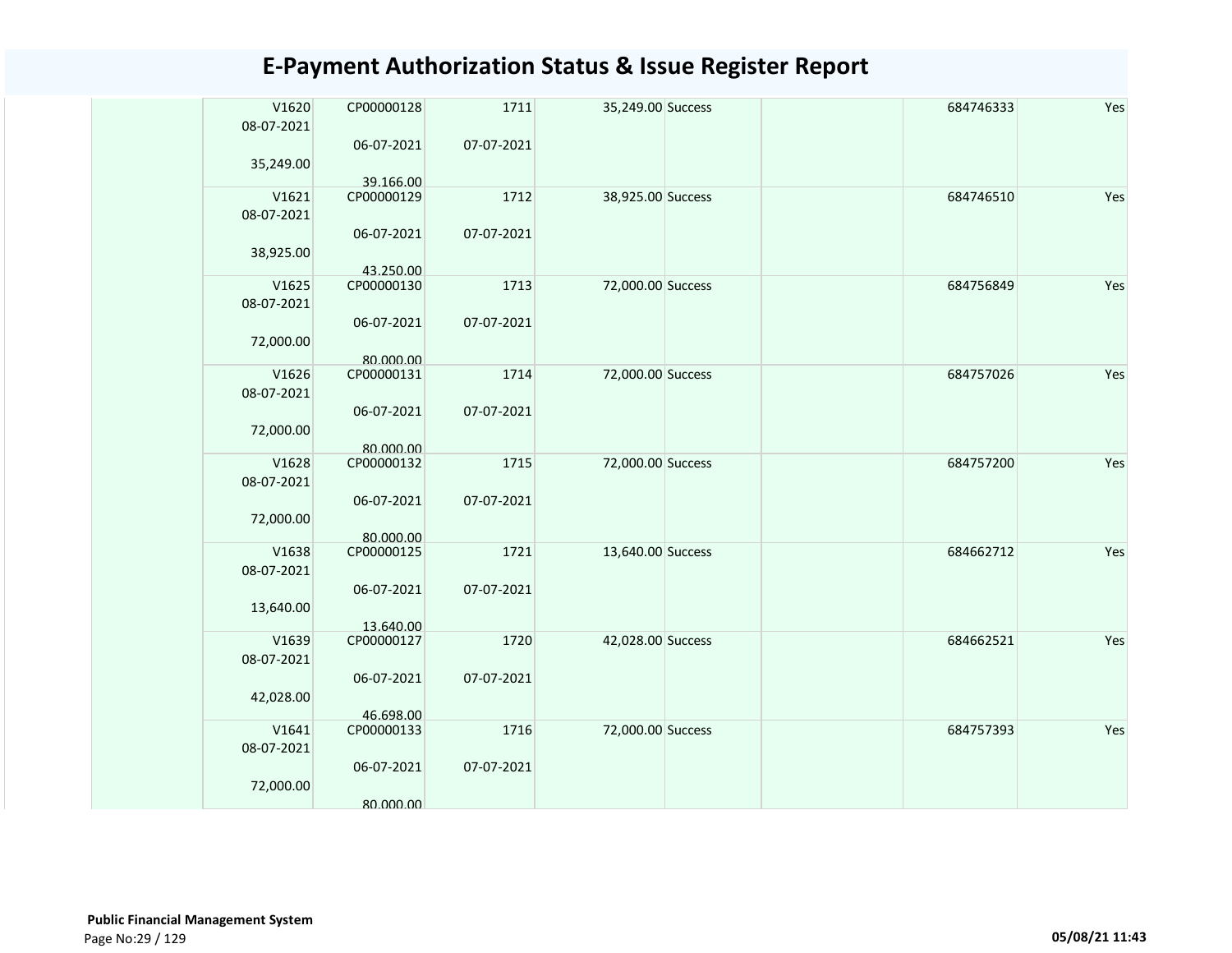|                   | V1642      | CP00000134              | 1717       | 72,000.00 Success  | 684768568 | Yes |
|-------------------|------------|-------------------------|------------|--------------------|-----------|-----|
|                   | 08-07-2021 |                         |            |                    |           |     |
|                   |            | 06-07-2021              | 07-07-2021 |                    |           |     |
|                   | 72,000.00  |                         |            |                    |           |     |
|                   |            |                         |            |                    |           |     |
|                   | V1643      | 80.000.00<br>CP00000135 |            |                    | 684768753 | Yes |
|                   |            |                         | 1718       | 72,000.00 Success  |           |     |
|                   | 08-07-2021 |                         |            |                    |           |     |
|                   |            | 06-07-2021              | 07-07-2021 |                    |           |     |
|                   | 72,000.00  |                         |            |                    |           |     |
|                   |            | 80.000.00               |            |                    |           |     |
|                   | V1644      | CP00000136              | 1719       | 59,400.00 Success  | 684756662 | Yes |
|                   |            |                         |            |                    |           |     |
|                   | 08-07-2021 |                         |            |                    |           |     |
|                   |            | 06-07-2021              | 07-07-2021 |                    |           |     |
|                   | 59,400.00  |                         |            |                    |           |     |
|                   |            | 66.000.00               |            |                    |           |     |
|                   | V1649      | CP00000137              | 1777       | 966,389.00 Success | 691682048 | Yes |
|                   | 08-07-2021 |                         |            |                    |           |     |
|                   |            |                         |            |                    |           |     |
|                   |            | 07-07-2021              | 08-07-2021 |                    |           |     |
|                   | 966,389.00 |                         |            |                    |           |     |
|                   |            | 966.389.00              |            |                    |           |     |
|                   |            | V1650 CP00000124(511    | 1775       | 2,449.00 Success   | 691713013 | Yes |
|                   | 08-07-2021 | 687753351995-           |            |                    |           |     |
|                   |            |                         | 08-07-2021 |                    |           |     |
|                   |            | 1B1)                    |            |                    |           |     |
|                   | 2,449.00   |                         |            |                    |           |     |
|                   |            | 06-07-2021              |            |                    |           |     |
|                   |            |                         |            |                    |           |     |
|                   |            | 2 199 UU                |            |                    |           |     |
| 225438 [Asstt     | V1609      | CP00000151              | 1774       | 843,750.00 Success | 684734121 | Yes |
| Accounts Officer] | 08-07-2021 |                         |            |                    |           |     |
|                   |            |                         |            |                    |           |     |
|                   |            | 07-07-2021              | 07-07-2021 |                    |           |     |
|                   | 843,750.00 |                         |            |                    |           |     |
|                   |            | 876.122.00              |            |                    |           |     |
|                   | V1623      | CP00000147              | 1772       | 9,645.00 Success   | 684641944 | Yes |
|                   | 08-07-2021 |                         |            |                    |           |     |
|                   |            | 06-07-2021              | 07-07-2021 |                    |           |     |
|                   |            |                         |            |                    |           |     |
|                   | 9,645.00   |                         |            |                    |           |     |
|                   |            | 9.645.00                |            |                    |           |     |
|                   | V1630      | CP00000149              | 1726       | 22,142.00 Success  | 684745855 | Yes |
|                   | 08-07-2021 |                         |            |                    |           |     |
|                   |            | 06-07-2021              | 07-07-2021 |                    |           |     |
|                   | 22,142.00  |                         |            |                    |           |     |
|                   |            |                         |            |                    |           |     |
|                   |            | 22.142.00               |            |                    |           |     |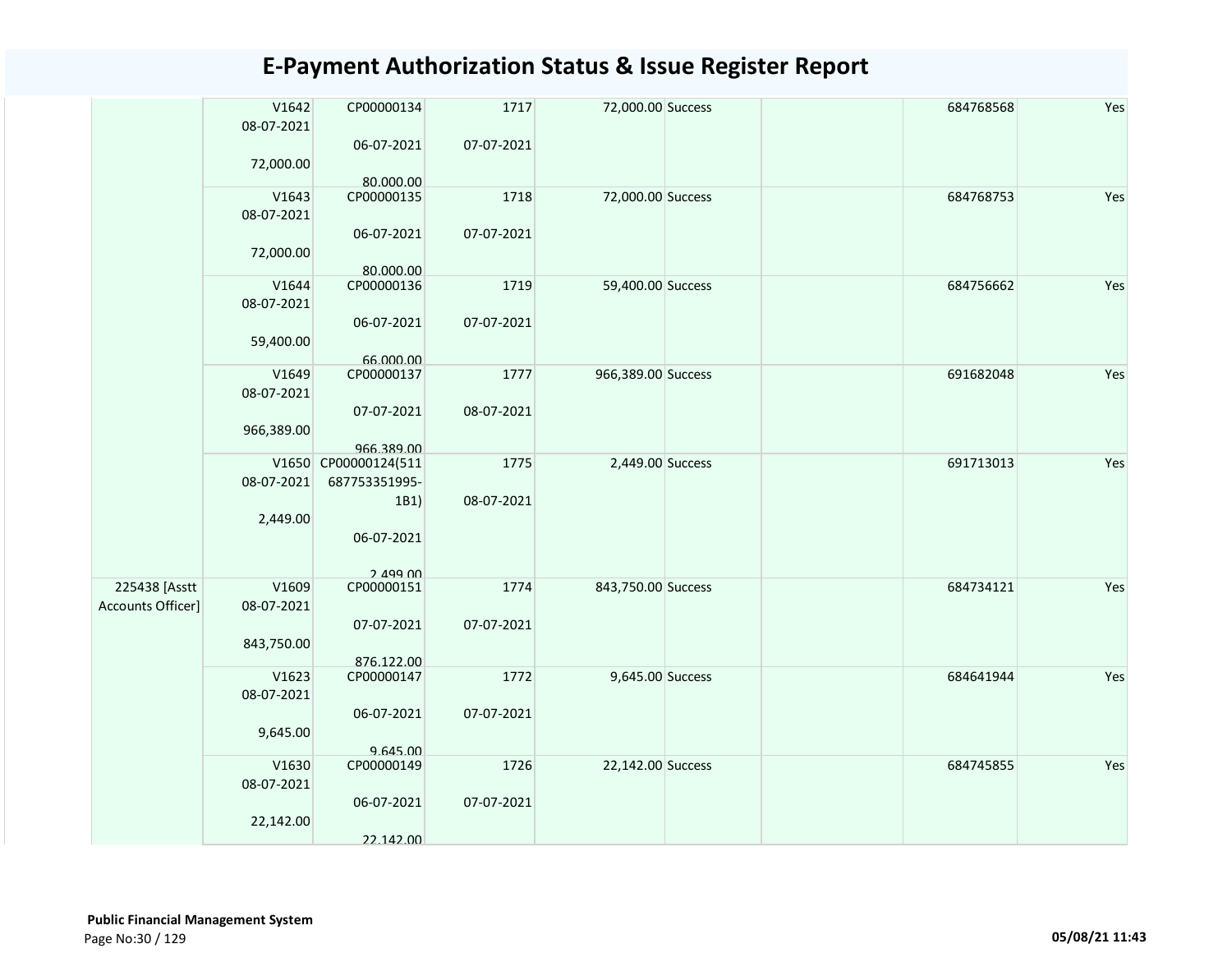|   |                               | V1632<br>08-07-2021 | CP00000150             | 1771       | 3,727.00 Success  |  | 684641790 | Yes |
|---|-------------------------------|---------------------|------------------------|------------|-------------------|--|-----------|-----|
|   |                               | 3,727.00            | 07-07-2021             | 07-07-2021 |                   |  |           |     |
| 6 | <b>Issue Date: 09-07-2021</b> |                     | 3.727.00               |            | 4,337,954.00      |  |           |     |
|   | 206942 [Under                 | V1697               | CP00000008             | 1833       | 41,587.00 Success |  | 707729945 | Yes |
|   | Secretary                     | 09-07-2021          |                        |            |                   |  |           |     |
|   | Department of                 |                     | 07-07-2021             | 09-07-2021 |                   |  |           |     |
|   | <b>Industrial Policy</b>      | 41,587.00           |                        |            |                   |  |           |     |
|   | and Promotion                 |                     | 42.304.00              |            |                   |  |           |     |
|   | 225427 [Under<br>Secretary]   | V1690<br>09-07-2021 | CP00001263             | 1826       | 1,234.00 Success  |  | 707536680 | Yes |
|   |                               |                     | 08-07-2021             | 09-07-2021 |                   |  |           |     |
|   |                               | 1,234.00            |                        |            |                   |  |           |     |
|   |                               |                     | 1.234.00               |            |                   |  |           |     |
|   |                               | V1691               | CP00001265             | 1828       | 11,873.00 Success |  | 707532954 | Yes |
|   |                               | 09-07-2021          |                        |            |                   |  |           |     |
|   |                               |                     | 08-07-2021             | 09-07-2021 |                   |  |           |     |
|   |                               | 11,873.00           | 11.873.00              |            |                   |  |           |     |
|   |                               | V1692               | CP00001264             | 1827       | 3,275.00 Success  |  | 707533107 | Yes |
|   |                               | 09-07-2021          |                        |            |                   |  |           |     |
|   |                               |                     | 08-07-2021             | 09-07-2021 |                   |  |           |     |
|   |                               | 3,275.00            |                        |            |                   |  |           |     |
|   |                               | V1693               | 3.275.00<br>CP00001262 | 1825       | 38,205.00 Success |  | 707533246 | Yes |
|   |                               | 09-07-2021          |                        |            |                   |  |           |     |
|   |                               |                     | 08-07-2021             | 09-07-2021 | 54,000.00 Success |  | 707533252 | Yes |
|   |                               | 649,170.00          |                        |            |                   |  |           |     |
|   |                               |                     | 721,300.00             |            | 54,000.00 Success |  | 707533260 | Yes |
|   |                               |                     |                        |            | 59,400.00 Success |  | 707533303 | Yes |
|   |                               |                     |                        |            | 54,000.00 Success |  | 707533331 | Yes |
|   |                               |                     |                        |            | 64,215.00 Success |  | 707533383 | Yes |
|   |                               |                     |                        |            | 44,550.00 Success |  | 707533409 | Yes |
|   |                               |                     |                        |            |                   |  |           |     |
|   |                               |                     |                        |            | 54,000.00 Success |  | 707533421 | Yes |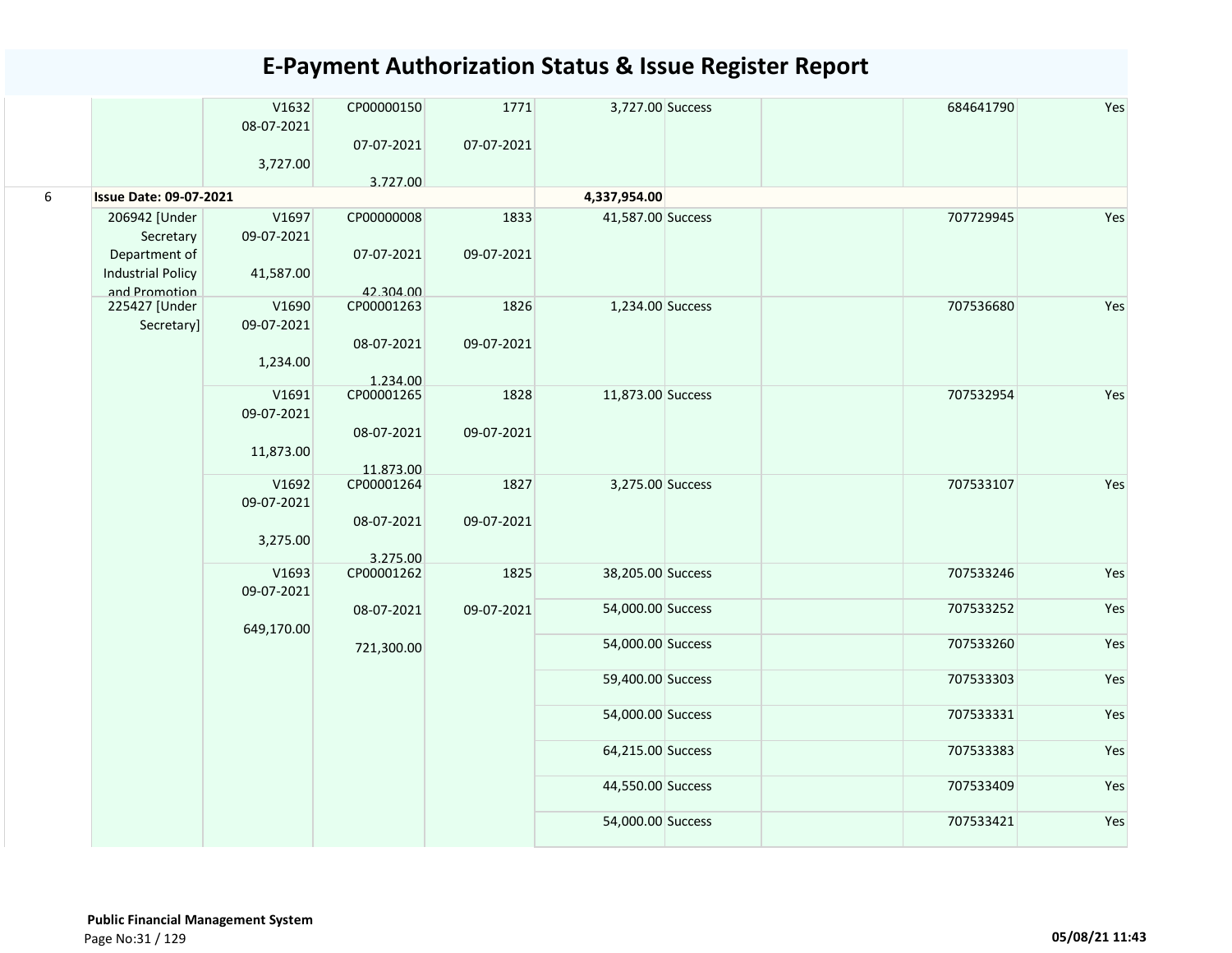|                     |                                     |            | 54,000.00 Success  | 707533439 | Yes |
|---------------------|-------------------------------------|------------|--------------------|-----------|-----|
|                     |                                     |            | 59,400.00 Success  | 707533469 | Yes |
|                     |                                     |            | 54,000.00 Success  | 707533481 | Yes |
|                     |                                     |            | 59,400.00 Success  | 707533509 | Yes |
| V1694<br>09-07-2021 | CP00001266                          | 1824       | 157,695.00 Success | 707516333 | Yes |
| 157,695.00          | 08-07-2021<br>157.695.00            | 09-07-2021 |                    |           |     |
|                     | V1695 CP00001267(EFR                | 1830       | 27,000.00 Success  | 707519647 | Yes |
| 09-07-2021          | 2021070008)                         |            |                    |           |     |
|                     |                                     | 09-07-2021 |                    |           |     |
| 27,000.00           | 09-07-2021                          |            |                    |           |     |
|                     |                                     |            |                    |           |     |
|                     | 27,000,00                           |            |                    |           |     |
| 09-07-2021          | V1696 CP00001268(EFR<br>2021070007) | 1829       | 108,000.00 Success | 707516483 | Yes |
|                     |                                     | 09-07-2021 |                    |           |     |
| 108,000.00          | 09-07-2021                          |            |                    |           |     |
|                     |                                     |            |                    |           |     |
|                     | 108.000.00                          |            |                    |           |     |
| V1700               | CP00001271                          | 1835       | 8,780.00 Success   | 707754630 | Yes |
| 09-07-2021          |                                     |            |                    |           |     |
|                     | 09-07-2021                          | 09-07-2021 |                    |           |     |
| 8,780.00            |                                     |            |                    |           |     |
|                     | 8.780.00<br>V1701 CP00001224(511    | 1839       | 14,251.00 Success  | 708783933 | Yes |
| 09-07-2021          | 687753152067-                       |            |                    |           |     |
|                     | 1B1)                                | 09-07-2021 |                    |           |     |
| 14,251.00           |                                     |            |                    |           |     |
|                     | 07-07-2021                          |            |                    |           |     |
|                     |                                     |            |                    |           |     |
| V1702               | 14 497 00                           |            |                    |           | Yes |
| 09-07-2021          | CP00001269                          | 1838       | 97,301.00 Success  | 708798059 |     |
|                     | 09-07-2021                          | 09-07-2021 |                    |           |     |
| 97,301.00           |                                     |            |                    |           |     |
|                     | 97.301.00                           |            |                    |           |     |
|                     |                                     |            |                    |           |     |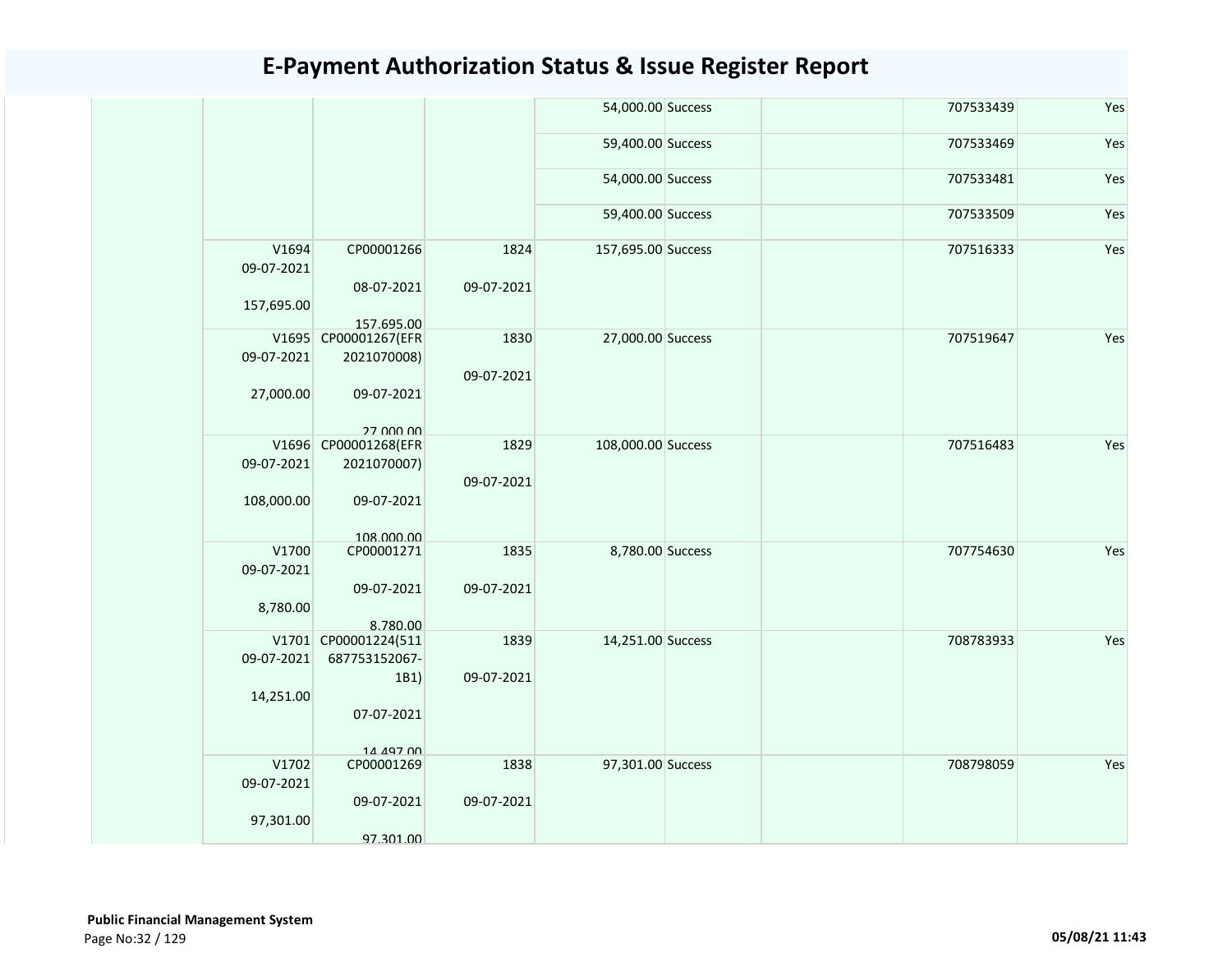|   |                               | V1703         | CP00001272               | 1836       | 267,497.00 Success    | 708825626 | Yes |
|---|-------------------------------|---------------|--------------------------|------------|-----------------------|-----------|-----|
|   |                               | 09-07-2021    | 09-07-2021               | 09-07-2021 |                       |           |     |
|   |                               | 267,497.00    |                          |            |                       |           |     |
|   |                               | V1704         | 267.497.00<br>CP00001270 | 1834       |                       | 708825540 | Yes |
|   |                               |               |                          |            | 4,248.00 Success      |           |     |
|   |                               | 09-07-2021    |                          |            |                       |           |     |
|   |                               | 4,248.00      | 09-07-2021<br>4.248.00   | 09-07-2021 |                       |           |     |
|   | 225428 [Section               | V1698         | CP00000083               | 1832       | 184,456.00 Success    | 707729775 | Yes |
|   | Officer]                      | 09-07-2021    |                          |            |                       |           |     |
|   |                               |               | 08-07-2021               | 09-07-2021 |                       |           |     |
|   |                               | 184,456.00    |                          |            |                       |           |     |
|   |                               |               | 191.534.00               |            |                       |           |     |
|   |                               | V1699         | CP00000082               | 1831       | 99,330.00 Success     | 707729606 | Yes |
|   |                               | 09-07-2021    |                          |            |                       |           |     |
|   |                               |               | 08-07-2021               | 09-07-2021 |                       |           |     |
|   |                               | 99,330.00     |                          |            |                       |           |     |
|   |                               |               | 103.142.00               |            |                       |           |     |
|   | 225429 [Section               | V1706         | CP00000140               | 1823       | 2,632,500.00 Success  | 708909739 | Yes |
|   | Officer]                      | 09-07-2021    |                          |            |                       |           |     |
|   |                               |               | 08-07-2021               | 09-07-2021 |                       |           |     |
|   |                               | 2,632,500.00  |                          |            |                       |           |     |
|   |                               |               | 2.632.500.00             |            |                       |           |     |
|   | 225438 [Asstt                 | V1705         | CP00000153               | 1841       | 29,757.00 Success     | 708909574 | Yes |
|   | Accounts Officer]             | 09-07-2021    |                          |            |                       |           |     |
|   |                               |               | 09-07-2021               | 09-07-2021 |                       |           |     |
|   |                               | 29,757.00     |                          |            |                       |           |     |
|   |                               |               | 29.757.00                |            |                       |           |     |
| 7 | <b>Issue Date: 12-07-2021</b> |               |                          |            | 17,870,518.00         |           |     |
|   | 225427 [Under                 | V1708         | CP00001177               | 1845       | 595,584.00 Success    | 741724685 | Yes |
|   | Secretary]                    | 12-07-2021    |                          |            |                       |           |     |
|   |                               |               | 06-07-2021               | 12-07-2021 |                       |           |     |
|   |                               | 595,584.00    |                          |            |                       |           |     |
|   |                               |               | 661.759.00               |            |                       |           |     |
|   |                               | V1709         | CP00001261               | 1840       | 16,700,633.00 Success | 742010676 | Yes |
|   |                               | 12-07-2021    |                          |            |                       |           |     |
|   |                               |               | 08-07-2021               | 09-07-2021 |                       |           |     |
|   |                               | 16,700,633.00 |                          |            |                       |           |     |
|   |                               |               | 16.700.633.00            |            |                       |           |     |
|   |                               | V1711         | CP00001237               | 1849       | 29,700.00 Success     | 742547995 | Yes |
|   |                               | 12-07-2021    |                          |            |                       |           |     |
|   |                               |               |                          |            |                       |           |     |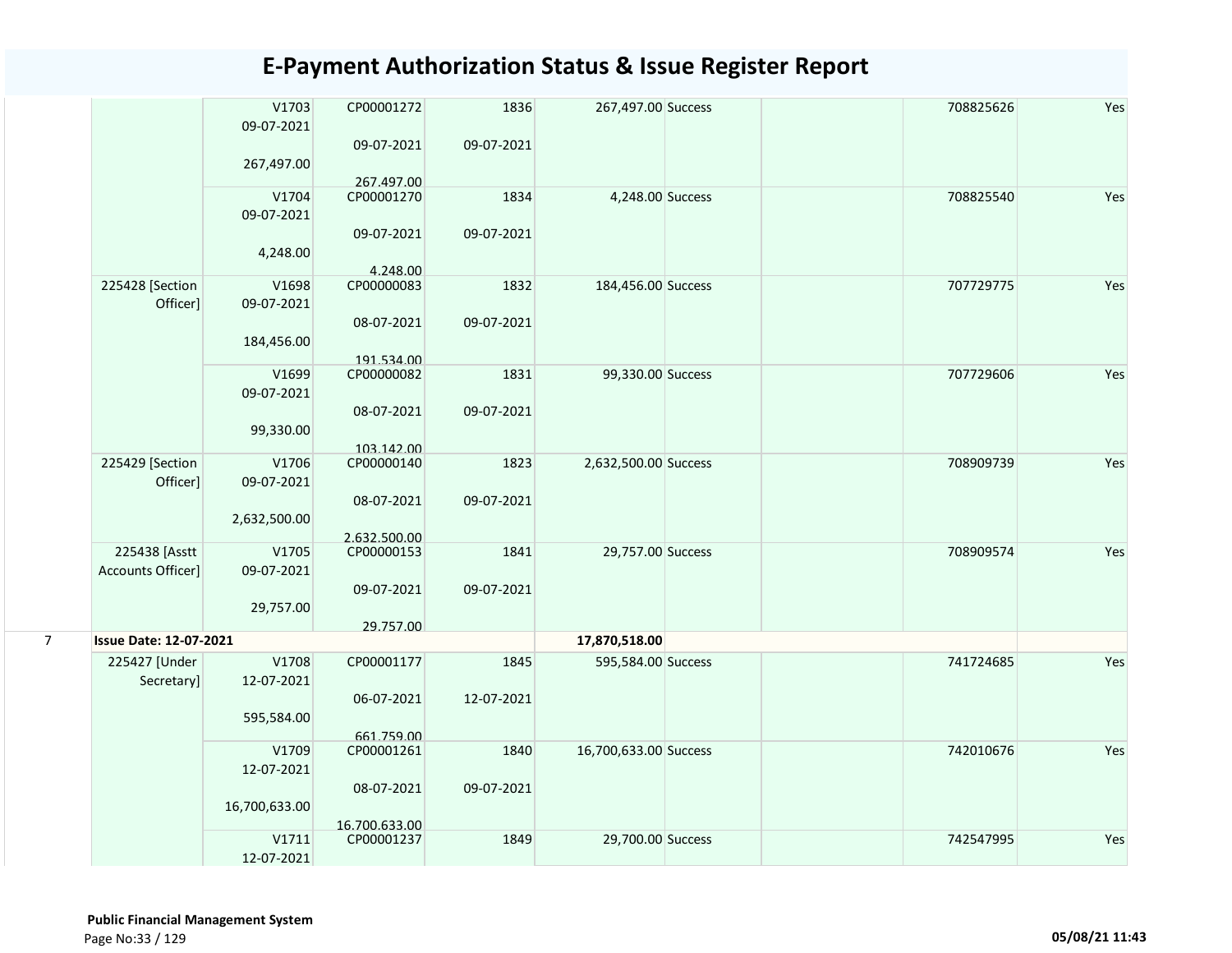| 59.400.00           | 07-07-2021                          | 12-07-2021 | 29,700.00 Success | 742548015 | Yes |
|---------------------|-------------------------------------|------------|-------------------|-----------|-----|
| V1712<br>12-07-2021 | CP00001247                          | 1848       | 61,875.00 Success | 742556064 | Yes |
| 252,675.00          | 08-07-2021                          | 12-07-2021 | 28,800.00 Success | 742556071 | Yes |
|                     | 280,750.00                          |            | 54,000.00 Success | 742556076 | Yes |
|                     |                                     |            | 54,000.00 Success | 742556082 | Yes |
|                     |                                     |            | 54,000.00 Success | 742556089 | Yes |
| V1713<br>12-07-2021 | CP00001277                          | 1847       | 16,344.00 Success | 742556222 | Yes |
| 16,344.00           | 12-07-2021<br>16.344.00             | 12-07-2021 |                   |           |     |
| V1714<br>12-07-2021 | CP00001275                          | 1844       | 75,194.00 Success | 742547833 | Yes |
| 181,934.00          | 09-07-2021                          | 12-07-2021 | 54,000.00 Success | 742547843 | Yes |
|                     | 202,148.00                          |            | 52,740.00 Success | 742547847 | Yes |
| 12-07-2021          | V1715 CP00001285(EFR<br>2021070011) | 1850       | 27,000.00 Success | 742555918 | Yes |
| 27,000.00           | 12-07-2021<br>27 000 00             | 12-07-2021 |                   |           |     |
| V1716<br>12-07-2021 | CP00001282                          | 1852       | 9,148.00 Success  | 759690891 | Yes |
| 9,148.00            | 12-07-2021<br>9.148.00              | 12-07-2021 |                   |           |     |
| V1717<br>12-07-2021 | CP00001281(EFR<br>2021070010)       | 1854       | 27,000.00 Success | 759690799 | Yes |
| 27,000.00           | 12-07-2021                          | 12-07-2021 |                   |           |     |
|                     | 27 000 00                           |            |                   |           |     |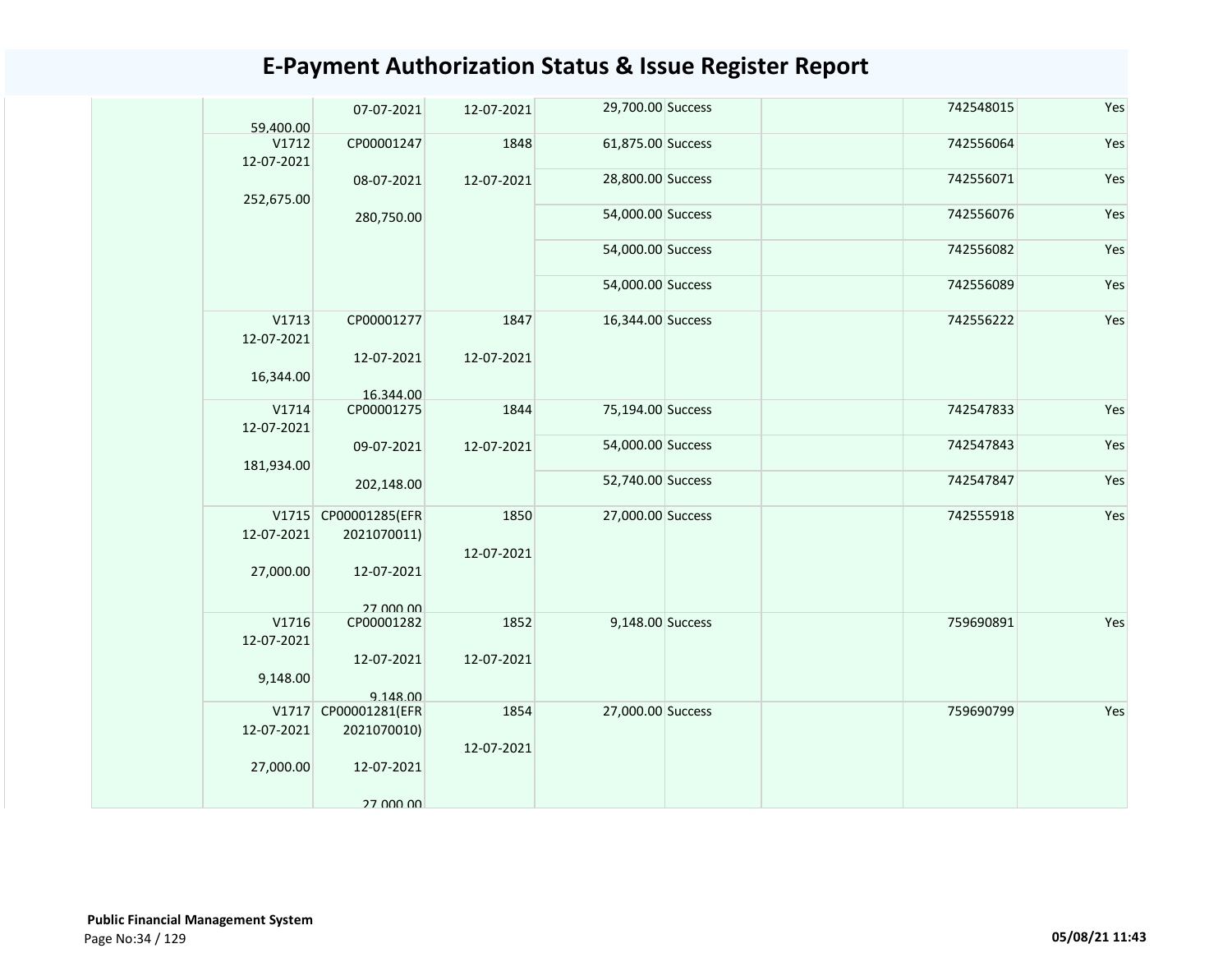|   | 225438 [Asstt                 | V1707      | CP00000152                          | 1842       |                   | 800.00 Success | 737576636 | Yes |
|---|-------------------------------|------------|-------------------------------------|------------|-------------------|----------------|-----------|-----|
|   | Accounts Officer]             | 12-07-2021 |                                     |            |                   |                |           |     |
|   |                               |            | 09-07-2021                          | 12-07-2021 |                   |                |           |     |
|   |                               | 800.00     |                                     |            |                   |                |           |     |
| 8 | <b>Issue Date: 13-07-2021</b> |            | 800.00                              |            | 5,623,566.00      |                |           |     |
|   |                               |            |                                     |            |                   |                |           |     |
|   | 225427 [Under                 |            | V1720 CP00001288(EFR                | 1860       | 54,000.00 Success |                | 758882639 | Yes |
|   | Secretary]                    | 13-07-2021 | 2021070014)                         |            |                   |                |           |     |
|   |                               | 54,000.00  | 12-07-2021                          | 13-07-2021 |                   |                |           |     |
|   |                               |            |                                     |            |                   |                |           |     |
|   |                               |            | 54 000 00                           |            |                   |                |           |     |
|   |                               |            | V1721 CP00001290(EFR                | 1861       | 27,000.00 Success |                | 758905393 | Yes |
|   |                               | 13-07-2021 | 2021070009)                         |            |                   |                |           |     |
|   |                               |            |                                     | 13-07-2021 |                   |                |           |     |
|   |                               | 27,000.00  | 12-07-2021                          |            |                   |                |           |     |
|   |                               |            |                                     |            |                   |                |           |     |
|   |                               |            | 27.000.00                           |            |                   |                |           |     |
|   |                               | 13-07-2021 | V1723 CP00001294(EFR<br>2021070013) | 1862       | 27,000.00 Success |                | 758901543 | Yes |
|   |                               |            |                                     | 13-07-2021 |                   |                |           |     |
|   |                               | 27,000.00  | 13-07-2021                          |            |                   |                |           |     |
|   |                               |            |                                     |            |                   |                |           |     |
|   |                               |            | 27 000 00                           |            |                   |                |           |     |
|   |                               | V1724      | CP00001283                          | 1859       | 72,099.00 Success |                | 759099961 | Yes |
|   |                               | 13-07-2021 |                                     |            |                   |                |           |     |
|   |                               |            | 12-07-2021                          | 13-07-2021 |                   |                |           |     |
|   |                               | 72,099.00  |                                     |            |                   |                |           |     |
|   |                               | V1725      | 72.099.00                           |            |                   |                | 759319528 |     |
|   |                               | 13-07-2021 | CP00001287                          | 1857       | 25,427.00 Success |                |           | Yes |
|   |                               |            | 12-07-2021                          | 13-07-2021 |                   |                |           |     |
|   |                               | 25,427.00  |                                     |            |                   |                |           |     |
|   |                               |            | 25.854.00                           |            |                   |                |           |     |
|   |                               | V1726      | CP00001284                          | 1858       | 43,321.00 Success |                | 759319660 | Yes |
|   |                               | 13-07-2021 |                                     |            |                   |                |           |     |
|   |                               |            | 12-07-2021                          | 13-07-2021 |                   |                |           |     |
|   |                               | 43,321.00  |                                     |            |                   |                |           |     |
|   |                               |            | 43.321.00                           |            |                   |                |           |     |
|   |                               | V1727      | CP00001326                          | 1867       | 6,960.00 Success  |                | 759316745 | Yes |
|   |                               | 13-07-2021 |                                     |            |                   |                |           |     |
|   |                               |            | 13-07-2021                          | 13-07-2021 | 17,880.00 Success |                | 759316755 | Yes |
|   |                               | 24.840.00  |                                     |            |                   |                |           |     |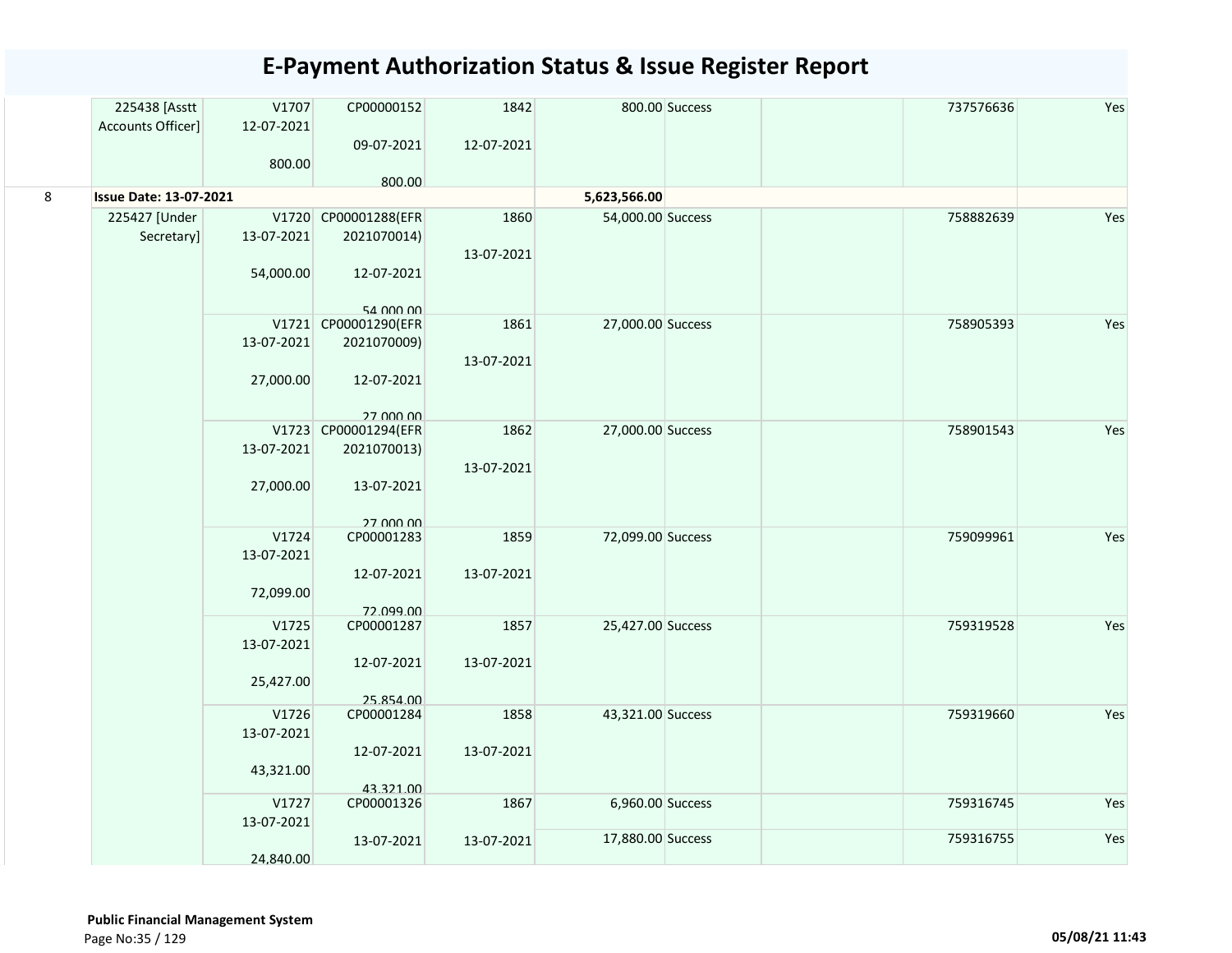|                             | V1728<br>13-07-2021 | CP00001276                 | 1864       | 2,000,000.00 Success | 759342173 | Yes |
|-----------------------------|---------------------|----------------------------|------------|----------------------|-----------|-----|
|                             | 2,000,000.00        | 09-07-2021                 | 13-07-2021 |                      |           |     |
|                             | V1729<br>13-07-2021 | 2.000.000.00<br>CP00001293 | 1865       | 2,632,500.00 Success | 759343526 | Yes |
|                             | 2,632,500.00        | 13-07-2021<br>2.632.500.00 | 13-07-2021 |                      |           |     |
|                             | V1730<br>13-07-2021 | CP00001274                 | 1843       | 69,793.00 Success    | 759347450 | Yes |
|                             | 69,793.00           | 09-07-2021<br>69.793.00    | 12-07-2021 |                      |           |     |
|                             | V1731<br>13-07-2021 | CP00001280                 | 1851       | 52,435.00 Success    | 759347259 | Yes |
|                             | 52,435.00           | 12-07-2021<br>52.435.00    | 12-07-2021 |                      |           |     |
|                             | V1732<br>13-07-2021 | CP00001327                 | 1868       | 1,500.00 Success     | 759915810 | Yes |
|                             | 9,000.00            | 13-07-2021                 | 13-07-2021 | 1,500.00 Success     | 759915817 | Yes |
|                             |                     | 9,000.00                   |            | 1,500.00 Success     | 759915822 | Yes |
|                             |                     |                            |            | 1,500.00 Success     | 759915830 | Yes |
|                             |                     |                            |            | 1,500.00 Success     | 759915838 | Yes |
|                             |                     |                            |            | 1,500.00 Success     | 759915844 | Yes |
| 225429 [Section<br>Officer] | V1718<br>13-07-2021 | CP00000139                 | 1855       | 142,641.00 Success   | 758857478 | Yes |
|                             | 142,641.00          | 08-07-2021                 | 12-07-2021 |                      |           |     |
|                             | V1719<br>13-07-2021 | 148.291.00<br>CP00000142   | 1853       | 426,512.00 Success   | 758867806 | Yes |
|                             | 426,512.00          | 12-07-2021                 | 12-07-2021 |                      |           |     |
|                             |                     | 433.865.00                 |            |                      |           |     |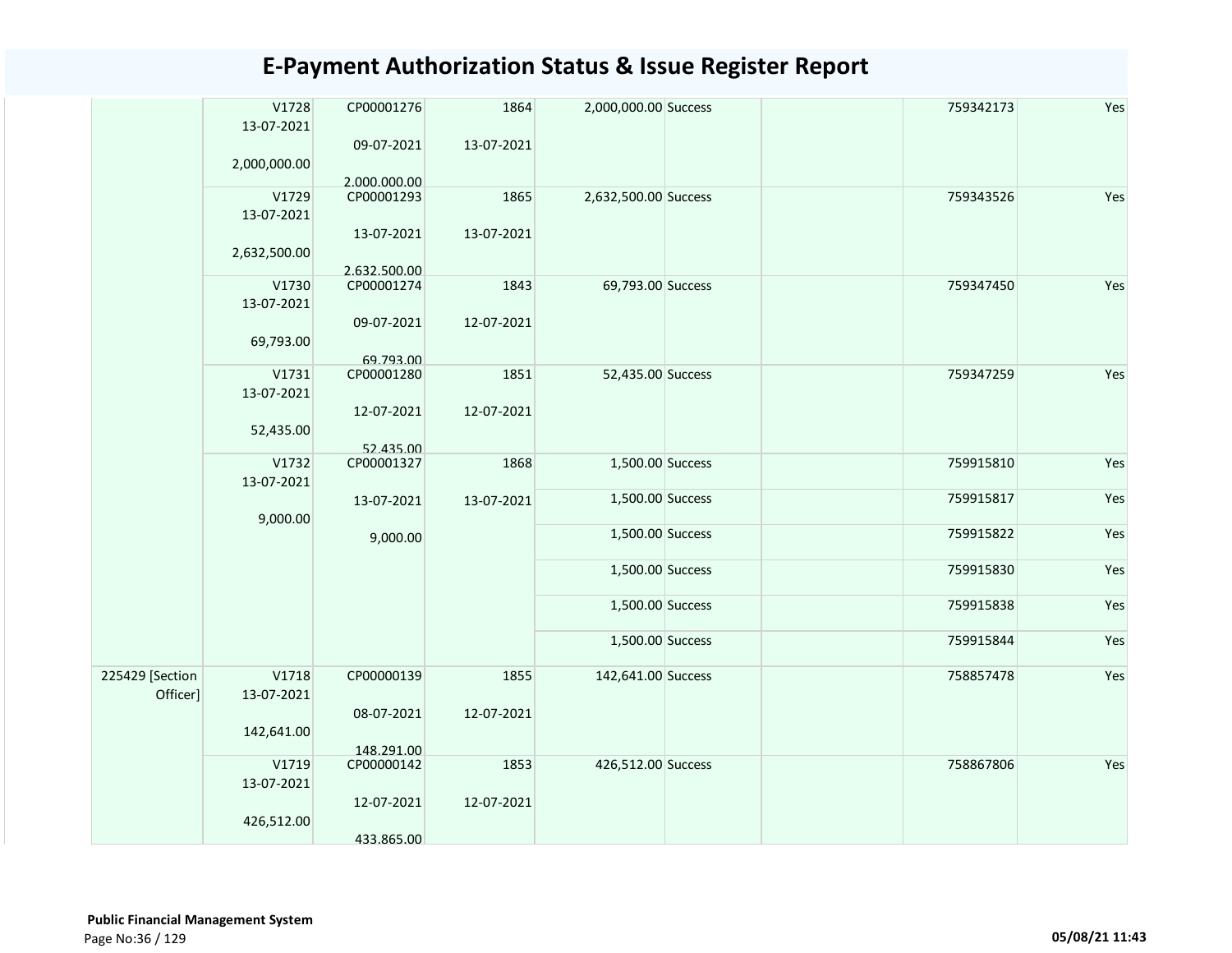|   | 225438 [Asstt<br>Accounts Officer] | V1722<br>13-07-2021 | CP00000154                        | 1856       |                    | 584.00 Success | 758882784 | Yes |
|---|------------------------------------|---------------------|-----------------------------------|------------|--------------------|----------------|-----------|-----|
|   |                                    |                     | 12-07-2021                        | 13-07-2021 |                    |                |           |     |
|   |                                    | 584.00              |                                   |            |                    |                |           |     |
|   |                                    |                     | 584.00                            |            |                    |                |           |     |
|   |                                    | V1733               | CP00000155                        | 1875       | 16,414.00 Success  |                | 759915707 | Yes |
|   |                                    | 13-07-2021          |                                   |            |                    |                |           |     |
|   |                                    |                     | 13-07-2021                        | 13-07-2021 |                    |                |           |     |
|   |                                    | 16,414.00           | 16.697.00                         |            |                    |                |           |     |
| 9 | <b>Issue Date: 14-07-2021</b>      |                     |                                   |            | 5,718,102.00       |                |           |     |
|   | 225427 [Under                      | V1734               | CP00001333                        | 1915       | 70,172.00 Success  |                | 775450435 | Yes |
|   | Secretary]                         | 14-07-2021          |                                   |            |                    |                |           |     |
|   |                                    |                     | 13-07-2021                        | 14-07-2021 |                    |                |           |     |
|   |                                    | 70,172.00           |                                   |            |                    |                |           |     |
|   |                                    |                     | 71.382.00                         |            |                    |                |           |     |
|   |                                    | V1735               | CP00001278                        | 1918       | 895,050.00 Success |                | 775453809 | Yes |
|   |                                    | 14-07-2021          | 12-07-2021                        | 14-07-2021 |                    |                |           |     |
|   |                                    | 895,050.00          |                                   |            |                    |                |           |     |
|   |                                    |                     | 895.050.00                        |            |                    |                |           |     |
|   |                                    |                     | V1739 CP00001303(GPF              | 1870       | 40,000.00 Success  |                | 775463204 | Yes |
|   |                                    | 14-07-2021          | $_2$ 02107062)                    |            |                    |                |           |     |
|   |                                    |                     |                                   | 13-07-2021 |                    |                |           |     |
|   |                                    | 40,000.00           | 13-07-2021                        |            |                    |                |           |     |
|   |                                    |                     |                                   |            |                    |                |           |     |
|   |                                    |                     | 40,000,00<br>V1740 CP00001325(GPF | 1869       | 20,000.00 Success  |                | 775383150 | Yes |
|   |                                    | 14-07-2021          | $_2$ 02107064)                    |            |                    |                |           |     |
|   |                                    |                     |                                   | 13-07-2021 |                    |                |           |     |
|   |                                    | 20,000.00           | 13-07-2021                        |            |                    |                |           |     |
|   |                                    |                     |                                   |            |                    |                |           |     |
|   |                                    |                     | 20,000,00                         |            |                    |                |           |     |
|   |                                    | V1744               | CP00001340                        | 1921       | 3,000.00 Success   |                | 775383387 | Yes |
|   |                                    | 14-07-2021          |                                   |            | 3,000.00 Success   |                | 775383400 | Yes |
|   |                                    | 60,000.00           | 14-07-2021                        | 14-07-2021 |                    |                |           |     |
|   |                                    |                     | 60,000.00                         |            | 3,000.00 Success   |                | 775383414 | Yes |
|   |                                    |                     |                                   |            |                    |                |           |     |
|   |                                    |                     |                                   |            | 3,000.00 Success   |                | 775383435 | Yes |
|   |                                    |                     |                                   |            | 3,000.00 Success   |                | 775383444 | Yes |
|   |                                    |                     |                                   |            |                    |                |           |     |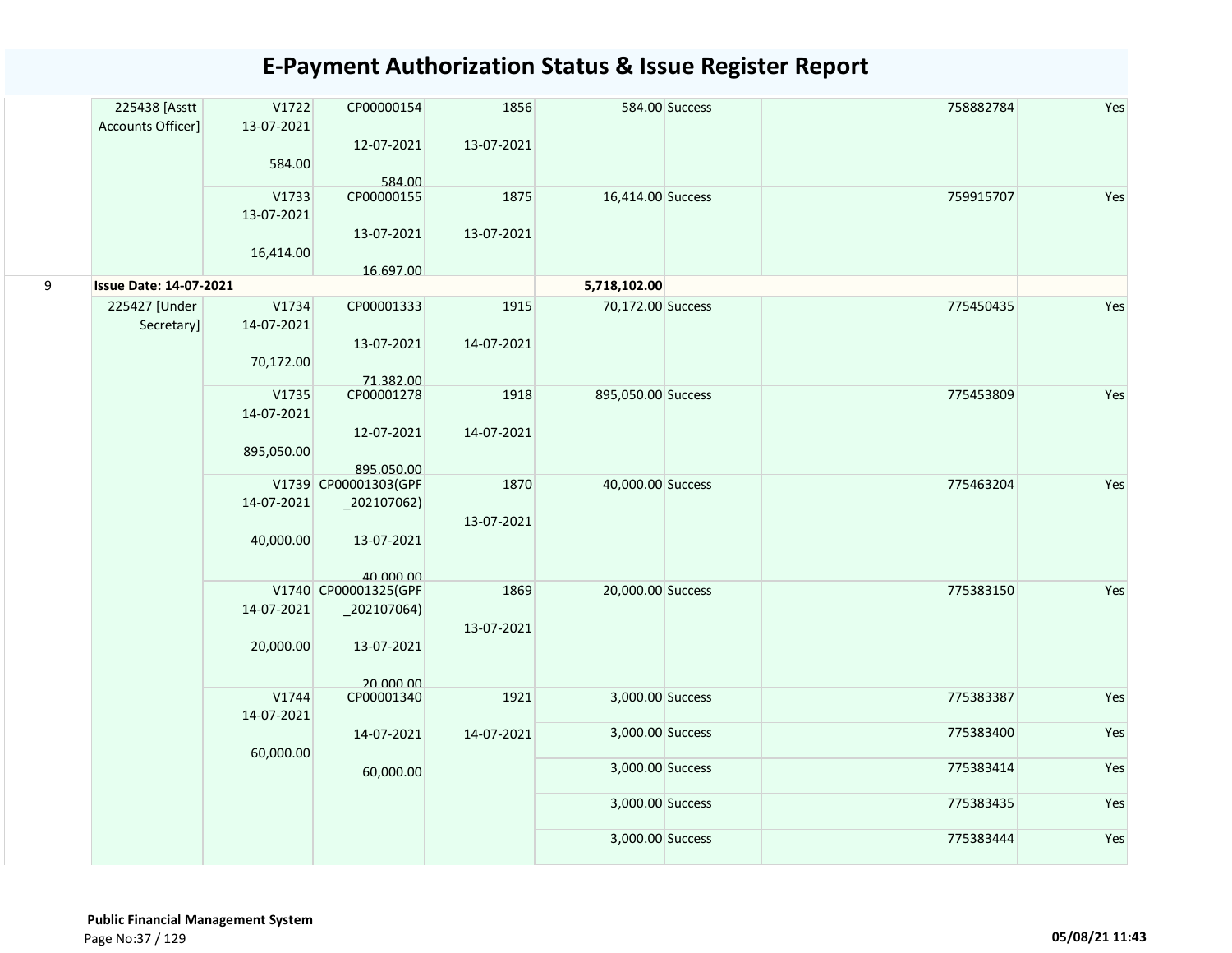|            |                                        |                    | 3,000.00 Success   |  | 775383454 | Yes |
|------------|----------------------------------------|--------------------|--------------------|--|-----------|-----|
|            |                                        |                    | 3,000.00 Failed    |  | 775383467 | Yes |
|            |                                        |                    | 3,000.00 Success   |  | 775383481 | Yes |
|            |                                        |                    | 3,000.00 Failed    |  | 775383502 | Yes |
|            |                                        |                    | 3,000.00 Success   |  | 775384514 | Yes |
|            |                                        |                    | 3,000.00 Success   |  | 775384529 | Yes |
|            |                                        |                    | 3,000.00 Success   |  | 775384539 | Yes |
|            |                                        |                    | 3,000.00 Success   |  | 775384552 | Yes |
|            |                                        |                    | 3,000.00 Success   |  | 775384567 | Yes |
|            |                                        |                    | 3,000.00 Success   |  | 775384581 | Yes |
|            |                                        |                    | 3,000.00 Success   |  | 775384592 | Yes |
|            |                                        |                    | 3,000.00 Success   |  | 775384600 | Yes |
|            |                                        |                    | 3,000.00 Success   |  | 775384609 | Yes |
|            |                                        |                    | 3,000.00 Success   |  | 775384622 | Yes |
|            |                                        |                    | 3,000.00 Success   |  | 775384636 | Yes |
| 14-07-2021 | V1745 CP00001336(GPF<br>$_2$ 02107065) | 1919<br>14-07-2021 | 100,000.00 Success |  | 775382936 | Yes |
| 100,000.00 | 14-07-2021                             |                    |                    |  |           |     |
|            | 100,000,00<br>V1746 CP00001337(GPF     | 1920               | 250,000.00 Success |  | 775450099 | Yes |
| 14-07-2021 | $_2$ 02107066)                         | 14-07-2021         |                    |  |           |     |
| 250,000.00 | 14-07-2021                             |                    |                    |  |           |     |
|            | 250,000,00                             |                    |                    |  |           |     |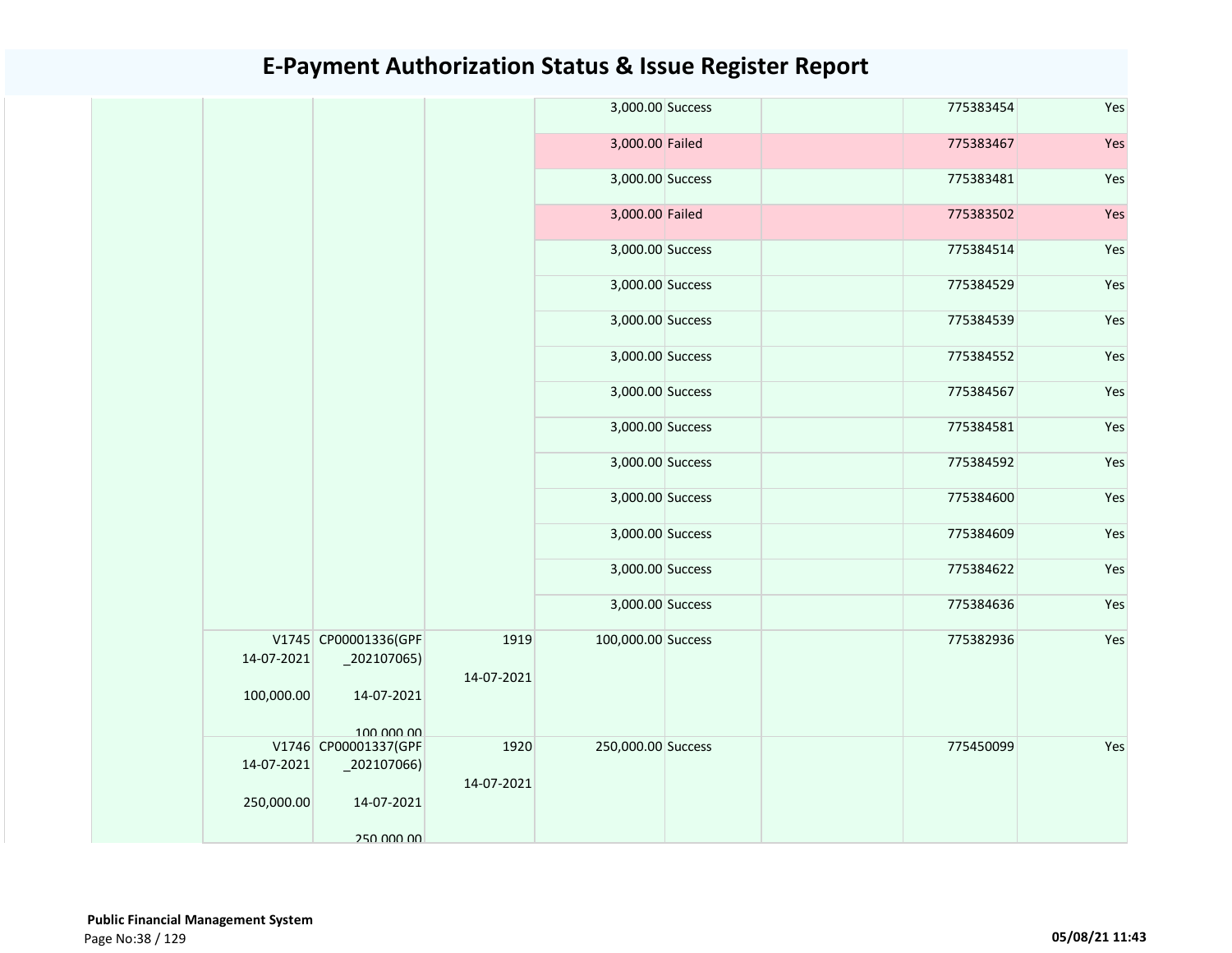| 14-07-2021   | V1748 CP00001291(GPF<br>$_2$ 202107061)   | 1916       | 1,137,701.00 Success |                | 775449773 | Yes |
|--------------|-------------------------------------------|------------|----------------------|----------------|-----------|-----|
| 1,137,701.00 | 12-07-2021                                | 14-07-2021 |                      |                |           |     |
|              | 1 1 2 7 7 0 1 0 0<br>V1751 CP00001320(511 | 1904       |                      | 900.00 Success | 775574843 | Yes |
| 14-07-2021   | 687768875758-                             |            |                      |                |           |     |
|              | 1B1)                                      | 14-07-2021 |                      |                |           |     |
| 900.00       |                                           |            |                      |                |           |     |
|              | 13-07-2021                                |            |                      |                |           |     |
|              | 900,00                                    |            |                      |                |           |     |
|              | V1752 CP00001321(511                      | 1905       | 1,179.00 Success     |                | 775575024 | Yes |
| 14-07-2021   | 687702968430-                             |            |                      |                |           |     |
|              | 1B1)                                      | 14-07-2021 |                      |                |           |     |
| 1,179.00     |                                           |            |                      |                |           |     |
|              | 13-07-2021                                |            |                      |                |           |     |
|              | 1,200,00                                  |            |                      |                |           |     |
|              | V1753 CP00001322(511                      | 1906       | 1,475.00 Success     |                | 775575211 | Yes |
| 14-07-2021   | 687767036484-                             |            |                      |                |           |     |
|              | 1B1)                                      | 14-07-2021 |                      |                |           |     |
| 1,475.00     |                                           |            |                      |                |           |     |
|              | 13-07-2021                                |            |                      |                |           |     |
|              | 150000                                    |            |                      |                |           |     |
|              | V1754 CP00001323(511                      | 1907       |                      | 973.00 Success | 775575380 | Yes |
| 14-07-2021   | 687730094774-                             |            |                      |                |           |     |
|              | 1B1)                                      | 14-07-2021 |                      |                |           |     |
| 973.00       | 13-07-2021                                |            |                      |                |           |     |
|              |                                           |            |                      |                |           |     |
|              | 990.00                                    |            |                      |                |           |     |
|              | V1755 CP00001324(511                      | 1908       | 1,474.00 Success     |                | 775577692 | Yes |
| 14-07-2021   | 687779646511-                             |            |                      |                |           |     |
|              | 1B1)                                      | 14-07-2021 |                      |                |           |     |
| 1,474.00     |                                           |            |                      |                |           |     |
|              | 13-07-2021                                |            |                      |                |           |     |
|              | 1 1 9 0 0 1                               |            |                      |                |           |     |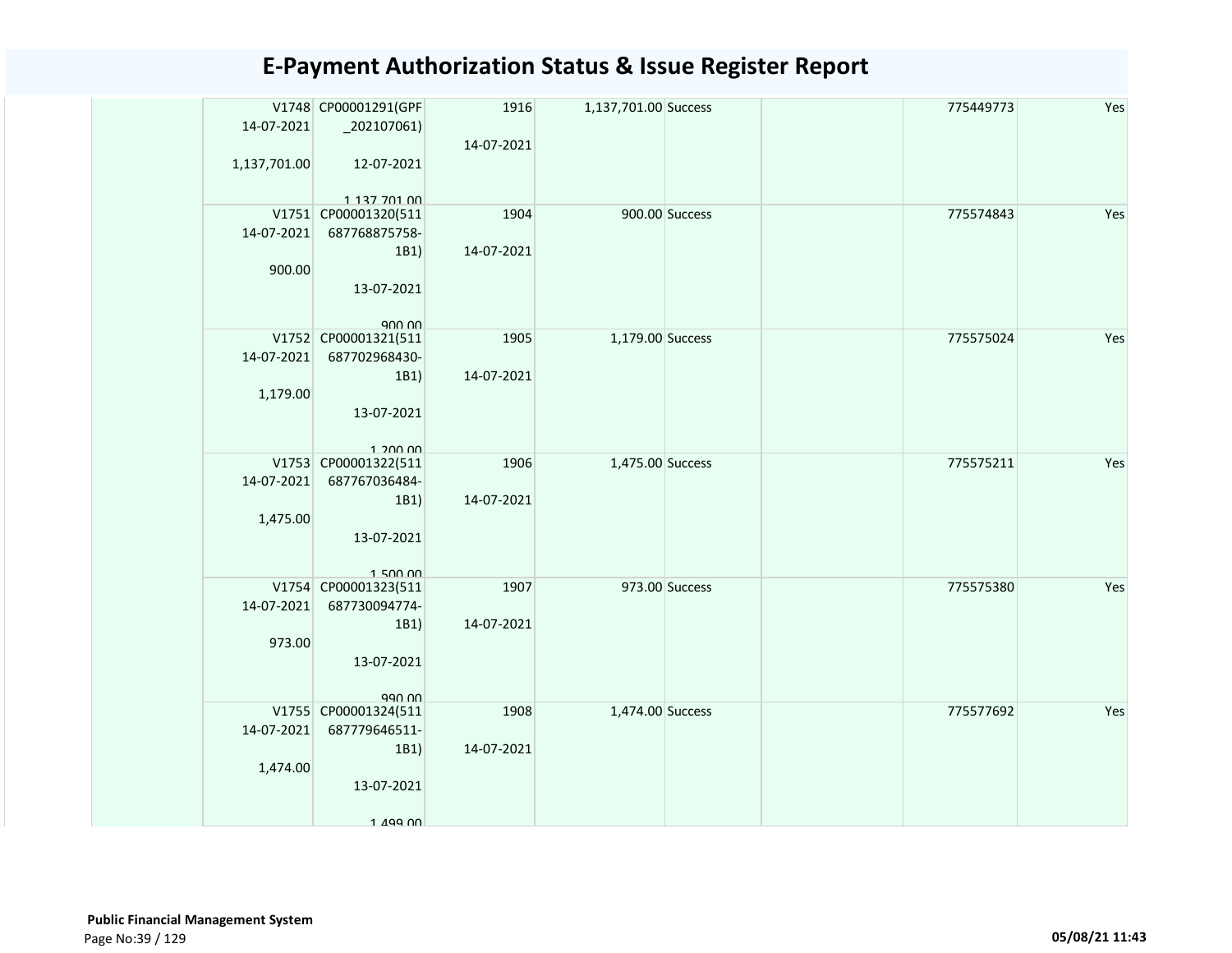| V1756      | CP00001334           | 1914       | 2,400.00 Success   | 775553880 | Yes |
|------------|----------------------|------------|--------------------|-----------|-----|
| 14-07-2021 |                      |            |                    |           |     |
|            | 13-07-2021           | 14-07-2021 |                    |           |     |
| 2,400.00   | 2.400.00             |            |                    |           |     |
|            | V1757 CP00001329(511 | 1910       | 138,414.00 Success | 775577545 | Yes |
| 14-07-2021 | 687785448015-        |            |                    |           |     |
|            | 1B1)                 | 14-07-2021 |                    |           |     |
| 138,414.00 |                      |            |                    |           |     |
|            | 13-07-2021           |            |                    |           |     |
|            | $140$ 800 00         |            |                    |           |     |
|            | V1758 CP00001330(511 | 1911       | 21,234.00 Success  | 775553696 | Yes |
| 14-07-2021 | 687726962622-        |            |                    |           |     |
|            | 1B1)                 | 14-07-2021 |                    |           |     |
| 21,234.00  |                      |            |                    |           |     |
|            | 13-07-2021           |            |                    |           |     |
|            | 21 600 00            |            |                    |           |     |
|            | V1759 CP00001331(511 | 1912       | 21,234.00 Success  | 775577859 | Yes |
| 14-07-2021 | 687717237920-        |            |                    |           |     |
|            | 1B1)                 | 14-07-2021 |                    |           |     |
| 21,234.00  | 13-07-2021           |            |                    |           |     |
|            |                      |            |                    |           |     |
|            | 21 600 00            |            |                    |           |     |
|            | V1760 CP00001332(511 | 1913       | 5,014.00 Success   | 775553520 | Yes |
| 14-07-2021 | 687790220862-        |            |                    |           |     |
| 5,014.00   | 1B1)                 | 14-07-2021 |                    |           |     |
|            | 13-07-2021           |            |                    |           |     |
|            |                      |            |                    |           |     |
|            | 5,100,00             |            |                    |           |     |
|            | V1761 CP00001299(511 | 1884       | 1,131.00 Success   | 775827448 | Yes |
| 14-07-2021 | 687768665117-        | 14-07-2021 |                    |           |     |
| 1,131.00   | 1B1)                 |            |                    |           |     |
|            | 13-07-2021           |            |                    |           |     |
|            |                      |            |                    |           |     |
|            | 1 1 5 1 0 0          |            |                    |           |     |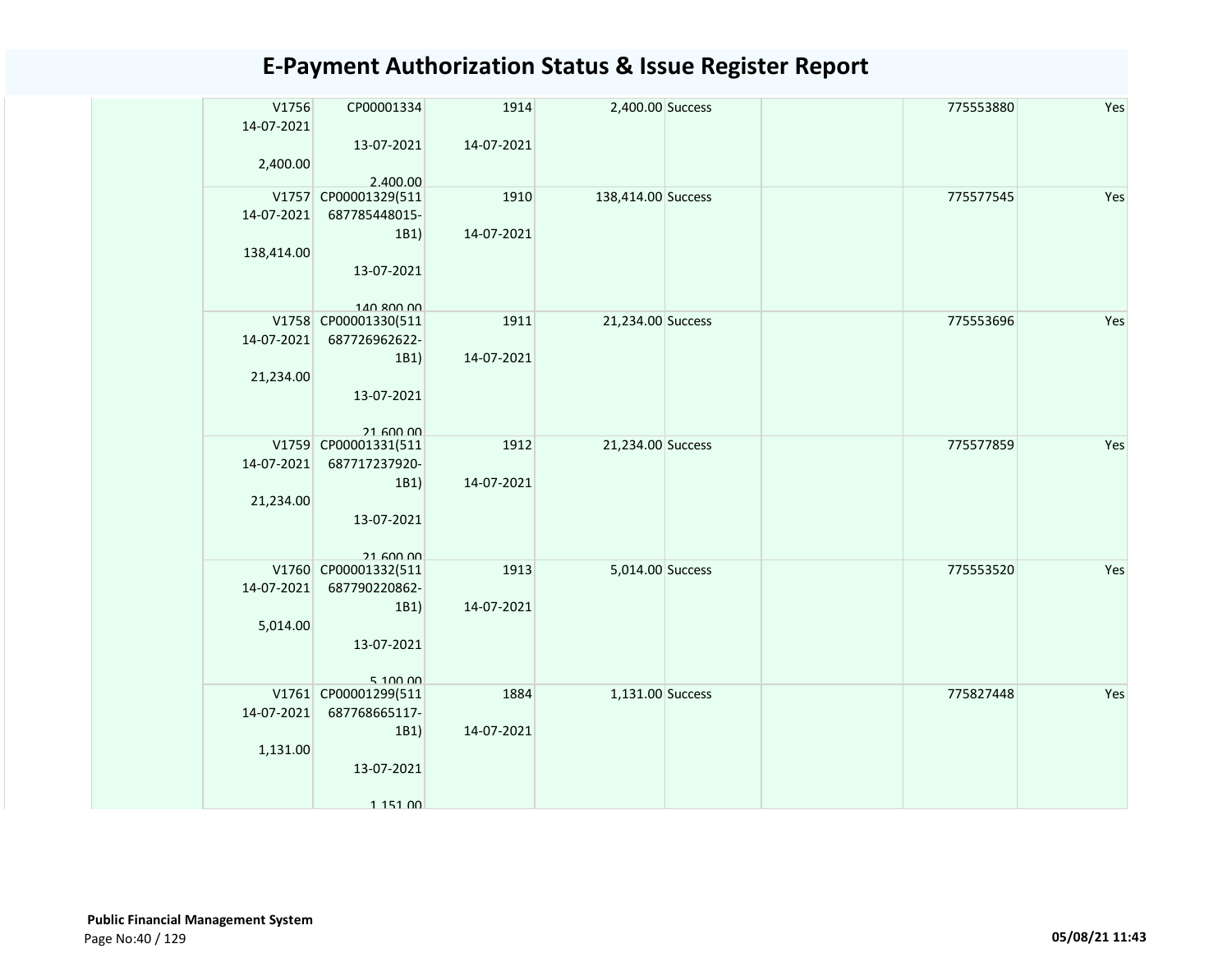| V1762 CP00001300(511<br>14-07-2021<br>687712124938-<br>1B1)<br>4,424.00<br>13-07-2021                       | 1886<br>14-07-2021 | 4,424.00 Success |                | 775801847 | Yes |
|-------------------------------------------------------------------------------------------------------------|--------------------|------------------|----------------|-----------|-----|
| $A$ 500 00<br>V1763 CP00001302(511<br>14-07-2021<br>687752261121-<br>1B1)<br>551.00<br>13-07-2021<br>560 00 | 1887<br>14-07-2021 |                  | 551.00 Success | 775829570 | Yes |
| V1764 CP00001304(511<br>687779678334-<br>14-07-2021<br>1B1)<br>854.00<br>13-07-2021<br>$RGA$ $M$            | 1888<br>14-07-2021 |                  | 854.00 Success | 775829696 | Yes |
| V1765 CP00001305(511<br>14-07-2021<br>687767348580-<br>1B1)<br>1,469.00<br>13-07-2021<br>1 494 00           | 1889<br>14-07-2021 | 1,469.00 Success |                | 775830184 | Yes |
| V1766 CP00001306(511<br>14-07-2021<br>687784353154-<br>1B1)<br>737.00<br>13-07-2021<br><b>750.00</b>        | 1890<br>14-07-2021 |                  | 737.00 Success | 775801993 | Yes |
| V1767 CP00001311(511<br>687719853054-<br>14-07-2021<br>1B1)<br>1,295.00<br>13-07-2021<br>1 320 00           | 1895<br>14-07-2021 | 1,295.00 Success |                | 775826681 | Yes |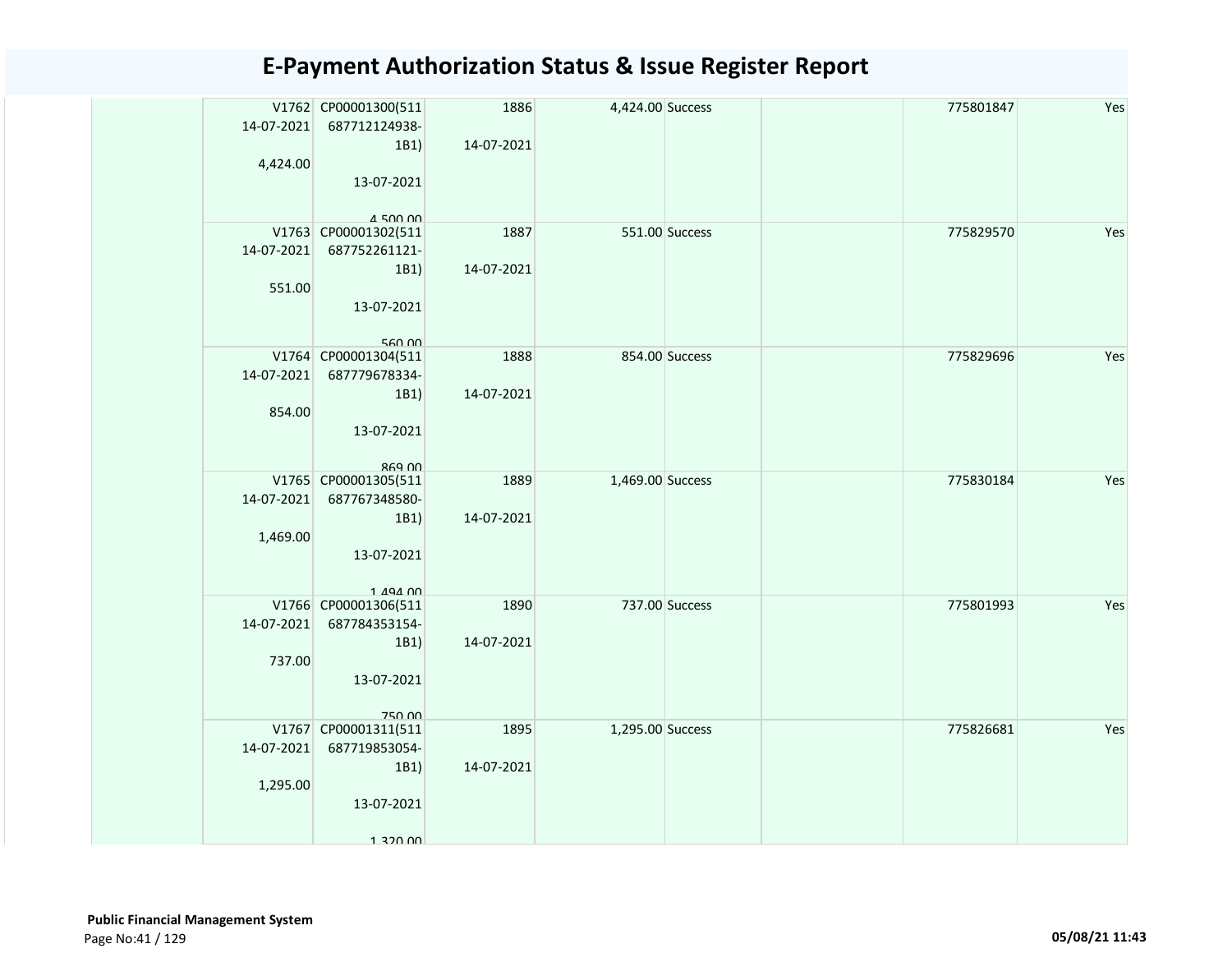| 14-07-2021<br>1,650.00 | V1768 CP00001312(511<br>687792437366-<br>1B1<br>13-07-2021                        | 1896<br>14-07-2021 | 1,650.00 Success |                | 775826811 | Yes |
|------------------------|-----------------------------------------------------------------------------------|--------------------|------------------|----------------|-----------|-----|
| 14-07-2021<br>1,650.00 | 168000<br>V1769 CP00001313(511<br>687794824269-<br>1B1)<br>13-07-2021<br>1.680.00 | 1897<br>14-07-2021 | 1,650.00 Success |                | 775826927 | Yes |
| 14-07-2021<br>4,424.00 | V1770 CP00001314(511<br>687793859848-<br>1B1<br>13-07-2021<br>$A$ 500 00          | 1898<br>14-07-2021 | 4,424.00 Success |                | 775827031 | Yes |
| 14-07-2021<br>4,125.00 | V1771 CP00001315(511<br>687758944689-<br>1B1)<br>13-07-2021<br>4.200.00           | 1899<br>14-07-2021 | 4,125.00 Success |                | 775827159 | Yes |
| 14-07-2021<br>737.00   | V1772 CP00001316(511<br>687750619169-<br>1B1)<br>13-07-2021<br>750.00             | 1900<br>14-07-2021 |                  | 737.00 Success | 775827307 | Yes |
| 14-07-2021<br>541.00   | V1773 CP00001317(511<br>687781078895-<br>1B1<br>13-07-2021<br>550 00              | 1901<br>14-07-2021 |                  | 541.00 Success | 775829826 | Yes |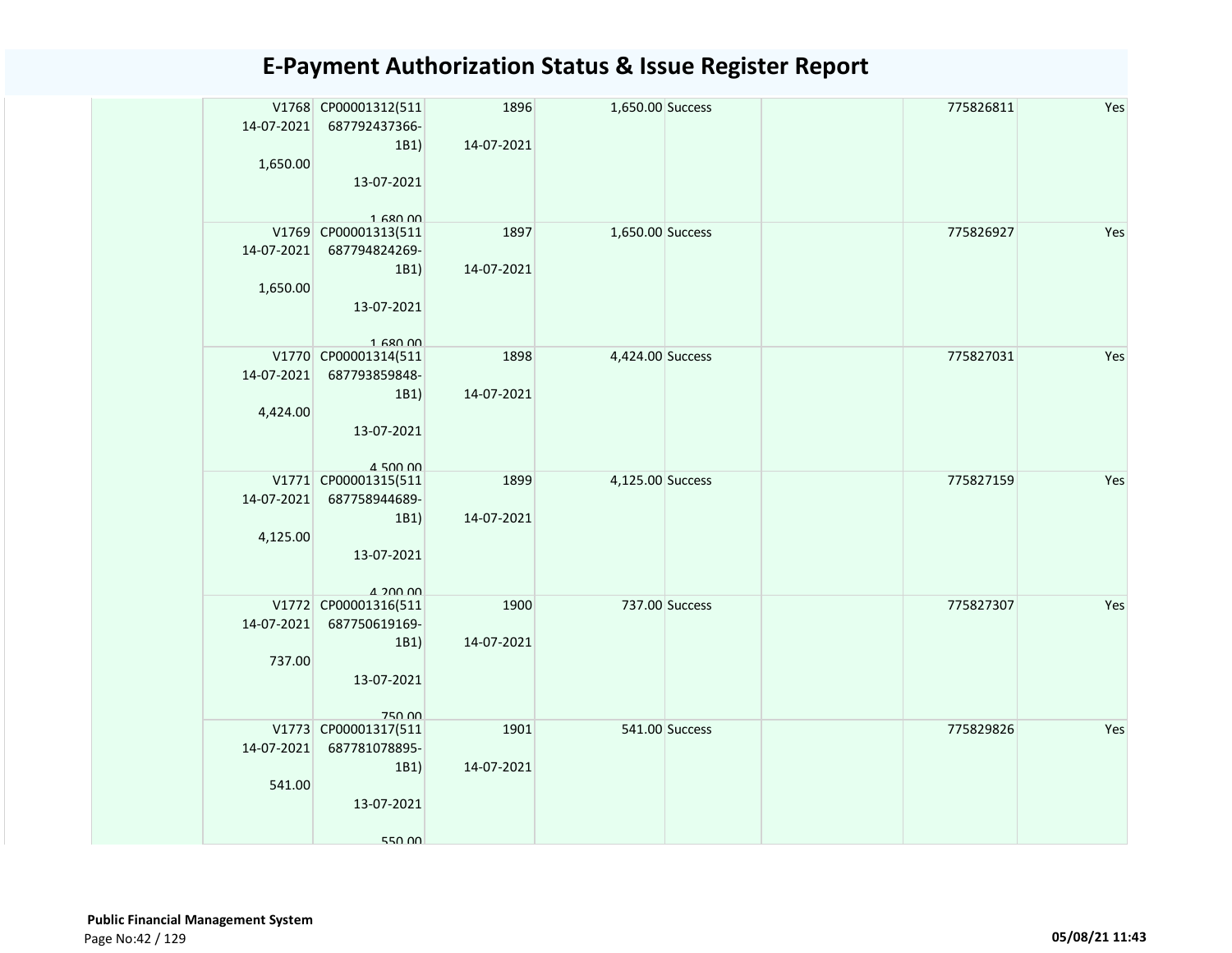| 14-07-2021 | V1774 CP00001318(511<br>687725817311-<br>1B1) | 1902<br>14-07-2021 |                  | 983.00 Success | 775829953 | Yes |
|------------|-----------------------------------------------|--------------------|------------------|----------------|-----------|-----|
| 983.00     | 13-07-2021<br>1.000.00                        |                    |                  |                |           |     |
|            | V1775 CP00001319(511                          | 1903               | 3,932.00 Success |                | 775830069 | Yes |
| 14-07-2021 | 687794223856-                                 |                    |                  |                |           |     |
|            | 1B1)                                          | 14-07-2021         |                  |                |           |     |
| 3,932.00   |                                               |                    |                  |                |           |     |
|            | 13-07-2021                                    |                    |                  |                |           |     |
|            | $A$ $000$ $00$                                |                    |                  |                |           |     |
|            | V1776 CP00001328(511                          | 1909               |                  | 688.00 Success | 775847332 | Yes |
| 14-07-2021 | 687733407790-                                 |                    |                  |                |           |     |
|            | 1B1)                                          | 14-07-2021         |                  |                |           |     |
| 688.00     |                                               |                    |                  |                |           |     |
|            | 13-07-2021                                    |                    |                  |                |           |     |
| V1777      | 700.00<br>CP00001343                          | 1926               |                  | 627.00 Success | 775860843 | Yes |
| 14-07-2021 |                                               |                    |                  |                |           |     |
|            |                                               | 14-07-2021         |                  |                |           |     |
|            | 14-07-2021                                    |                    |                  |                |           |     |
| 627.00     |                                               |                    |                  |                |           |     |
|            | 649.00<br>V1778 CP00001295(511                | 1880               | 1,060.00 Success |                | 775830426 | Yes |
| 14-07-2021 | 687749965447-                                 |                    |                  |                |           |     |
|            | 1B1)                                          | 14-07-2021         |                  |                |           |     |
|            |                                               |                    |                  |                |           |     |
| 1,060.00   |                                               |                    |                  |                |           |     |
|            | 13-07-2021                                    |                    |                  |                |           |     |
|            |                                               |                    |                  |                |           |     |
|            | 1 079 00<br>V1779 CP00001296(511              | 1881               | 5,190.00 Success |                | 775843867 | Yes |
| 14-07-2021 | 687735374599-                                 |                    |                  |                |           |     |
|            | 1B1)                                          | 14-07-2021         |                  |                |           |     |
|            |                                               |                    |                  |                |           |     |
| 5,190.00   |                                               |                    |                  |                |           |     |
|            | 13-07-2021                                    |                    |                  |                |           |     |
|            |                                               |                    |                  |                |           |     |
|            | 5 279 00                                      |                    |                  |                |           |     |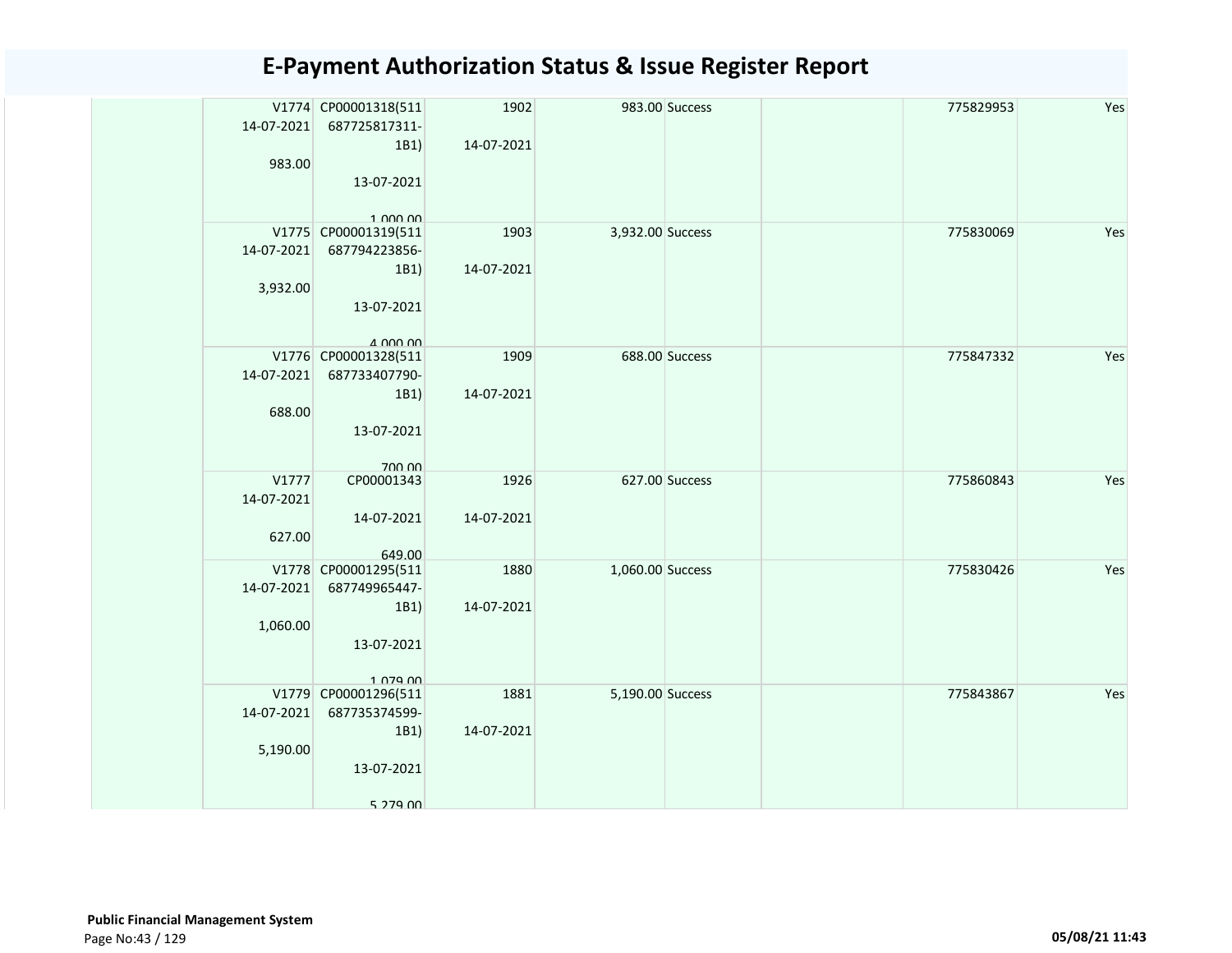| 14-07-2021<br>3,536.00  | V1780 CP00001297(511<br>687791951764-<br>1B1)<br>13-07-2021                      | 1882<br>14-07-2021 | 3,536.00 Success  |                | 775802254 | Yes |
|-------------------------|----------------------------------------------------------------------------------|--------------------|-------------------|----------------|-----------|-----|
| 14-07-2021<br>885.00    | 3.600,00<br>V1781 CP00001298(511<br>687743511463-<br>1B1)<br>13-07-2021<br>90000 | 1883<br>14-07-2021 |                   | 885.00 Success | 775832641 | Yes |
| 14-07-2021<br>3,194.00  | V1782 CP00001307(511<br>687715728852-<br>1B1)<br>13-07-2021<br><b>2 249 00</b>   | 1892<br>14-07-2021 | 3,194.00 Success  |                | 775830300 | Yes |
| 14-07-2021<br>35,390.00 | V1783 CP00001308(511<br>687730944261-<br>1B1)<br>13-07-2021<br>36 000 00         | 1891<br>14-07-2021 | 35,390.00 Success |                | 775832529 | Yes |
| 14-07-2021<br>38,339.00 | V1784 CP00001309(511<br>687790445549-<br>1B1)<br>13-07-2021<br>39 UUU UU         | 1893<br>14-07-2021 | 38,339.00 Success |                | 775843973 | Yes |
| 14-07-2021<br>7,250.00  | V1785 CP00001310(511<br>687741163110-<br>1B1)<br>13-07-2021<br>7 375 00          | 1894<br>14-07-2021 | 7,250.00 Success  |                | 775802110 | Yes |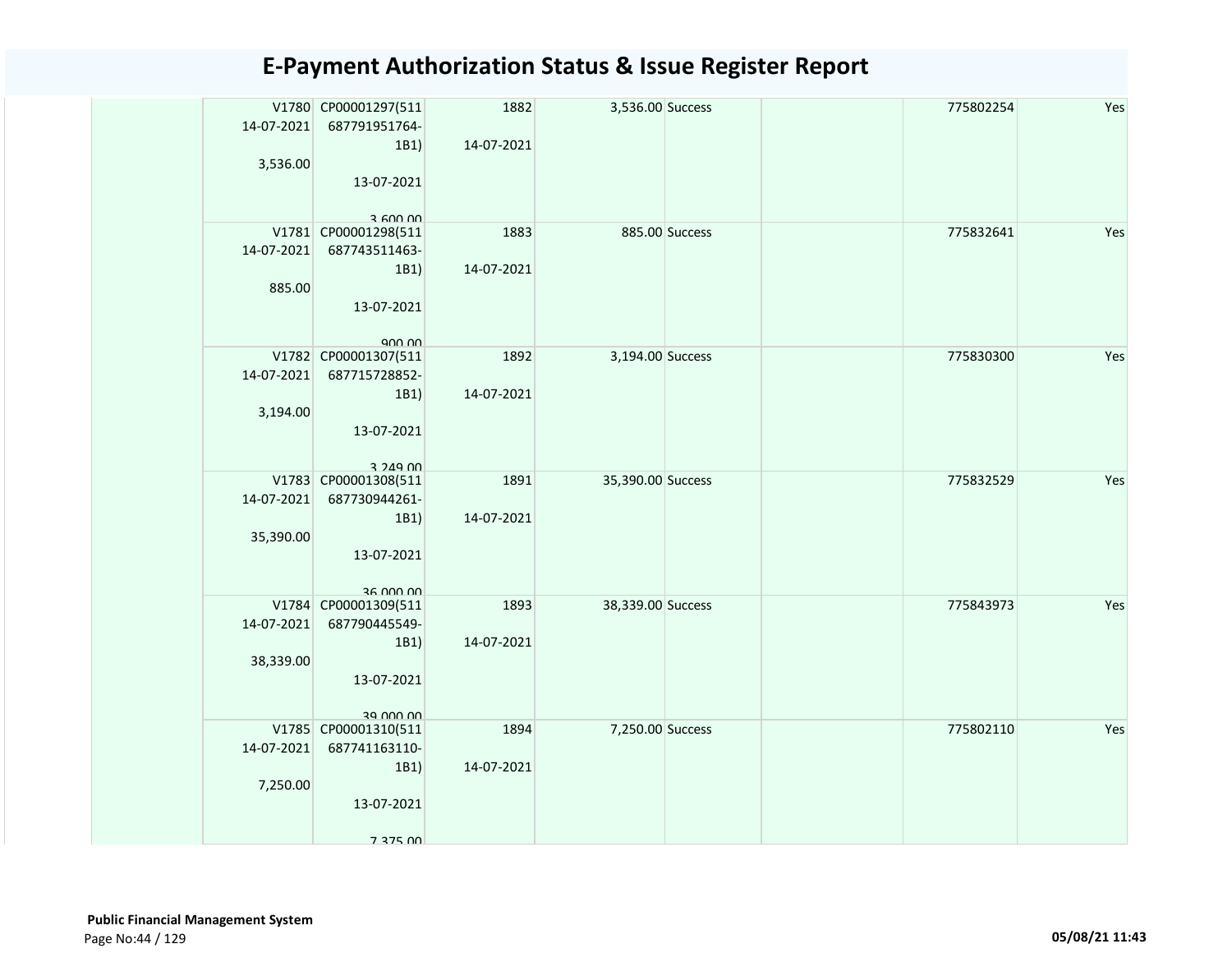|                 | V1786      | CP00001342              | 1924       | 13,591.00 Success  | 809571285 | Yes |
|-----------------|------------|-------------------------|------------|--------------------|-----------|-----|
|                 | 14-07-2021 |                         |            |                    |           |     |
|                 |            | 14-07-2021              | 14-07-2021 |                    |           |     |
|                 | 13,591.00  |                         |            |                    |           |     |
|                 |            | 13.591.00               |            |                    |           |     |
|                 | V1787      | CP00001341              | 1923       | 361,837.00 Success | 792306228 | Yes |
|                 | 14-07-2021 |                         |            |                    |           |     |
|                 |            | 14-07-2021              | 14-07-2021 |                    |           |     |
|                 |            |                         |            |                    |           |     |
|                 | 361,837.00 |                         |            |                    |           |     |
|                 |            | 361.837.00              |            |                    |           |     |
|                 | V1788      | CP00001338              | 1922       | 5,090.00 Success   | 792306308 | Yes |
|                 | 14-07-2021 |                         |            |                    |           |     |
|                 |            | 14-07-2021              | 14-07-2021 |                    |           |     |
|                 | 5,090.00   |                         |            |                    |           |     |
|                 |            | 5.090.00                |            |                    |           |     |
| 225428 [Section | V1736      | CP00000087              | 1872       | 20,842.00 Success  | 775453148 | Yes |
| Officer]        | 14-07-2021 |                         |            |                    |           |     |
|                 |            | 13-07-2021              | 13-07-2021 |                    |           |     |
|                 | 20,842.00  |                         |            |                    |           |     |
|                 |            |                         |            |                    |           |     |
|                 | V1737      | 21.642.00<br>CP00000084 | 1874       | 5,000.00 Success   | 775453477 | Yes |
|                 |            |                         |            |                    |           |     |
|                 | 14-07-2021 |                         |            |                    |           |     |
|                 |            | 13-07-2021              | 13-07-2021 |                    |           |     |
|                 | 5,000.00   |                         |            |                    |           |     |
|                 |            | 5.000.00                |            |                    |           |     |
|                 | V1738      | CP00000086              | 1917       | 18,438.00 Success  | 775431452 | Yes |
|                 | 14-07-2021 |                         |            |                    |           |     |
|                 |            | 13-07-2021              | 14-07-2021 |                    |           |     |
|                 | 18,438.00  |                         |            |                    |           |     |
|                 |            | 18.438.00               |            |                    |           |     |
|                 | V1750      | CP00000085              | 1873       | 6,750.00 Success   | 775578036 | Yes |
|                 | 14-07-2021 |                         |            |                    |           |     |
|                 |            | 13-07-2021              | 13-07-2021 |                    |           |     |
|                 |            |                         |            |                    |           |     |
|                 | 6,750.00   |                         |            |                    |           |     |
|                 |            | 6.750.00                |            |                    |           |     |
| 225429 [Section | V1741      | CP00000145              | 1877       | 24,750.00 Success  | 775452773 | Yes |
| Officer]        | 14-07-2021 |                         |            |                    |           |     |
|                 |            | 13-07-2021              | 14-07-2021 |                    |           |     |
|                 | 24,750.00  |                         |            |                    |           |     |
|                 |            | 24.750.00               |            |                    |           |     |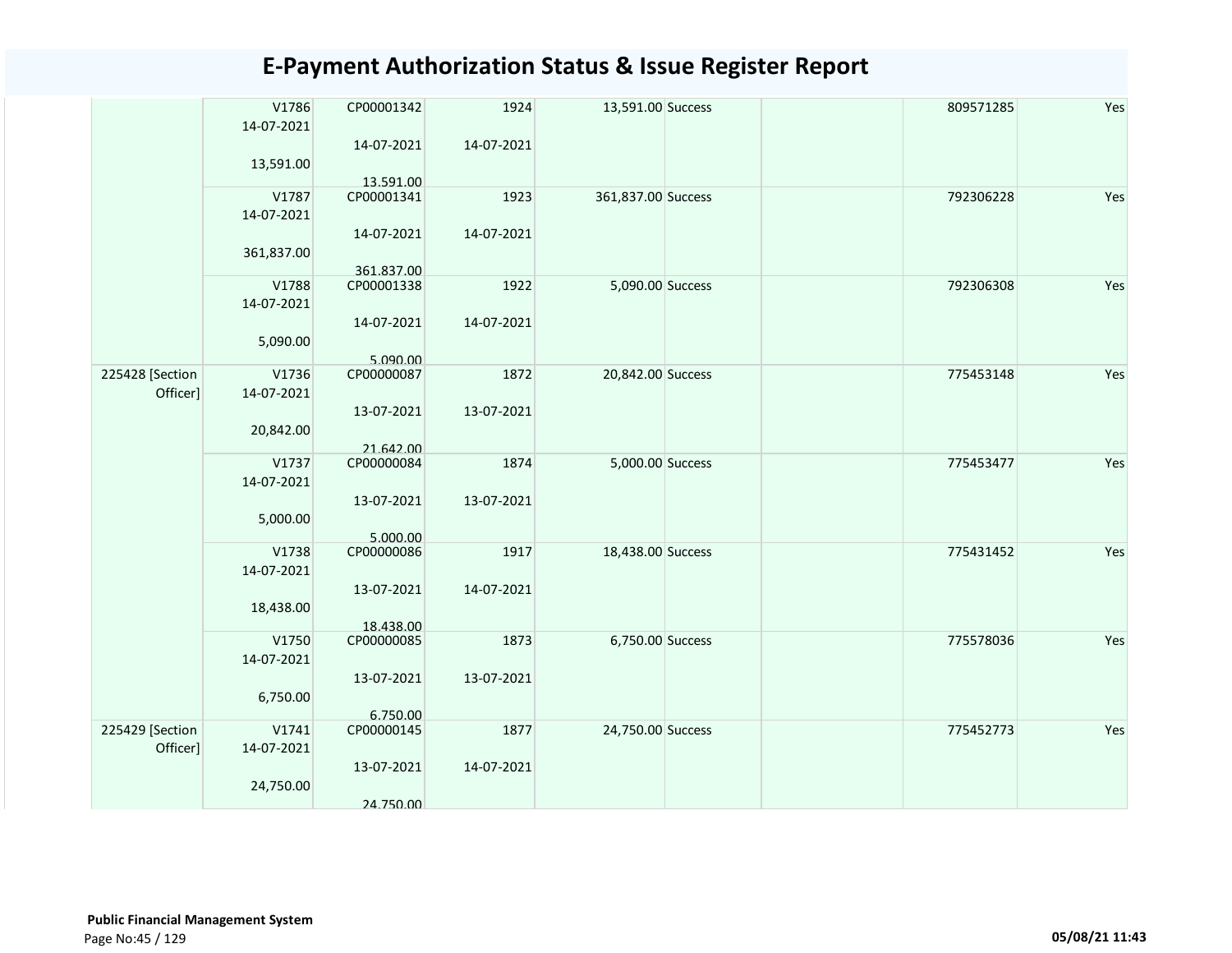|                                                                                                                | CP00000144                                                | 1876                                                                                                                                                                                                                                                                                                                                                                                                                                                                                              |                                                                                                                                  |            | 775431283                                                                                                                                                             | Yes                                                                        |
|----------------------------------------------------------------------------------------------------------------|-----------------------------------------------------------|---------------------------------------------------------------------------------------------------------------------------------------------------------------------------------------------------------------------------------------------------------------------------------------------------------------------------------------------------------------------------------------------------------------------------------------------------------------------------------------------------|----------------------------------------------------------------------------------------------------------------------------------|------------|-----------------------------------------------------------------------------------------------------------------------------------------------------------------------|----------------------------------------------------------------------------|
|                                                                                                                |                                                           |                                                                                                                                                                                                                                                                                                                                                                                                                                                                                                   |                                                                                                                                  |            |                                                                                                                                                                       |                                                                            |
|                                                                                                                |                                                           |                                                                                                                                                                                                                                                                                                                                                                                                                                                                                                   |                                                                                                                                  |            |                                                                                                                                                                       |                                                                            |
|                                                                                                                |                                                           |                                                                                                                                                                                                                                                                                                                                                                                                                                                                                                   |                                                                                                                                  |            |                                                                                                                                                                       |                                                                            |
|                                                                                                                |                                                           |                                                                                                                                                                                                                                                                                                                                                                                                                                                                                                   |                                                                                                                                  |            |                                                                                                                                                                       | Yes                                                                        |
| 14-07-2021                                                                                                     |                                                           |                                                                                                                                                                                                                                                                                                                                                                                                                                                                                                   |                                                                                                                                  |            |                                                                                                                                                                       |                                                                            |
|                                                                                                                | 13-07-2021                                                | 14-07-2021                                                                                                                                                                                                                                                                                                                                                                                                                                                                                        |                                                                                                                                  |            |                                                                                                                                                                       |                                                                            |
|                                                                                                                |                                                           |                                                                                                                                                                                                                                                                                                                                                                                                                                                                                                   |                                                                                                                                  |            |                                                                                                                                                                       |                                                                            |
|                                                                                                                | 68.122.00                                                 |                                                                                                                                                                                                                                                                                                                                                                                                                                                                                                   |                                                                                                                                  |            |                                                                                                                                                                       |                                                                            |
|                                                                                                                |                                                           |                                                                                                                                                                                                                                                                                                                                                                                                                                                                                                   |                                                                                                                                  |            |                                                                                                                                                                       | Yes                                                                        |
|                                                                                                                |                                                           |                                                                                                                                                                                                                                                                                                                                                                                                                                                                                                   |                                                                                                                                  |            |                                                                                                                                                                       |                                                                            |
|                                                                                                                |                                                           |                                                                                                                                                                                                                                                                                                                                                                                                                                                                                                   |                                                                                                                                  |            |                                                                                                                                                                       |                                                                            |
|                                                                                                                |                                                           |                                                                                                                                                                                                                                                                                                                                                                                                                                                                                                   |                                                                                                                                  |            |                                                                                                                                                                       |                                                                            |
|                                                                                                                |                                                           |                                                                                                                                                                                                                                                                                                                                                                                                                                                                                                   |                                                                                                                                  |            |                                                                                                                                                                       |                                                                            |
|                                                                                                                |                                                           |                                                                                                                                                                                                                                                                                                                                                                                                                                                                                                   |                                                                                                                                  |            |                                                                                                                                                                       | Yes                                                                        |
|                                                                                                                |                                                           |                                                                                                                                                                                                                                                                                                                                                                                                                                                                                                   |                                                                                                                                  |            |                                                                                                                                                                       |                                                                            |
|                                                                                                                |                                                           |                                                                                                                                                                                                                                                                                                                                                                                                                                                                                                   |                                                                                                                                  |            |                                                                                                                                                                       |                                                                            |
|                                                                                                                | 14-07-2021                                                |                                                                                                                                                                                                                                                                                                                                                                                                                                                                                                   |                                                                                                                                  |            |                                                                                                                                                                       |                                                                            |
|                                                                                                                |                                                           |                                                                                                                                                                                                                                                                                                                                                                                                                                                                                                   |                                                                                                                                  |            |                                                                                                                                                                       |                                                                            |
|                                                                                                                | 300,000,00                                                |                                                                                                                                                                                                                                                                                                                                                                                                                                                                                                   |                                                                                                                                  |            |                                                                                                                                                                       |                                                                            |
|                                                                                                                |                                                           |                                                                                                                                                                                                                                                                                                                                                                                                                                                                                                   |                                                                                                                                  |            |                                                                                                                                                                       |                                                                            |
|                                                                                                                |                                                           |                                                                                                                                                                                                                                                                                                                                                                                                                                                                                                   |                                                                                                                                  |            |                                                                                                                                                                       | Yes                                                                        |
|                                                                                                                |                                                           |                                                                                                                                                                                                                                                                                                                                                                                                                                                                                                   |                                                                                                                                  |            |                                                                                                                                                                       |                                                                            |
|                                                                                                                |                                                           |                                                                                                                                                                                                                                                                                                                                                                                                                                                                                                   |                                                                                                                                  |            |                                                                                                                                                                       |                                                                            |
|                                                                                                                |                                                           |                                                                                                                                                                                                                                                                                                                                                                                                                                                                                                   |                                                                                                                                  |            |                                                                                                                                                                       |                                                                            |
|                                                                                                                |                                                           | 1933                                                                                                                                                                                                                                                                                                                                                                                                                                                                                              |                                                                                                                                  |            | 791789429                                                                                                                                                             | Yes                                                                        |
| 15-07-2021                                                                                                     |                                                           |                                                                                                                                                                                                                                                                                                                                                                                                                                                                                                   |                                                                                                                                  |            |                                                                                                                                                                       |                                                                            |
|                                                                                                                | 12-07-2021                                                | 15-07-2021                                                                                                                                                                                                                                                                                                                                                                                                                                                                                        |                                                                                                                                  |            |                                                                                                                                                                       |                                                                            |
|                                                                                                                |                                                           |                                                                                                                                                                                                                                                                                                                                                                                                                                                                                                   |                                                                                                                                  |            |                                                                                                                                                                       |                                                                            |
|                                                                                                                | 21.217.00                                                 |                                                                                                                                                                                                                                                                                                                                                                                                                                                                                                   |                                                                                                                                  |            |                                                                                                                                                                       |                                                                            |
|                                                                                                                |                                                           |                                                                                                                                                                                                                                                                                                                                                                                                                                                                                                   |                                                                                                                                  |            |                                                                                                                                                                       | Yes                                                                        |
|                                                                                                                |                                                           |                                                                                                                                                                                                                                                                                                                                                                                                                                                                                                   |                                                                                                                                  |            |                                                                                                                                                                       |                                                                            |
|                                                                                                                |                                                           |                                                                                                                                                                                                                                                                                                                                                                                                                                                                                                   |                                                                                                                                  |            |                                                                                                                                                                       |                                                                            |
|                                                                                                                |                                                           |                                                                                                                                                                                                                                                                                                                                                                                                                                                                                                   |                                                                                                                                  |            |                                                                                                                                                                       |                                                                            |
|                                                                                                                |                                                           |                                                                                                                                                                                                                                                                                                                                                                                                                                                                                                   |                                                                                                                                  |            |                                                                                                                                                                       | Yes                                                                        |
|                                                                                                                |                                                           |                                                                                                                                                                                                                                                                                                                                                                                                                                                                                                   |                                                                                                                                  |            |                                                                                                                                                                       |                                                                            |
|                                                                                                                |                                                           |                                                                                                                                                                                                                                                                                                                                                                                                                                                                                                   |                                                                                                                                  |            |                                                                                                                                                                       |                                                                            |
|                                                                                                                |                                                           |                                                                                                                                                                                                                                                                                                                                                                                                                                                                                                   |                                                                                                                                  |            |                                                                                                                                                                       |                                                                            |
|                                                                                                                | 54.746.00                                                 |                                                                                                                                                                                                                                                                                                                                                                                                                                                                                                   |                                                                                                                                  |            |                                                                                                                                                                       |                                                                            |
| 225438 [Asstt<br>Accounts Officer]<br>206886 [Asst<br>Administrative<br>Officer Copyright<br>Office New Delhi] | 14-07-2021<br>14-07-2021<br><b>Issue Date: 15-07-2021</b> | V1742<br>14-07-2021<br>13-07-2021<br>1,800.00<br>1.800.00<br>V1743<br>CP00000146<br>68,122.00<br>V1749 CP00000143(GPF<br>_202107008)<br>2,000,000.00<br>13-07-2021<br>2.000.000.00<br>V1747 CP00000156(GPF<br>_202107004)<br>300,000.00<br>V1791<br>CP00000028<br>15-07-2021<br>28-06-2021<br>6,048.00<br>6.608.00<br>V1796<br>CP00000035<br>21,217.00<br>V1797<br>CP00000034<br>15-07-2021<br>12-07-2021<br>3,335.00<br>3.335.00<br>V1803<br>CP00000036<br>15-07-2021<br>14-07-2021<br>52,890.00 | 14-07-2021<br>1878<br>1866<br>13-07-2021<br>1925<br>14-07-2021<br>1932<br>15-07-2021<br>1934<br>15-07-2021<br>1935<br>15-07-2021 | 872,380.00 | 1,800.00 Success<br>68,122.00 Success<br>2,000,000.00 Success<br>300,000.00 Success<br>6,048.00 Success<br>21,217.00 Success<br>3,335.00 Success<br>52,890.00 Success | 775367481<br>775382588<br>775462944<br>791793239<br>791848584<br>791792893 |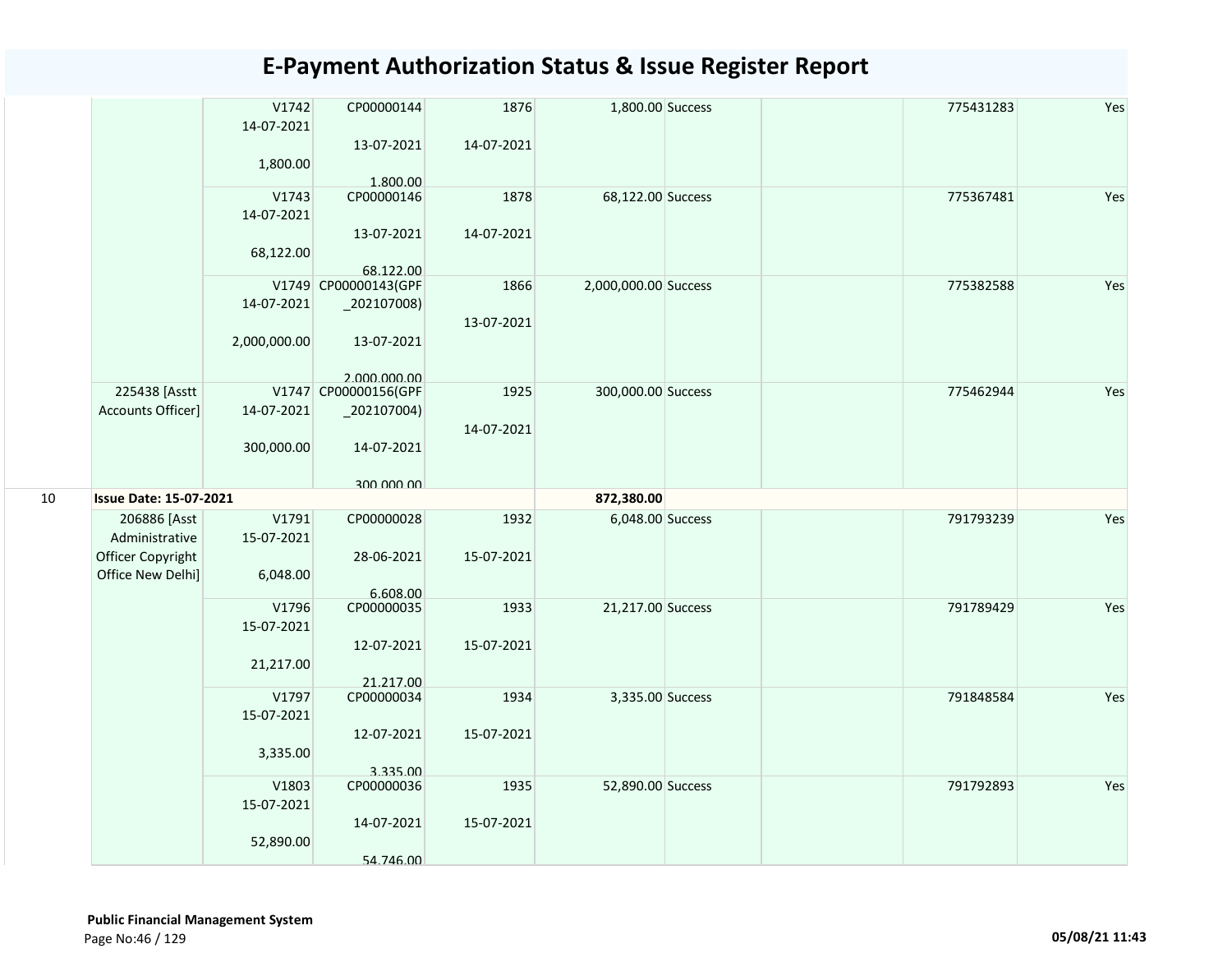| 225427 [Under<br>Secretary] | V1790<br>15-07-2021 | CP00000784                        | 1937       | 3,400.00 Success   | 791848922 | Yes |
|-----------------------------|---------------------|-----------------------------------|------------|--------------------|-----------|-----|
|                             |                     | 10-06-2021                        | 15-07-2021 |                    |           |     |
|                             | 3,400.00            |                                   |            |                    |           |     |
|                             |                     | 3.400.00                          |            |                    |           |     |
|                             | V1792               | CP00001222                        | 1936       | 21,950.00 Success  | 791834254 | Yes |
|                             | 15-07-2021          |                                   |            |                    |           |     |
|                             |                     | 07-07-2021                        | 15-07-2021 |                    |           |     |
|                             | 21,950.00           |                                   |            |                    |           |     |
|                             |                     | 21.950.00                         |            |                    |           |     |
|                             | V1793               | CP00001292                        | 1938       | 33,162.00 Success  | 791835582 | Yes |
|                             | 15-07-2021          |                                   |            |                    |           |     |
|                             |                     | 13-07-2021                        | 15-07-2021 |                    |           |     |
|                             | 33,162.00           | 33.162.00                         |            |                    |           |     |
|                             | V1794               | CP00001273                        | 1943       | 120,927.00 Success | 791790778 | Yes |
|                             | 15-07-2021          |                                   |            |                    |           |     |
|                             |                     | 09-07-2021                        | 15-07-2021 |                    |           |     |
|                             | 120,927.00          |                                   |            |                    |           |     |
|                             |                     | 120.927.00                        |            |                    |           |     |
|                             |                     | V1795 CP00001289(EFR              | 1941       | 54,000.00 Success  | 791794611 | Yes |
|                             | 15-07-2021          | 2021070012)                       |            |                    |           |     |
|                             |                     |                                   | 15-07-2021 |                    |           |     |
|                             | 54,000.00           | 12-07-2021                        |            |                    |           |     |
|                             |                     |                                   |            |                    |           |     |
|                             | V1801               | 54 000 00<br>CP00001347           | 1931       | 385,765.00 Success | 791849275 | Yes |
|                             | 15-07-2021          |                                   |            |                    |           |     |
|                             |                     | 14-07-2021                        | 15-07-2021 |                    |           |     |
|                             | 385,765.00          |                                   |            |                    |           |     |
|                             |                     | 385.765.00                        |            |                    |           |     |
|                             | V1804               | CP00001350(EFR                    | 1945       | 54,000.00 Success  | 791833904 | Yes |
|                             | 15-07-2021          | 2021070018)                       |            |                    |           |     |
|                             |                     |                                   | 15-07-2021 |                    |           |     |
|                             | 54,000.00           | 15-07-2021                        |            |                    |           |     |
|                             |                     |                                   |            |                    |           |     |
| 225428 [Section             |                     | 54 000 00<br>V1799 CP00000089(EFR | 1930       | 27,000.00 Success  | 791847800 | Yes |
| Officer]                    | 15-07-2021          | 2021070001)                       |            |                    |           |     |
|                             |                     |                                   | 15-07-2021 | 27,000.00 Success  | 791847909 | Yes |
|                             | 54.000.00           | 14-07-2021                        |            |                    |           |     |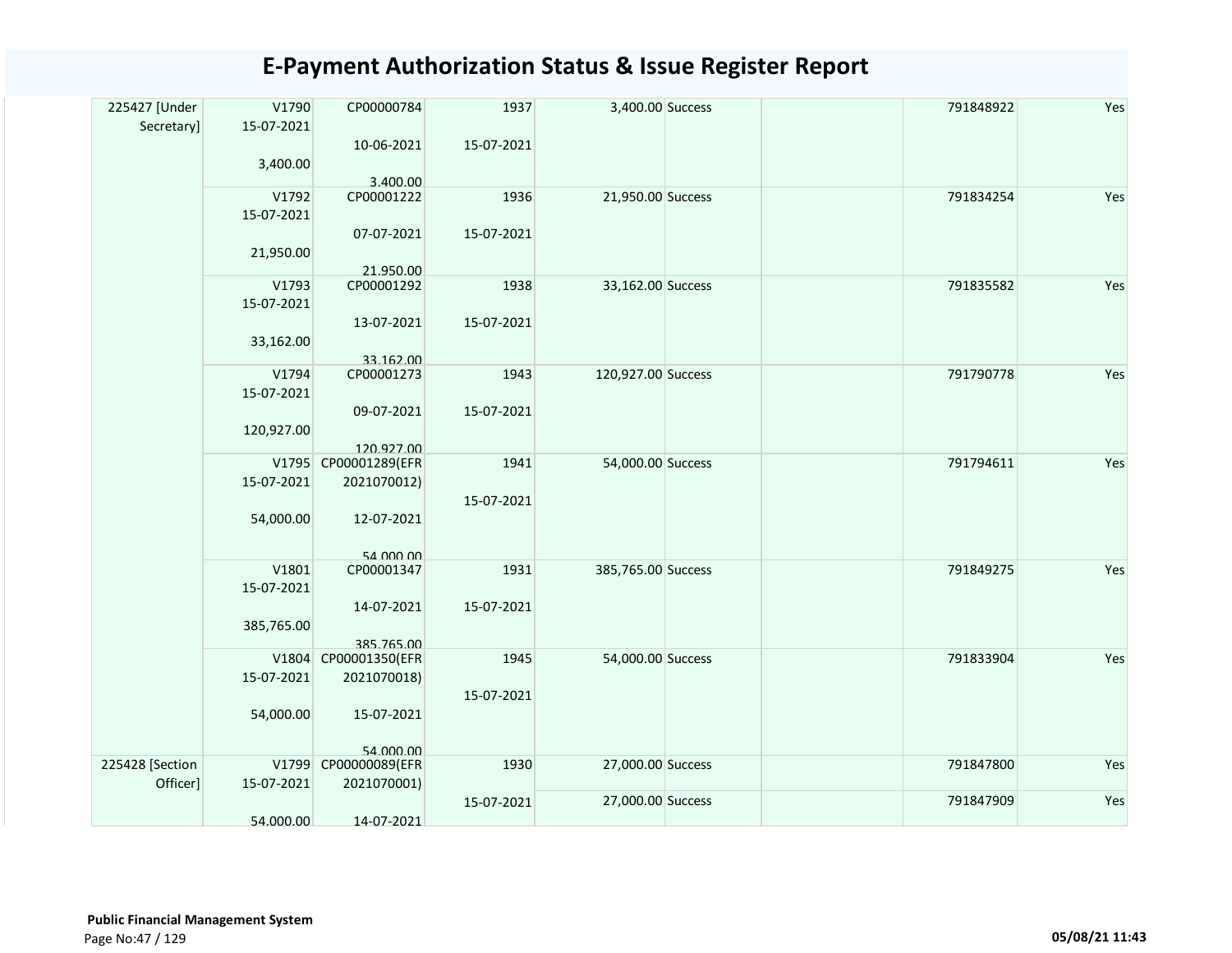|    | 225429 [Section<br>Officer]   | V1798<br>15-07-2021 | CP00000149<br>15-07-2021 | 1929<br>15-07-2021 | 15,156.00 Success  |  | 791836258 | Yes |
|----|-------------------------------|---------------------|--------------------------|--------------------|--------------------|--|-----------|-----|
|    |                               | 15,156.00           | 15.156.00                |                    |                    |  |           |     |
|    |                               | V1800<br>15-07-2021 | CP00000148               | 1928               | 32,130.00 Success  |  | 791835922 | Yes |
|    |                               | 32,130.00           | 15-07-2021<br>32.130.00  | 15-07-2021         |                    |  |           |     |
|    |                               | V1802               | CP00000147               | 1927               | 14,400.00 Success  |  | 791820146 | Yes |
|    |                               | 15-07-2021          |                          |                    |                    |  |           |     |
|    |                               | 14,400.00           | 14-07-2021               | 15-07-2021         |                    |  |           |     |
|    |                               |                     | 14.400.00                |                    |                    |  |           |     |
| 11 | <b>Issue Date: 16-07-2021</b> |                     |                          |                    | 4,915,078.00       |  |           |     |
|    | 200880 [Asstt                 | V1805               | CP00000064               | 1956               | 5,000.00 Success   |  | 820490808 | Yes |
|    | Accounts Officer]             | 16-07-2021          |                          |                    |                    |  |           |     |
|    |                               | 5,000.00            | 16-07-2021               | 16-07-2021         |                    |  |           |     |
|    |                               |                     | 5.000.00                 |                    |                    |  |           |     |
|    |                               | V1806               | CP00000065               | 1955               | 787,621.00 Success |  | 820467050 | Yes |
|    |                               | 16-07-2021          |                          |                    |                    |  |           |     |
|    |                               | 787,621.00          | 16-07-2021               | 16-07-2021         |                    |  |           |     |
|    |                               |                     | 787.621.00               |                    |                    |  |           |     |
|    | 225427 [Under                 |                     | V1807 CP00001348(EFR     | 1944               | 54,000.00 Success  |  | 806313875 | Yes |
|    | Secretary]                    | 16-07-2021          | 2021070017)              |                    |                    |  |           |     |
|    |                               | 54,000.00           | 15-07-2021               | 15-07-2021         |                    |  |           |     |
|    |                               |                     |                          |                    |                    |  |           |     |
|    |                               |                     | 54 000 00                |                    |                    |  |           |     |
|    |                               |                     | V1808 CP00001227(511     | 1961               | 324,301.00 Success |  | 807155174 | Yes |
|    |                               | 16-07-2021          | 687706872067-            |                    |                    |  |           |     |
|    |                               | 324,301.00          | 1B1)                     | 16-07-2021         |                    |  |           |     |
|    |                               |                     | 07-07-2021               |                    |                    |  |           |     |
|    |                               |                     |                          |                    |                    |  |           |     |
|    |                               |                     | 329 892 NO               |                    |                    |  |           |     |
|    |                               |                     |                          |                    |                    |  | 807154985 | Yes |
|    |                               |                     |                          |                    | 61,050.00 Success  |  | 807154992 | Yes |
|    |                               | 103.950.00          |                          |                    |                    |  |           |     |
|    |                               | V1810<br>16-07-2021 | CP00001356<br>16-07-2021 | 1963<br>16-07-2021 | 42,900.00 Success  |  |           |     |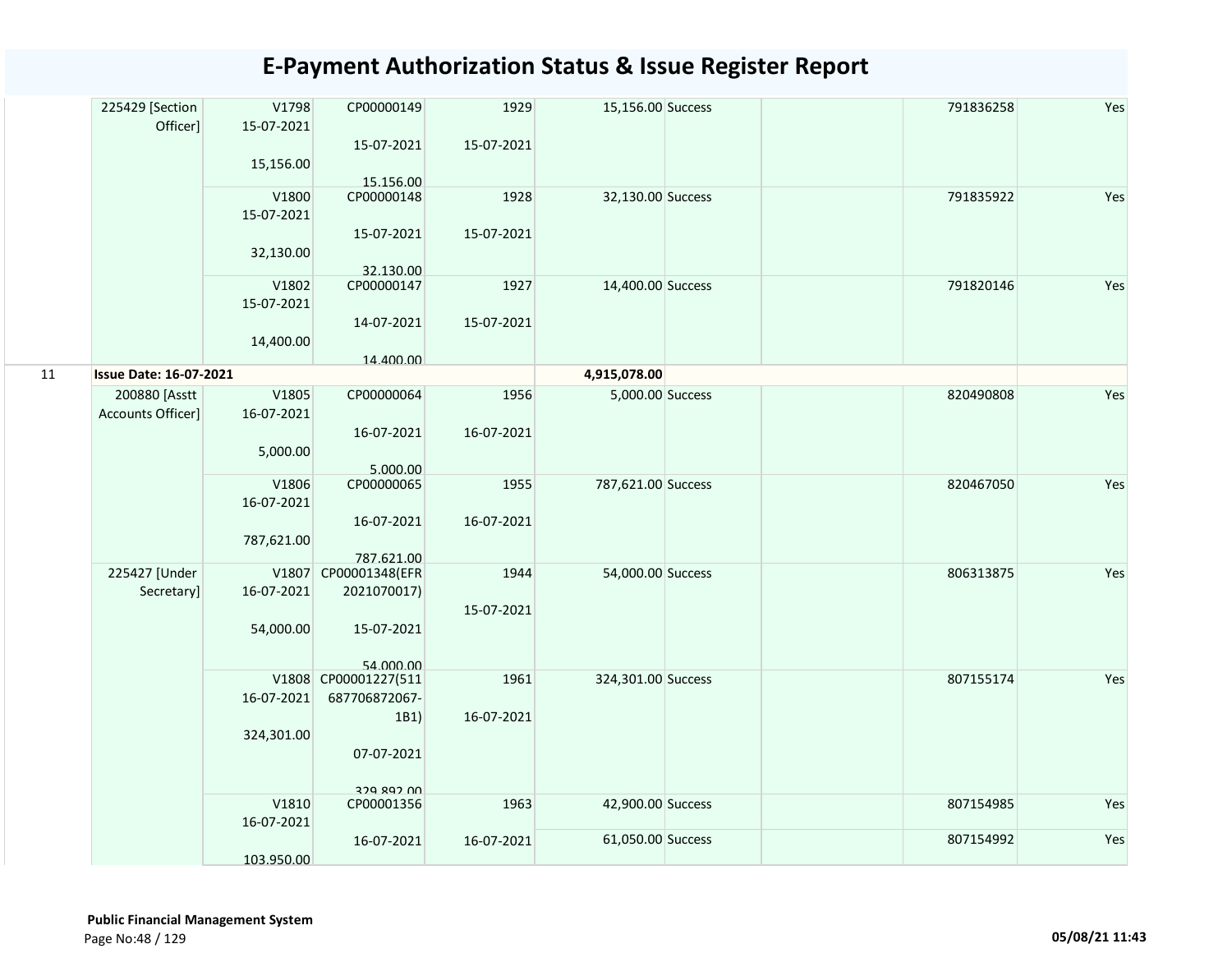|                             | V1817<br>16-07-2021<br>31,914.00 | CP00001353<br>16-07-2021              | 1962<br>16-07-2021 | 31,914.00 Success |                | 807175352 | Yes |
|-----------------------------|----------------------------------|---------------------------------------|--------------------|-------------------|----------------|-----------|-----|
|                             | V1818<br>16-07-2021              | 31.914.00<br>CP00001354<br>16-07-2021 | 1960<br>16-07-2021 |                   | 327.00 Success | 807178025 | Yes |
|                             | 327.00                           | 327.00                                |                    |                   |                |           |     |
|                             | V1819<br>16-07-2021              | CP00001352                            | 1957               | 2,500.00 Success  |                | 807157916 | Yes |
|                             | 2,500.00                         | 15-07-2021<br>2.500.00                | 16-07-2021         |                   |                |           |     |
|                             | V1820<br>16-07-2021              | CP00001355                            | 1959               | 2,347.00 Success  |                | 807158048 | Yes |
|                             | 2,347.00                         | 16-07-2021<br>2.347.00                | 16-07-2021         |                   |                |           |     |
|                             | V1821<br>16-07-2021              | CP00001351                            | 1958               | 3,600.00 Success  |                | 807139984 | Yes |
|                             | 3,600.00                         | 15-07-2021<br>3.600.00                | 16-07-2021         |                   |                |           |     |
| 225428 [Section<br>Officer] | V1809<br>16-07-2021              | CP00000088                            | 1953               | 5,100.00 Success  |                | 807155323 | Yes |
|                             | 55,200.00                        | 13-07-2021                            | 16-07-2021         | 5,100.00 Success  |                | 807155338 | Yes |
|                             |                                  | 55,200.00                             |                    | 3,000.00 Success  |                | 807155347 | Yes |
|                             |                                  |                                       |                    | 3,000.00 Success  |                | 807155367 | Yes |
|                             |                                  |                                       |                    | 3,000.00 Success  |                | 807155369 | Yes |
|                             |                                  |                                       |                    | 3,000.00 Success  |                | 807155376 | Yes |
|                             |                                  |                                       |                    | 3,000.00 Success  |                | 807155381 | Yes |
|                             |                                  |                                       |                    | 3,000.00 Success  |                | 807155389 | Yes |
|                             |                                  |                                       |                    | 3,000.00 Success  |                | 807155403 | Yes |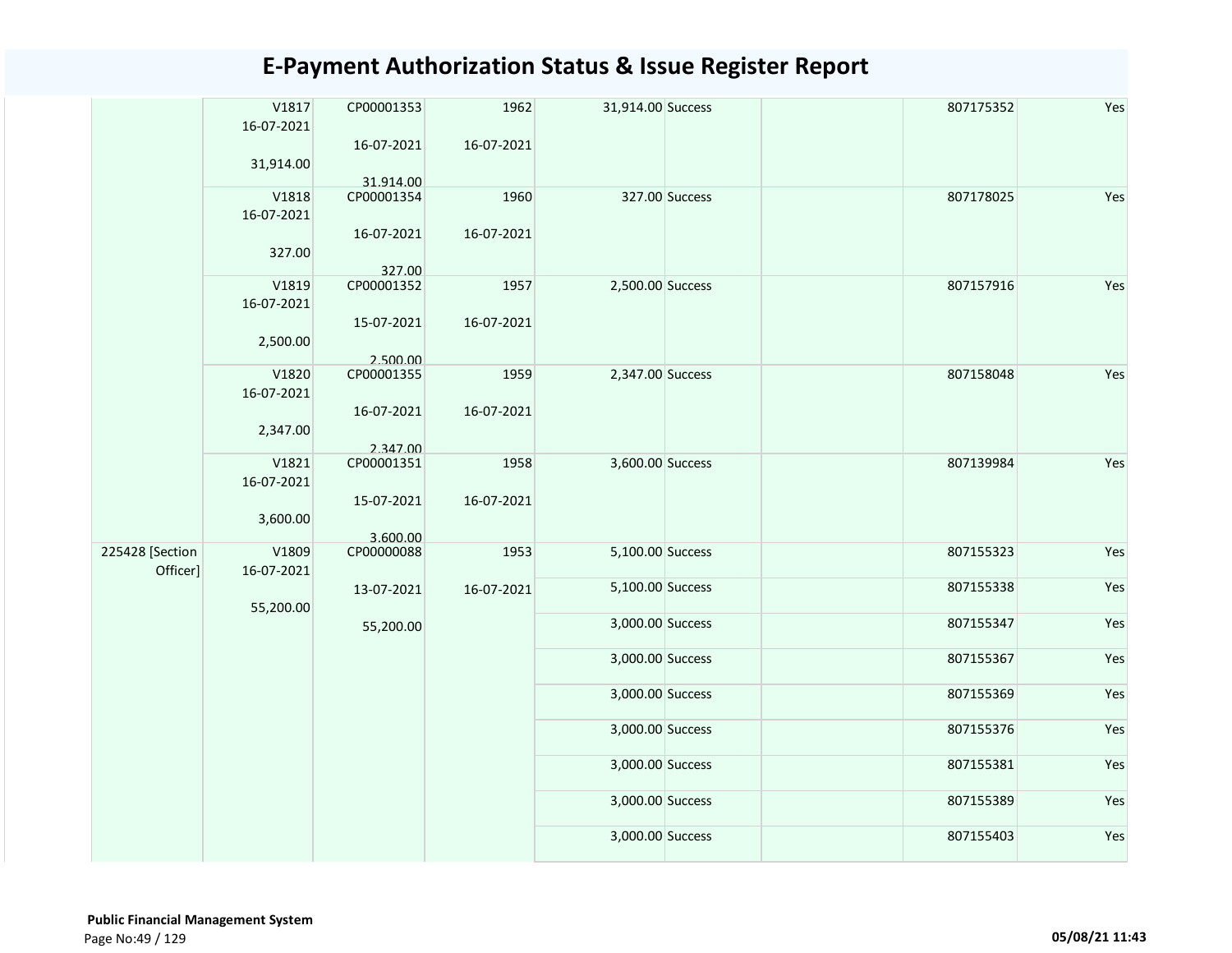|                                    |                     |                                        |            | 3,000.00 Success     |               | 807155406 | Yes |
|------------------------------------|---------------------|----------------------------------------|------------|----------------------|---------------|-----------|-----|
|                                    |                     |                                        |            | 3,000.00 Success     |               | 807155415 | Yes |
|                                    |                     |                                        |            | 3,000.00 Success     |               | 807155426 | Yes |
|                                    |                     |                                        |            | 3,000.00 Success     |               | 807155438 | Yes |
|                                    |                     |                                        |            | 3,000.00 Success     |               | 807155446 | Yes |
|                                    |                     |                                        |            | 3,000.00 Success     |               | 807155456 | Yes |
|                                    |                     |                                        |            | 3,000.00 Success     |               | 807155463 | Yes |
|                                    |                     |                                        |            | 3,000.00 Success     |               | 807155471 | Yes |
|                                    | 16-07-2021          | V1811 CP00000090(GPF<br>$_2$ 02107005) | 1951       | 500,000.00 Success   |               | 807097898 | Yes |
|                                    | 500,000.00          | 15-07-2021                             | 16-07-2021 |                      |               |           |     |
|                                    |                     | 500,000,00                             |            |                      |               |           |     |
|                                    |                     | V1812 CP00000091(GPF                   | 1952       | 150,000.00 Success   |               | 807157593 | Yes |
|                                    | 16-07-2021          | _202107004)                            |            |                      |               |           |     |
|                                    |                     |                                        | 16-07-2021 |                      |               |           |     |
|                                    | 150,000.00          | 15-07-2021                             |            |                      |               |           |     |
|                                    |                     | 150,000,00                             |            |                      |               |           |     |
| 225429 [Section<br>Officer]        | V1822<br>16-07-2021 | CP00000141                             | 1950       | 2,000,000.00 Success |               | 807157763 | Yes |
|                                    |                     | 08-07-2021                             | 16-07-2021 |                      |               |           |     |
|                                    | 2,000,000.00        |                                        |            |                      |               |           |     |
|                                    |                     | 2.000.000.00                           |            |                      |               |           |     |
| 225438 [Asstt<br>Accounts Officer] | V1813               | CP00000160                             | 1946       | 4,206.00 Success     |               | 807177906 | Yes |
|                                    | 16-07-2021          |                                        |            |                      |               |           |     |
|                                    | 4,206.00            | 15-07-2021                             | 16-07-2021 |                      |               |           |     |
|                                    |                     | 4.206.00                               |            |                      |               |           |     |
|                                    | V1814<br>16-07-2021 | CP00000159                             | 1947       |                      | 47.00 Success | 807177770 | Yes |
|                                    | 47.00               | 15-07-2021                             | 16-07-2021 |                      |               |           |     |
|                                    |                     | 47.00                                  |            |                      |               |           |     |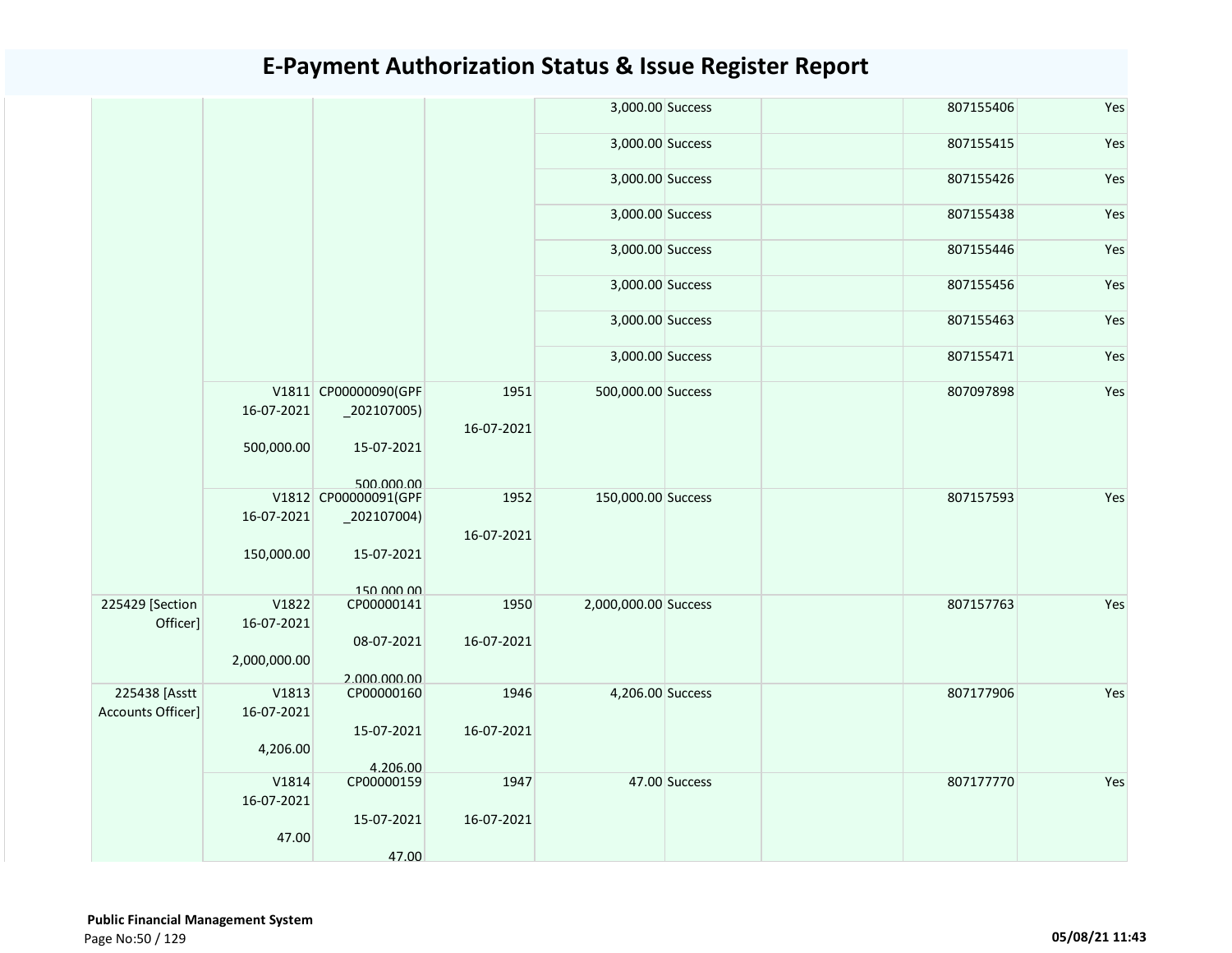| 16-07-2021         | V1815 CP00000164(511<br>687704631582-<br>1B1) | 1949<br>16-07-2021 | 24,085.00 Success  |  | 807177631 | Yes |
|--------------------|-----------------------------------------------|--------------------|--------------------|--|-----------|-----|
| 24,085.00          | 15-07-2021                                    |                    |                    |  |           |     |
|                    | <b>24 500 00</b><br>V1816 CP00000165(511      | 1948               | 22,944.00 Success  |  | 807175499 | Yes |
| 16-07-2021         | 687746477524-                                 |                    |                    |  |           |     |
|                    | 1B1)                                          | 16-07-2021         |                    |  |           |     |
| 22,944.00          |                                               |                    |                    |  |           |     |
|                    | 15-07-2021                                    |                    |                    |  |           |     |
|                    |                                               |                    |                    |  |           |     |
|                    | <b>DU UVE EC</b>                              |                    |                    |  |           |     |
| V1823              | CP00000158                                    | 1966               | 2,490.00 Success   |  | 808037702 | Yes |
| 16-07-2021         |                                               |                    |                    |  |           |     |
|                    | 15-07-2021                                    | 16-07-2021         | 12,862.00 Success  |  | 808037719 | Yes |
| 15.352.00<br>V1824 | CP00000161                                    | 1967               | 9,450.00 Success   |  | 808039929 | Yes |
| 16-07-2021         |                                               |                    |                    |  |           |     |
|                    | 15-07-2021                                    | 16-07-2021         |                    |  |           |     |
| 9,450.00           |                                               |                    |                    |  |           |     |
|                    | 9.450.00                                      |                    |                    |  |           |     |
| V1825              | CP00000162                                    | 1968               | 6,643.00 Success   |  | 808040227 | Yes |
| 16-07-2021         |                                               |                    |                    |  |           |     |
|                    | 15-07-2021                                    | 16-07-2021         |                    |  |           |     |
| 6,643.00           |                                               |                    |                    |  |           |     |
| V1826              | 6.643.00<br>CP00000163                        | 1965               | 693,451.00 Success |  | 808039623 | Yes |
| 16-07-2021         |                                               |                    |                    |  |           |     |
|                    | 15-07-2021                                    | 16-07-2021         |                    |  |           |     |
| 693,451.00         |                                               |                    |                    |  |           |     |
|                    | 720.056.00                                    |                    |                    |  |           |     |
| V1827              | CP00000166                                    | 1969               | 51,930.00 Success  |  | 808038328 | Yes |
| 16-07-2021         |                                               |                    |                    |  |           |     |
|                    | 15-07-2021                                    | 16-07-2021         | 39,555.00 Success  |  | 808038342 | Yes |
| 91.485.00<br>V1828 | CP00000167                                    | 1970               | 20,000.00 Success  |  | 808038015 | Yes |
| 16-07-2021         |                                               |                    |                    |  |           |     |
|                    | 15-07-2021                                    | 16-07-2021         |                    |  |           |     |
| 20,000.00          |                                               |                    |                    |  |           |     |
|                    | 20.000.00                                     |                    |                    |  |           |     |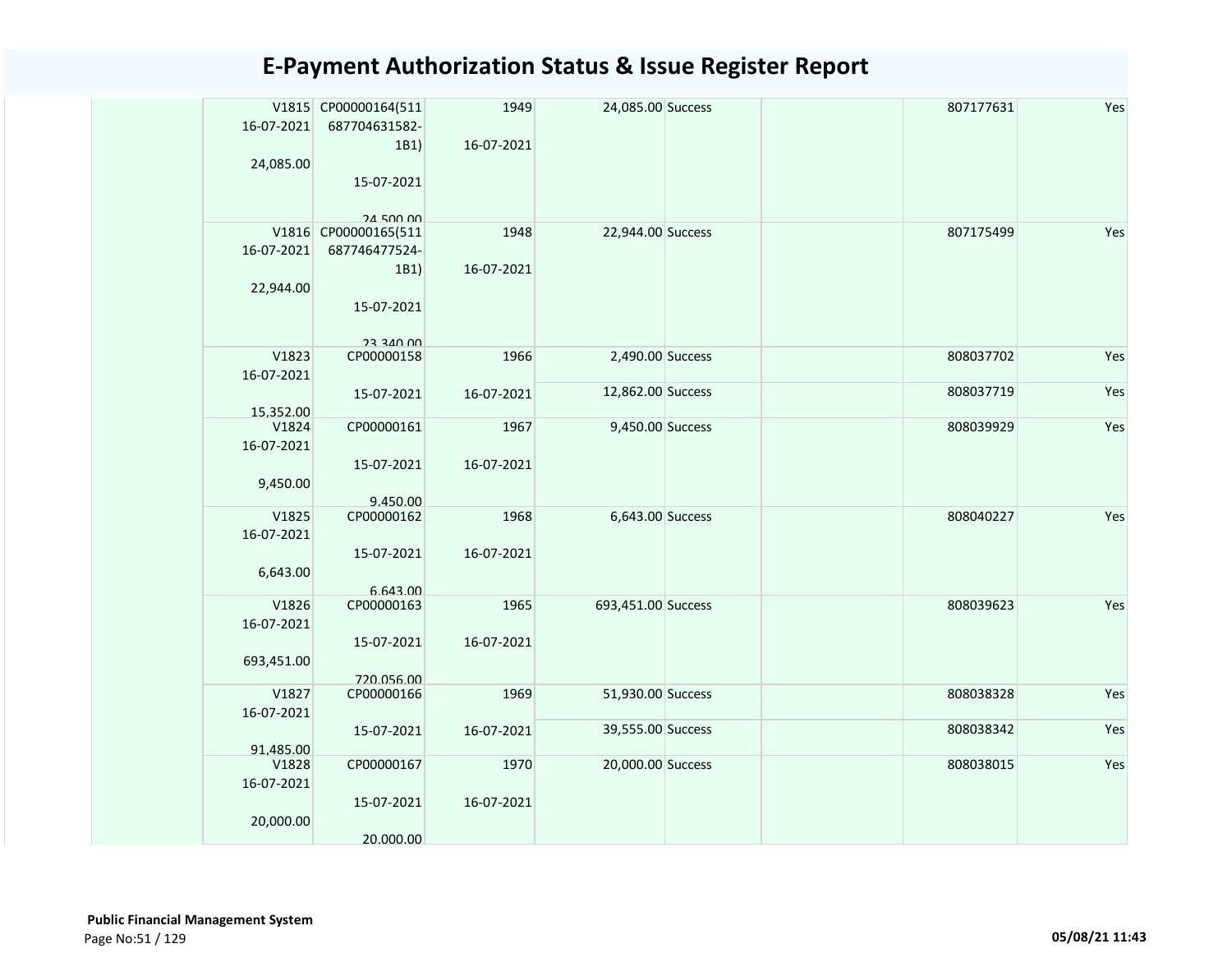|    |                               | V1829<br>16-07-2021 | CP00000170                        | 1971       | 6,655.00 Success  | 808035391 | Yes |
|----|-------------------------------|---------------------|-----------------------------------|------------|-------------------|-----------|-----|
|    |                               |                     | 16-07-2021                        | 16-07-2021 |                   |           |     |
|    |                               | 6,655.00            |                                   |            |                   |           |     |
|    |                               |                     | 6.655.00                          |            |                   |           |     |
| 12 | <b>Issue Date: 19-07-2021</b> |                     |                                   |            | 1,144,677.00      |           |     |
|    | 225427 [Under                 | V1830               | CP00001345                        | 1974       | 30,000.00 Success | 848911397 | Yes |
|    | Secretary]                    | 19-07-2021          |                                   |            |                   |           |     |
|    |                               |                     | 14-07-2021                        | 19-07-2021 |                   |           |     |
|    |                               | 30,000.00           |                                   |            |                   |           |     |
|    |                               |                     | 30.000.00                         |            |                   |           |     |
|    |                               | V1831               | CP00001346                        | 1975       | 29,708.00 Success | 848911241 | Yes |
|    |                               | 19-07-2021          |                                   |            |                   |           |     |
|    |                               |                     | 14-07-2021                        | 19-07-2021 |                   |           |     |
|    |                               | 29,708.00           |                                   |            |                   |           |     |
|    |                               |                     | 29.708.00                         |            |                   |           |     |
|    |                               |                     | V1832 CP00001357(511              | 1984       | 22,119.00 Success | 848929970 | Yes |
|    |                               | 19-07-2021          | 687781145982-                     |            |                   |           |     |
|    |                               |                     | 1B1)                              | 19-07-2021 |                   |           |     |
|    |                               | 22,119.00           |                                   |            |                   |           |     |
|    |                               |                     | 16-07-2021                        |            |                   |           |     |
|    |                               |                     |                                   |            |                   |           |     |
|    |                               |                     | 22.500.00<br>V1833 CP00001358(511 | 1983       | 12,190.00 Success | 848929850 | Yes |
|    |                               | 19-07-2021          | 687723117444-                     |            |                   |           |     |
|    |                               |                     | 1B1)                              | 19-07-2021 |                   |           |     |
|    |                               | 12,190.00           |                                   |            |                   |           |     |
|    |                               |                     | 16-07-2021                        |            |                   |           |     |
|    |                               |                     |                                   |            |                   |           |     |
|    |                               |                     | 12.400.00                         |            |                   |           |     |
|    |                               |                     | V1834 CP00001359(511              | 1986       | 47,973.00 Success | 848930238 | Yes |
|    |                               | 19-07-2021          | 687765070001-                     |            |                   |           |     |
|    |                               |                     | 1B1)                              | 19-07-2021 |                   |           |     |
|    |                               | 47,973.00           |                                   |            |                   |           |     |
|    |                               |                     | 16-07-2021                        |            |                   |           |     |
|    |                               |                     |                                   |            |                   |           |     |
|    |                               |                     | 48 800 00                         |            |                   |           |     |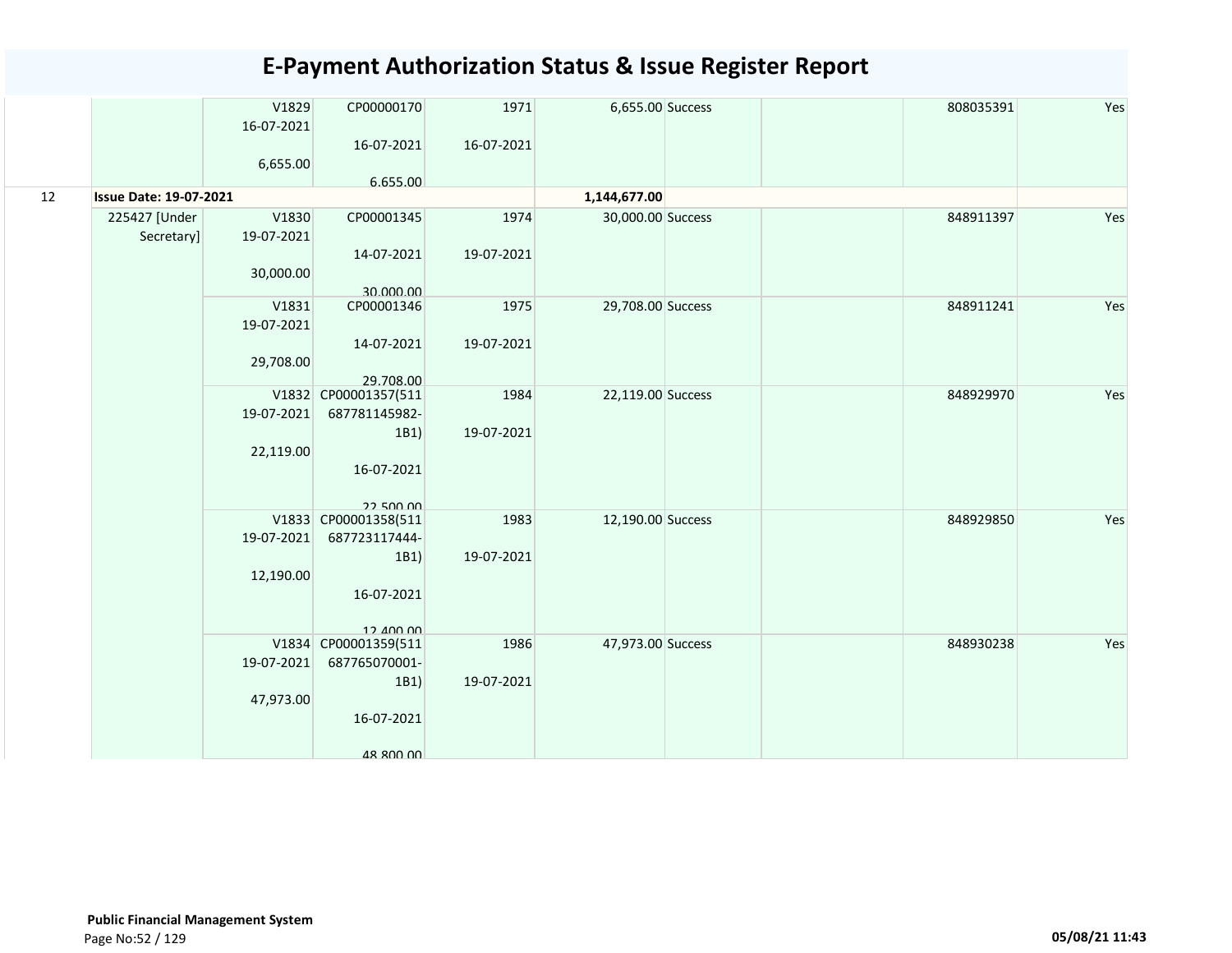| 19-07-2021 | V1835 CP00001360(511<br>687700099677-<br>1B1) | 1987<br>19-07-2021 | 19,729.00 Success  |  | 848930097 | Yes |
|------------|-----------------------------------------------|--------------------|--------------------|--|-----------|-----|
| 19,729.00  | 16-07-2021                                    |                    |                    |  |           |     |
|            | 23 750 00<br>V1836 CP00001361(511             | 1988               | 169,341.00 Success |  | 848908414 | Yes |
| 19-07-2021 | 687732099629-                                 |                    |                    |  |           |     |
|            | 1B1)                                          | 19-07-2021         |                    |  |           |     |
| 169,341.00 |                                               |                    |                    |  |           |     |
|            | 16-07-2021                                    |                    |                    |  |           |     |
|            | 172.260.00                                    |                    |                    |  |           |     |
|            | V1837 CP00001362(511                          | 1990               | 17,398.00 Success  |  | 848930374 | Yes |
| 19-07-2021 | 687717256753-                                 |                    |                    |  |           |     |
|            | 1B1)                                          | 19-07-2021         |                    |  |           |     |
| 17,398.00  | 16-07-2021                                    |                    |                    |  |           |     |
|            |                                               |                    |                    |  |           |     |
|            | 17 697 00                                     |                    |                    |  |           |     |
| V1838      | CP00001363(511                                | 1991               | 17,398.00 Success  |  | 848932648 | Yes |
| 19-07-2021 | 687705764698-<br>1B1)                         | 19-07-2021         |                    |  |           |     |
| 17,398.00  |                                               |                    |                    |  |           |     |
|            | 16-07-2021                                    |                    |                    |  |           |     |
|            |                                               |                    |                    |  |           |     |
|            | 17 697 00<br>V1839 CP00001364(511             | 1993               | 176,950.00 Success |  | 848910576 | Yes |
| 19-07-2021 | 687781519076-                                 |                    |                    |  |           |     |
|            | 1B1)                                          | 19-07-2021         |                    |  |           |     |
| 176,950.00 |                                               |                    |                    |  |           |     |
|            | 16-07-2021                                    |                    |                    |  |           |     |
|            |                                               |                    |                    |  |           |     |
|            | 180.000.00<br>V1840 CP00001365(511            | 1994               | 178,277.00 Success |  | 848930504 | Yes |
| 19-07-2021 | 687784905544-                                 |                    |                    |  |           |     |
|            | 1B1)                                          | 19-07-2021         |                    |  |           |     |
| 178,277.00 |                                               |                    |                    |  |           |     |
|            | 16-07-2021                                    |                    |                    |  |           |     |
|            | 181 350 00                                    |                    |                    |  |           |     |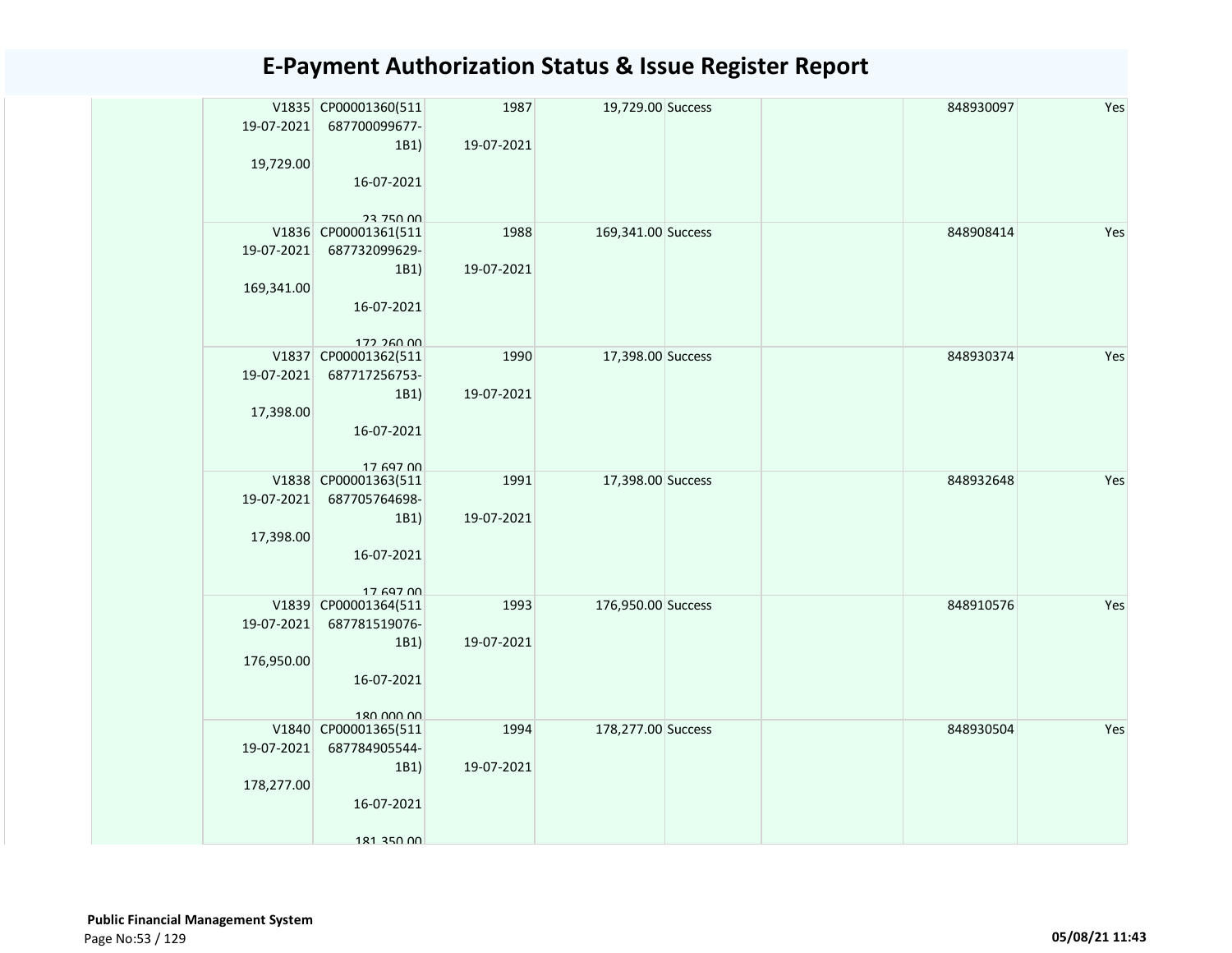| 19-07-2021          | V1841 CP00001366(511<br>687790215751- | 1995       | 6,817.00 Success  |                | 848929555 | Yes |
|---------------------|---------------------------------------|------------|-------------------|----------------|-----------|-----|
|                     | 1B1)                                  | 19-07-2021 |                   |                |           |     |
| 6,817.00            |                                       |            |                   |                |           |     |
|                     | 16-07-2021                            |            |                   |                |           |     |
|                     | $6.934$ $00$                          |            |                   |                |           |     |
|                     | V1842 CP00001367(511                  | 1996       | 4,768.00 Success  |                | 848929724 | Yes |
| 19-07-2021          | 687741762415-                         |            |                   |                |           |     |
|                     | 1B1)                                  | 19-07-2021 |                   |                |           |     |
| 4,768.00            |                                       |            |                   |                |           |     |
|                     | 16-07-2021                            |            |                   |                |           |     |
|                     | 4 850 00                              |            |                   |                |           |     |
| V1845               | CP00001369                            | 1998       | 18,681.00 Success |                | 848911057 | Yes |
| 19-07-2021          |                                       |            |                   |                |           |     |
|                     | 16-07-2021                            | 19-07-2021 |                   |                |           |     |
| 18,681.00           |                                       |            |                   |                |           |     |
| V1847               | 19.062.00<br>CP00001371               | 2001       | 27,470.00 Success |                | 849247729 | Yes |
| 19-07-2021          |                                       |            |                   |                |           |     |
|                     | 16-07-2021                            | 19-07-2021 |                   |                |           |     |
| 27,470.00           |                                       |            |                   |                |           |     |
| V1848               | 28.516.00<br>CP00001368               | 1978       |                   | 569.00 Success | 849257567 | Yes |
| 19-07-2021          |                                       |            |                   |                |           |     |
|                     | 16-07-2021                            | 19-07-2021 |                   |                |           |     |
| 569.00              |                                       |            |                   |                |           |     |
|                     | 569.00                                |            |                   |                |           |     |
| V1849<br>19-07-2021 | CP00001370                            | 2002       |                   | 471.00 Success | 849254470 | Yes |
|                     | 16-07-2021                            | 19-07-2021 |                   |                |           |     |
| 471.00              |                                       |            |                   |                |           |     |
|                     | 471.00                                |            |                   |                |           |     |
| V1850               | CP00001372                            | 2000       | 92,009.00 Success |                | 849254371 | Yes |
| 19-07-2021          | 16-07-2021                            | 19-07-2021 |                   |                |           |     |
| 92,009.00           |                                       |            |                   |                |           |     |
|                     | 94.409.00                             |            |                   |                |           |     |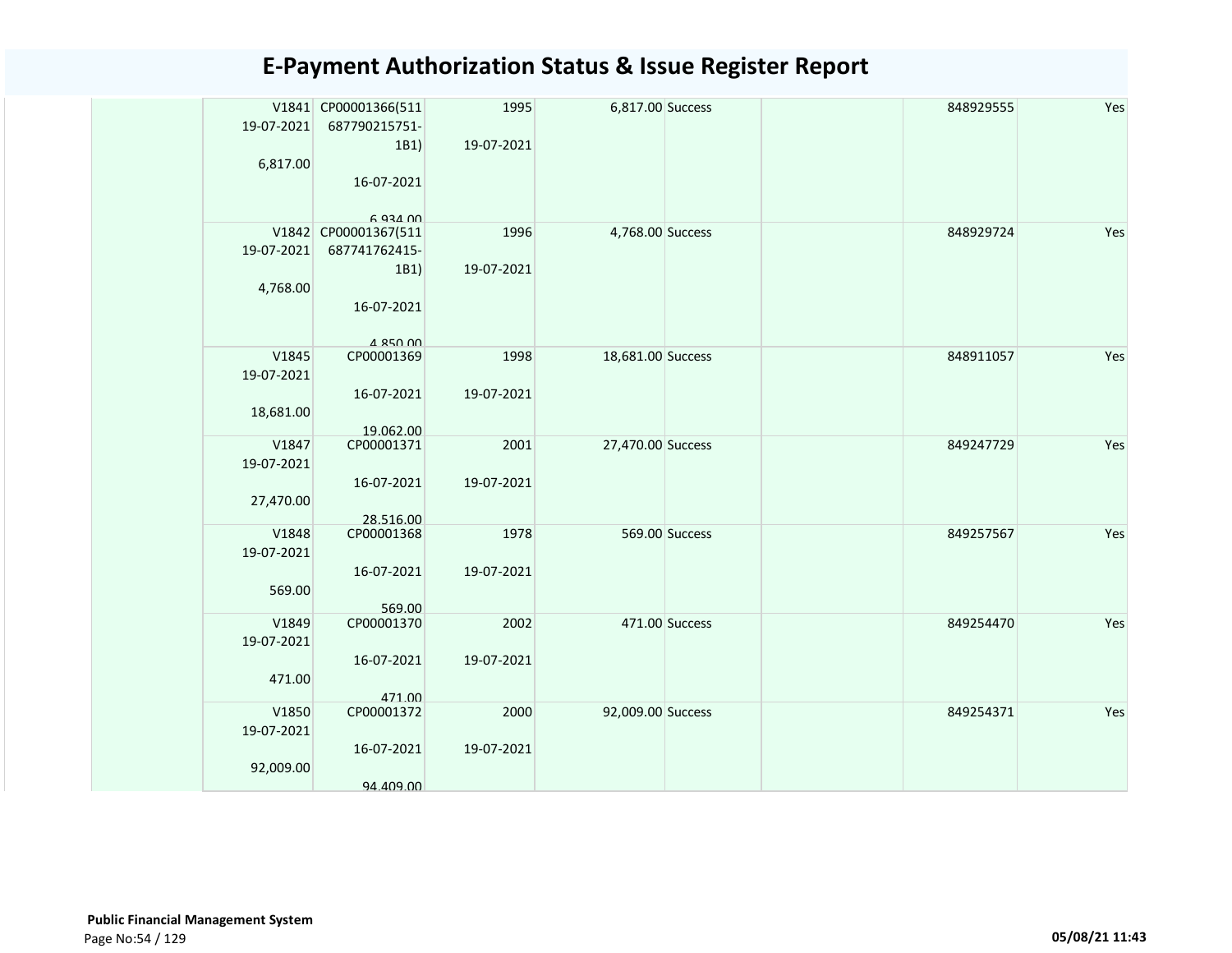| V1851      | CP00001374                            | 1999       | 65,358.00 Success |  | 849247620 | Yes |
|------------|---------------------------------------|------------|-------------------|--|-----------|-----|
| 19-07-2021 |                                       |            |                   |  |           |     |
|            | 16-07-2021                            | 19-07-2021 |                   |  |           |     |
| 65,358.00  | 66.691.00                             |            |                   |  |           |     |
|            | V1852 CP00001376(511                  | 1992       | 7,727.00 Success  |  | 849244402 | Yes |
| 19-07-2021 | 687781442058-                         |            |                   |  |           |     |
|            | 1B1)                                  | 19-07-2021 |                   |  |           |     |
| 7,727.00   |                                       |            |                   |  |           |     |
|            | 16-07-2021                            |            |                   |  |           |     |
|            |                                       |            |                   |  |           |     |
|            | 7 860 00<br>V1853 CP00001377(511      | 1989       | 7,850.00 Success  |  | 849244282 | Yes |
| 19-07-2021 | 687777586532-                         |            |                   |  |           |     |
|            | 1B1)                                  | 19-07-2021 |                   |  |           |     |
| 7,850.00   |                                       |            |                   |  |           |     |
|            | 16-07-2021                            |            |                   |  |           |     |
|            |                                       |            |                   |  |           |     |
|            | 8 010 00<br>V1854 CP00001378(511      | 1985       | 12,260.00 Success |  | 849244073 | Yes |
| 19-07-2021 | 687796868214-                         |            |                   |  |           |     |
|            | 1B1)                                  | 19-07-2021 |                   |  |           |     |
| 12,260.00  |                                       |            |                   |  |           |     |
|            | 16-07-2021                            |            |                   |  |           |     |
|            |                                       |            |                   |  |           |     |
|            | 12 471 00<br>V1855 CP00001379(511     | 1979       | 6,194.00 Success  |  | 849254286 | Yes |
| 19-07-2021 | 687751437243-                         |            |                   |  |           |     |
|            | 1B1)                                  | 19-07-2021 |                   |  |           |     |
| 6,194.00   |                                       |            |                   |  |           |     |
|            | 16-07-2021                            |            |                   |  |           |     |
|            |                                       |            |                   |  |           |     |
|            | 6.300.00                              |            |                   |  |           |     |
| 19-07-2021 | V1856 CP00001380(511<br>687757945490- | 1980       | 21,628.00 Success |  | 849244185 | Yes |
|            | 1B1)                                  | 19-07-2021 |                   |  |           |     |
| 21,628.00  |                                       |            |                   |  |           |     |
|            | 16-07-2021                            |            |                   |  |           |     |
|            |                                       |            |                   |  |           |     |
|            | 22 000 00                             |            |                   |  |           |     |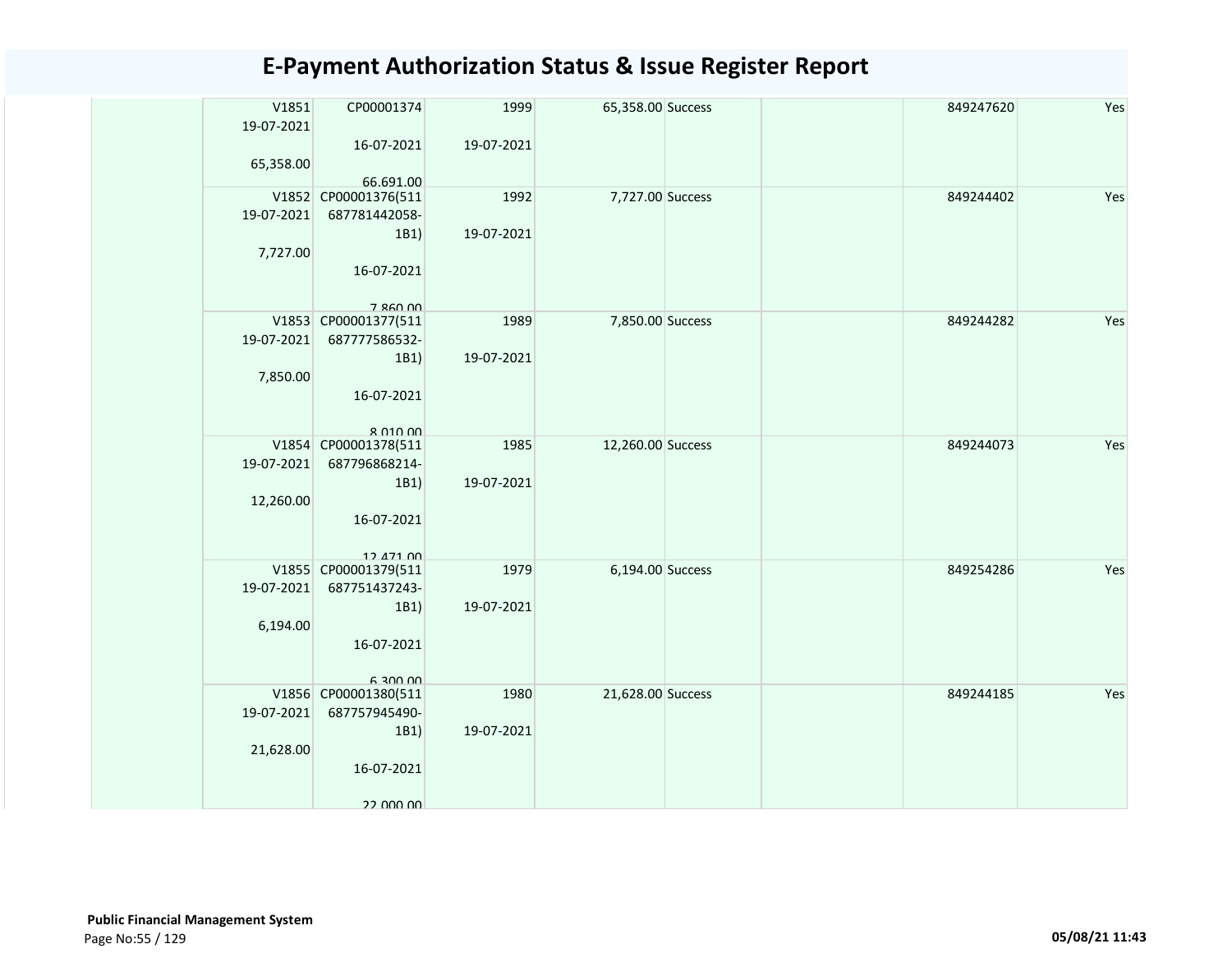|                                    | 19-07-2021<br>9,606.00           | V1857 CP00001381(511<br>687750038831-<br>1B1)<br>16-07-2021                | 1981<br>19-07-2021 | 9,606.00 Success  | 849247517 | Yes |
|------------------------------------|----------------------------------|----------------------------------------------------------------------------|--------------------|-------------------|-----------|-----|
|                                    | 19-07-2021<br>4,896.00           | Q 771 00<br>V1858 CP00001382(511<br>687706536153-<br>1B1)<br>16-07-2021    | 1982<br>19-07-2021 | 4,896.00 Success  | 849211985 | Yes |
|                                    | 19-07-2021<br>1,900.00           | $A$ QRN $M$<br>V1859 CP00001301(511<br>687717077294-<br>1B1)<br>13-07-2021 | 1977<br>19-07-2021 | 1,900.00 Success  | 849247857 | Yes |
|                                    | V1860<br>19-07-2021<br>99,500.00 | $1$ ann nn<br>CP00001375<br>16-07-2021<br>102.990.00                       | 1997<br>19-07-2021 | 99,500.00 Success | 849257658 | Yes |
| 225429 [Section<br>Officer]        | V1863<br>19-07-2021<br>15,054.00 | CP00000151(ELE<br>2021070001)<br>19-07-2021<br>15 054 00                   | 2006<br>19-07-2021 | 15,054.00 Success | 849257746 | Yes |
| 225438 [Asstt<br>Accounts Officer] | V1843<br>19-07-2021<br>4,060.00  | CP00000169<br>16-07-2021<br>4.060.00                                       | 2003<br>19-07-2021 | 4,060.00 Success  | 848932779 | Yes |
|                                    | V1844<br>19-07-2021<br>3,920.00  | CP00000168<br>16-07-2021<br>3.920.00                                       | 1976<br>19-07-2021 | 3,920.00 Success  | 848910740 | Yes |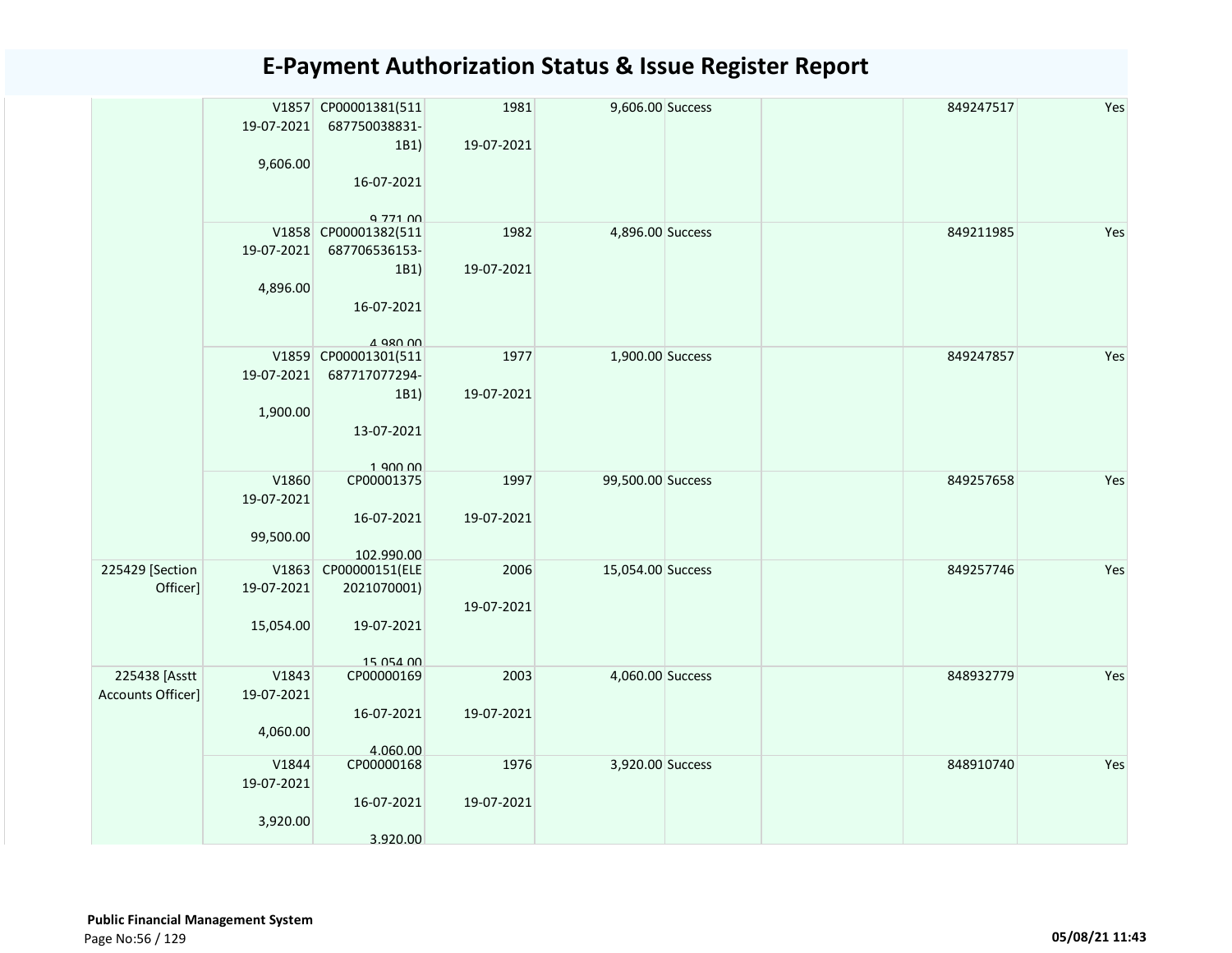|    |                               | V1846      | CP00000171                     | 1972       | 9,045.00 Success  |                | 848910906 | Yes |
|----|-------------------------------|------------|--------------------------------|------------|-------------------|----------------|-----------|-----|
|    |                               | 19-07-2021 |                                |            |                   |                |           |     |
|    |                               |            | 16-07-2021                     | 19-07-2021 |                   |                |           |     |
|    |                               | 9,045.00   |                                |            |                   |                |           |     |
|    |                               |            | 9.045.00                       |            |                   |                |           |     |
|    |                               | V1861      | CP00000172                     | 2005       | 2,187.00 Success  |                | 849257855 | Yes |
|    |                               | 19-07-2021 |                                |            |                   |                |           |     |
|    |                               |            | 19-07-2021                     | 19-07-2021 |                   |                |           |     |
|    |                               | 2,187.00   |                                |            |                   |                |           |     |
|    |                               |            | 2.187.00                       |            |                   |                |           |     |
|    |                               | V1862      | CP00000173                     | 2004       | 1,624.00 Success  |                | 849247965 | Yes |
|    |                               | 19-07-2021 |                                |            |                   |                |           |     |
|    |                               |            | 19-07-2021                     | 19-07-2021 |                   |                |           |     |
|    |                               | 1,624.00   |                                |            |                   |                |           |     |
|    |                               |            | 1.652.00                       |            |                   |                |           |     |
| 13 | <b>Issue Date: 20-07-2021</b> |            |                                |            | 5,758,530.00      |                |           |     |
|    | 225427 [Under                 | V1864      | CP00001279                     | 2016       | 71,291.00 Success |                | 864502292 | Yes |
|    | Secretary]                    | 20-07-2021 |                                |            |                   |                |           |     |
|    |                               |            | 12-07-2021                     | 20-07-2021 |                   |                |           |     |
|    |                               | 71,291.00  |                                |            |                   |                |           |     |
|    |                               |            | 71.291.00                      |            |                   |                |           |     |
|    |                               | V1865      | CP00001395                     | 2013       | 62,648.00 Success |                | 864534151 | Yes |
|    |                               | 20-07-2021 |                                |            |                   |                |           |     |
|    |                               |            | 19-07-2021                     | 20-07-2021 |                   |                |           |     |
|    |                               | 62,648.00  |                                |            |                   |                |           |     |
|    |                               |            | 62.648.00                      |            |                   |                |           |     |
|    |                               | V1866      | CP00001394                     | 2012       | 33,555.00 Success |                | 864501945 | Yes |
|    |                               | 20-07-2021 |                                |            |                   |                |           |     |
|    |                               |            | 19-07-2021                     | 20-07-2021 |                   |                |           |     |
|    |                               | 33,555.00  |                                |            |                   |                |           |     |
|    |                               |            |                                |            |                   |                |           |     |
|    |                               | V1867      | 33.555.00<br>CP00001393        | 2011       |                   | 588.00 Success | 864533783 | Yes |
|    |                               | 20-07-2021 |                                |            |                   |                |           |     |
|    |                               |            |                                | 20-07-2021 |                   |                |           |     |
|    |                               |            | 19-07-2021                     |            |                   |                |           |     |
|    |                               | 588.00     |                                |            |                   |                |           |     |
|    |                               |            | 588.00<br>V1868 CP00001398(EFR | 2014       | 27,000.00 Success |                | 864501569 | Yes |
|    |                               | 20-07-2021 |                                |            |                   |                |           |     |
|    |                               |            | 2021070023)                    |            |                   |                |           |     |
|    |                               |            |                                | 20-07-2021 |                   |                |           |     |
|    |                               | 27,000.00  | 20-07-2021                     |            |                   |                |           |     |
|    |                               |            |                                |            |                   |                |           |     |
|    |                               |            | 27 000 00                      |            |                   |                |           |     |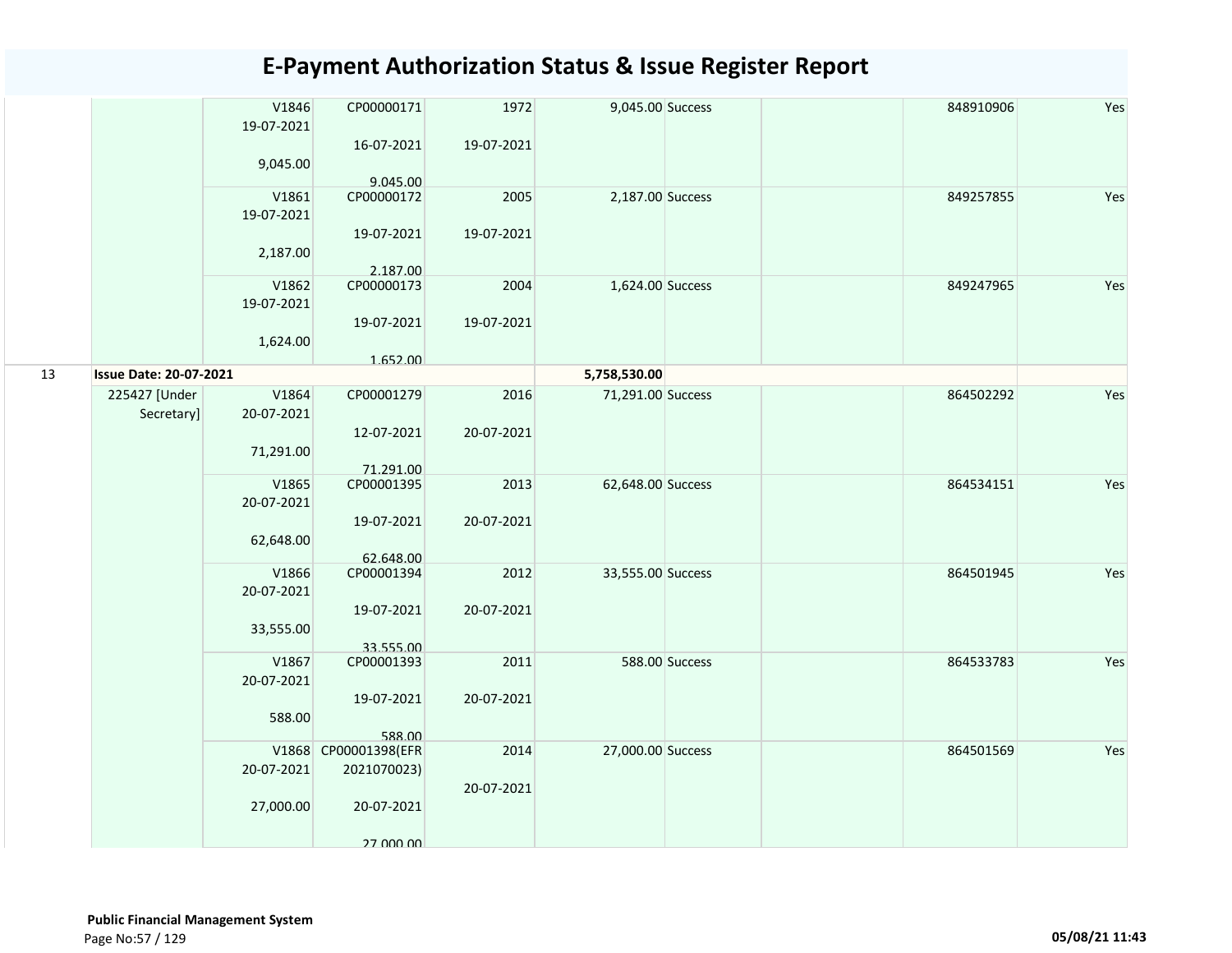|              | V1869 CP00001399(EFR    | 2015       | 81,000.00 Success    |  | 864531437 | Yes |
|--------------|-------------------------|------------|----------------------|--|-----------|-----|
| 20-07-2021   | 2021070022)             |            |                      |  |           |     |
|              |                         | 20-07-2021 |                      |  |           |     |
| 81,000.00    | 20-07-2021              |            |                      |  |           |     |
|              |                         |            |                      |  |           |     |
|              | 81 000 00               |            |                      |  |           |     |
| V1873        | CP00001391              | 2007       | 20,120.00 Success    |  | 865373608 | Yes |
| 20-07-2021   |                         |            |                      |  |           |     |
|              | 19-07-2021              | 20-07-2021 |                      |  |           |     |
| 20,120.00    |                         |            |                      |  |           |     |
|              | 20.120.00               |            |                      |  |           |     |
| V1874        | CP00001396(511          | 2009       | 19,628.00 Success    |  | 865385098 | Yes |
| 20-07-2021   | 687719848815-           |            |                      |  |           |     |
|              | 1B1)                    | 20-07-2021 |                      |  |           |     |
| 19,628.00    |                         |            |                      |  |           |     |
|              | 19-07-2021              |            |                      |  |           |     |
|              |                         |            |                      |  |           |     |
|              | 19 966 00               |            |                      |  |           |     |
|              | V1875 CP00001397(511    | 2010       | 33,424.00 Success    |  | 865385173 | Yes |
| 20-07-2021   | 687719909645-           |            |                      |  |           |     |
|              | 1B1)                    | 20-07-2021 |                      |  |           |     |
| 33,424.00    |                         |            |                      |  |           |     |
|              | 19-07-2021              |            |                      |  |           |     |
|              |                         |            |                      |  |           |     |
|              | 34 000 00               |            |                      |  |           |     |
| V1876        | CP00001401              | 2023       | 167,000.00 Success   |  | 865373686 | Yes |
| 20-07-2021   |                         |            |                      |  |           |     |
|              | 20-07-2021              | 20-07-2021 |                      |  |           |     |
| 167,000.00   |                         |            |                      |  |           |     |
|              | 167.000.00              | 2024       |                      |  |           | Yes |
| V1879        | CP00001427(EFR          |            | 12,484.00 Success    |  | 865373516 |     |
| 20-07-2021   | 2021070024)             |            |                      |  |           |     |
|              |                         | 20-07-2021 |                      |  |           |     |
| 12,484.00    | 20-07-2021              |            |                      |  |           |     |
|              |                         |            |                      |  |           |     |
| V1880        | 12 484 00<br>CP00001392 | 2008       | 1,036,591.00 Success |  | 865374061 | Yes |
|              |                         |            |                      |  |           |     |
| 20-07-2021   |                         |            |                      |  |           |     |
|              | 19-07-2021              | 20-07-2021 |                      |  |           |     |
| 1,036,591.00 |                         |            |                      |  |           |     |
|              | 1.057.746.00            |            |                      |  |           |     |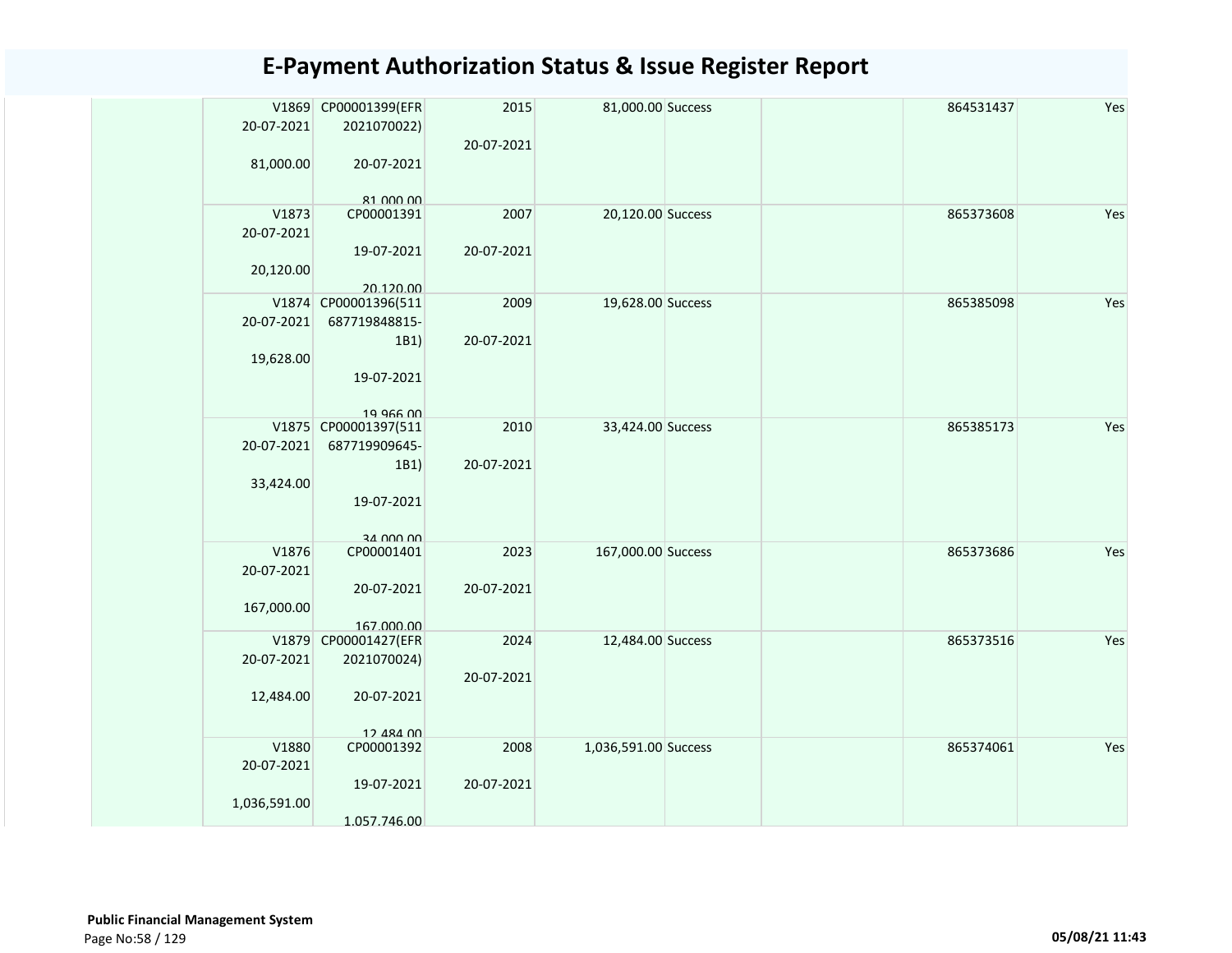|               | V1881<br>20-07-2021                                                                                    | CP00001400                                                                                                                                                                        | 2022                                                                                                                                                                                                                                                                                                             |                                                                                                            |                                                                                                                                                                    | 865374254 | Yes                                                           |
|---------------|--------------------------------------------------------------------------------------------------------|-----------------------------------------------------------------------------------------------------------------------------------------------------------------------------------|------------------------------------------------------------------------------------------------------------------------------------------------------------------------------------------------------------------------------------------------------------------------------------------------------------------|------------------------------------------------------------------------------------------------------------|--------------------------------------------------------------------------------------------------------------------------------------------------------------------|-----------|---------------------------------------------------------------|
|               |                                                                                                        | 20-07-2021                                                                                                                                                                        | 20-07-2021                                                                                                                                                                                                                                                                                                       |                                                                                                            |                                                                                                                                                                    |           |                                                               |
|               |                                                                                                        |                                                                                                                                                                                   |                                                                                                                                                                                                                                                                                                                  |                                                                                                            |                                                                                                                                                                    |           |                                                               |
|               |                                                                                                        | 4.069.561.00                                                                                                                                                                      |                                                                                                                                                                                                                                                                                                                  |                                                                                                            |                                                                                                                                                                    |           |                                                               |
|               |                                                                                                        |                                                                                                                                                                                   |                                                                                                                                                                                                                                                                                                                  |                                                                                                            |                                                                                                                                                                    |           | Yes                                                           |
|               |                                                                                                        |                                                                                                                                                                                   |                                                                                                                                                                                                                                                                                                                  |                                                                                                            |                                                                                                                                                                    |           |                                                               |
|               |                                                                                                        |                                                                                                                                                                                   |                                                                                                                                                                                                                                                                                                                  |                                                                                                            |                                                                                                                                                                    |           |                                                               |
|               |                                                                                                        |                                                                                                                                                                                   |                                                                                                                                                                                                                                                                                                                  |                                                                                                            |                                                                                                                                                                    |           |                                                               |
|               |                                                                                                        |                                                                                                                                                                                   |                                                                                                                                                                                                                                                                                                                  |                                                                                                            |                                                                                                                                                                    |           | Yes                                                           |
|               |                                                                                                        |                                                                                                                                                                                   |                                                                                                                                                                                                                                                                                                                  |                                                                                                            |                                                                                                                                                                    |           |                                                               |
|               |                                                                                                        |                                                                                                                                                                                   |                                                                                                                                                                                                                                                                                                                  |                                                                                                            |                                                                                                                                                                    |           |                                                               |
|               |                                                                                                        |                                                                                                                                                                                   |                                                                                                                                                                                                                                                                                                                  |                                                                                                            |                                                                                                                                                                    |           |                                                               |
|               |                                                                                                        |                                                                                                                                                                                   |                                                                                                                                                                                                                                                                                                                  |                                                                                                            |                                                                                                                                                                    |           |                                                               |
|               |                                                                                                        |                                                                                                                                                                                   |                                                                                                                                                                                                                                                                                                                  |                                                                                                            |                                                                                                                                                                    |           | Yes                                                           |
|               |                                                                                                        |                                                                                                                                                                                   |                                                                                                                                                                                                                                                                                                                  |                                                                                                            |                                                                                                                                                                    |           |                                                               |
|               |                                                                                                        |                                                                                                                                                                                   |                                                                                                                                                                                                                                                                                                                  |                                                                                                            |                                                                                                                                                                    |           |                                                               |
|               |                                                                                                        |                                                                                                                                                                                   |                                                                                                                                                                                                                                                                                                                  |                                                                                                            |                                                                                                                                                                    |           |                                                               |
|               |                                                                                                        |                                                                                                                                                                                   |                                                                                                                                                                                                                                                                                                                  |                                                                                                            |                                                                                                                                                                    |           |                                                               |
|               |                                                                                                        | $54$ 000 00                                                                                                                                                                       |                                                                                                                                                                                                                                                                                                                  |                                                                                                            |                                                                                                                                                                    |           |                                                               |
|               |                                                                                                        |                                                                                                                                                                                   | 2021                                                                                                                                                                                                                                                                                                             |                                                                                                            |                                                                                                                                                                    | 865385265 | Yes                                                           |
|               | 20-07-2021                                                                                             | 2021070005)                                                                                                                                                                       |                                                                                                                                                                                                                                                                                                                  |                                                                                                            |                                                                                                                                                                    |           |                                                               |
|               |                                                                                                        |                                                                                                                                                                                   | 20-07-2021                                                                                                                                                                                                                                                                                                       |                                                                                                            |                                                                                                                                                                    |           |                                                               |
|               |                                                                                                        | 20-07-2021                                                                                                                                                                        |                                                                                                                                                                                                                                                                                                                  |                                                                                                            |                                                                                                                                                                    |           |                                                               |
|               |                                                                                                        |                                                                                                                                                                                   |                                                                                                                                                                                                                                                                                                                  |                                                                                                            |                                                                                                                                                                    |           |                                                               |
|               |                                                                                                        |                                                                                                                                                                                   |                                                                                                                                                                                                                                                                                                                  |                                                                                                            |                                                                                                                                                                    |           |                                                               |
|               |                                                                                                        |                                                                                                                                                                                   |                                                                                                                                                                                                                                                                                                                  |                                                                                                            |                                                                                                                                                                    |           | Yes                                                           |
|               |                                                                                                        |                                                                                                                                                                                   |                                                                                                                                                                                                                                                                                                                  |                                                                                                            |                                                                                                                                                                    |           |                                                               |
|               |                                                                                                        |                                                                                                                                                                                   |                                                                                                                                                                                                                                                                                                                  |                                                                                                            |                                                                                                                                                                    |           |                                                               |
|               |                                                                                                        |                                                                                                                                                                                   |                                                                                                                                                                                                                                                                                                                  |                                                                                                            |                                                                                                                                                                    |           |                                                               |
|               |                                                                                                        |                                                                                                                                                                                   |                                                                                                                                                                                                                                                                                                                  |                                                                                                            |                                                                                                                                                                    |           |                                                               |
|               |                                                                                                        |                                                                                                                                                                                   |                                                                                                                                                                                                                                                                                                                  |                                                                                                            |                                                                                                                                                                    |           |                                                               |
|               |                                                                                                        |                                                                                                                                                                                   |                                                                                                                                                                                                                                                                                                                  |                                                                                                            |                                                                                                                                                                    |           | Yes                                                           |
|               |                                                                                                        |                                                                                                                                                                                   |                                                                                                                                                                                                                                                                                                                  |                                                                                                            |                                                                                                                                                                    |           |                                                               |
|               |                                                                                                        |                                                                                                                                                                                   |                                                                                                                                                                                                                                                                                                                  |                                                                                                            |                                                                                                                                                                    |           |                                                               |
|               |                                                                                                        |                                                                                                                                                                                   |                                                                                                                                                                                                                                                                                                                  |                                                                                                            |                                                                                                                                                                    |           |                                                               |
| and Promotion |                                                                                                        | 283.200.00                                                                                                                                                                        |                                                                                                                                                                                                                                                                                                                  |                                                                                                            |                                                                                                                                                                    |           |                                                               |
|               | 225428 [Section<br>Officer]<br>206942 [Under<br>Secretary<br>Department of<br><b>Industrial Policy</b> | V1870<br>20-07-2021<br>14,541.00<br>V1871<br>20-07-2021<br>18,365.00<br>20-07-2021<br>54,000.00<br>20-07-2021<br>9,734.00<br><b>Issue Date: 22-07-2021</b><br>V1893<br>22-07-2021 | 4,069,561.00<br>CP00000093<br>19-07-2021<br>14.541.00<br>CP00000094<br>19-07-2021<br>18.365.00<br>V1872 CP00000095(EFR<br>2021070003)<br>19-07-2021<br>V1877 CP00000096(EFR<br>27,000.00<br>27.000.00<br>V1878 CP00000097(EPC<br>2021070004)<br>20-07-2021<br>9 734 00<br>CP00000009<br>22-07-2021<br>278,400.00 | 2019<br>20-07-2021<br>2018<br>20-07-2021<br>2020<br>20-07-2021<br>2017<br>20-07-2021<br>2039<br>22-07-2021 | 4,069,561.00 Success<br>14,541.00 Success<br>18,365.00 Success<br>54,000.00 Success<br>27,000.00 Success<br>9,734.00 Success<br>3,620,008.00<br>278,400.00 Success |           | 865373905<br>865373980<br>865388538<br>865385434<br>009227670 |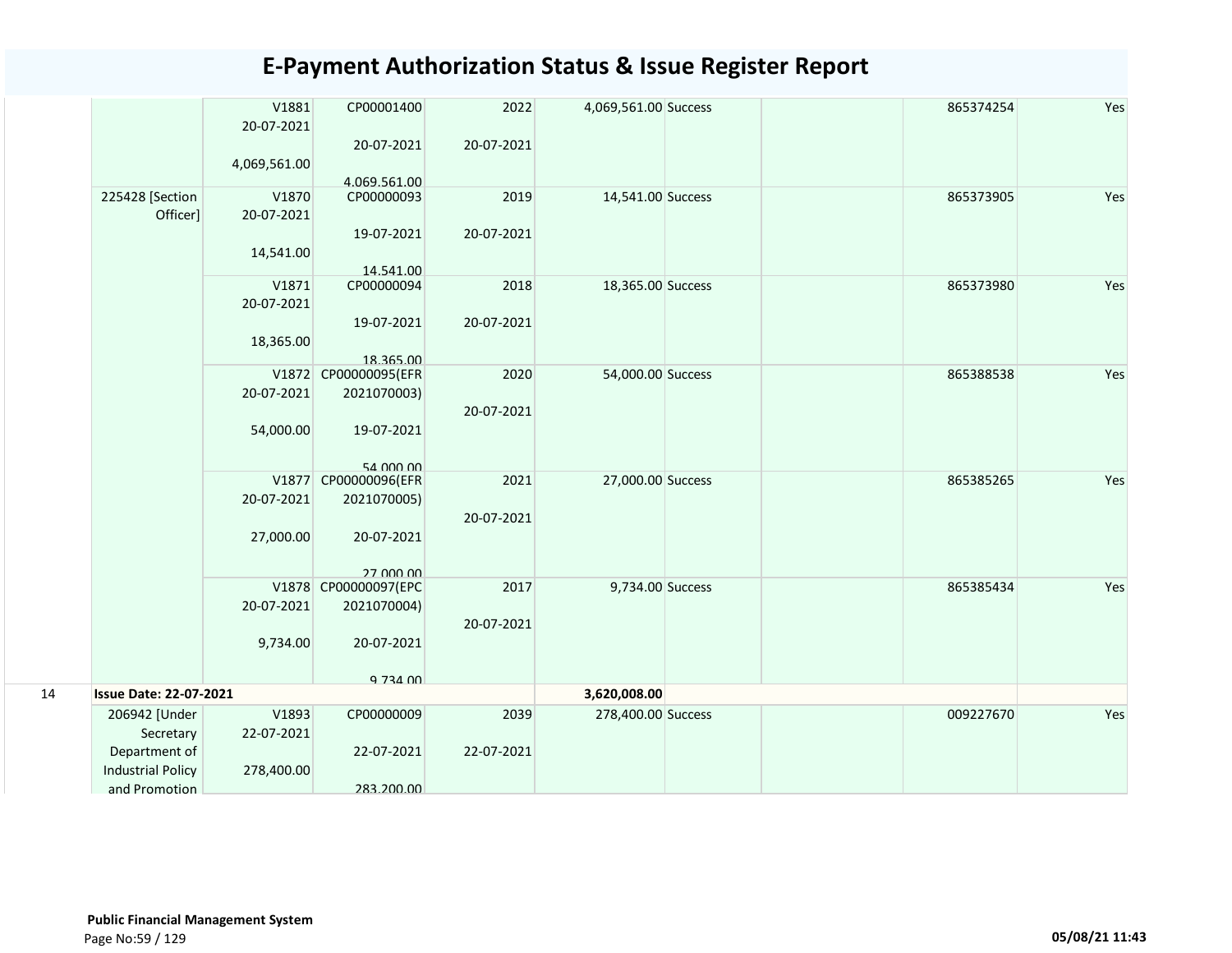| Ministry of<br>Commerce and   | V1897<br>22-07-2021 | CP00000010                    | 2040       | 43,250.00 Success |                | 009217958 | Yes |
|-------------------------------|---------------------|-------------------------------|------------|-------------------|----------------|-----------|-----|
| <b>Industry New</b><br>Delhi] | 43,250.00           | 22-07-2021<br>43.996.00       | 22-07-2021 |                   |                |           |     |
|                               | V1898<br>22-07-2021 | CP00000011                    | 2041       | 1,886.00 Success  |                | 009227542 | Yes |
|                               | 1,886.00            | 22-07-2021<br>2.056.00        | 22-07-2021 |                   |                |           |     |
| 225427 [Under<br>Secretary]   | V1882<br>22-07-2021 | CP00001423                    | 2027       | 1,200.00 Success  |                | 891534786 | Yes |
|                               | 1,200.00            | 20-07-2021<br>1.200.00        | 22-07-2021 |                   |                |           |     |
|                               | V1883<br>22-07-2021 | CP00001424                    | 2025       |                   | 974.00 Success | 891534976 | Yes |
|                               | 974.00              | 20-07-2021<br>974.00          | 22-07-2021 |                   |                |           |     |
|                               | V1884<br>22-07-2021 | CP00001418                    | 2031       | 2,000.00 Success  |                | 891535161 | Yes |
|                               | 2,000.00            | 20-07-2021<br>2.000.00        | 22-07-2021 |                   |                |           |     |
|                               | V1885<br>22-07-2021 | CP00000766                    | 2034       | 5,154.00 Success  |                | 008730363 | Yes |
|                               | 5,154.00            | 08-06-2021<br>5.154.00        | 22-07-2021 |                   |                |           |     |
|                               | V1886<br>22-07-2021 | CP00001420                    | 2028       | 2,649.00 Success  |                | 008730220 | Yes |
|                               | 2,649.00            | 20-07-2021<br>2.649.00        | 22-07-2021 |                   |                |           |     |
|                               | V1887<br>22-07-2021 | CP00001430(EFR<br>2021070021) | 2035       | 27,000.00 Success |                | 891703210 | Yes |
|                               | 27,000.00           | 22-07-2021                    | 22-07-2021 |                   |                |           |     |
|                               |                     | 27 000 00                     |            |                   |                |           |     |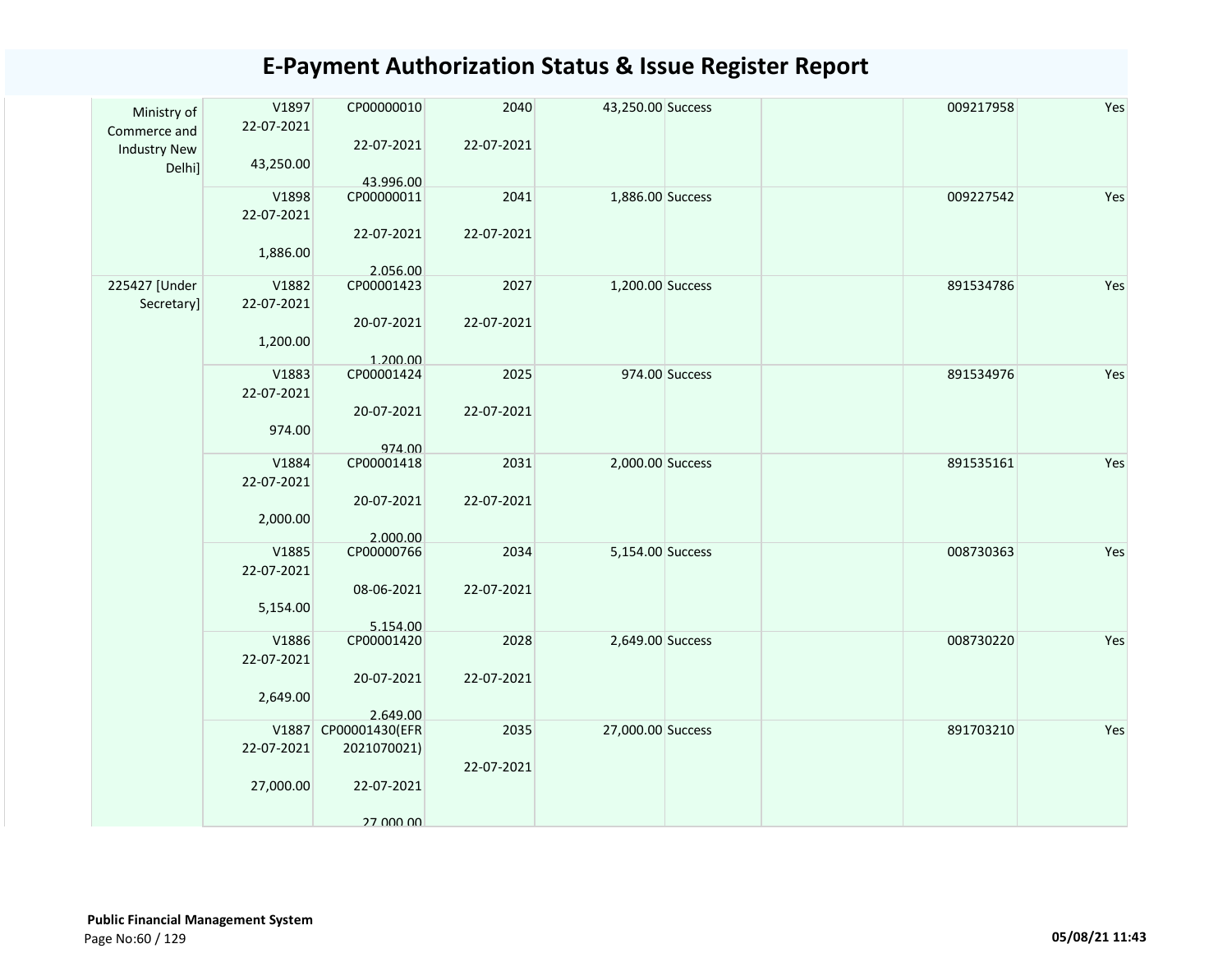| V1888<br>22-07-2021 | CP00001425                        | 2058       | 1,287,683.00 Success |  | 892757215 | Yes |
|---------------------|-----------------------------------|------------|----------------------|--|-----------|-----|
| 1,287,683.00        | 20-07-2021                        | 22-07-2021 |                      |  |           |     |
|                     | 1.332.865.00                      | 2043       | 2,261.00 Success     |  | 009227167 | Yes |
|                     | V1889 CP00001403(511              |            |                      |  |           |     |
| 22-07-2021          | 687779992862-                     |            |                      |  |           |     |
|                     | 1B1)                              | 22-07-2021 |                      |  |           |     |
| 2,261.00            |                                   |            |                      |  |           |     |
|                     | 20-07-2021                        |            |                      |  |           |     |
|                     |                                   |            |                      |  |           |     |
|                     | 2.305.00                          |            |                      |  |           |     |
|                     | V1890 CP00001404(511              | 2044       | 2,443.00 Success     |  | 009227294 | Yes |
| 22-07-2021          | 687769271990-                     |            |                      |  |           |     |
|                     | 1B1)                              | 22-07-2021 |                      |  |           |     |
| 2,443.00            |                                   |            |                      |  |           |     |
|                     | 20-07-2021                        |            |                      |  |           |     |
|                     |                                   |            |                      |  |           |     |
|                     | 2 490 00                          |            |                      |  |           |     |
| V1891               | CP00001426                        | 2059       | 715,522.00 Success   |  | 009227956 | Yes |
| 22-07-2021          |                                   |            |                      |  |           |     |
|                     | 20-07-2021                        | 22-07-2021 |                      |  |           |     |
| 715,522.00          |                                   |            |                      |  |           |     |
|                     | 740.628.00                        |            |                      |  |           |     |
|                     | V1892 CP00001428(GPF              | 2038       | 50,000.00 Success    |  | 009225887 | Yes |
| 22-07-2021          | $_2$ 202107067)                   |            |                      |  |           |     |
|                     |                                   | 22-07-2021 |                      |  |           |     |
| 50,000.00           | 20-07-2021                        |            |                      |  |           |     |
|                     |                                   |            |                      |  |           |     |
|                     |                                   |            |                      |  |           |     |
|                     | 50.000.00<br>V1894 CP00001431(GPF | 2037       | 150,000.00 Success   |  | 009217817 | Yes |
| 22-07-2021          | _202107068)                       |            |                      |  |           |     |
|                     |                                   | 22-07-2021 |                      |  |           |     |
|                     |                                   |            |                      |  |           |     |
| 150,000.00          | 22-07-2021                        |            |                      |  |           |     |
|                     |                                   |            |                      |  |           |     |
| V1896               | 150 000 00<br>CP00001437          | 2036       | 60,000.00 Success    |  | 009227032 | Yes |
| 22-07-2021          |                                   |            |                      |  |           |     |
|                     |                                   |            |                      |  |           |     |
|                     | 22-07-2021                        | 22-07-2021 |                      |  |           |     |
| 60,000.00           |                                   |            |                      |  |           |     |
|                     | 60.000.00                         |            |                      |  |           |     |
| V1899               | CP00001412                        | 2052       | 3,000.00 Success     |  | 892816646 | Yes |
| 22-07-2021          |                                   |            |                      |  |           |     |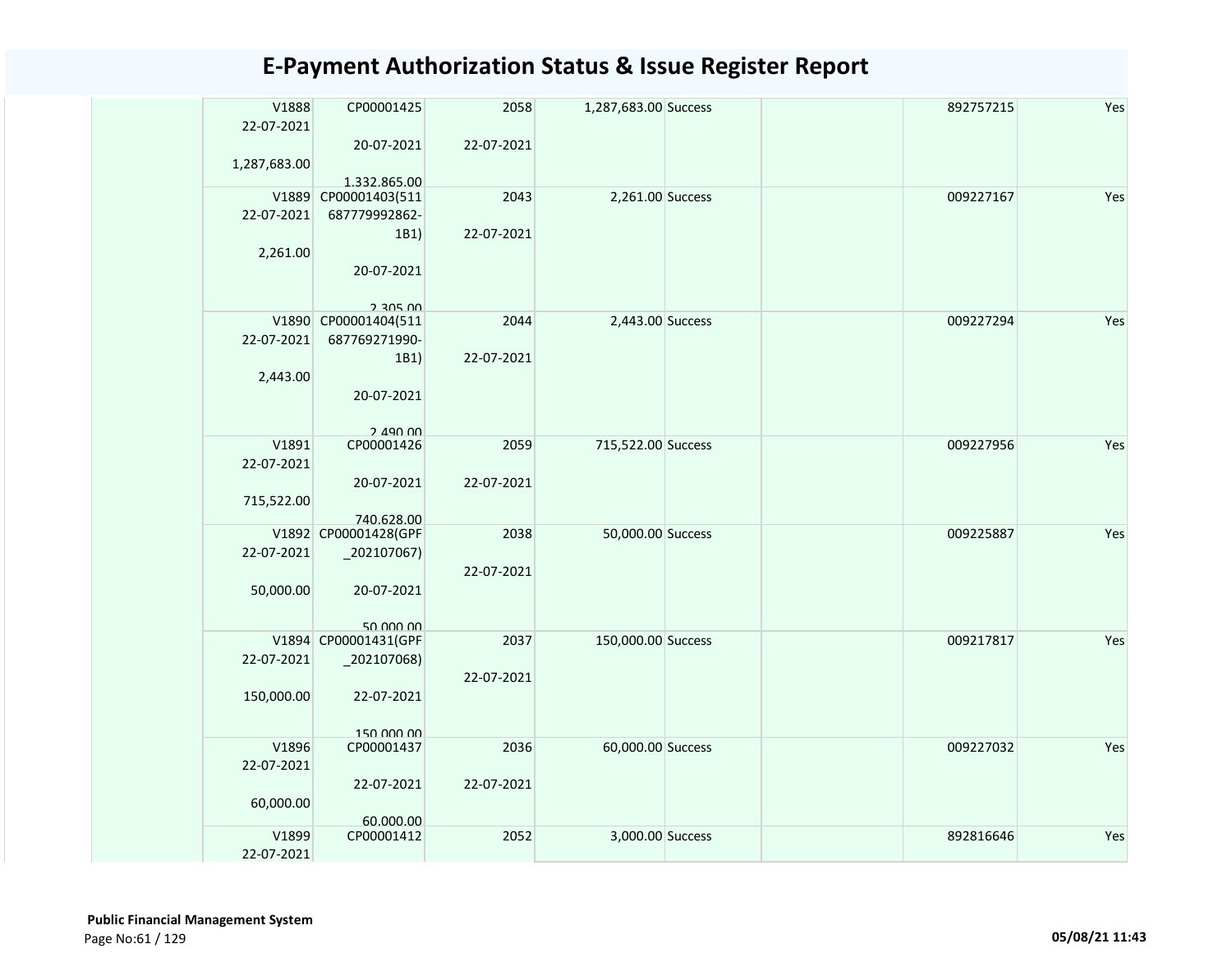|  | 69,600.00 | 20-07-2021 | 22-07-2021 | 3,000.00 Success |  | 892816658 | Yes |
|--|-----------|------------|------------|------------------|--|-----------|-----|
|  |           | 69,600.00  |            | 3,000.00 Success |  | 892816665 | Yes |
|  |           |            |            | 3,000.00 Success |  | 892816678 | Yes |
|  |           |            |            | 3,000.00 Success |  | 892816683 | Yes |
|  |           |            |            | 3,000.00 Success |  | 892816688 | Yes |
|  |           |            |            | 3,000.00 Success |  | 892816696 | Yes |
|  |           |            |            | 3,000.00 Success |  | 892816704 | Yes |
|  |           |            |            | 3,000.00 Success |  | 892816711 | Yes |
|  |           |            |            | 6,000.00 Success |  | 892816719 | Yes |
|  |           |            |            | 6,600.00 Success |  | 892816725 | Yes |
|  |           |            |            | 3,000.00 Success |  | 892816730 | Yes |
|  |           |            |            | 3,000.00 Success |  | 892816748 | Yes |
|  |           |            |            | 3,000.00 Success |  | 892816753 | Yes |
|  |           |            |            | 3,000.00 Success |  | 892816763 | Yes |
|  |           |            |            | 3,000.00 Success |  | 892816771 | Yes |
|  |           |            |            | 3,000.00 Success |  | 892816779 | Yes |
|  |           |            |            | 3,000.00 Success |  | 892816788 | Yes |
|  |           |            |            | 3,000.00 Success |  | 892816797 | Yes |
|  |           |            |            | 3,000.00 Success |  | 892816803 | Yes |
|  |           |            |            | 3,000.00 Success |  | 892816819 | Yes |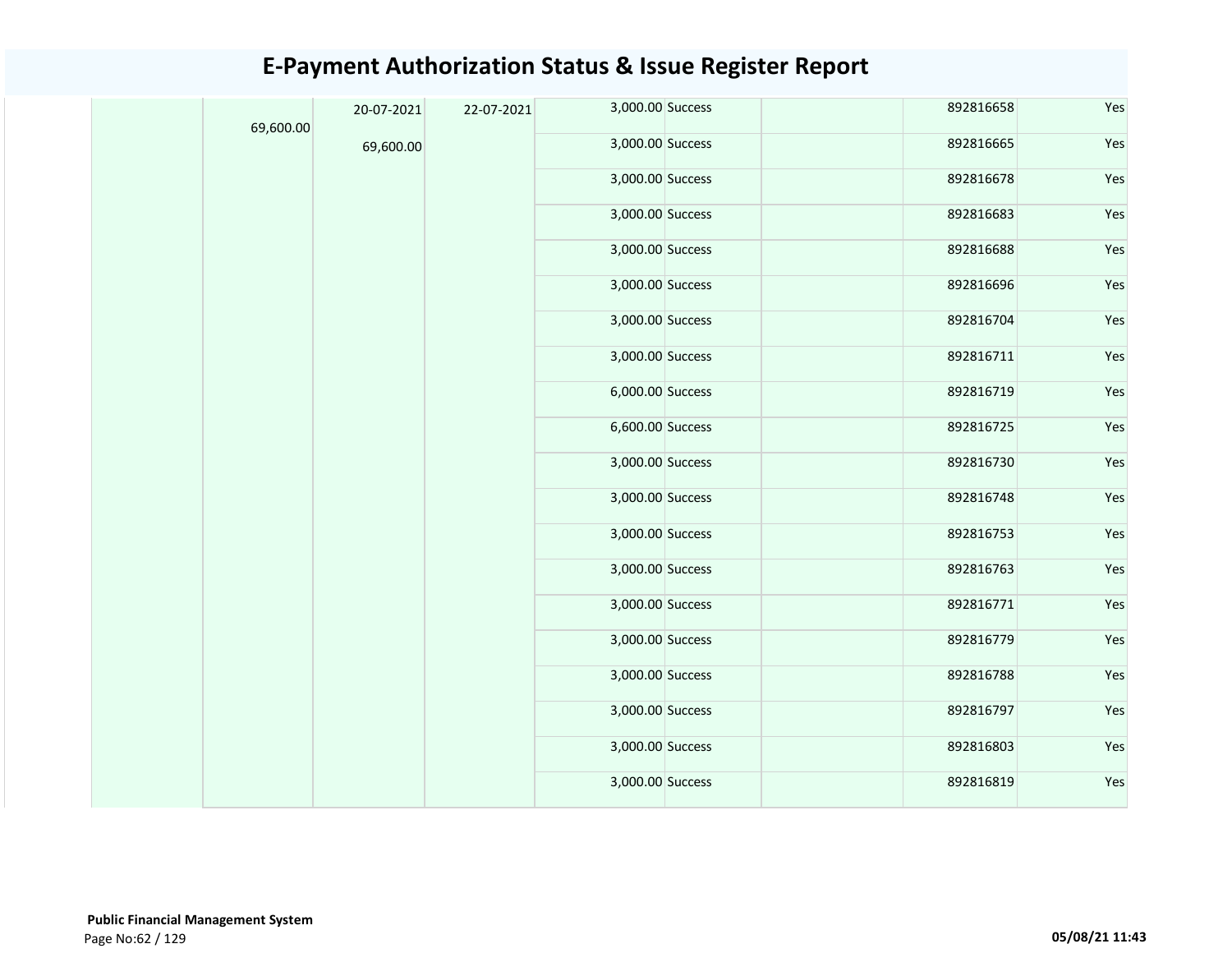| V1900      | CP00001411           | 2051       | 471,663.00 Success |                | 892817297 | Yes |
|------------|----------------------|------------|--------------------|----------------|-----------|-----|
| 22-07-2021 |                      |            |                    |                |           |     |
|            | 20-07-2021           | 22-07-2021 |                    |                |           |     |
| 471,663.00 |                      |            |                    |                |           |     |
|            | 479.795.00           |            |                    |                |           |     |
| V1901      | CP00001413           | 2054       | 257,833.00 Success |                | 892817126 | Yes |
| 22-07-2021 |                      |            |                    |                |           |     |
|            |                      |            |                    |                |           |     |
|            | 20-07-2021           | 22-07-2021 |                    |                |           |     |
| 257,833.00 |                      |            |                    |                |           |     |
|            | 262.278.00           |            |                    |                |           |     |
| V1902      | CP00001414           | 2055       | 161,354.00 Success |                | 892816979 | Yes |
| 22-07-2021 |                      |            |                    |                |           |     |
|            | 20-07-2021           | 22-07-2021 |                    |                |           |     |
| 161,354.00 |                      |            |                    |                |           |     |
|            | 164.136.00           |            |                    |                |           |     |
|            | V1903 CP00001402(511 | 2042       | 1,650.00 Success   |                | 892814341 | Yes |
| 22-07-2021 | 687708273713-        |            |                    |                |           |     |
|            |                      | 22-07-2021 |                    |                |           |     |
|            | 1B1)                 |            |                    |                |           |     |
| 1,650.00   |                      |            |                    |                |           |     |
|            | 20-07-2021           |            |                    |                |           |     |
|            |                      |            |                    |                |           |     |
|            | 1.680.00             |            |                    |                |           |     |
|            | V1904 CP00001405(511 | 2045       | 2,045.00 Success   |                | 892813902 | Yes |
| 22-07-2021 | 687770143156-        |            |                    |                |           |     |
|            | 1B1)                 | 22-07-2021 |                    |                |           |     |
| 2,045.00   |                      |            |                    |                |           |     |
|            | 20-07-2021           |            |                    |                |           |     |
|            |                      |            |                    |                |           |     |
|            |                      |            |                    |                |           |     |
|            | 2 USU UU             | 2046       |                    | 196.00 Success |           | Yes |
|            | V1905 CP00001406(511 |            |                    |                | 892813589 |     |
| 22-07-2021 | 687705780396-        |            |                    |                |           |     |
|            | 1B1)                 | 22-07-2021 |                    |                |           |     |
| 196.00     |                      |            |                    |                |           |     |
|            | 20-07-2021           |            |                    |                |           |     |
|            |                      |            |                    |                |           |     |
|            | 20000                |            |                    |                |           |     |
|            | V1906 CP00001407(511 | 2047       |                    | 580.00 Success | 892813749 | Yes |
| 22-07-2021 | 687740666294-        |            |                    |                |           |     |
|            | 1B1)                 | 22-07-2021 |                    |                |           |     |
| 580.00     |                      |            |                    |                |           |     |
|            |                      |            |                    |                |           |     |
|            | 20-07-2021           |            |                    |                |           |     |
|            |                      |            |                    |                |           |     |
|            | 590.00               |            |                    |                |           |     |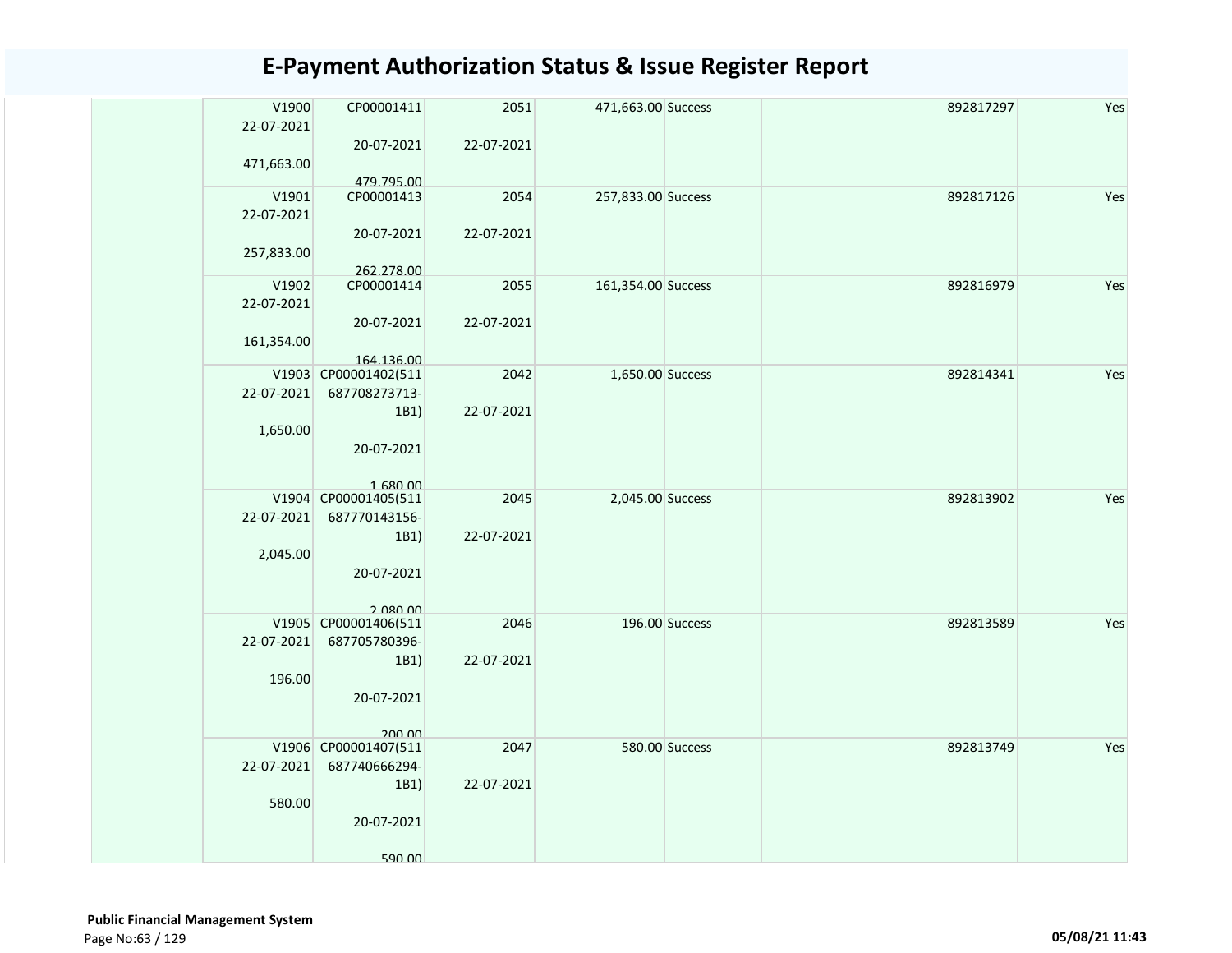|    |                                    | 22-07-2021<br>2,946.00                | V1907 CP00001408(511<br>687748449151-<br>1B1)<br>20-07-2021<br>3 UUU UU       | 2048<br>22-07-2021 | 2,946.00 Success       |  | 892814062 | Yes |
|----|------------------------------------|---------------------------------------|-------------------------------------------------------------------------------|--------------------|------------------------|--|-----------|-----|
|    |                                    | 22-07-2021<br>4,714.00                | V1908 CP00001409(511<br>687710837215-<br>1B1)<br>20-07-2021<br>$A$ ROO OO     | 2049<br>22-07-2021 | 4,714.00 Success       |  | 892812453 | Yes |
|    |                                    | 22-07-2021<br>3,932.00                | V1909 CP00001410(511<br>687761880546-<br>1B1)<br>20-07-2021<br>$A$ $000$ $00$ | 2050<br>22-07-2021 | 3,932.00 Success       |  | 892814218 | Yes |
|    |                                    | V1910<br>22-07-2021<br>1,873.00       | CP00001429<br>20-07-2021<br>1.873.00                                          | 2060<br>22-07-2021 | 1,873.00 Success       |  | 892814480 | Yes |
|    | 225438 [Asstt<br>Accounts Officer] | V1895<br>22-07-2021<br>11,200.00      | CP00000176<br>22-07-2021<br>11.200.00                                         | 2053<br>22-07-2021 | 11,200.00 Success      |  | 009227418 | Yes |
| 15 | <b>Issue Date: 23-07-2021</b>      |                                       |                                                                               |                    | 430,021,870.00         |  |           |     |
|    | 200880 [Asstt<br>Accounts Officer] | V1928<br>23-07-2021                   | CP00000066                                                                    | 2102               | 1,200.00 Success       |  | 007844828 | Yes |
|    |                                    | 2.400.00                              | 23-07-2021                                                                    | 23-07-2021         | 1,200.00 Success       |  | 007844843 | Yes |
|    | 225427 [Under<br>Secretary]        | V1911<br>23-07-2021<br>419,600,000.00 | CP00001438<br>22-07-2021<br>419.600.000.00                                    | 2062<br>22-07-2021 | 419,600,000.00 Success |  | 001179435 | Yes |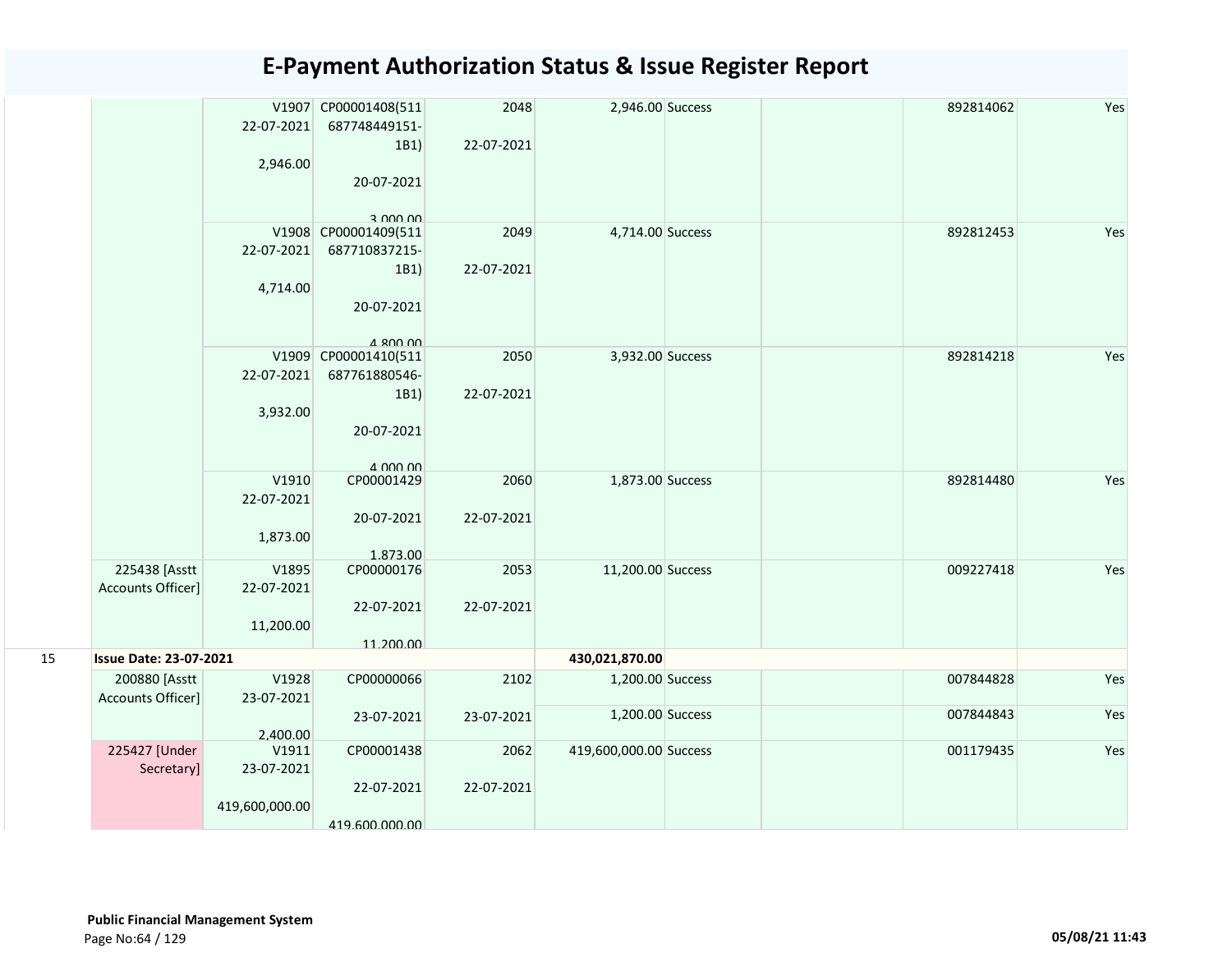| V1912<br>23-07-2021 | CP00001415               | 2056               |                   | 13,688.00 Failed After<br><b>Success</b> | 008626363 | Yes |
|---------------------|--------------------------|--------------------|-------------------|------------------------------------------|-----------|-----|
| 13,688.00           | 20-07-2021<br>13.924.00  | 22-07-2021         |                   |                                          |           |     |
| V1913<br>23-07-2021 | CP00001416<br>20-07-2021 | 2057<br>22-07-2021 |                   | 60,458.00 Failed After<br><b>Success</b> | 008583815 | Yes |
| 60,458.00           | 61.500.00                |                    |                   |                                          |           |     |
| V1916<br>23-07-2021 | CP00001442               | 2073               | 3,264.00 Success  |                                          | 007847241 | Yes |
| 3,264.00            | 22-07-2021<br>3.264.00   | 23-07-2021         |                   |                                          |           |     |
| V1917<br>23-07-2021 | CP00001434               | 2071               | 1,803.00 Success  |                                          | 007844635 | Yes |
| 1,803.00            | 22-07-2021<br>1.803.00   | 23-07-2021         |                   |                                          |           |     |
| V1918<br>23-07-2021 | CP00001443               | 2074               |                   | 738.00 Success                           | 007844159 | Yes |
| 738.00              | 22-07-2021<br>738.00     | 23-07-2021         |                   |                                          |           |     |
| V1919<br>23-07-2021 | CP00001441               | 2076               | 3,500.00 Success  |                                          | 007847470 | Yes |
| 3,500.00            | 22-07-2021<br>3.500.00   | 23-07-2021         |                   |                                          |           |     |
| V1920<br>23-07-2021 | CP00001433               | 2070               | 1,200.00 Success  |                                          | 007844421 | Yes |
| 1,200.00            | 22-07-2021<br>1.200.00   | 23-07-2021         |                   |                                          |           |     |
| V1921<br>23-07-2021 | CP00001432               | 2069               | 28,516.00 Success |                                          | 007829475 | Yes |
| 28,516.00           | 22-07-2021               | 23-07-2021         |                   |                                          |           |     |
|                     | 28.516.00                |                    |                   |                                          |           |     |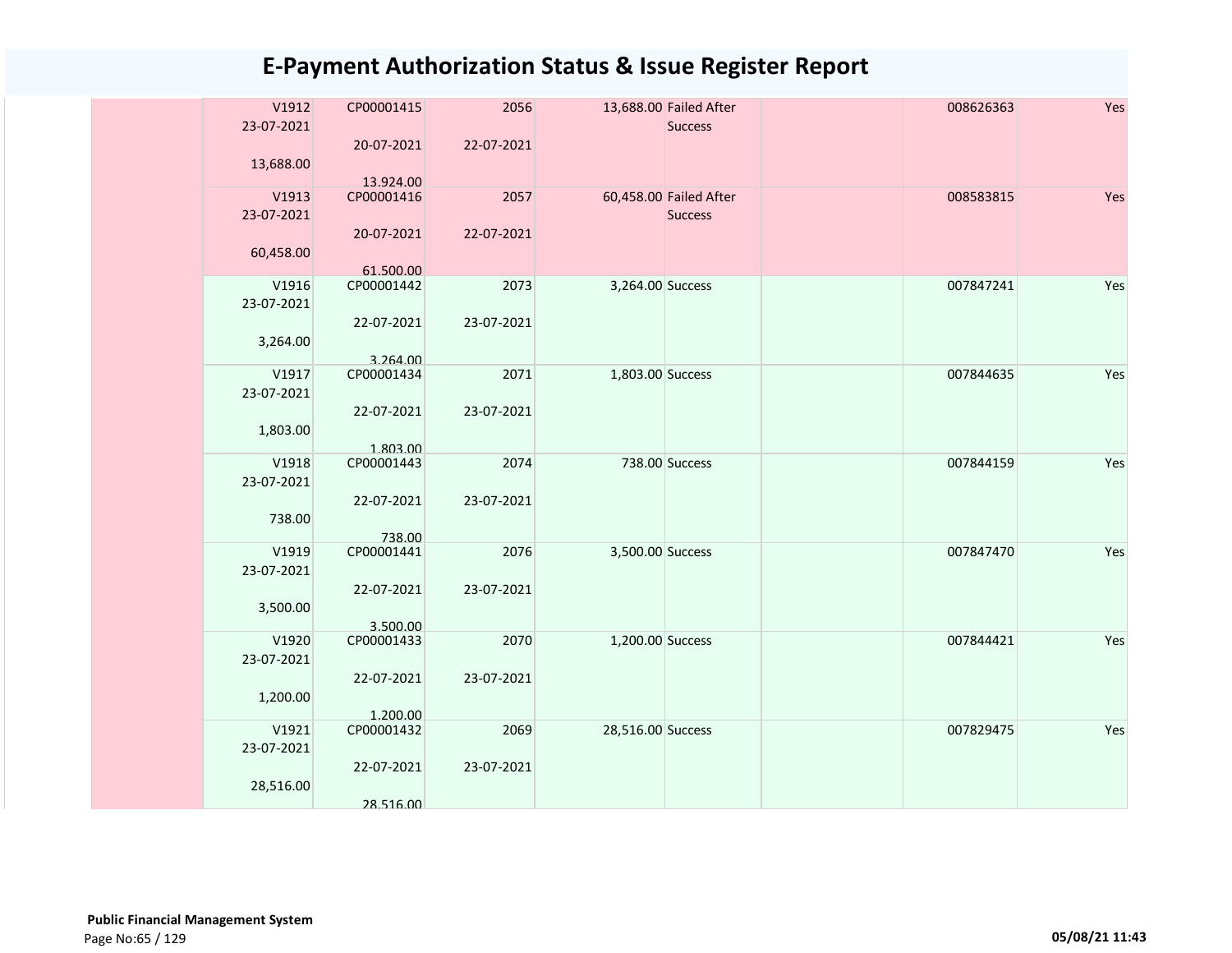| V1922      | CP00001444                       | 2077       | 3,500.00 Success   | 007847690 | Yes |
|------------|----------------------------------|------------|--------------------|-----------|-----|
| 23-07-2021 |                                  |            |                    |           |     |
|            | 22-07-2021                       | 23-07-2021 |                    |           |     |
| 3,500.00   |                                  |            |                    |           |     |
|            | 3.500.00                         |            |                    |           |     |
| V1923      | CP00001445                       | 2078       | 38,127.00 Success  | 007847040 | Yes |
| 23-07-2021 |                                  |            |                    |           |     |
|            | 22-07-2021                       | 23-07-2021 |                    |           |     |
|            |                                  |            |                    |           |     |
| 38,127.00  |                                  |            |                    |           |     |
|            | 38.127.00                        |            |                    |           |     |
|            | V1926 CP00001439(GPF             | 2075       | 24,078.00 Success  | 007841952 | Yes |
| 23-07-2021 | _202107069)                      |            |                    |           |     |
|            |                                  | 23-07-2021 |                    |           |     |
| 24,078.00  | 22-07-2021                       |            |                    |           |     |
|            |                                  |            |                    |           |     |
|            | 24 078 00                        |            |                    |           |     |
| V1932      | CP00001458                       | 2100       | 2,880.00 Success   | 008832275 | Yes |
| 23-07-2021 |                                  |            |                    |           |     |
|            | 23-07-2021                       | 23-07-2021 |                    |           |     |
|            |                                  |            |                    |           |     |
| 2,880.00   |                                  |            |                    |           |     |
|            | 2.880.00<br>V1933 CP00001460(GPF | 2104       | 400,000.00 Success | 008832129 | Yes |
|            |                                  |            |                    |           |     |
| 23-07-2021 | $_2$ 02107070)                   |            |                    |           |     |
|            |                                  | 23-07-2021 |                    |           |     |
| 400,000.00 | 23-07-2021                       |            |                    |           |     |
|            |                                  |            |                    |           |     |
|            | 400,000,00                       |            |                    |           |     |
| V1934      | CP00001422                       | 2103       | 3,600.00 Success   | 008920425 | Yes |
| 23-07-2021 |                                  |            |                    |           |     |
|            | 20-07-2021                       | 23-07-2021 |                    |           |     |
| 3,600.00   |                                  |            |                    |           |     |
|            | 3.600.00                         |            |                    |           |     |
| V1935      | CP00001454                       | 2097       | 7,697.00 Success   | 008929384 | Yes |
| 23-07-2021 |                                  |            |                    |           |     |
|            | 23-07-2021                       | 23-07-2021 |                    |           |     |
|            |                                  |            |                    |           |     |
| 7,697.00   |                                  |            |                    |           |     |
| V1936      | 7.697.00<br>CP00001456           | 2098       | 1,386.00 Success   | 008920306 | Yes |
|            |                                  |            |                    |           |     |
| 23-07-2021 |                                  |            |                    |           |     |
|            | 23-07-2021                       | 23-07-2021 |                    |           |     |
| 1,386.00   |                                  |            |                    |           |     |
|            | 1.414.00                         |            |                    |           |     |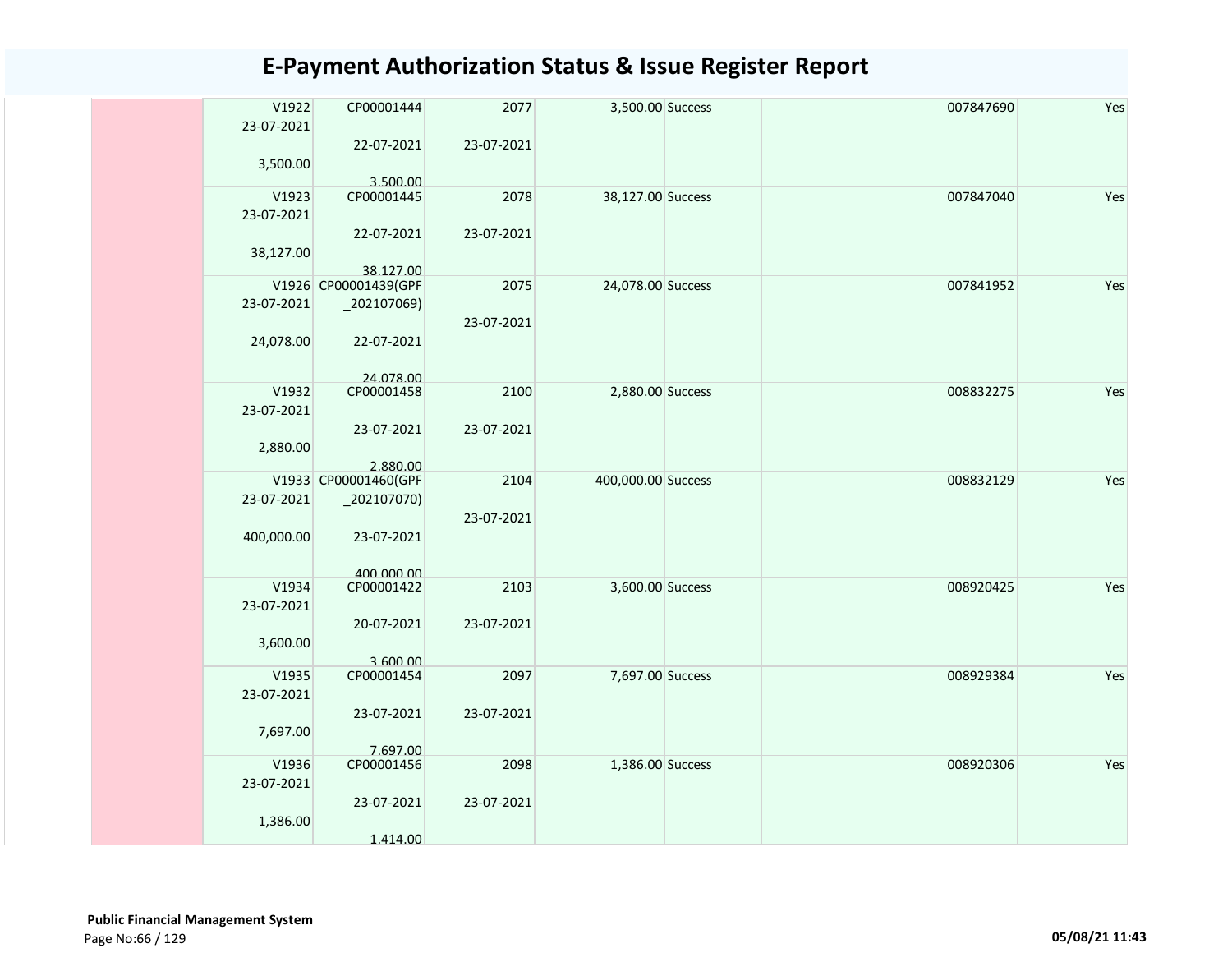| V1937<br>23-07-2021 | CP00001451              | 2093       | 457,396.00 Success | 008920947 | Yes |
|---------------------|-------------------------|------------|--------------------|-----------|-----|
| 457,396.00          | 23-07-2021              | 23-07-2021 |                    |           |     |
|                     | 465.282.00              |            |                    |           |     |
| V1938               | CP00001453              | 2095       | 43,250.00 Success  | 008929675 | Yes |
| 23-07-2021          | 23-07-2021              | 23-07-2021 |                    |           |     |
| 43,250.00           |                         |            |                    |           |     |
|                     | 43.996.00               |            |                    |           |     |
| V1939<br>23-07-2021 | CP00001452              | 2094       | 21,625.00 Success  | 008920540 | Yes |
|                     | 23-07-2021              | 23-07-2021 |                    |           |     |
| 21,625.00           |                         |            |                    |           |     |
| V1940               | 21.998.00<br>CP00001450 | 2092       | 18,681.00 Success  | 008920178 | Yes |
| 23-07-2021          |                         |            |                    |           |     |
|                     | 23-07-2021              | 23-07-2021 |                    |           |     |
| 18,681.00           |                         |            |                    |           |     |
| V1941               | 19.062.00<br>CP00001449 | 2091       | 176,340.00 Success | 008929819 | Yes |
| 23-07-2021          |                         |            |                    |           |     |
|                     | 23-07-2021              | 23-07-2021 |                    |           |     |
| 176,340.00          | 179.939.00              |            |                    |           |     |
| V1942               | CP00001455              | 2096       | 6,743.00 Success   | 008929528 | Yes |
| 23-07-2021          | 23-07-2021              | 23-07-2021 |                    |           |     |
| 6,743.00            |                         |            |                    |           |     |
|                     | 6.977.00                |            |                    |           |     |
| V1943<br>23-07-2021 | CP00001446(511          | 2088       | 35,805.00 Success  | 008920029 | Yes |
|                     | 687714269082-<br>1B1)   | 23-07-2021 |                    |           |     |
| 35,805.00           |                         |            |                    |           |     |
|                     | 23-07-2021              |            |                    |           |     |
|                     | 36 500 00               |            |                    |           |     |
|                     |                         |            |                    |           |     |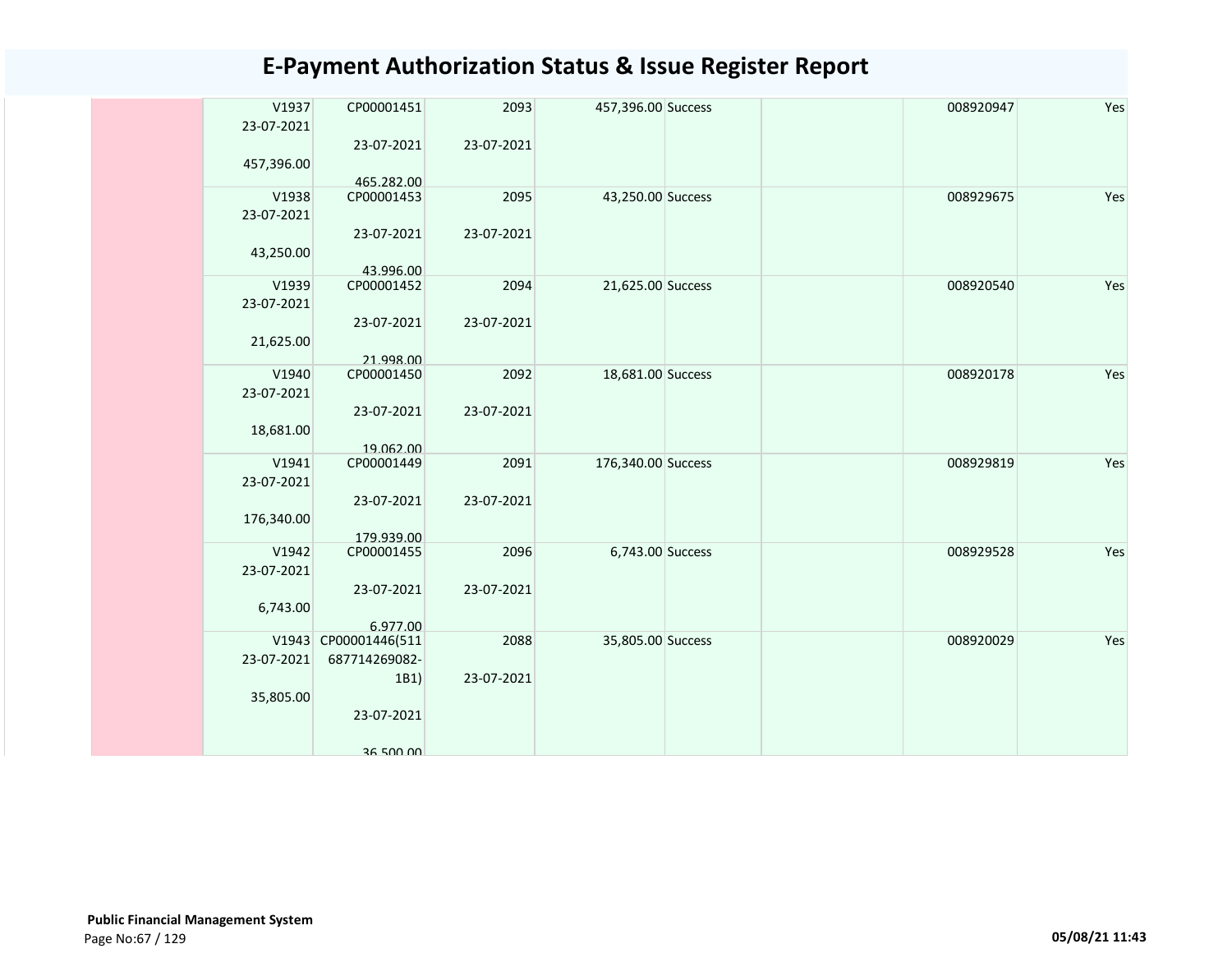|                 |                     | V1944 CP00001447(511                     | 2089       | 24,060.00 Success    | 008920798 | Yes |
|-----------------|---------------------|------------------------------------------|------------|----------------------|-----------|-----|
|                 | 23-07-2021          | 687789869611-                            |            |                      |           |     |
|                 |                     | 1B1)                                     | 23-07-2021 |                      |           |     |
|                 | 24,060.00           |                                          |            |                      |           |     |
|                 |                     | 23-07-2021                               |            |                      |           |     |
|                 |                     |                                          |            |                      |           |     |
|                 |                     | <b>24 475 00</b><br>V1945 CP00001448(511 | 2090       | 24,447.00 Success    | 008920676 | Yes |
|                 | 23-07-2021          | 687798109600-                            |            |                      |           |     |
|                 |                     | 1B1)                                     | 23-07-2021 |                      |           |     |
|                 | 24,447.00           |                                          |            |                      |           |     |
|                 |                     | 23-07-2021                               |            |                      |           |     |
|                 |                     |                                          |            |                      |           |     |
|                 |                     | <b>24 869 00</b>                         |            |                      |           |     |
|                 | V1946               | CP00001459                               | 2105       | 8,843,238.00 Success | 009345786 | Yes |
|                 | 23-07-2021          |                                          |            |                      |           |     |
|                 |                     | 23-07-2021                               | 23-07-2021 |                      |           |     |
|                 | 8,843,238.00        |                                          |            |                      |           |     |
| 225428 [Section | V1929               | 8.843.238.00<br>CP00000104               | 2085       | 88,619.00 Success    | 008815849 | Yes |
| Officer]        | 23-07-2021          |                                          |            |                      |           |     |
|                 |                     | 22-07-2021                               | 23-07-2021 |                      |           |     |
|                 | 88,619.00           |                                          |            |                      |           |     |
|                 |                     | 98.466.00                                |            |                      |           |     |
|                 | V1930               | CP00000107                               | 2086       | 3,500.00 Success     | 008832425 | Yes |
|                 | 23-07-2021          |                                          |            |                      |           |     |
|                 |                     | 23-07-2021                               | 23-07-2021 |                      |           |     |
|                 | 3,500.00            |                                          |            |                      |           |     |
|                 |                     | 3.500.00                                 |            |                      |           |     |
|                 | V1931<br>23-07-2021 | CP00000108                               | 2087       | 9,979.00 Success     | 008832601 | Yes |
|                 |                     | 23-07-2021                               | 23-07-2021 |                      |           |     |
|                 | 9,979.00            |                                          |            |                      |           |     |
|                 |                     | 9.979.00                                 |            |                      |           |     |
| 225429 [Section | V1914               | CP00000156                               | 2068       | 3,474.00 Success     | 007450447 | Yes |
| Officer]        | 23-07-2021          |                                          |            |                      |           |     |
|                 |                     | 22-07-2021                               | 23-07-2021 |                      |           |     |
|                 | 3,474.00            |                                          |            |                      |           |     |
|                 |                     | 3.474.00                                 |            |                      |           |     |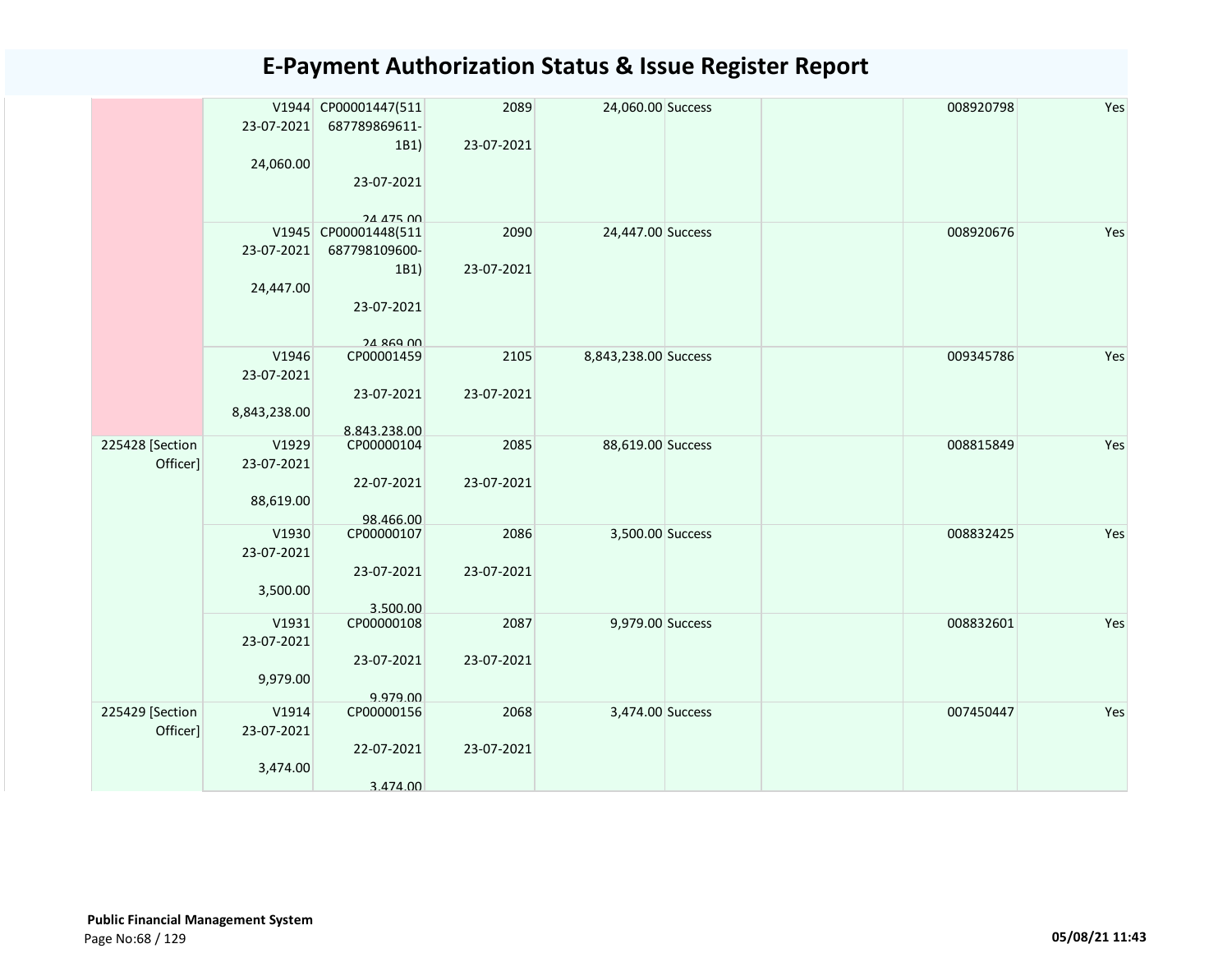|    |                                    | V1915<br>23-07-2021 | CP00000154                          | 2066       | 9,996.00 Success      | 007427314 | Yes |
|----|------------------------------------|---------------------|-------------------------------------|------------|-----------------------|-----------|-----|
|    |                                    | 9,996.00            | 22-07-2021<br>9.996.00              | 23-07-2021 |                       |           |     |
|    |                                    | V1924<br>23-07-2021 | CP00000153                          | 2065       | 2,000.00 Success      | 007829293 | Yes |
|    |                                    | 2,000.00            | 22-07-2021<br>2.000.00              | 23-07-2021 |                       |           |     |
|    |                                    | V1925<br>23-07-2021 | CP00000152                          | 2064       | 1,882.00 Success      | 007829088 | Yes |
|    |                                    | 1,882.00            | 22-07-2021<br>1.882.00              | 23-07-2021 |                       |           |     |
|    |                                    | 23-07-2021          | V1927 CP00000157(EFR<br>2021070002) | 2063       | 54,000.00 Success     | 007841778 | Yes |
|    |                                    | 54,000.00           | 22-07-2021                          | 23-07-2021 |                       |           |     |
|    |                                    |                     | $54$ 000 00                         |            |                       |           |     |
| 16 | <b>Issue Date: 24-07-2021</b>      |                     |                                     |            | 96,000.00             |           |     |
|    | 200880 [Asstt<br>Accounts Officer] | V1947<br>24-07-2021 | CP00000067                          | 2107       | 96,000.00 Success     | 019366106 | Yes |
|    |                                    | 96,000.00           | 24-07-2021                          | 24-07-2021 |                       |           |     |
|    |                                    |                     | 96.000.00                           |            |                       |           |     |
| 17 | <b>Issue Date: 26-07-2021</b>      |                     |                                     |            | 96,627,633.00         |           |     |
|    | 206886 [Asst                       |                     | V1963 CP00000037(202                | 2101       | 144,772.00 Success    | 094009538 | Yes |
|    | Administrative                     | 26-07-2021          | 107001)                             |            |                       |           |     |
|    | Officer Copyright                  |                     |                                     | 23-07-2021 |                       |           |     |
|    | Office New Delhi]                  | 144,772.00          | 23-07-2021                          |            |                       |           |     |
|    |                                    |                     |                                     |            |                       |           |     |
|    | 208873 [Under                      | V1955               | 308 292 00<br>CP00000001            | 2106       | 85,834,530.00 Success | 042814367 | Yes |
|    | Secretary NPC-                     | 26-07-2021          |                                     |            |                       |           |     |
|    | QCI & UNIDO                        |                     | 23-07-2021                          | 23-07-2021 |                       |           |     |
|    | Sections,                          | 85,834,530.00       |                                     |            |                       |           |     |
|    | Ministry of                        |                     | 85.834.530.00                       |            |                       |           |     |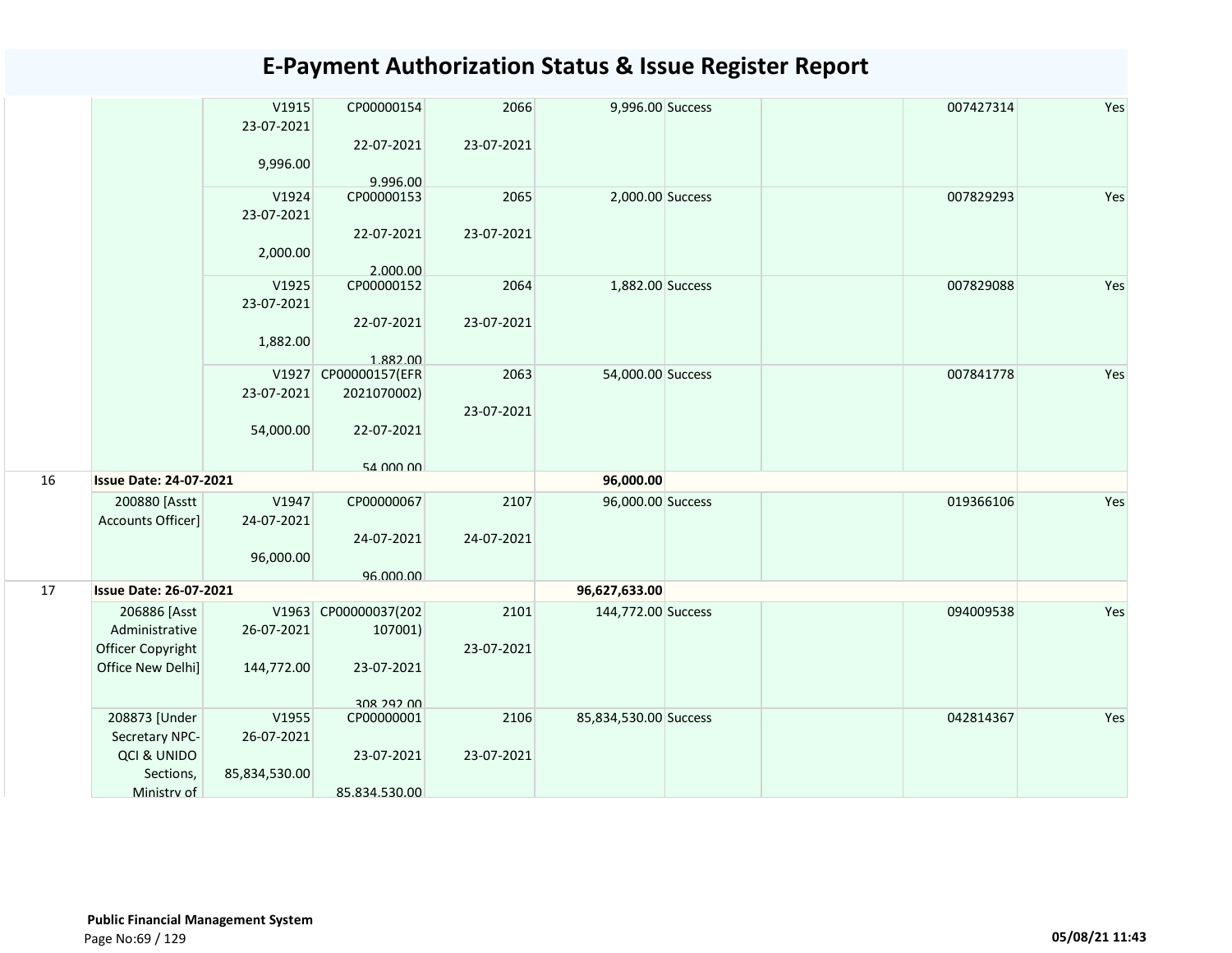| 225427 [Under<br>Secretary] | V1954<br>26-07-2021 | CP00001457           | 2099       | 225,127.00 Success   |                | 039220468 | Yes |
|-----------------------------|---------------------|----------------------|------------|----------------------|----------------|-----------|-----|
|                             |                     | 23-07-2021           | 23-07-2021 |                      |                |           |     |
|                             | 225,127.00          |                      |            |                      |                |           |     |
|                             |                     | 225.127.00           |            |                      |                |           |     |
|                             | V1957               | CP00001440           | 2121       | 59,400.00 Success    |                | 043752940 | Yes |
|                             | 26-07-2021          |                      |            |                      |                |           |     |
|                             |                     | 22-07-2021           | 26-07-2021 |                      |                |           |     |
|                             | 59,400.00           | 66.000.00            |            |                      |                |           |     |
|                             | V1958               | CP00001464           | 2120       | 2,488.00 Success     |                | 043738812 | Yes |
|                             | 26-07-2021          |                      |            |                      |                |           |     |
|                             |                     | 23-07-2021           | 26-07-2021 |                      |                |           |     |
|                             | 2,488.00            |                      |            |                      |                |           |     |
|                             |                     | 2.488.00             |            |                      |                |           |     |
|                             | V1959               | CP00001462           | 2118       |                      | 589.00 Success | 043752406 | Yes |
|                             | 26-07-2021          |                      |            |                      |                |           |     |
|                             |                     | 23-07-2021           | 26-07-2021 |                      |                |           |     |
|                             | 589.00              |                      |            |                      |                |           |     |
|                             | V1960               | 589.00<br>CP00001461 | 2117       |                      | 773.00 Success | 043738695 | Yes |
|                             | 26-07-2021          |                      |            |                      |                |           |     |
|                             |                     | 23-07-2021           | 26-07-2021 |                      |                |           |     |
|                             | 773.00              |                      |            |                      |                |           |     |
|                             |                     | 773.00               |            |                      |                |           |     |
|                             | V1961               | CP00001465           | 2116       | 3,500.00 Success     |                | 043752578 | Yes |
|                             | 26-07-2021          |                      |            |                      |                |           |     |
|                             |                     | 23-07-2021           | 26-07-2021 |                      |                |           |     |
|                             | 3,500.00            |                      |            |                      |                |           |     |
|                             |                     | 3.500.00             |            |                      |                |           |     |
|                             | V1962<br>26-07-2021 | CP00001466           | 2115       | 3,500.00 Success     |                | 043752745 | Yes |
|                             |                     | 23-07-2021           | 26-07-2021 |                      |                |           |     |
|                             | 3,500.00            |                      |            |                      |                |           |     |
|                             |                     | 3.500.00             |            |                      |                |           |     |
|                             | V1966               | CP00001493           | 2127       | 7,650,000.00 Success |                | 044912908 | Yes |
|                             | 26-07-2021          |                      |            |                      |                |           |     |
|                             |                     | 26-07-2021           | 26-07-2021 |                      |                |           |     |
|                             | 7,650,000.00        |                      |            |                      |                |           |     |
|                             |                     | 7.650.000.00         |            |                      |                |           |     |
| 225428 [Section             |                     | V1948 CP00000098(202 | 2079       | 48,224.00 Success    |                | 093986264 | Yes |
| Officer]                    | 26-07-2021          | 107002)              |            |                      |                |           |     |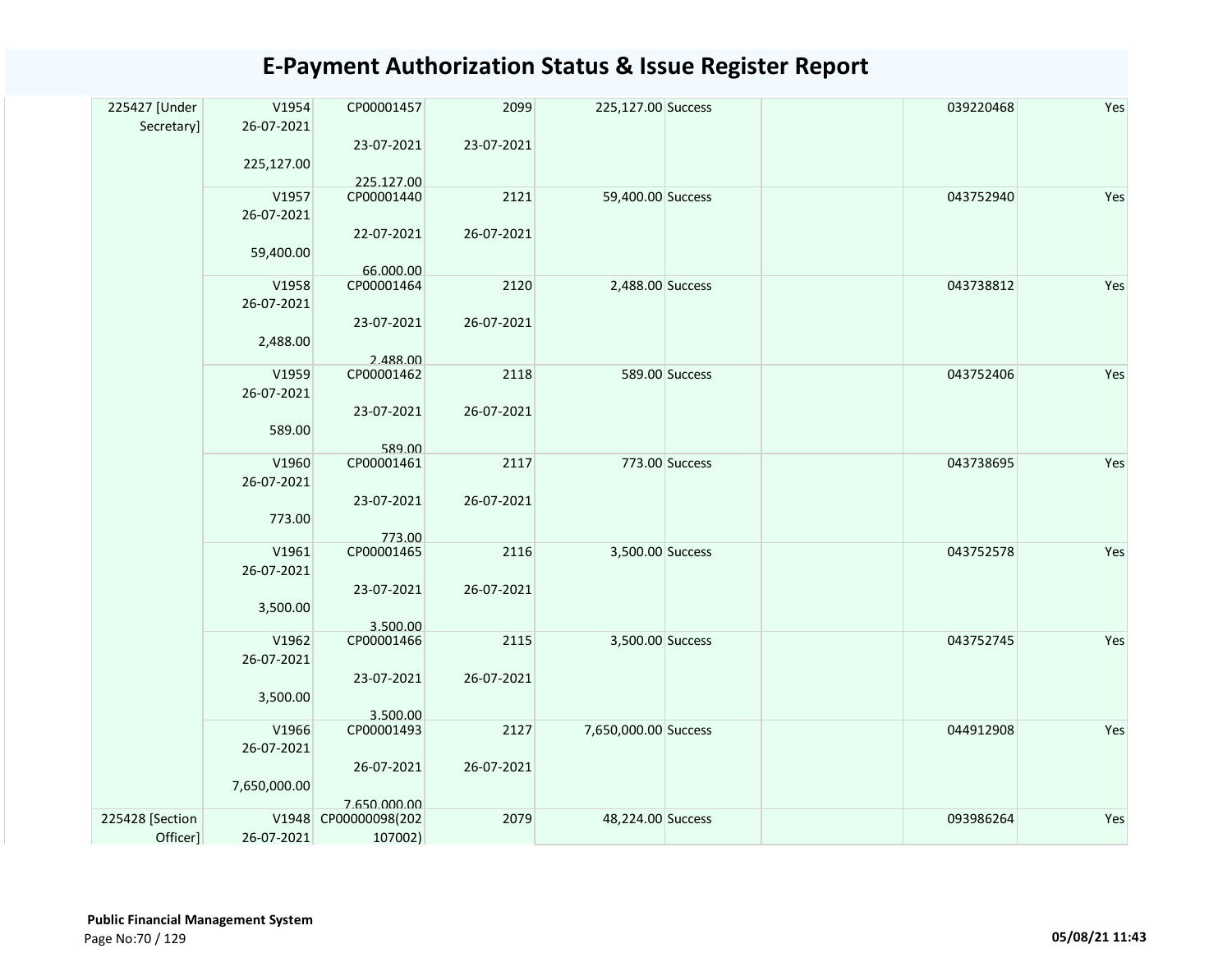| 1,497,244.00 | 22-07-2021                      | 23-07-2021        | 85,504.00 Success  |                    | 093986266 | Yes       |
|--------------|---------------------------------|-------------------|--------------------|--------------------|-----------|-----------|
|              |                                 |                   | 181,592.00 Success |                    | 093986267 | Yes       |
|              | 2,519,024.00                    |                   | 165,774.00 Success |                    | 093986268 | Yes       |
|              |                                 |                   | 124,984.00 Success |                    | 093986269 | Yes       |
|              |                                 |                   | 110,800.00 Success |                    | 093986270 | Yes       |
|              |                                 |                   | 93,062.00 Success  |                    | 093986271 | Yes       |
|              |                                 |                   | 84,194.00 Success  |                    | 093986272 | Yes       |
|              |                                 |                   | 106,528.00 Success |                    | 093986273 | Yes       |
|              |                                 |                   | 89,222.00 Success  |                    | 093986274 | Yes       |
|              |                                 |                   | 82,362.00 Success  |                    | 093986275 | Yes       |
|              |                                 |                   | 63,980.00 Success  |                    | 093986276 | Yes       |
|              |                                 |                   |                    | 182,568.00 Success |           | 093986278 |
|              |                                 |                   | 78,450.00 Success  |                    | 093986279 | Yes       |
| 26-07-2021   | V1949 CP00000099(202<br>107005) | 2080              | 52,500.00 Success  |                    | 093986238 | Yes       |
| 364,762.00   | 22-07-2021                      | 23-07-2021        | 18,766.00 Success  |                    | 093986240 | Yes       |
|              |                                 |                   | 22,142.00 Success  |                    | 093986241 | Yes       |
|              | 568,576.00                      |                   | 44,200.00 Success  |                    | 093986242 | Yes       |
|              |                                 |                   | 54,250.00 Success  |                    | 093986244 | Yes       |
|              |                                 |                   | 31,872.00 Success  |                    | 093986246 | Yes       |
|              |                                 | 53,246.00 Success |                    | 093986247          | Yes       |           |
|              |                                 |                   | 45,008.00 Success  |                    | 093986248 | Yes       |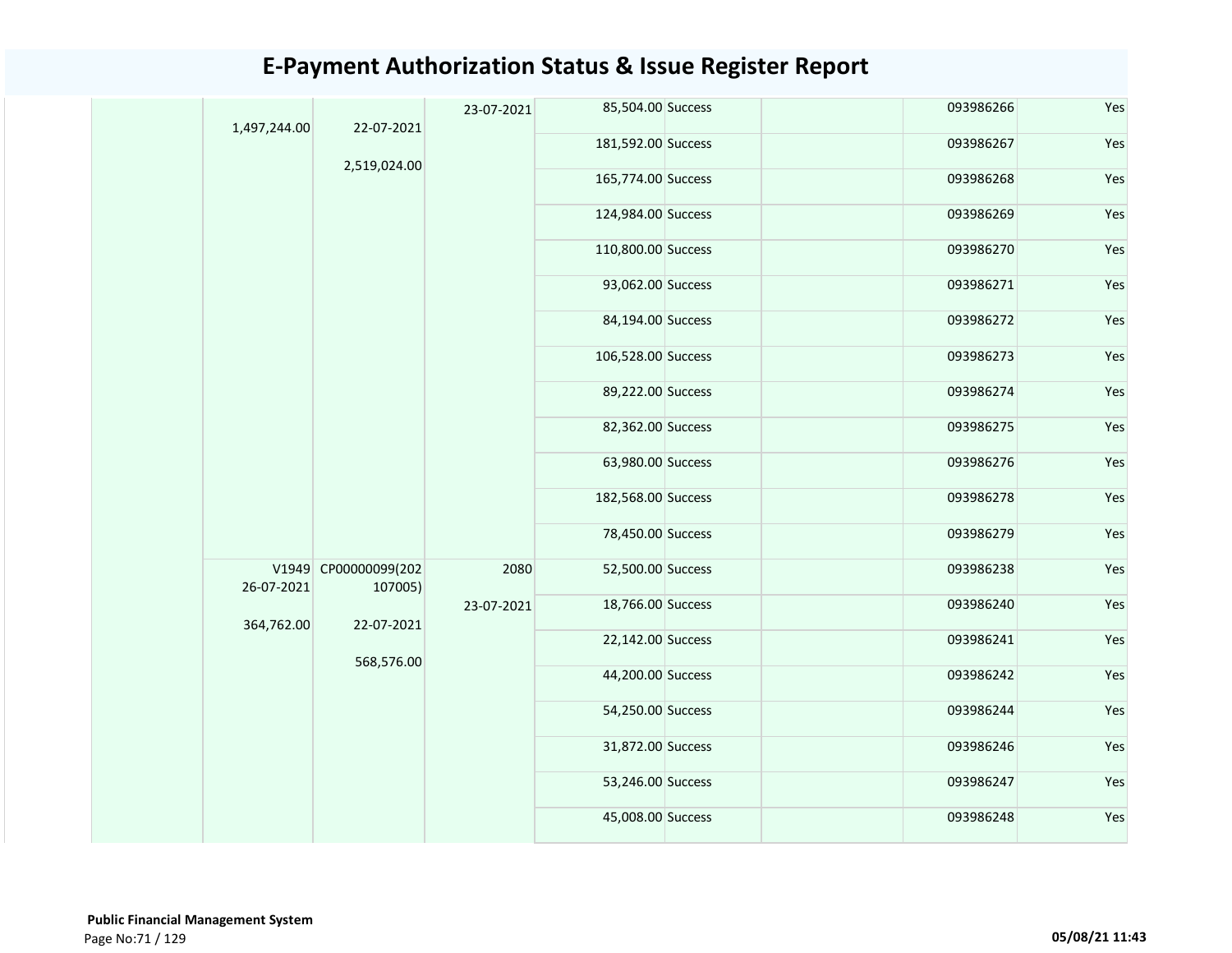|                 |            |                                 |            | 42,778.00 Success  | 093986249 | Yes |
|-----------------|------------|---------------------------------|------------|--------------------|-----------|-----|
|                 | 26-07-2021 | V1950 CP00000100(202<br>107001) | 2081       | 120,672.00 Success | 093986252 | Yes |
|                 | 512,060.00 | 22-07-2021                      | 23-07-2021 | 81,865.00 Success  | 093986253 | Yes |
|                 |            | 587,875.00                      |            | 53,415.00 Success  | 093986254 | Yes |
|                 |            |                                 |            | 59,398.00 Success  | 093986256 | Yes |
|                 |            |                                 |            | 46,784.00 Success  | 093986258 | Yes |
|                 |            |                                 |            | 48,872.00 Success  | 093986259 | Yes |
|                 |            |                                 |            | 101,054.00 Success | 093986260 | Yes |
|                 | 26-07-2021 | V1951 CP00000101(202<br>107003) | 2082       | 56,020.00 Success  | 093986233 | Yes |
|                 | 114.206.00 | 22-07-2021                      | 23-07-2021 | 58,186.00 Success  | 093986235 | Yes |
|                 | 26-07-2021 | V1952 CP00000102(202<br>107004) | 2083       | 28,908.00 Success  | 093986230 | Yes |
|                 | 74.524.00  | 22-07-2021                      | 23-07-2021 | 45,616.00 Success  | 093986231 | Yes |
|                 | 26-07-2021 | V1953 CP00000103(202<br>107006) | 2084       | 60,546.00 Success  | 093986226 | Yes |
|                 | 60,546.00  | 22-07-2021                      | 23-07-2021 |                    |           |     |
|                 | V1964      | 63 706 00<br>CP00000109         | 2113       | 11,284.00 Success  | 043752228 | Yes |
|                 | 26-07-2021 |                                 |            |                    |           |     |
|                 | 11,284.00  | 23-07-2021                      | 26-07-2021 |                    |           |     |
| 225429 [Section | V1956      | 11.284.00<br>CP00000150         | 2109       | 55,643.00 Success  | 043752069 | Yes |
| Officer]        | 26-07-2021 |                                 |            |                    |           |     |
|                 | 55,643.00  | 19-07-2021                      | 26-07-2021 |                    |           |     |
|                 |            | 55.643.00                       |            |                    |           |     |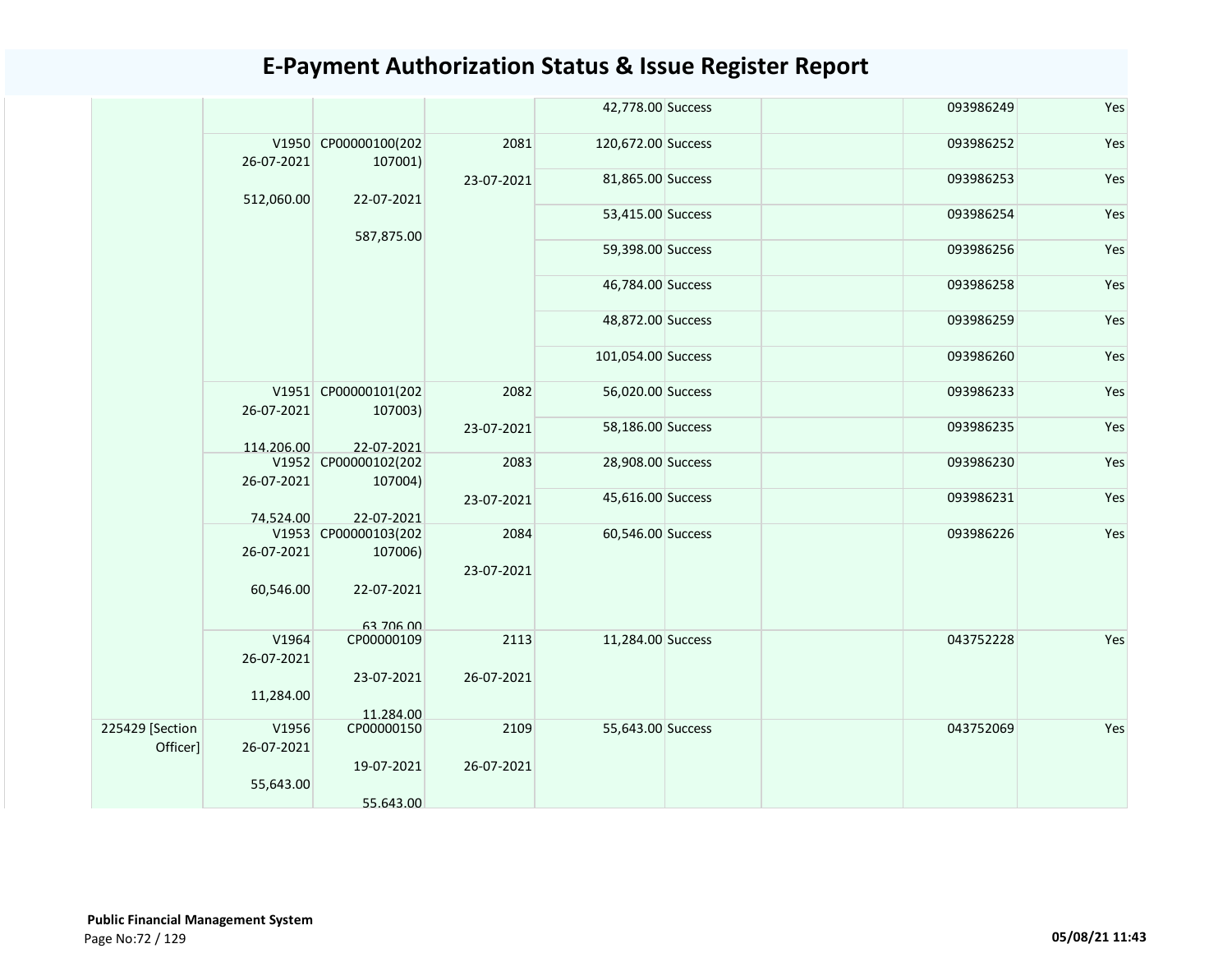|    |                               | V1965<br>26-07-2021<br>12,685.00 | CP00000158<br>23-07-2021        | 2122<br>26-07-2021 | 12,685.00 Success |                   | 043749929 | Yes       |     |
|----|-------------------------------|----------------------------------|---------------------------------|--------------------|-------------------|-------------------|-----------|-----------|-----|
| 18 | <b>Issue Date: 27-07-2021</b> |                                  | 12.685.00                       |                    | 11,529,300.00     |                   |           |           |     |
|    | 200880 [Asstt                 |                                  | V1976 CP00000068(202            | 2145               | 51,648.00 Success |                   | 094019890 | Yes       |     |
|    | Accounts Officer]             | 27-07-2021                       | 107003)                         |                    |                   |                   |           |           |     |
|    |                               |                                  |                                 | 27-07-2021         | 48,923.00 Success |                   | 094019891 | Yes       |     |
|    |                               | 399,806.00                       | 27-07-2021                      |                    |                   |                   |           |           |     |
|    |                               |                                  | 462,142.00                      |                    | 30,264.00 Success |                   | 094019892 | Yes       |     |
|    |                               |                                  |                                 |                    |                   | 560.00 Success    | 094019893 | Yes       |     |
|    |                               |                                  |                                 |                    | 32,310.00 Success |                   | 094019894 | Yes       |     |
|    |                               |                                  |                                 |                    | 63,919.00 Success |                   | 094019895 | Yes       |     |
|    |                               |                                  |                                 |                    | 43,894.00 Success |                   | 094019896 | Yes       |     |
|    |                               |                                  |                                 |                    | 63,919.00 Success |                   | 094019897 | Yes       |     |
|    |                               |                                  |                                 |                    | 64,369.00 Success |                   | 094019898 | Yes       |     |
|    |                               | 27-07-2021                       | V1977 CP00000069(202<br>107001) | 2143               | 70,304.00 Success |                   | 094019868 | Yes       |     |
|    |                               | 133,202.00                       | 27-07-2021                      | 27-07-2021         |                   | 50.00 Success     | 094019869 | Yes       |     |
|    |                               |                                  | 242,312.00                      |                    |                   | 50.00 Success     | 094019870 | Yes       |     |
|    |                               |                                  |                                 |                    | 62,798.00 Success |                   | 094019871 | Yes       |     |
|    |                               | 27-07-2021                       | V1978 CP00000070(202<br>107002) | 2144               | 44,388.00 Success |                   | 094019880 | Yes       |     |
|    |                               | 27-07-2021                       |                                 | 27-07-2021         |                   | 240.00 Success    | 094019881 | Yes       |     |
|    |                               | 164,640.00                       | 244,200.00                      |                    |                   | 85,778.00 Success |           | 094019882 | Yes |
|    |                               |                                  |                                 |                    | 34,234.00 Success |                   | 094019883 | Yes       |     |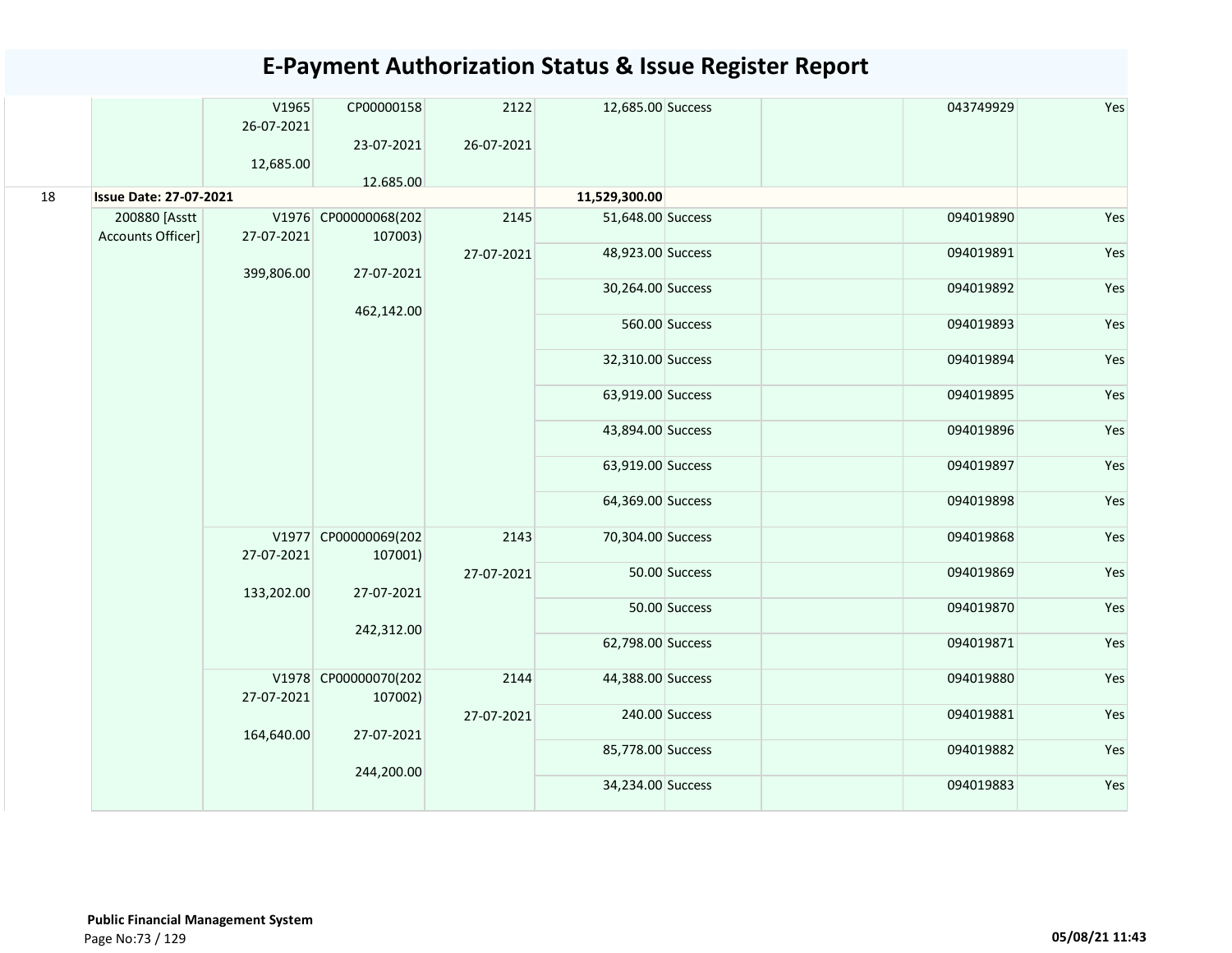| 225427 [Under | V1968      | CP00001468                         | 2114       | 3,300.00 Success   |  | 060345520 | Yes |
|---------------|------------|------------------------------------|------------|--------------------|--|-----------|-----|
| Secretary]    | 27-07-2021 |                                    |            |                    |  |           |     |
|               |            | 23-07-2021                         | 26-07-2021 |                    |  |           |     |
|               | 3,300.00   |                                    |            |                    |  |           |     |
|               |            | 3.300.00                           | 2135       |                    |  | 060377711 | Yes |
|               | V1969      | CP00001470(EFR                     |            | 27,000.00 Success  |  |           |     |
|               | 27-07-2021 | 2021070026)                        |            |                    |  |           |     |
|               |            |                                    | 27-07-2021 |                    |  |           |     |
|               | 27,000.00  | 26-07-2021                         |            |                    |  |           |     |
|               |            |                                    |            |                    |  |           |     |
|               | V1985      | 27 000 00<br>CP00001498            | 2146       | 142,027.00 Success |  | 060081080 | Yes |
|               | 27-07-2021 |                                    |            |                    |  |           |     |
|               |            |                                    |            |                    |  |           |     |
|               |            | 26-07-2021                         | 27-07-2021 |                    |  |           |     |
|               | 142,027.00 |                                    |            |                    |  |           |     |
|               |            | 142.027.00<br>V1986 CP00001496(GPF | 2147       | 81,730.00 Success  |  | 124020796 | Yes |
|               | 27-07-2021 | $_2$ 02107071)                     |            |                    |  |           |     |
|               |            |                                    | 27-07-2021 |                    |  |           |     |
|               | 81,730.00  | 26-07-2021                         |            |                    |  |           |     |
|               |            |                                    |            |                    |  |           |     |
|               |            | 81 730 00                          |            |                    |  |           |     |
|               |            | V1987 CP00001500(511               | 2149       | 5,309.00 Success   |  | 060078838 | Yes |
|               | 27-07-2021 | 687756522189-                      |            |                    |  |           |     |
|               |            | 1B1)                               | 27-07-2021 |                    |  |           |     |
|               | 5,309.00   |                                    |            |                    |  |           |     |
|               |            | 26-07-2021                         |            |                    |  |           |     |
|               |            |                                    |            |                    |  |           |     |
|               |            | $5$ $400$ $00$                     |            |                    |  |           |     |
|               |            | V1988 CP00001501(511               | 2150       | 47,569.00 Success  |  | 060110083 | Yes |
|               | 27-07-2021 | 687798400202-                      |            |                    |  |           |     |
|               |            | 1B1)                               | 27-07-2021 |                    |  |           |     |
|               | 47,569.00  |                                    |            |                    |  |           |     |
|               |            | 26-07-2021                         |            |                    |  |           |     |
|               |            |                                    |            |                    |  |           |     |
|               |            | 18 539 00                          |            |                    |  |           |     |
|               |            | V1989 CP00001502(511               | 2151       | 3,938.00 Success   |  | 060106960 | Yes |
|               | 27-07-2021 | 687716908068-                      |            |                    |  |           |     |
|               |            | 1B1)                               | 27-07-2021 |                    |  |           |     |
|               | 3,938.00   |                                    |            |                    |  |           |     |
|               |            | 26-07-2021                         |            |                    |  |           |     |
|               |            |                                    |            |                    |  |           |     |
|               |            | 4 005 00                           |            |                    |  |           |     |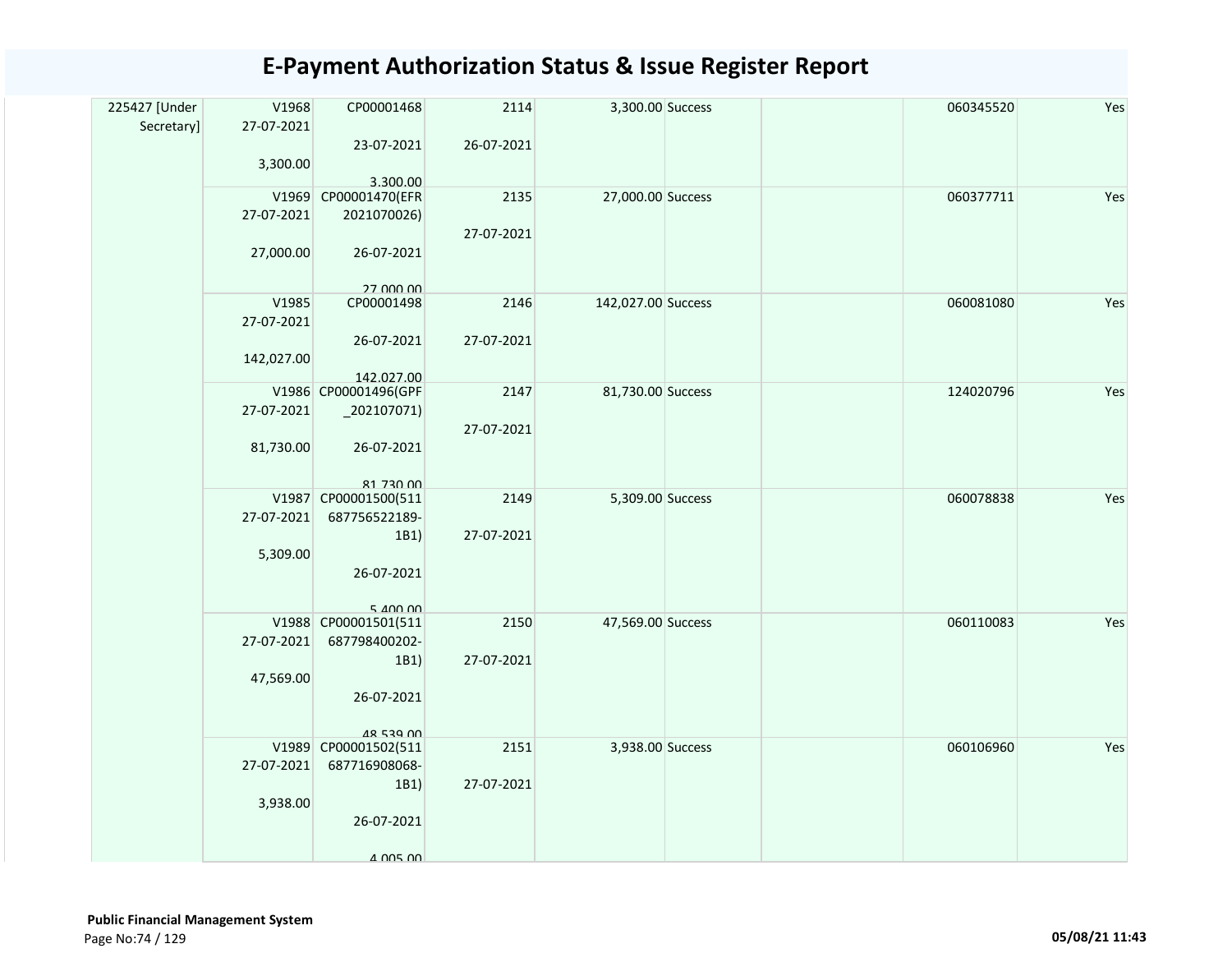| 27-07-2021<br>3,742.00  | V1990 CP00001503(511<br>687771592633-<br>1B1)        | 2152<br>27-07-2021 | 3,742.00 Success  | 060078959 | Yes |
|-------------------------|------------------------------------------------------|--------------------|-------------------|-----------|-----|
|                         | 26-07-2021<br>2 806 00                               |                    |                   |           |     |
| 27-07-2021<br>7,938.00  | V1991 CP00001504(511<br>687799803975-<br>1B1)        | 2153<br>27-07-2021 | 7,938.00 Success  | 060122610 | Yes |
|                         | 26-07-2021<br>$R$ 100 00                             |                    |                   |           |     |
| 27-07-2021              | V1992 CP00001505(511<br>687780116924-<br>1B1)        | 2154<br>27-07-2021 | 11,466.00 Success | 060110181 | Yes |
| 11,466.00               | 26-07-2021<br>11 700 00                              |                    |                   |           |     |
| V1993<br>27-07-2021     | CP00001506(511<br>687746324964-<br>1B1)              | 2155<br>27-07-2021 | 16,464.00 Success | 060078732 | Yes |
| 16,464.00               | 26-07-2021<br>16.800.00                              |                    |                   |           |     |
| 27-07-2021              | V1995 CP00001519(EFR<br>2021070027)                  | 2165<br>27-07-2021 | 27,000.00 Success | 060106839 | Yes |
| 27,000.00               | 27-07-2021<br>27 000 00                              |                    |                   |           |     |
| 27-07-2021<br>50,000.00 | V1996 CP00001522(GPF<br>$_2$ 02107075)<br>27-07-2021 | 2162<br>27-07-2021 | 50,000.00 Success | 060113011 | Yes |
|                         | 50.000.00                                            |                    |                   |           |     |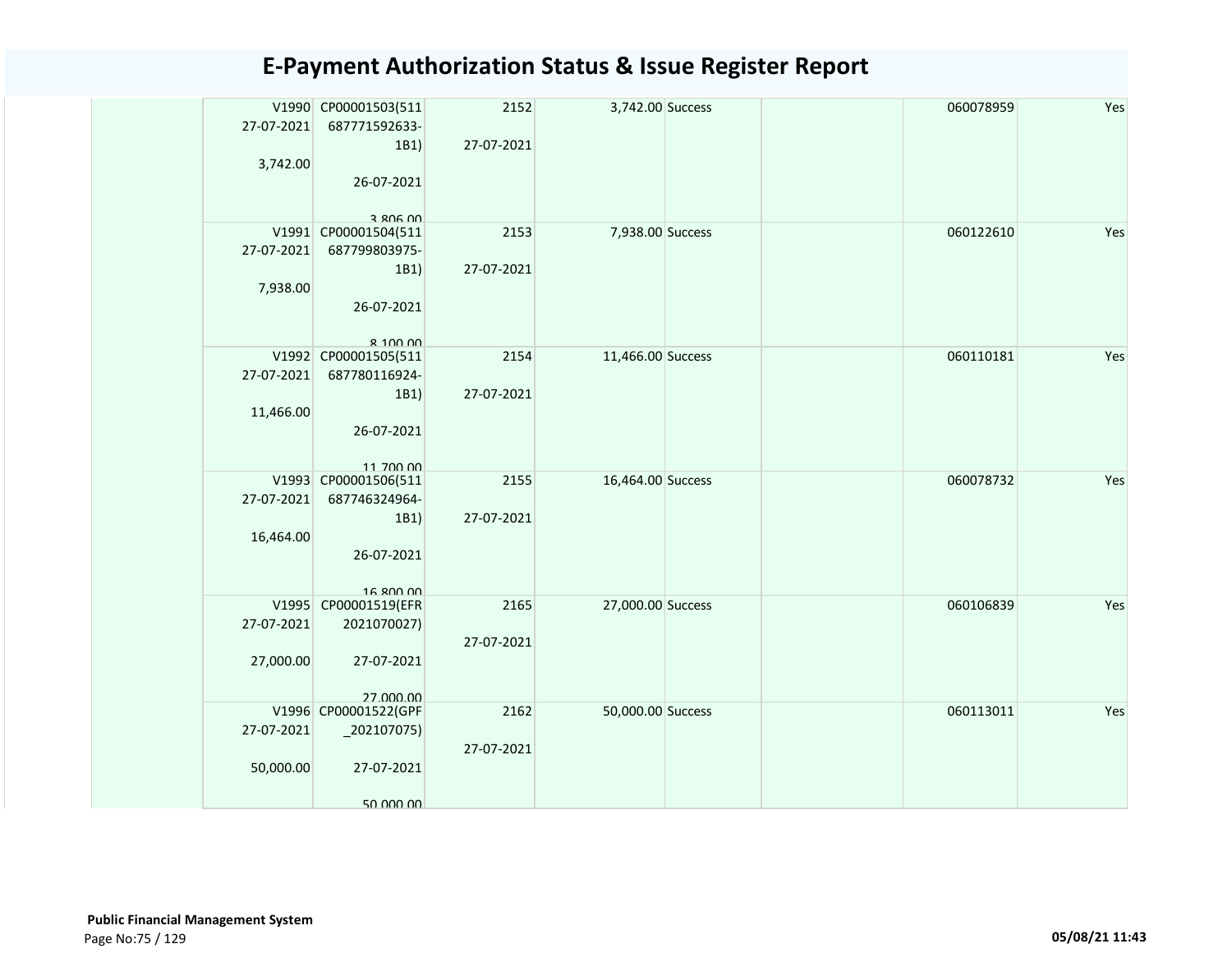| 27-07-2021<br>23,373.00 | V1997 CP00001507(511<br>687749668788-<br>1B1)<br>26-07-2021<br>23 850 00       | 2156<br>27-07-2021 | 23,373.00 Success |  | 060084319 | Yes |
|-------------------------|--------------------------------------------------------------------------------|--------------------|-------------------|--|-----------|-----|
| 27-07-2021<br>4,606.00  | V1998 CP00001508(511<br>687797419668-<br>1B1)<br>26-07-2021<br>4 700 00        | 2157<br>27-07-2021 | 4,606.00 Success  |  | 060084429 | Yes |
| 27-07-2021<br>1,941.00  | V1999 CP00001509(511<br>687744572396-<br>1B1)<br>26-07-2021<br>$1$ QRN $n$     | 2158<br>27-07-2021 | 1,941.00 Success  |  | 060113927 | Yes |
| 27-07-2021<br>9,987.00  | V2000 CP00001510(511<br>687721644407-<br>1B1)<br>26-07-2021<br>10 190 00       | 2159<br>27-07-2021 | 9,987.00 Success  |  | 060084169 | Yes |
| 27-07-2021<br>4,306.00  | V2001 CP00001511(511<br>687750864439-<br>1B1)<br>26-07-2021<br>4 380 00        | 2160<br>27-07-2021 | 4,306.00 Success  |  | 060113821 | Yes |
| 27-07-2021<br>4,807.00  | V2002 CP00001512(511<br>687770766231-<br>1B1)<br>26-07-2021<br>$\Delta$ 900 00 | 2161<br>27-07-2021 | 4,807.00 Success  |  | 060116039 | Yes |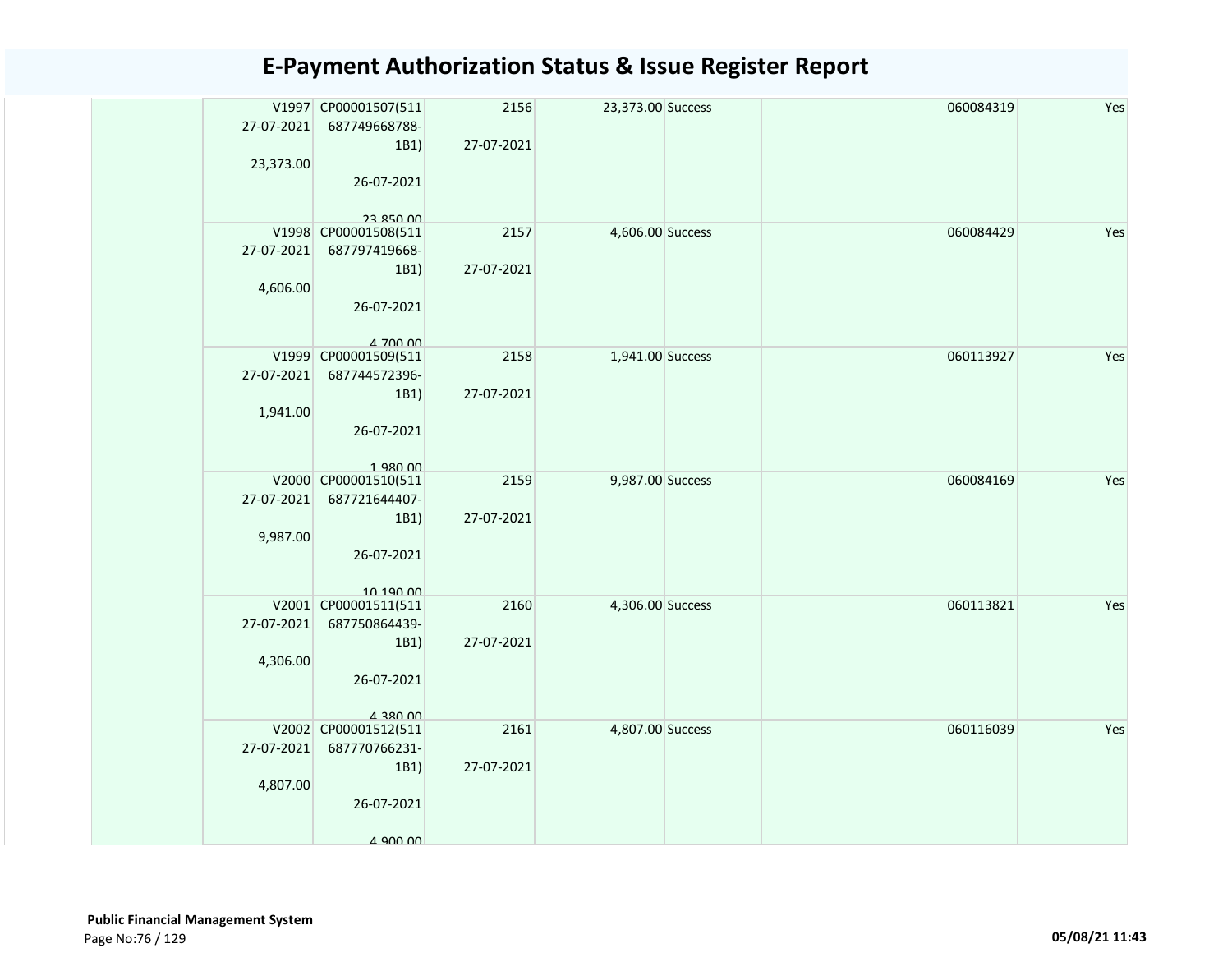|                 | 27-07-2021   | V2003 CP00001497(GPF<br>$_2$ 02107073) | 2163       | 2,445,864.00 Success | 124020738 | Yes |
|-----------------|--------------|----------------------------------------|------------|----------------------|-----------|-----|
|                 |              |                                        | 27-07-2021 |                      |           |     |
|                 | 2,445,864.00 | 26-07-2021                             |            |                      |           |     |
|                 |              | 2 445 864 00                           |            |                      |           |     |
|                 |              | V2004 CP00001499(GPF                   | 2148       | 1,100,000.00 Success | 060067045 | Yes |
|                 | 27-07-2021   | $_2$ 02107074)                         |            |                      |           |     |
|                 |              |                                        | 27-07-2021 |                      |           |     |
|                 | 1,100,000.00 | 26-07-2021                             |            |                      |           |     |
|                 |              | 1 100 000 00                           |            |                      |           |     |
|                 | V2006        | CP00001494                             | 2166       | 1,408,100.00 Success | 060129061 | Yes |
|                 | 27-07-2021   |                                        |            |                      |           |     |
|                 |              | 26-07-2021                             | 27-07-2021 |                      |           |     |
|                 | 1,408,100.00 |                                        |            |                      |           |     |
|                 |              | 1.408.100.00                           |            |                      |           |     |
| 225429 [Section |              | V1979 CP00000162(202                   | 2136       | 6,168.00 Success     | 094021439 | Yes |
| Officer]        | 27-07-2021   | 107009)                                |            |                      |           |     |
|                 |              |                                        | 27-07-2021 |                      |           |     |
|                 | 6,168.00     | 26-07-2021                             |            |                      |           |     |
|                 |              | 6 168 00                               |            |                      |           |     |
|                 |              | V1980 CP00000163(202                   | 2138       | 33,405.00 Success    | 094021282 | Yes |
|                 | 27-07-2021   | 107007)                                |            |                      |           |     |
|                 |              |                                        | 27-07-2021 | 38,426.00 Success    | 094021283 | Yes |
|                 | 179,742.00   | 26-07-2021                             |            |                      |           |     |
|                 |              |                                        |            | 47,426.00 Success    | 094021284 | Yes |
|                 |              | 297,424.00                             |            |                      |           |     |
|                 |              |                                        |            | 30,613.00 Success    | 094021285 | Yes |
|                 |              |                                        |            |                      |           |     |
|                 |              |                                        |            | 29,872.00 Success    | 094021286 | Yes |
|                 |              |                                        |            |                      |           |     |
|                 |              | V1981 CP00000165(202                   | 2139       | 73,285.00 Success    | 094021290 | Yes |
|                 | 27-07-2021   | 107005)                                |            |                      |           |     |
|                 |              |                                        | 27-07-2021 | 72,968.00 Success    | 094021291 | Yes |
|                 | 1,322,538.00 | 26-07-2021                             |            | 48,671.00 Success    | 094021292 | Yes |
|                 |              |                                        |            |                      |           |     |
|                 |              | 1,628,354.00                           |            | 80,377.00 Success    | 094021293 | Yes |
|                 |              |                                        |            |                      |           |     |
|                 |              |                                        |            | 69,774.00 Success    | 094021294 | Yes |
|                 |              |                                        |            |                      |           |     |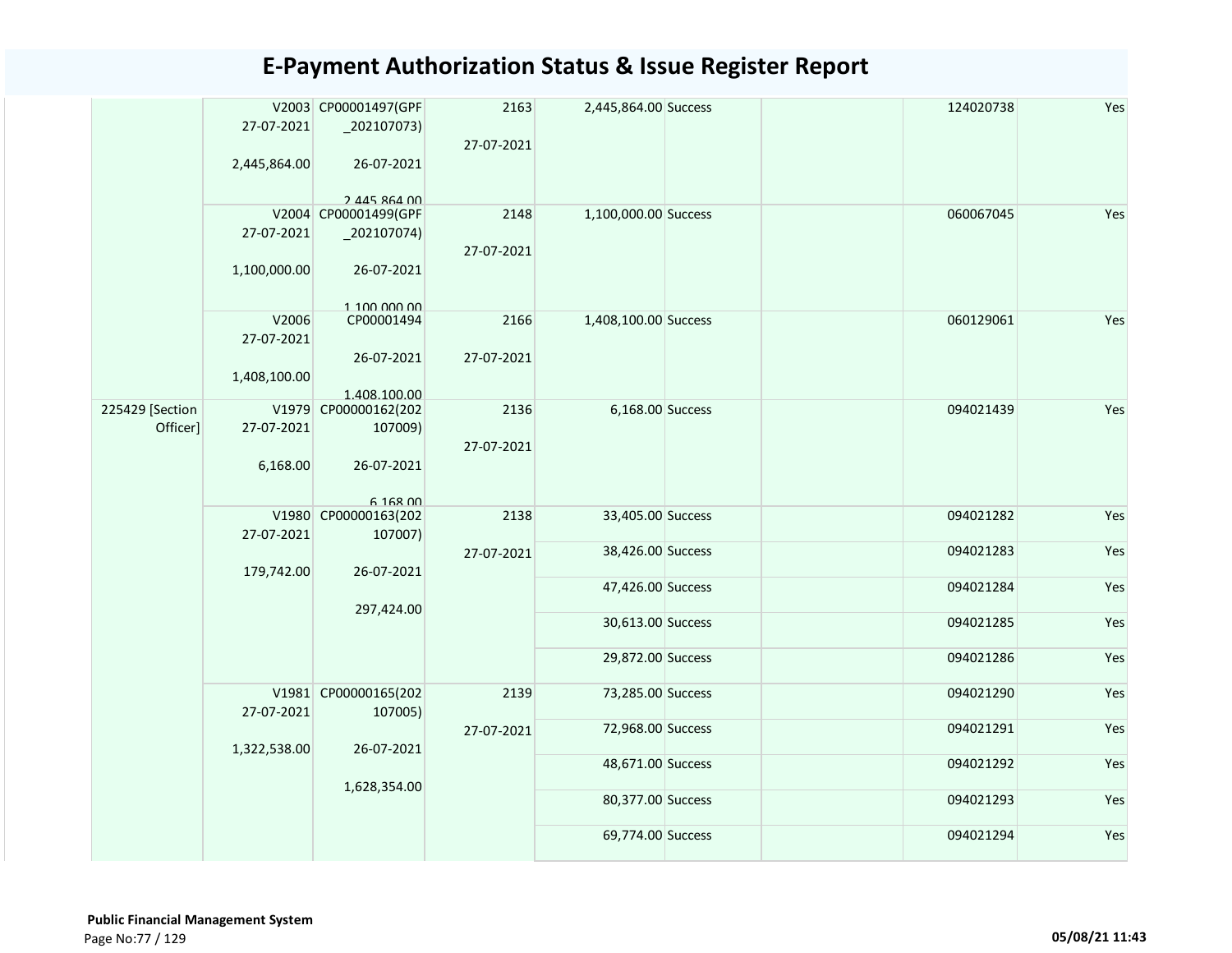|  |            |                                 |            | 91,586.00 Success  | 094021295 | Yes               |           |
|--|------------|---------------------------------|------------|--------------------|-----------|-------------------|-----------|
|  |            |                                 |            | 98,974.00 Success  | 094021296 | Yes               |           |
|  |            |                                 |            | 75,823.00 Success  | 094021297 | Yes               |           |
|  |            |                                 |            | 95,068.00 Success  | 094021298 | Yes               |           |
|  |            |                                 |            | 95,068.00 Success  | 094021299 | Yes               |           |
|  |            |                                 |            | 57,190.00 Success  | 094021300 | Yes               |           |
|  |            |                                 |            | 69,356.00 Success  | 094021301 | Yes               |           |
|  |            |                                 |            | 80,571.00 Success  | 094021303 | Yes               |           |
|  |            |                                 |            |                    |           | 74,496.00 Success | 094021304 |
|  |            |                                 |            | 106,267.00 Success | 094021305 | Yes               |           |
|  |            |                                 |            | 63,038.00 Success  | 094021306 | Yes               |           |
|  |            |                                 |            | 70,026.00 Success  | 094021307 | Yes               |           |
|  | 27-07-2021 | V1982 CP00000166(202<br>107006) | 2137       | 50,932.00 Success  | 094021326 | Yes               |           |
|  | 201,492.00 | 26-07-2021                      | 27-07-2021 | 33,192.00 Success  | 094021327 | Yes               |           |
|  |            | 391,412.00                      |            | 53,440.00 Success  | 094021328 | Yes               |           |
|  |            |                                 |            | 63,928.00 Success  | 094021329 | Yes               |           |
|  | 27-07-2021 | V1983 CP00000167(202<br>107003) | 2142       | 25,778.00 Success  | 094021276 | Yes               |           |
|  | 25,778.00  | 26-07-2021                      | 27-07-2021 |                    |           |                   |           |
|  | 25 778 00  |                                 |            |                    |           |                   |           |
|  |            |                                 |            |                    |           |                   |           |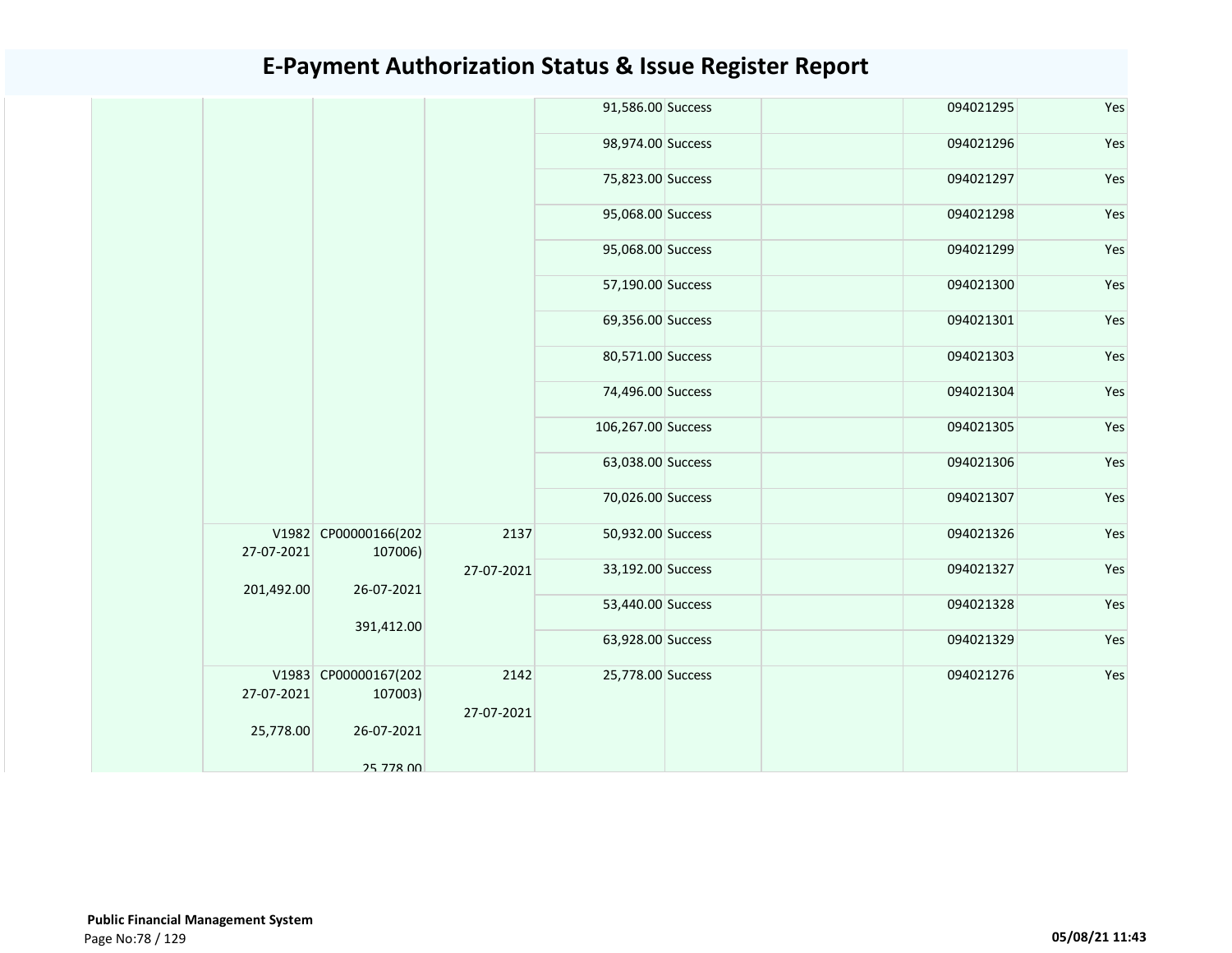| 27-07-2021<br>29,451.00 | V1984 CP00000168(202<br>107002)<br>26-07-2021<br>37 239 00 | 2141<br>27-07-2021 | 29,451.00 Success |  | 094021279 | Yes |
|-------------------------|------------------------------------------------------------|--------------------|-------------------|--|-----------|-----|
| 27-07-2021              | V1994 CP00000164(202<br>107008)                            | 2140               | 49,982.00 Success |  | 094021443 | Yes |
|                         |                                                            | 27-07-2021         | 34,542.00 Success |  | 094021444 | Yes |
| 745,047.00              | 26-07-2021                                                 |                    | 28,968.00 Success |  | 094021445 | Yes |
|                         | 827,704.00                                                 |                    | 34,542.00 Success |  | 094021446 | Yes |
|                         |                                                            |                    | 33,851.00 Success |  | 094021447 | Yes |
|                         |                                                            |                    | 33,542.00 Success |  | 094021448 | Yes |
|                         |                                                            |                    | 27,390.00 Success |  | 094021449 | Yes |
|                         |                                                            |                    | 57,760.00 Success |  | 094021450 | Yes |
|                         |                                                            |                    | 60,339.00 Success |  | 094021451 | Yes |
|                         |                                                            |                    | 52,981.00 Success |  | 094021452 | Yes |
|                         |                                                            |                    | 57,559.00 Success |  | 094021453 | Yes |
|                         |                                                            |                    | 44,278.00 Success |  | 094021454 | Yes |
|                         |                                                            |                    | 35,234.00 Success |  | 094021455 | Yes |
|                         |                                                            |                    | 40,973.00 Success |  | 094021456 | Yes |
|                         |                                                            |                    | 55,661.00 Success |  | 094021457 | Yes |
|                         |                                                            |                    | 38,186.00 Success |  | 094021459 | Yes |
|                         |                                                            |                    | 59,259.00 Success |  | 094021460 | Yes |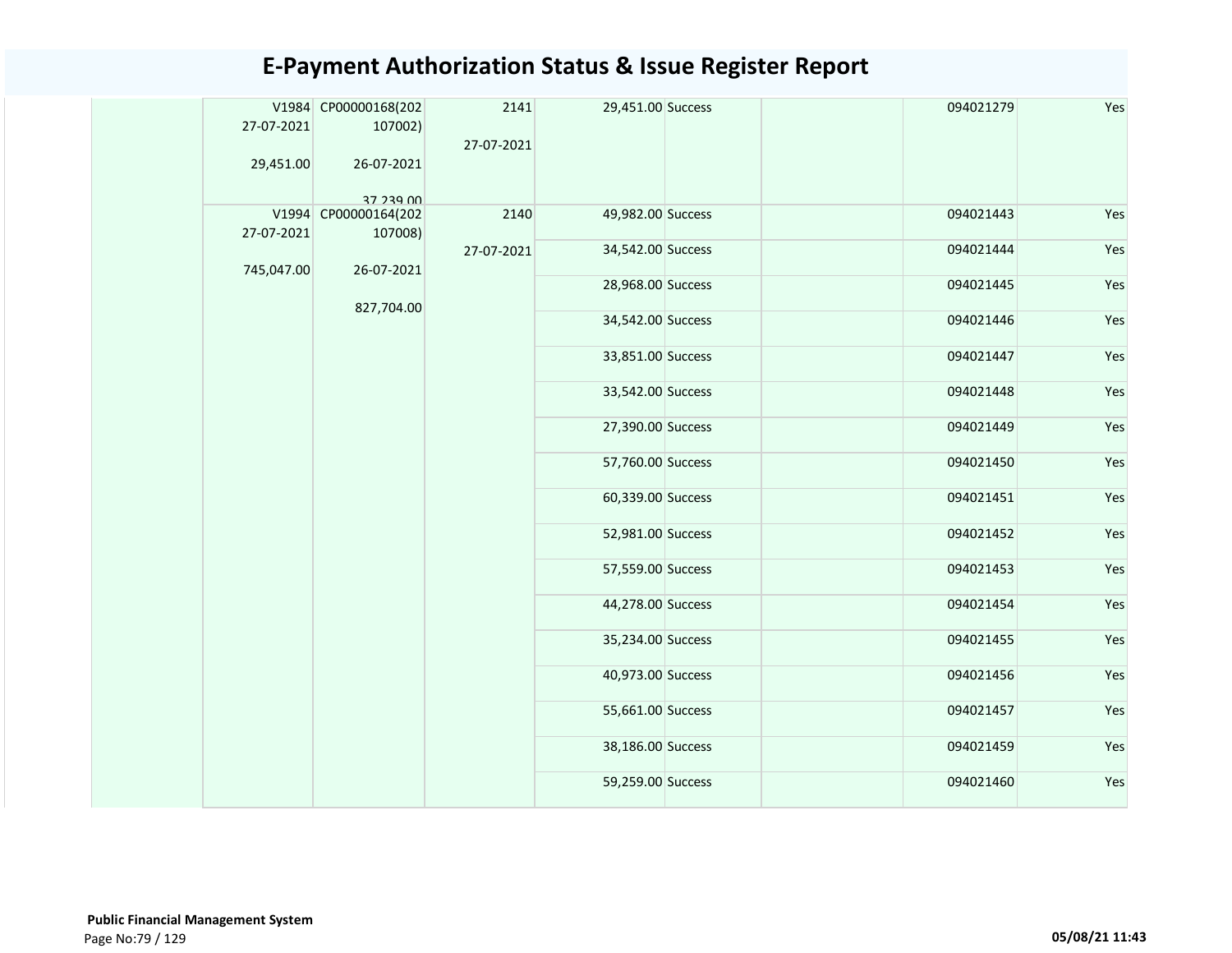|  |                   | V2005<br>27-07-2021 | CP00000155               | 2167       | 2,181.00 Success   |                | 059967374 | Yes |
|--|-------------------|---------------------|--------------------------|------------|--------------------|----------------|-----------|-----|
|  |                   |                     | 22-07-2021               | 27-07-2021 |                    |                |           |     |
|  |                   | 2,181.00            |                          |            |                    |                |           |     |
|  |                   |                     | 2.181.00                 |            |                    |                |           |     |
|  |                   |                     | V2007 CP00000169(202     | 2174       | 69,784.00 Success  |                | 094024070 | Yes |
|  |                   | 27-07-2021          | 107004)                  |            |                    |                |           |     |
|  |                   | 849,970.00          | 27-07-2021               | 27-07-2021 | 105,118.00 Success |                | 094024071 | Yes |
|  |                   |                     | 1,375,176.00             |            | 152,674.00 Success |                | 094024072 | Yes |
|  |                   |                     |                          |            | 60,964.00 Success  |                | 094024073 | Yes |
|  |                   |                     |                          |            | 152,790.00 Success |                | 094024075 | Yes |
|  |                   |                     |                          |            | 79,142.00 Success  |                | 094024076 | Yes |
|  |                   |                     |                          |            | 191,328.00 Success |                | 094024077 | Yes |
|  |                   |                     |                          |            | 38,170.00 Success  |                | 094024078 | Yes |
|  | 225438 [Asstt     |                     | V1970 CP00000177(202     | 2134       | 77,916.00 Success  |                | 094019823 | Yes |
|  | Accounts Officer] | 27-07-2021          | 107001)                  |            |                    |                |           |     |
|  |                   |                     |                          | 27-07-2021 |                    |                |           |     |
|  |                   |                     | 77,916.00<br>26-07-2021  |            |                    |                |           |     |
|  |                   |                     | 286 848 00               |            |                    |                |           |     |
|  |                   |                     | V1971 CP00000178(202     | 2128       | 98,300.00 Success  |                | 094019780 | Yes |
|  |                   | 27-07-2021          | 107005)                  |            |                    |                |           |     |
|  |                   | 251,884.00          | 26-07-2021               | 27-07-2021 |                    | 150.00 Success | 094019781 | Yes |
|  |                   |                     |                          |            | 76,476.00 Success  |                | 094019782 | Yes |
|  |                   |                     | 431,304.00               |            |                    |                |           |     |
|  |                   |                     |                          |            | 76,958.00 Success  |                | 094019783 | Yes |
|  |                   |                     | V1972 CP00000179(202     | 2130       | 76,573.00 Success  |                | 094019837 | Yes |
|  |                   | 27-07-2021          | 107006)                  |            |                    |                |           |     |
|  |                   |                     |                          | 27-07-2021 | 126,398.00 Success |                | 094019838 | Yes |
|  |                   |                     | 279,253.00<br>26-07-2021 |            |                    | 50.00 Success  | 094019839 | Yes |
|  |                   |                     | 361,024.00               |            | 76,232.00 Success  |                | 094019840 | Yes |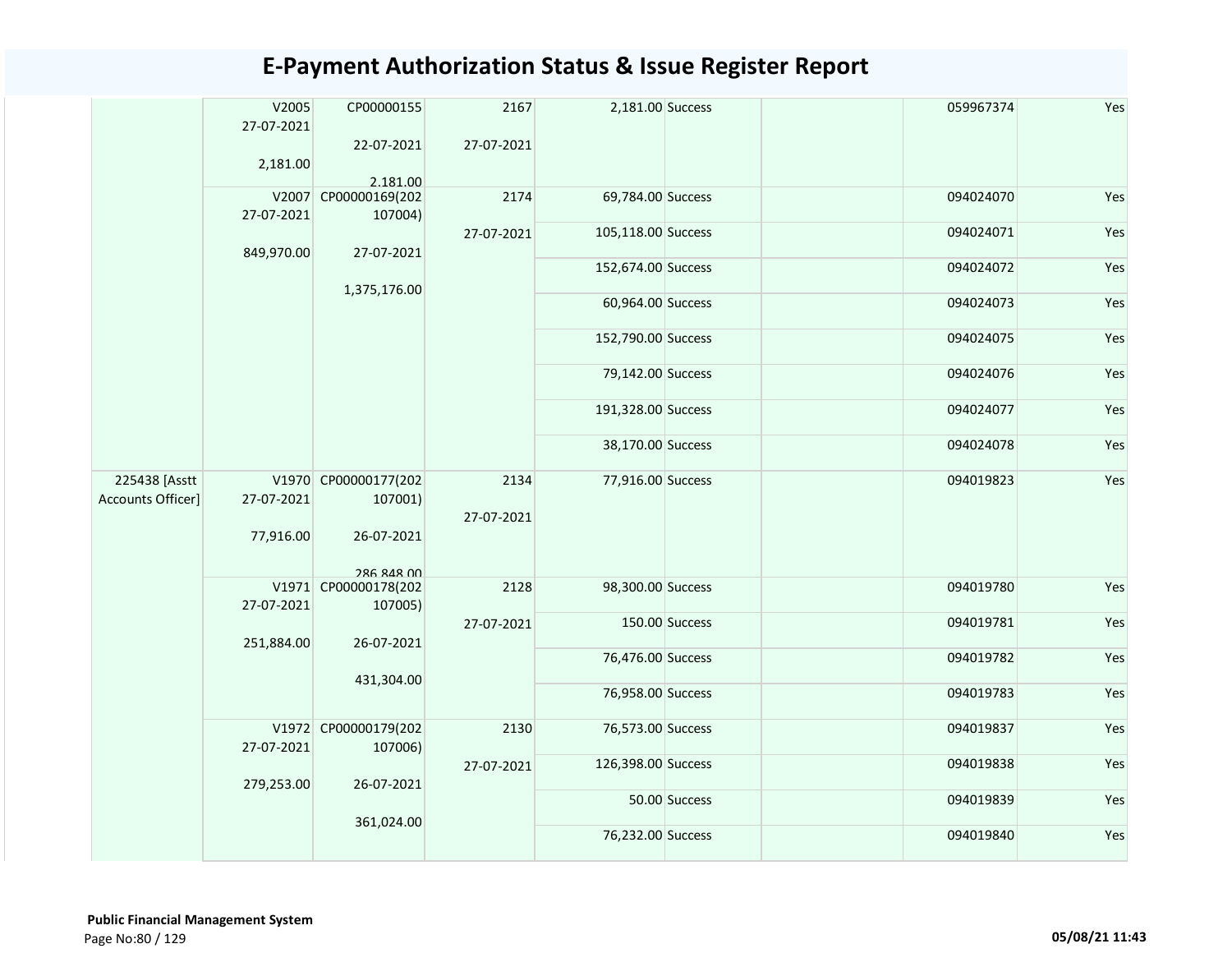| 27-07-2021 | V1973 CP00000180(202<br>107002) | 2129       |                   | 50.00 Success | 094019828 | Yes |  |  |  |  |  |  |  |  |  |                  |  |           |     |  |  |  |  |  |  |  |                   |  |           |     |
|------------|---------------------------------|------------|-------------------|---------------|-----------|-----|--|--|--|--|--|--|--|--|--|------------------|--|-----------|-----|--|--|--|--|--|--|--|-------------------|--|-----------|-----|
| 155,676.00 | 26-07-2021                      | 27-07-2021 | 31,148.00 Success |               | 094019829 | Yes |  |  |  |  |  |  |  |  |  |                  |  |           |     |  |  |  |  |  |  |  |                   |  |           |     |
|            |                                 |            | 63,740.00 Success |               | 094019830 | Yes |  |  |  |  |  |  |  |  |  |                  |  |           |     |  |  |  |  |  |  |  |                   |  |           |     |
|            | 359,216.00                      |            | 60,738.00 Success |               | 094019831 | Yes |  |  |  |  |  |  |  |  |  |                  |  |           |     |  |  |  |  |  |  |  |                   |  |           |     |
| 27-07-2021 | V1974 CP00000181(202<br>107003) | 2131       | 66,519.00 Success |               | 094019800 | Yes |  |  |  |  |  |  |  |  |  |                  |  |           |     |  |  |  |  |  |  |  |                   |  |           |     |
|            |                                 | 27-07-2021 | 48,923.00 Success |               | 094019801 | Yes |  |  |  |  |  |  |  |  |  |                  |  |           |     |  |  |  |  |  |  |  |                   |  |           |     |
| 759,173.00 | 26-07-2021                      |            | 48,923.00 Success |               | 094019802 | Yes |  |  |  |  |  |  |  |  |  |                  |  |           |     |  |  |  |  |  |  |  |                   |  |           |     |
|            | 839,212.00                      |            | 31,766.00 Success |               | 094019803 | Yes |  |  |  |  |  |  |  |  |  |                  |  |           |     |  |  |  |  |  |  |  |                   |  |           |     |
|            |                                 |            | 31,266.00 Success |               | 094019805 | Yes |  |  |  |  |  |  |  |  |  |                  |  |           |     |  |  |  |  |  |  |  |                   |  |           |     |
|            |                                 |            | 34,462.00 Success |               | 094019808 | Yes |  |  |  |  |  |  |  |  |  |                  |  |           |     |  |  |  |  |  |  |  |                   |  |           |     |
|            |                                 |            | 34,462.00 Success |               | 094019810 | Yes |  |  |  |  |  |  |  |  |  |                  |  |           |     |  |  |  |  |  |  |  |                   |  |           |     |
|            |                                 |            | 44,644.00 Success |               | 094019812 | Yes |  |  |  |  |  |  |  |  |  |                  |  |           |     |  |  |  |  |  |  |  |                   |  |           |     |
|            |                                 |            | 31,266.00 Success |               | 094019813 | Yes |  |  |  |  |  |  |  |  |  |                  |  |           |     |  |  |  |  |  |  |  |                   |  |           |     |
|            |                                 |            | 30,464.00 Success |               | 094019814 | Yes |  |  |  |  |  |  |  |  |  |                  |  |           |     |  |  |  |  |  |  |  |                   |  |           |     |
|            |                                 |            | 64,439.00 Success |               | 094019815 | Yes |  |  |  |  |  |  |  |  |  |                  |  |           |     |  |  |  |  |  |  |  |                   |  |           |     |
|            |                                 |            |                   |               |           |     |  |  |  |  |  |  |  |  |  | 1,200.00 Success |  | 094019816 | Yes |  |  |  |  |  |  |  |                   |  |           |     |
|            |                                 |            | 47,129.00 Success |               | 094019817 | Yes |  |  |  |  |  |  |  |  |  |                  |  |           |     |  |  |  |  |  |  |  |                   |  |           |     |
|            |                                 |            | 65,832.00 Success |               | 094019818 | Yes |  |  |  |  |  |  |  |  |  |                  |  |           |     |  |  |  |  |  |  |  |                   |  |           |     |
|            |                                 |            | 66,519.00 Success |               | 094019819 | Yes |  |  |  |  |  |  |  |  |  |                  |  |           |     |  |  |  |  |  |  |  |                   |  |           |     |
|            |                                 |            |                   |               |           |     |  |  |  |  |  |  |  |  |  |                  |  |           |     |  |  |  |  |  |  |  | 46,400.00 Success |  | 094019820 | Yes |
|            |                                 |            | 64,959.00 Success |               | 094019821 | Yes |  |  |  |  |  |  |  |  |  |                  |  |           |     |  |  |  |  |  |  |  |                   |  |           |     |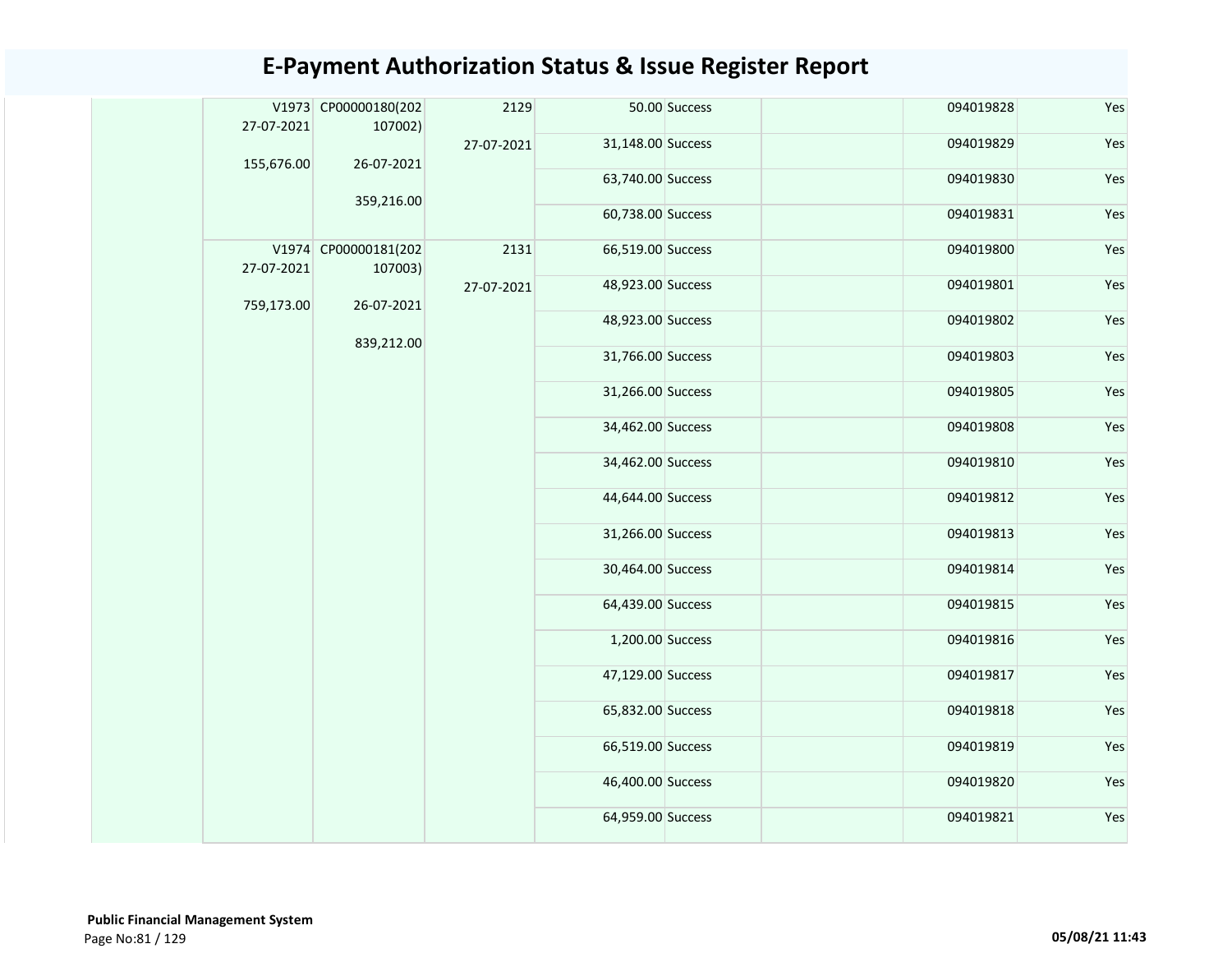|    |                               |                     | V1975 CP00000182(202             | 2133       | 42,546.00 Success      |                | 094019785 | Yes |
|----|-------------------------------|---------------------|----------------------------------|------------|------------------------|----------------|-----------|-----|
|    |                               | 27-07-2021          | 107004)                          | 27-07-2021 | 31,918.00 Success      |                | 094019786 | Yes |
|    |                               | 514,916.00          | 26-07-2021                       |            |                        |                |           |     |
|    |                               |                     | 860,920.00                       |            | 56,480.00 Success      |                | 094019788 | Yes |
|    |                               |                     |                                  |            | 56,618.00 Success      |                | 094019789 | Yes |
|    |                               |                     |                                  |            | 57,698.00 Success      |                | 094019790 | Yes |
|    |                               |                     |                                  |            | 38,018.00 Success      |                | 094019791 | Yes |
|    |                               |                     |                                  |            | 38,256.00 Success      |                | 094019792 | Yes |
|    |                               |                     |                                  |            |                        | 560.00 Success | 094019793 | Yes |
|    |                               |                     |                                  |            | 46,045.00 Success      |                | 094019794 | Yes |
|    |                               |                     |                                  |            | 18,852.00 Success      |                | 094019795 | Yes |
|    |                               |                     |                                  |            | 46,058.00 Success      |                | 094019796 | Yes |
|    |                               |                     |                                  |            | 40,059.00 Success      |                | 094019797 | Yes |
|    |                               |                     |                                  |            | 41,808.00 Success      |                | 094019798 | Yes |
| 19 | <b>Issue Date: 28-07-2021</b> |                     |                                  |            | 1,274,013,985.00       |                |           |     |
|    | 225427 [Under<br>Secretary]   | V2008<br>28-07-2021 | CP00001471                       | 2175       | 815,000,000.00 Success |                | 075971033 | Yes |
|    |                               | 815,000,000.00      | 26-07-2021                       | 28-07-2021 |                        |                |           |     |
|    |                               | V2009               | 815.000.000.00<br>CP00001472(511 | 2232       | 57,509.00 Success      |                | 075948625 | Yes |
|    |                               | 28-07-2021          | 687788405028-                    |            |                        |                |           |     |
|    |                               |                     | 1B1)                             | 28-07-2021 |                        |                |           |     |
|    |                               | 57,509.00           |                                  |            |                        |                |           |     |
|    |                               |                     | 26-07-2021                       |            |                        |                |           |     |
|    |                               |                     | 58.500.00                        |            |                        |                |           |     |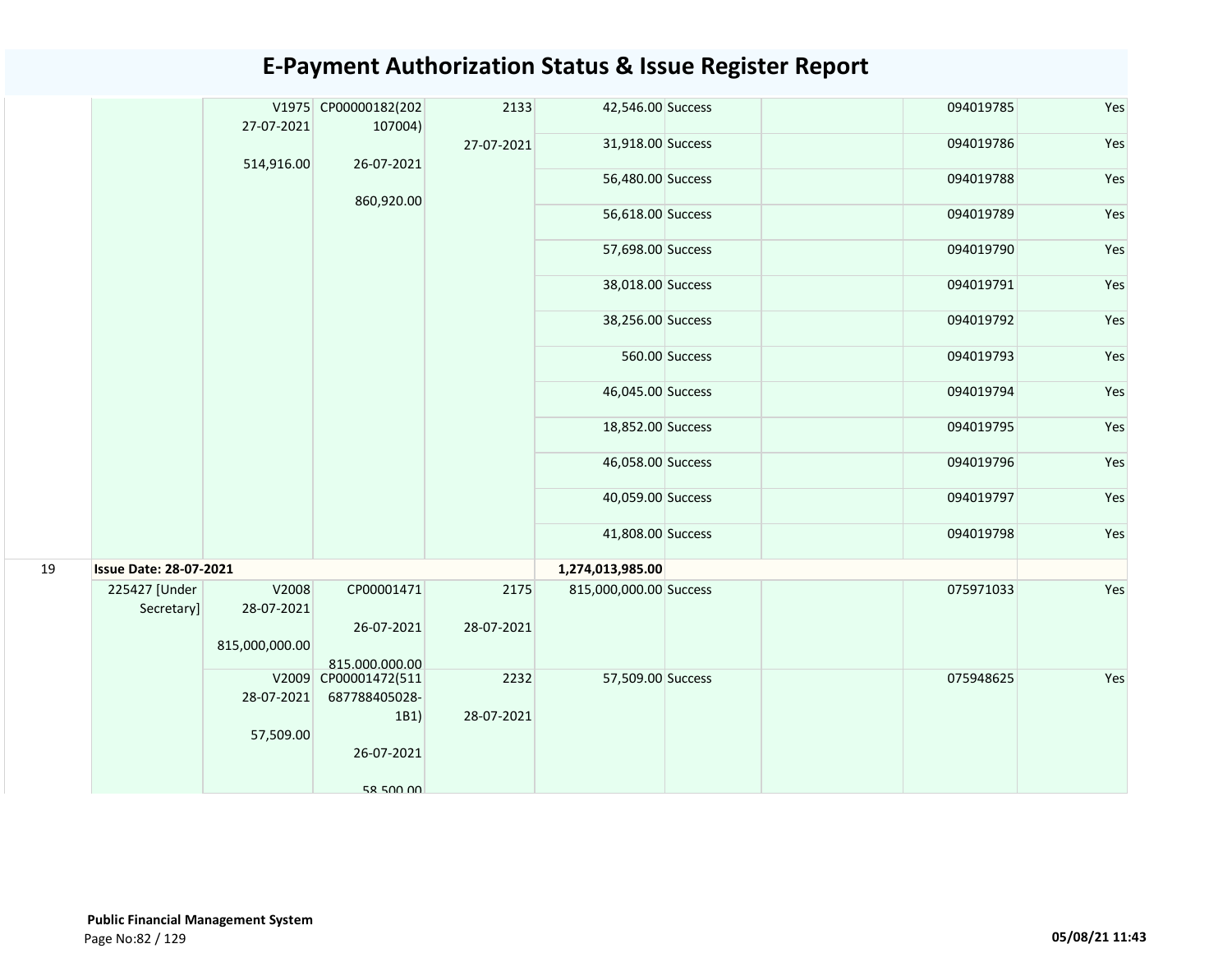| 28-07-2021 | V2010 CP00001473(511<br>687751821113- | 2233       | 106,170.00 Success |  | 075974506 | Yes |
|------------|---------------------------------------|------------|--------------------|--|-----------|-----|
| 106,170.00 | 1B1)<br>26-07-2021                    | 28-07-2021 |                    |  |           |     |
|            | 108 000 00                            |            |                    |  |           |     |
|            | V2011 CP00001475(511                  | 2231       | 181,618.00 Success |  | 075974731 | Yes |
| 28-07-2021 | 687746367294-                         |            |                    |  |           |     |
| 181,618.00 | 1B1)                                  | 28-07-2021 |                    |  |           |     |
|            | 26-07-2021                            |            |                    |  |           |     |
|            | 184 500 00                            |            |                    |  |           |     |
|            | V2012 CP00001477(511                  | 2229       | 18,482.00 Success  |  | 075950572 | Yes |
| 28-07-2021 | 687783526884-                         |            |                    |  |           |     |
|            | 1B1)                                  | 28-07-2021 |                    |  |           |     |
| 18,482.00  | 26-07-2021                            |            |                    |  |           |     |
|            |                                       |            |                    |  |           |     |
|            | 18 800 00                             |            |                    |  |           |     |
| 28-07-2021 | V2013 CP00001478(511                  | 2228       | 8,945.00 Success   |  | 075950784 | Yes |
|            | 687767854112-<br>1B1)                 | 28-07-2021 |                    |  |           |     |
| 8,945.00   |                                       |            |                    |  |           |     |
|            | 26-07-2021                            |            |                    |  |           |     |
|            | $Q$ $Q$ $Q$ $Q$ $Q$ $Q$ $Q$           |            |                    |  |           |     |
|            | V2014 CP00001479(511                  | 2227       | 3,538.00 Success   |  | 075976210 | Yes |
| 28-07-2021 | 687730164147-                         |            |                    |  |           |     |
|            | 1B1)                                  | 28-07-2021 |                    |  |           |     |
| 3,538.00   | 26-07-2021                            |            |                    |  |           |     |
|            |                                       |            |                    |  |           |     |
|            | 3 598 00                              |            |                    |  |           |     |
|            | V2015 CP00001480(511                  | 2226       | 24,259.00 Success  |  | 075974959 | Yes |
| 28-07-2021 | 687767282787-<br>1B1)                 | 28-07-2021 |                    |  |           |     |
| 24,259.00  |                                       |            |                    |  |           |     |
|            | 26-07-2021                            |            |                    |  |           |     |
|            |                                       |            |                    |  |           |     |
|            | 24 700 00                             |            |                    |  |           |     |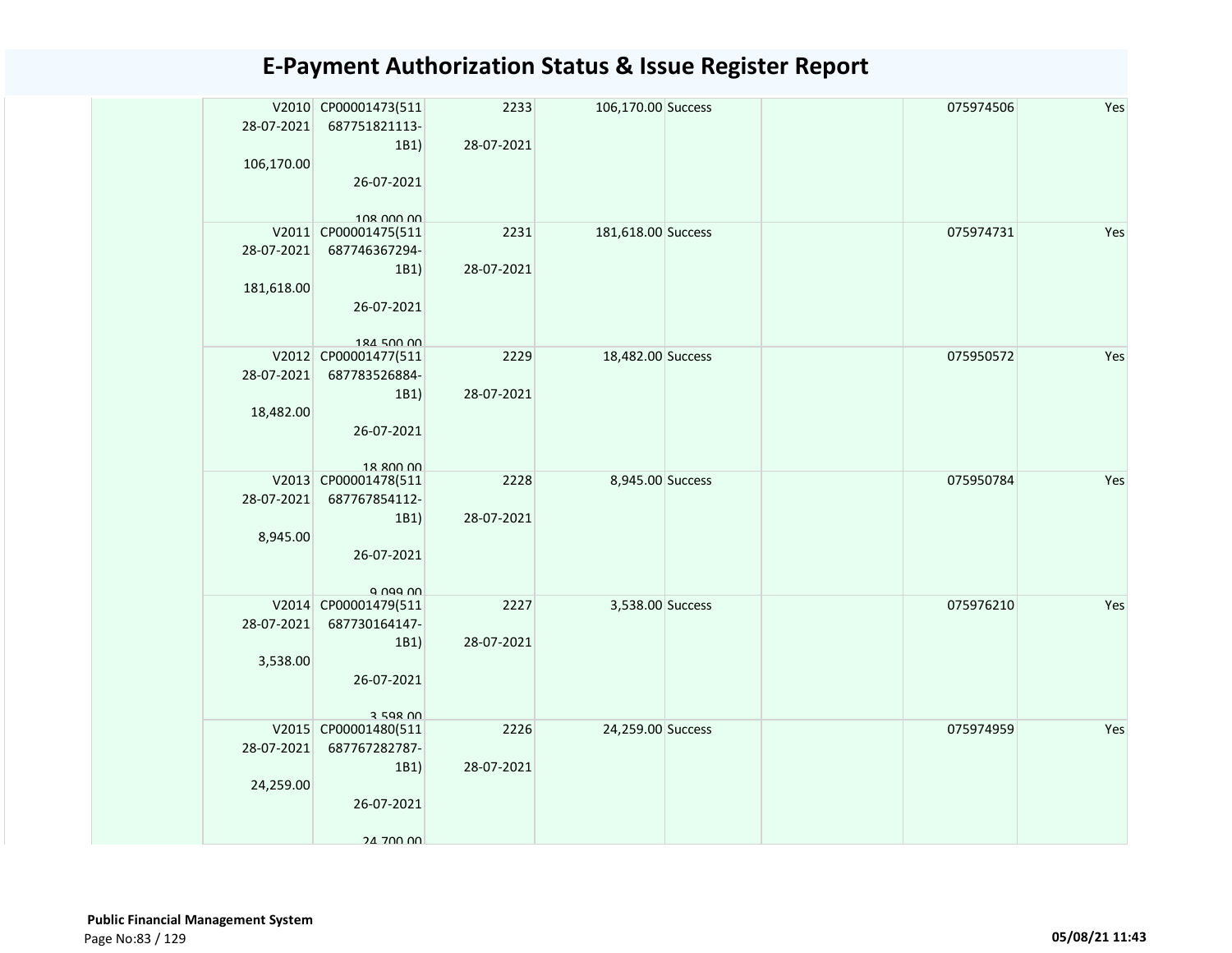| 28-07-2021<br>295.00    | V2016 CP00001481(511<br>687747900556-<br>1B1)<br>26-07-2021                     | 2225<br>28-07-2021 | 295.00 Success    | 075950108 | Yes |
|-------------------------|---------------------------------------------------------------------------------|--------------------|-------------------|-----------|-----|
| 28-07-2021<br>1,475.00  | auu uu<br>V2017 CP00001482(511<br>687739159514-<br>1B1)<br>26-07-2021<br>150000 | 2224<br>28-07-2021 | 1,475.00 Success  | 075950342 | Yes |
| 28-07-2021<br>10,440.00 | V2018 CP00001484(511<br>687789492916-<br>1B1)<br>26-07-2021<br>$10.619$ $00$    | 2222<br>28-07-2021 | 10,440.00 Success | 075953294 | Yes |
| 28-07-2021<br>10,790.00 | V2019 CP00001485(511<br>687783367397-<br>1B1)<br>26-07-2021<br>11 000 00        | 2221<br>28-07-2021 | 10,790.00 Success | 075979165 | Yes |
| 28-07-2021<br>16,186.00 | V2020 CP00001486(511<br>687729607045-<br>1B1)<br>26-07-2021<br>16 500 00        | 2220<br>28-07-2021 | 16,186.00 Success | 075976913 | Yes |
| 28-07-2021<br>19,661.00 | V2021 CP00001487(511<br>687709952381-<br>1B1)<br>26-07-2021<br>20 000 00        | 2219<br>28-07-2021 | 19,661.00 Success | 075953050 | Yes |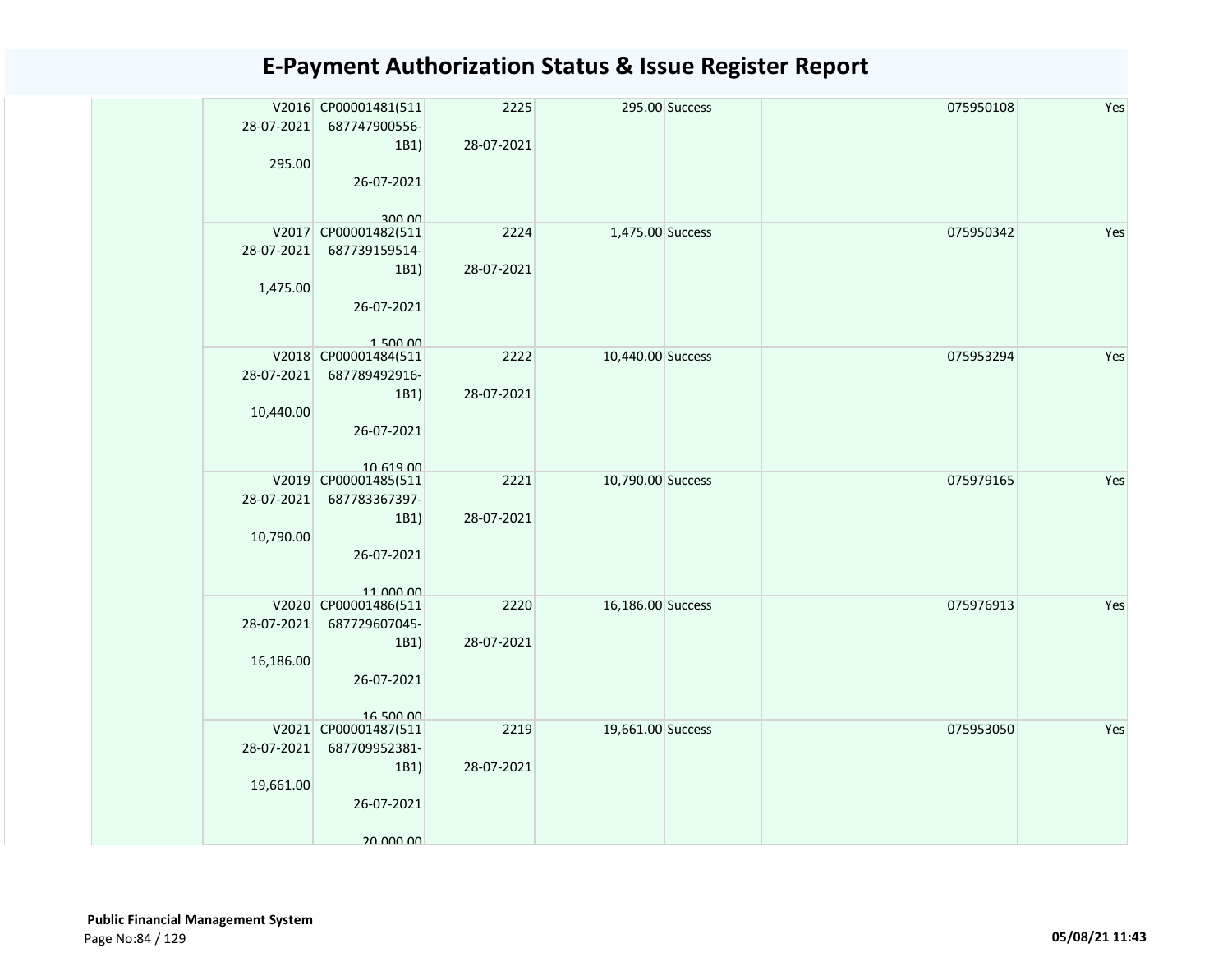| 28-07-2021<br>1,956.00  | V2022 CP00001488(511<br>687740132133-<br>1B1)<br>26-07-2021<br>$1$ agn nn       | 2218<br>28-07-2021 | 1,956.00 Success   |                | 075976447 | Yes |
|-------------------------|---------------------------------------------------------------------------------|--------------------|--------------------|----------------|-----------|-----|
| 28-07-2021<br>18,875.00 | V2023 CP00001489(511<br>687727506057-<br>1B1)<br>26-07-2021<br>19 200 00        | 2217<br>28-07-2021 | 18,875.00 Success  |                | 075948869 | Yes |
| 28-07-2021<br>2,315.00  | V2024 CP00001490(511<br>687791539865-<br>1B1)<br>26-07-2021<br>2.35500          | 2216<br>28-07-2021 | 2,315.00 Success   |                | 075974068 | Yes |
| 28-07-2021<br>21,308.00 | V2025 CP00001491(511<br>687770448345-<br>1B1)<br>26-07-2021<br><b>21 675 00</b> | 2215<br>28-07-2021 | 21,308.00 Success  |                | 075948395 | Yes |
| 28-07-2021<br>442.00    | V2026 CP00001492(511<br>687789043786-<br>1B1)<br>26-07-2021<br>450 00           | 2214<br>28-07-2021 |                    | 442.00 Success | 075974305 | Yes |
| 28-07-2021              | V2027 CP00001552(202<br>107010)                                                 | 2194               | 85,506.00 Success  |                | 094031803 | Yes |
| 1,518,559.00            | 27-07-2021                                                                      | 28-07-2021         | 105,370.00 Success |                | 094031804 | Yes |
|                         |                                                                                 |                    | 53,964.00 Success  |                | 094031806 | Yes |
|                         | 2,381,832.00                                                                    |                    | 31,898.00 Success  |                | 094031809 | Yes |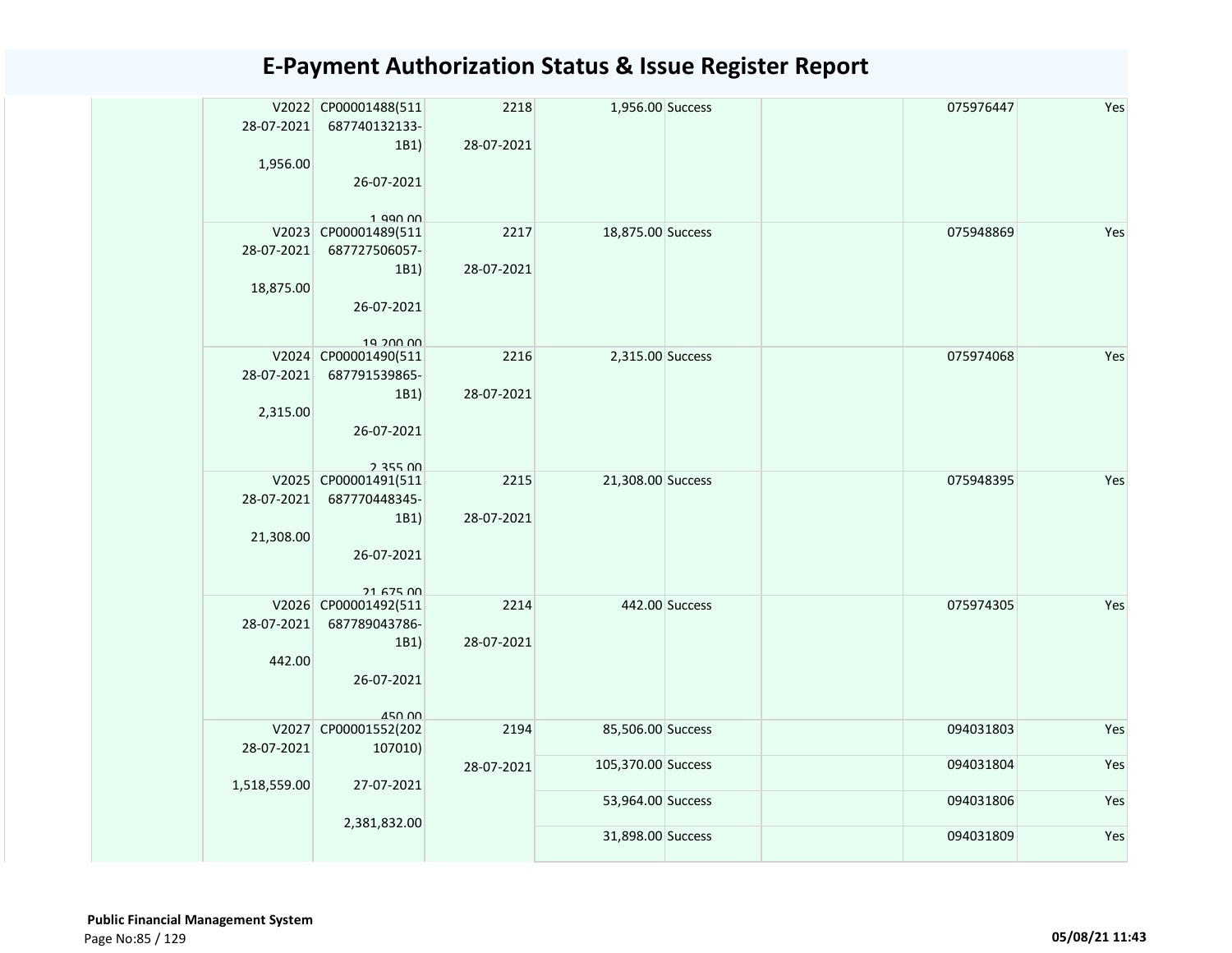| 39,898.00 Success<br>094031810<br>55,378.00 Success<br>094031811<br>Yes<br>85,136.00 Success<br>094031813<br>Yes<br>51,580.00 Success<br>094031814<br>Yes<br>75,914.00 Success<br>094031816<br>Yes<br>63,956.00 Success<br>094031817<br>Yes<br>81,388.00 Success<br>094031818<br>Yes<br>69,236.00 Success<br>094031819<br>Yes<br>31,970.00 Success<br>094031820<br>49,696.00 Success<br>Yes<br>094031821<br>Yes<br>88,068.00 Success<br>094031823<br>Yes<br>79,759.00 Success<br>094031824<br>Yes<br>67,376.00 Success<br>094031825<br>Yes<br>78,046.00 Success<br>094031826<br>98,010.00 Success<br>Yes<br>094031827<br>Yes<br>71,138.00 Success<br>094031828<br>55,378.00 Success<br>094031829<br>Yes<br>99,894.00 Success<br>094031830<br>V2028 CP00001553(202<br>2193<br>72,282.00 Success<br>094031601<br>Yes<br>28-07-2021<br>107038)<br>Yes<br>39,159.00 Success<br>094031605<br>28-07-2021<br>27-07-2021<br>1,627,234.00<br>Yes<br>85,914.00 Success<br>094031608<br>2.742.080.00 |  |  |  |     |
|-------------------------------------------------------------------------------------------------------------------------------------------------------------------------------------------------------------------------------------------------------------------------------------------------------------------------------------------------------------------------------------------------------------------------------------------------------------------------------------------------------------------------------------------------------------------------------------------------------------------------------------------------------------------------------------------------------------------------------------------------------------------------------------------------------------------------------------------------------------------------------------------------------------------------------------------------------------------------------------------|--|--|--|-----|
|                                                                                                                                                                                                                                                                                                                                                                                                                                                                                                                                                                                                                                                                                                                                                                                                                                                                                                                                                                                           |  |  |  | Yes |
|                                                                                                                                                                                                                                                                                                                                                                                                                                                                                                                                                                                                                                                                                                                                                                                                                                                                                                                                                                                           |  |  |  | Yes |
|                                                                                                                                                                                                                                                                                                                                                                                                                                                                                                                                                                                                                                                                                                                                                                                                                                                                                                                                                                                           |  |  |  |     |
|                                                                                                                                                                                                                                                                                                                                                                                                                                                                                                                                                                                                                                                                                                                                                                                                                                                                                                                                                                                           |  |  |  |     |
|                                                                                                                                                                                                                                                                                                                                                                                                                                                                                                                                                                                                                                                                                                                                                                                                                                                                                                                                                                                           |  |  |  |     |
|                                                                                                                                                                                                                                                                                                                                                                                                                                                                                                                                                                                                                                                                                                                                                                                                                                                                                                                                                                                           |  |  |  |     |
|                                                                                                                                                                                                                                                                                                                                                                                                                                                                                                                                                                                                                                                                                                                                                                                                                                                                                                                                                                                           |  |  |  |     |
|                                                                                                                                                                                                                                                                                                                                                                                                                                                                                                                                                                                                                                                                                                                                                                                                                                                                                                                                                                                           |  |  |  |     |
|                                                                                                                                                                                                                                                                                                                                                                                                                                                                                                                                                                                                                                                                                                                                                                                                                                                                                                                                                                                           |  |  |  |     |
|                                                                                                                                                                                                                                                                                                                                                                                                                                                                                                                                                                                                                                                                                                                                                                                                                                                                                                                                                                                           |  |  |  |     |
|                                                                                                                                                                                                                                                                                                                                                                                                                                                                                                                                                                                                                                                                                                                                                                                                                                                                                                                                                                                           |  |  |  |     |
|                                                                                                                                                                                                                                                                                                                                                                                                                                                                                                                                                                                                                                                                                                                                                                                                                                                                                                                                                                                           |  |  |  |     |
|                                                                                                                                                                                                                                                                                                                                                                                                                                                                                                                                                                                                                                                                                                                                                                                                                                                                                                                                                                                           |  |  |  |     |
|                                                                                                                                                                                                                                                                                                                                                                                                                                                                                                                                                                                                                                                                                                                                                                                                                                                                                                                                                                                           |  |  |  |     |
|                                                                                                                                                                                                                                                                                                                                                                                                                                                                                                                                                                                                                                                                                                                                                                                                                                                                                                                                                                                           |  |  |  |     |
|                                                                                                                                                                                                                                                                                                                                                                                                                                                                                                                                                                                                                                                                                                                                                                                                                                                                                                                                                                                           |  |  |  |     |
|                                                                                                                                                                                                                                                                                                                                                                                                                                                                                                                                                                                                                                                                                                                                                                                                                                                                                                                                                                                           |  |  |  | Yes |
|                                                                                                                                                                                                                                                                                                                                                                                                                                                                                                                                                                                                                                                                                                                                                                                                                                                                                                                                                                                           |  |  |  |     |
|                                                                                                                                                                                                                                                                                                                                                                                                                                                                                                                                                                                                                                                                                                                                                                                                                                                                                                                                                                                           |  |  |  |     |
|                                                                                                                                                                                                                                                                                                                                                                                                                                                                                                                                                                                                                                                                                                                                                                                                                                                                                                                                                                                           |  |  |  |     |
|                                                                                                                                                                                                                                                                                                                                                                                                                                                                                                                                                                                                                                                                                                                                                                                                                                                                                                                                                                                           |  |  |  |     |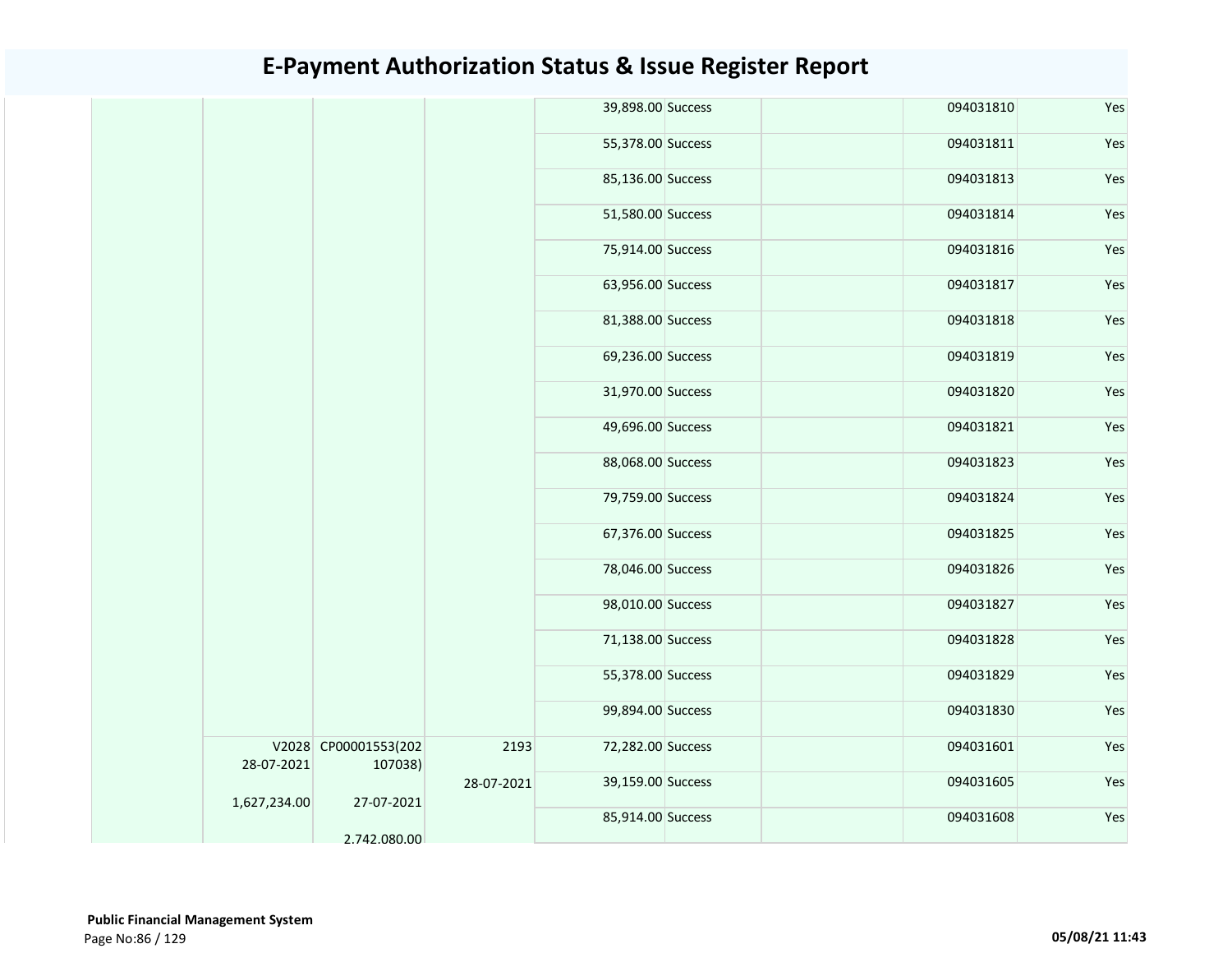|  |            |                                 |            | 65,874.00 Success  |  | 094031610 | Yes |
|--|------------|---------------------------------|------------|--------------------|--|-----------|-----|
|  |            |                                 |            | 91,098.00 Success  |  | 094031614 | Yes |
|  |            |                                 |            | 162,382.00 Success |  | 094031617 | Yes |
|  |            |                                 |            | 61,472.00 Success  |  | 094031619 | Yes |
|  |            |                                 |            | 42,724.00 Success  |  | 094031622 | Yes |
|  |            |                                 |            | 50,308.00 Success  |  | 094031624 | Yes |
|  |            |                                 |            | 56,130.00 Success  |  | 094031628 | Yes |
|  |            |                                 |            | 100,874.00 Success |  | 094031632 | Yes |
|  |            |                                 |            | 90,014.00 Success  |  | 094031637 | Yes |
|  |            |                                 |            | 52,014.00 Success  |  | 094031640 | Yes |
|  |            |                                 |            | 87,456.00 Success  |  | 094031643 | Yes |
|  |            |                                 |            | 195,784.00 Success |  | 094031646 | Yes |
|  |            |                                 |            | 94,450.00 Success  |  | 094031649 | Yes |
|  |            |                                 |            | 106,887.00 Success |  | 094031653 | Yes |
|  |            |                                 |            | 88,210.00 Success  |  | 094031656 | Yes |
|  |            |                                 |            | 84,202.00 Success  |  | 094031660 | Yes |
|  | 28-07-2021 | V2029 CP00001554(202<br>107027) | 2192       | 50,339.00 Success  |  | 094031755 | Yes |
|  | 328,227.00 | 27-07-2021                      | 28-07-2021 | 45,590.00 Success  |  | 094031756 | Yes |
|  |            | 487,551.00                      |            | 44,062.00 Success  |  | 094031757 | Yes |
|  |            |                                 |            | 43,339.00 Success  |  | 094031758 | Yes |
|  |            |                                 |            | 31,628.00 Success  |  | 094031759 | Yes |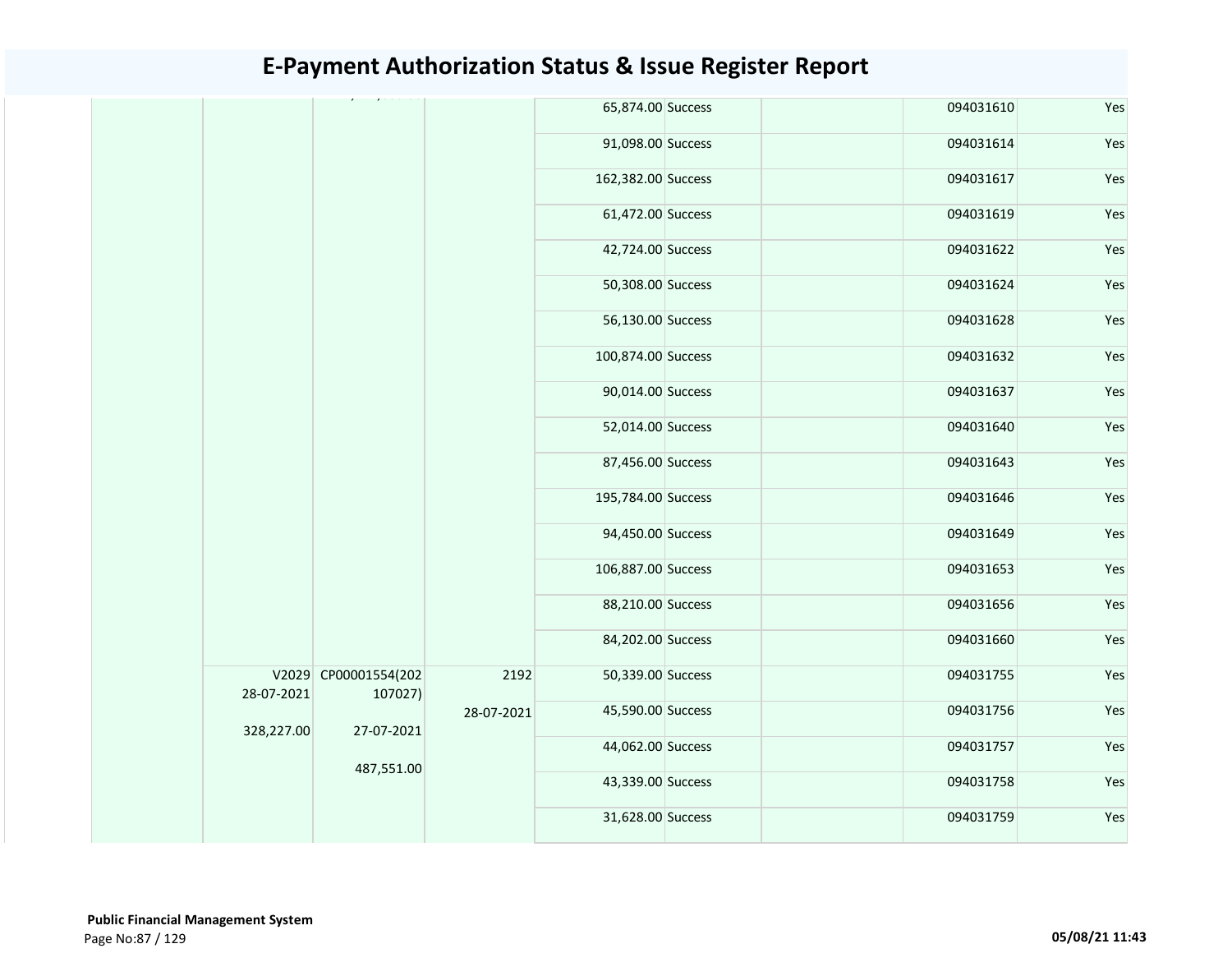|            |                                 |            | 42,605.00 Success | 094031760 | Yes |
|------------|---------------------------------|------------|-------------------|-----------|-----|
|            |                                 |            | 34,466.00 Success | 094031761 | Yes |
|            |                                 |            | 36,198.00 Success | 094031763 | Yes |
| 28-07-2021 | V2030 CP00001555(202<br>107028) | 2195       | 62,248.00 Success | 094031797 | Yes |
| 255,860.00 | 27-07-2021                      | 28-07-2021 | 68,336.00 Success | 094031799 | Yes |
|            | 404,120.00                      |            | 80,898.00 Success | 094031800 | Yes |
|            |                                 |            | 44,378.00 Success | 094031801 | Yes |
| 28-07-2021 | V2031 CP00001556(202<br>107035) | 2197       | 51,472.00 Success | 094031768 | Yes |
| 98.896.00  | 27-07-2021                      | 28-07-2021 | 47,424.00 Success | 094031769 | Yes |
| 28-07-2021 | V2032 CP00001557(202<br>107037) | 2196       | 76,226.00 Success | 094031778 | Yes |
| 898,462.00 | 27-07-2021                      | 28-07-2021 | 49,776.00 Success | 094031779 | Yes |
|            | 1,407,312.00                    |            | 55,444.00 Success | 094031780 | Yes |
|            |                                 |            | 93,674.00 Success | 094031781 | Yes |
|            |                                 |            | 82,300.00 Success | 094031782 | Yes |
|            |                                 |            | 80,674.00 Success | 094031783 | Yes |
|            |                                 |            | 74,308.00 Success | 094031784 | Yes |
|            |                                 |            | 97,418.00 Success | 094031785 | Yes |
|            |                                 |            | 78,362.00 Success | 094031786 | Yes |
|            |                                 |            | 49,148.00 Success | 094031788 | Yes |
|            |                                 |            | 96,418.00 Success | 094031789 | Yes |
|            |                                 |            | 64,714.00 Success | 094031790 | Yes |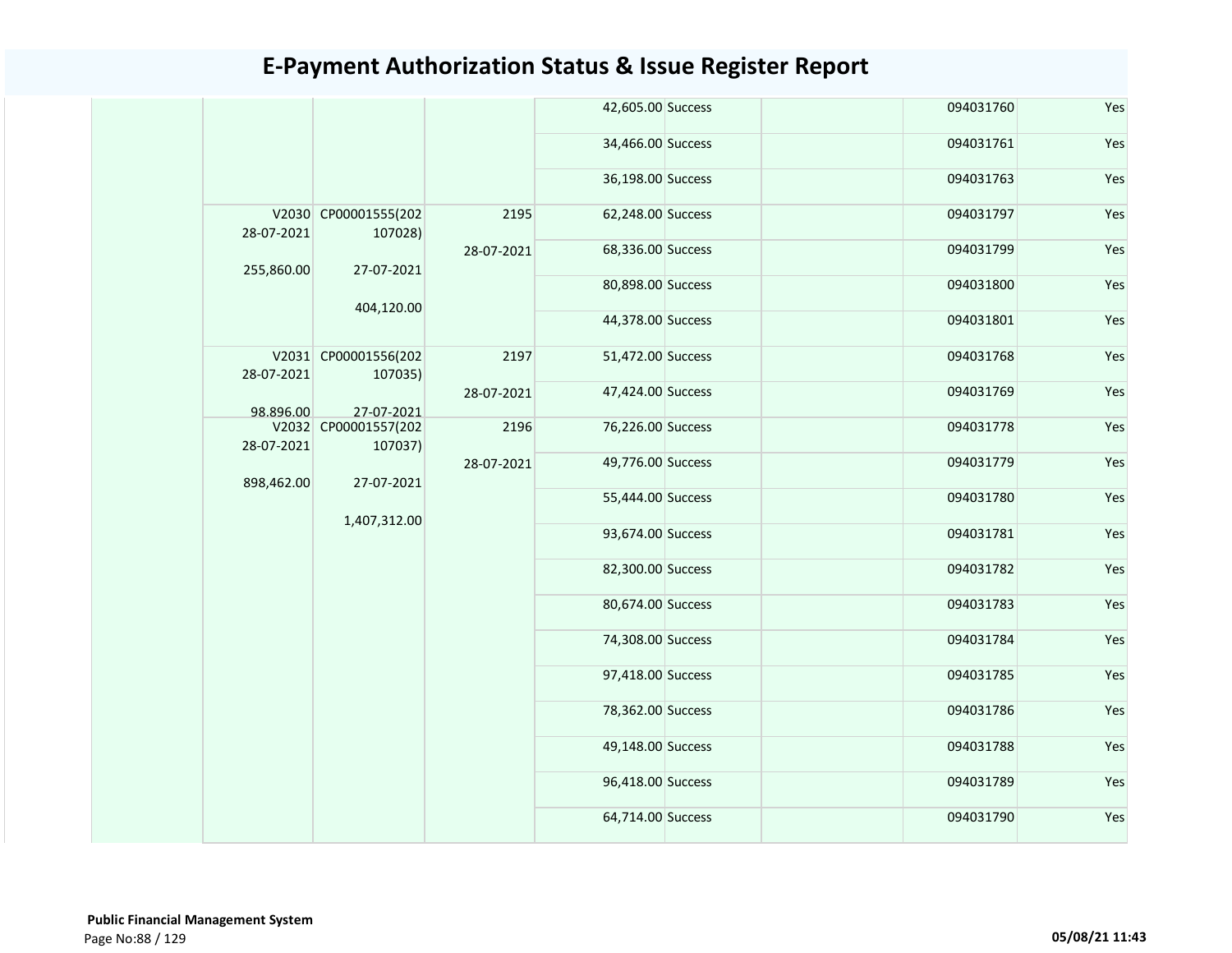|              | V2033 CP00001558(202 | 2198       | 83,200.00 Success | 094032191 | Yes |
|--------------|----------------------|------------|-------------------|-----------|-----|
| 28-07-2021   | 107040)              | 28-07-2021 | 82,160.00 Success | 094032192 | Yes |
| 1,979,830.00 | 27-07-2021           |            | 87,450.00 Success | 094032193 | Yes |
|              | 2,343,696.00         |            | 85,370.00 Success | 094032196 | Yes |
|              |                      |            |                   |           |     |
|              |                      |            | 87,925.00 Success | 094032197 | Yes |
|              |                      |            | 66,474.00 Success | 094032198 | Yes |
|              |                      |            | 86,840.00 Success | 094032199 | Yes |
|              |                      |            | 84,240.00 Success | 094032200 | Yes |
|              |                      |            | 83,200.00 Success | 094032201 | Yes |
|              |                      |            | 85,280.00 Success | 094032203 | Yes |
|              |                      |            | 88,400.00 Success | 094032204 | Yes |
|              |                      |            | 69,752.00 Success | 094032205 | Yes |
|              |                      |            | 86,840.00 Success | 094032206 | Yes |
|              |                      |            | 83,240.00 Success | 094032207 | Yes |
|              |                      |            | 84,280.00 Success | 094032208 | Yes |
|              |                      |            | 83,850.00 Success | 094032210 | Yes |
|              |                      |            | 76,087.00 Success | 094032211 | Yes |
|              |                      |            | 83,200.00 Success | 094032212 | Yes |
|              |                      |            | 84,240.00 Success | 094032213 | Yes |
|              |                      |            | 81,757.00 Success | 094032215 | Yes |
|              |                      |            | 87,450.00 Success | 094032216 | Yes |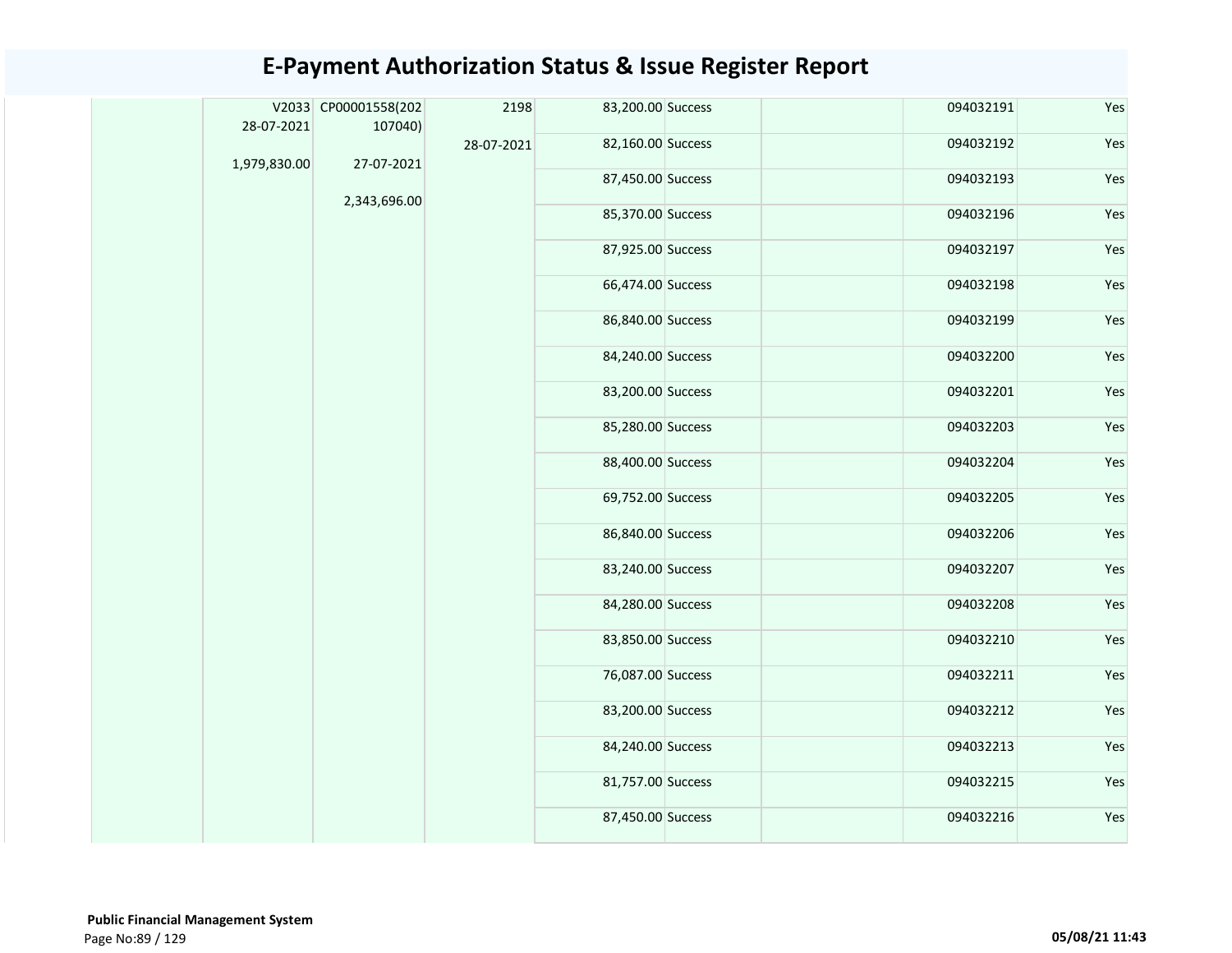|              |                                 |            | 82,160.00 Success |  | 094032217 | Yes |
|--------------|---------------------------------|------------|-------------------|--|-----------|-----|
|              |                                 |            | 82,200.00 Success |  | 094032218 | Yes |
|              |                                 |            | 74,235.00 Success |  | 094032219 | Yes |
| 28-07-2021   | V2034 CP00001559(202<br>107041) | 2199       | 71,122.00 Success |  | 094032222 | Yes |
| 2,401,531.00 | 27-07-2021                      | 28-07-2021 | 71,586.00 Success |  | 094032223 | Yes |
|              | 2,773,673.00                    |            | 68,986.00 Success |  | 094032224 | Yes |
|              |                                 |            | 67,946.00 Success |  | 094032225 | Yes |
|              |                                 |            | 65,088.00 Success |  | 094032226 | Yes |
|              |                                 |            | 64,048.00 Success |  | 094032228 | Yes |
|              |                                 |            | 68,208.00 Success |  | 094032229 | Yes |
|              |                                 |            | 72,789.00 Success |  | 094032230 | Yes |
|              |                                 |            | 83,200.00 Success |  | 094032232 | Yes |
|              |                                 |            | 84,240.00 Success |  | 094032234 | Yes |
|              |                                 |            | 86,840.00 Success |  | 094032235 | Yes |
|              |                                 |            | 83,200.00 Success |  | 094032236 | Yes |
|              |                                 |            | 83,200.00 Success |  | 094032237 | Yes |
|              |                                 |            | 84,240.00 Success |  | 094032238 | Yes |
|              |                                 |            | 84,240.00 Success |  | 094032239 | Yes |
|              |                                 |            | 83,200.00 Success |  | 094032240 | Yes |
|              |                                 |            | 84,240.00 Success |  | 094032241 | Yes |
|              |                                 |            | 68,160.00 Success |  | 094032242 | Yes |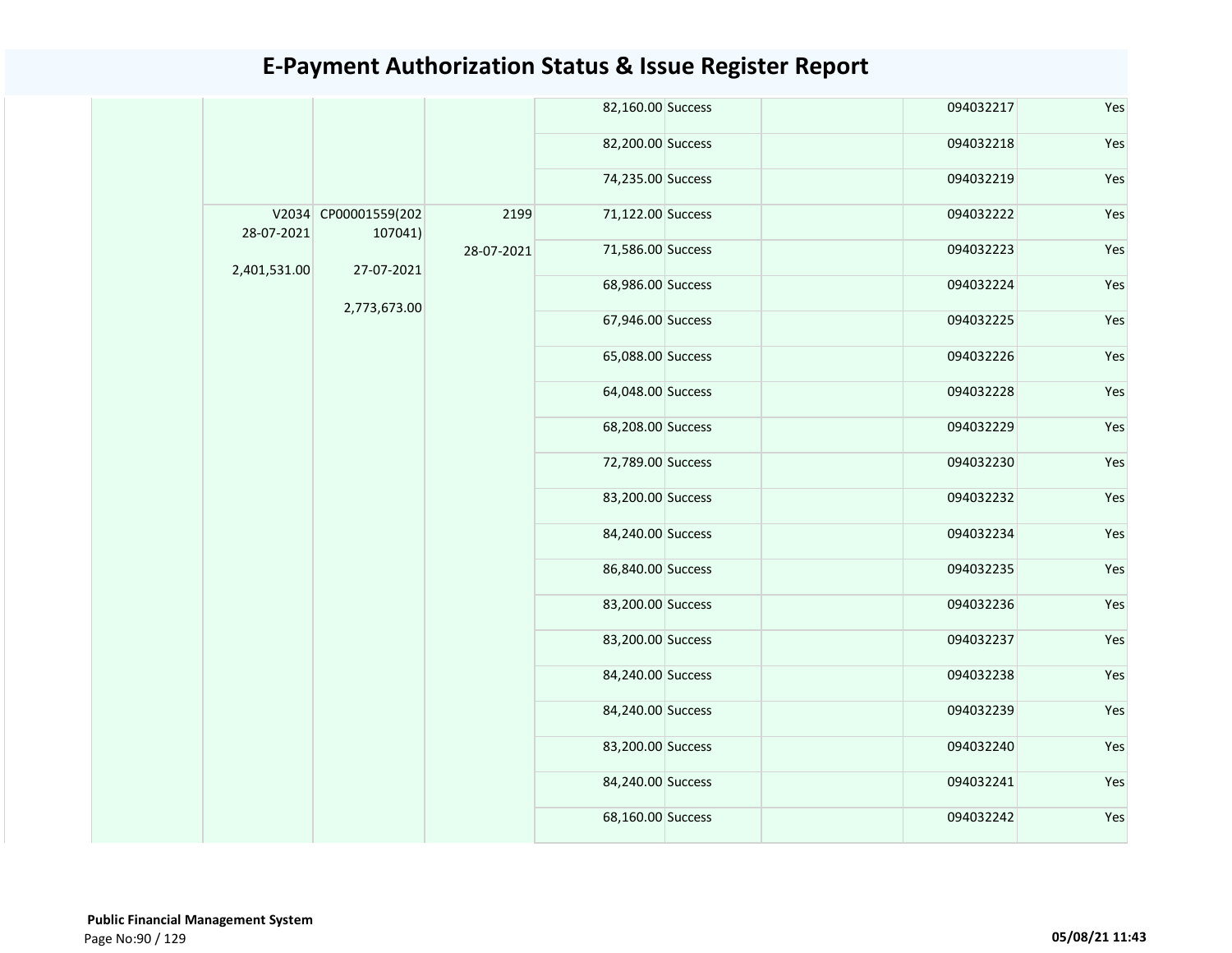|  |            |                                 |            | 73,682.00 Success |  | 094032243 | Yes |
|--|------------|---------------------------------|------------|-------------------|--|-----------|-----|
|  |            |                                 |            | 72,122.00 Success |  | 094032244 | Yes |
|  |            |                                 |            | 72,122.00 Success |  | 094032245 | Yes |
|  |            |                                 |            | 74,722.00 Success |  | 094032247 | Yes |
|  |            |                                 |            | 72,122.00 Success |  | 094032248 | Yes |
|  |            |                                 |            | 73,162.00 Success |  | 094032249 | Yes |
|  |            |                                 |            | 74,202.00 Success |  | 094032250 | Yes |
|  |            |                                 |            | 73,682.00 Success |  | 094032251 | Yes |
|  |            |                                 |            | 74,332.00 Success |  | 094032252 | Yes |
|  |            |                                 |            | 72,122.00 Success |  | 094032253 | Yes |
|  |            |                                 |            | 74,202.00 Success |  | 094032254 | Yes |
|  |            |                                 |            | 72,642.00 Success |  | 094032255 | Yes |
|  |            |                                 |            | 73,682.00 Success |  | 094032257 | Yes |
|  |            |                                 |            | 74,202.00 Success |  | 094032260 | Yes |
|  | 28-07-2021 | V2035 CP00001560(202<br>107022) | 2200       | 40,746.00 Success |  | 094032166 | Yes |
|  | 867,107.00 | 27-07-2021                      | 28-07-2021 | 53,390.00 Success |  | 094032167 | Yes |
|  |            |                                 |            | 55,092.00 Success |  | 094032168 | Yes |
|  |            | 1,073,968.00                    |            | 51,999.00 Success |  | 094032169 | Yes |
|  |            |                                 |            | 51,322.00 Success |  | 094032170 | Yes |
|  |            |                                 |            | 49,650.00 Success |  | 094032171 | Yes |
|  |            |                                 |            | 52,183.00 Success |  | 094032174 | Yes |
|  |            |                                 |            |                   |  |           |     |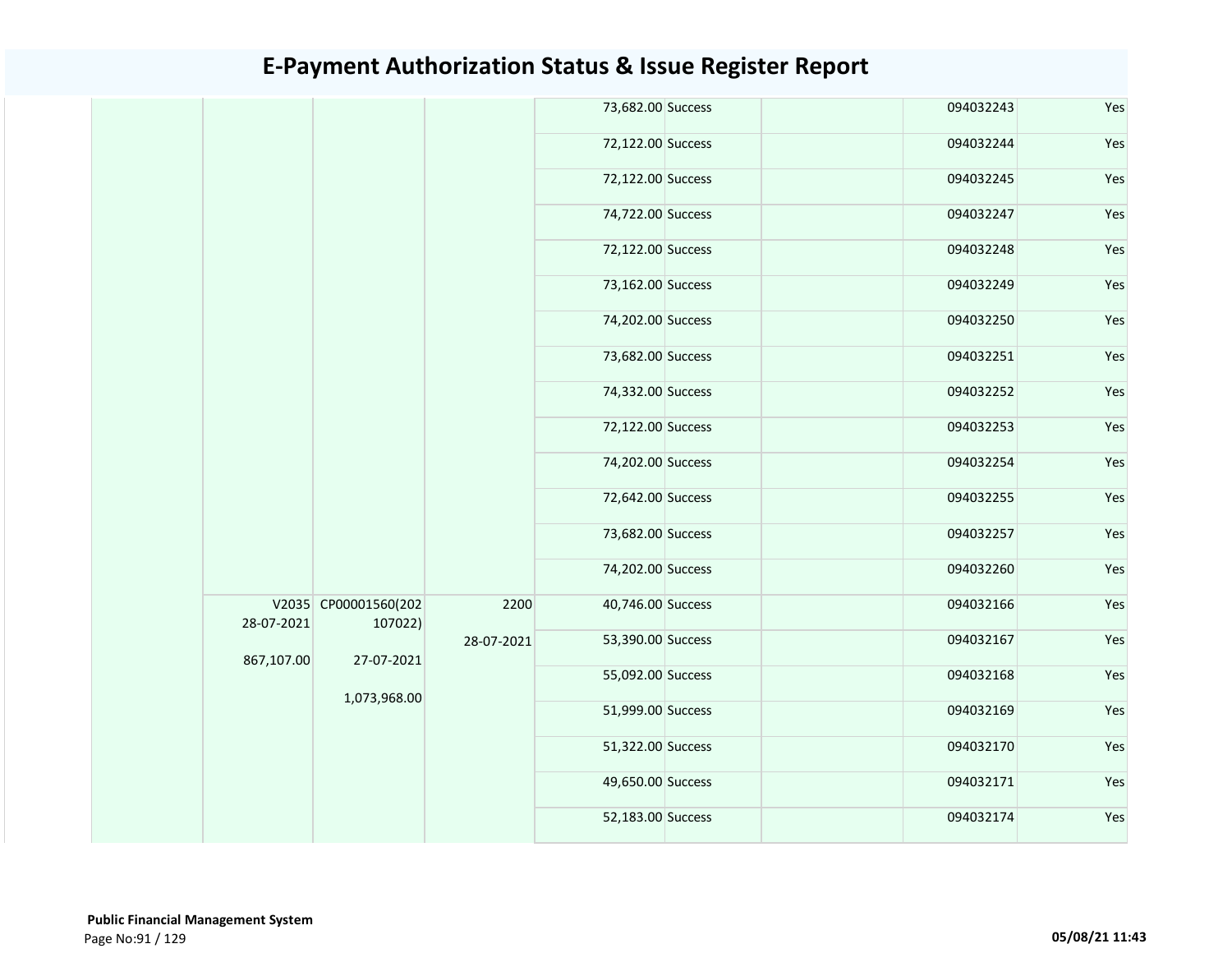|            |                         |            | 46,458.00 Success |  | 094032175 | Yes |
|------------|-------------------------|------------|-------------------|--|-----------|-----|
|            |                         |            | 50,898.00 Success |  | 094032176 | Yes |
|            |                         |            | 51,458.00 Success |  | 094032177 | Yes |
|            |                         |            | 46,458.00 Success |  | 094032178 | Yes |
|            |                         |            | 49,938.00 Success |  | 094032180 | Yes |
|            |                         |            | 32,124.00 Success |  | 094032181 | Yes |
|            |                         |            | 40,982.00 Success |  | 094032182 | Yes |
|            |                         |            | 33,786.00 Success |  | 094032183 | Yes |
|            |                         |            | 43,525.00 Success |  | 094032185 | Yes |
|            |                         |            | 57,488.00 Success |  | 094032186 | Yes |
|            |                         |            | 59,610.00 Success |  | 094032187 | Yes |
|            | V2036 CP00001580(EFR    | 2191       | 27,000.00 Success |  | 075987098 | Yes |
| 28-07-2021 | 2021070028)             | 28-07-2021 |                   |  |           |     |
| 27,000.00  | 28-07-2021              |            |                   |  |           |     |
| V2037      | 27 000 00<br>CP00001514 | 2235       | 8,910.00 Success  |  | 075979397 | Yes |
| 28-07-2021 |                         |            |                   |  |           |     |
| 8,910.00   | 26-07-2021<br>9.900.00  | 28-07-2021 |                   |  |           |     |
|            | V2038 CP00001474(511    | 2234       | 2,409.00 Success  |  | 075953559 | Yes |
| 28-07-2021 | 687720545258-           |            |                   |  |           |     |
|            | 1B1)                    | 28-07-2021 |                   |  |           |     |
| 2,409.00   |                         |            |                   |  |           |     |
|            | 26-07-2021              |            |                   |  |           |     |
|            | 2.450,00                |            |                   |  |           |     |
|            |                         |            |                   |  |           |     |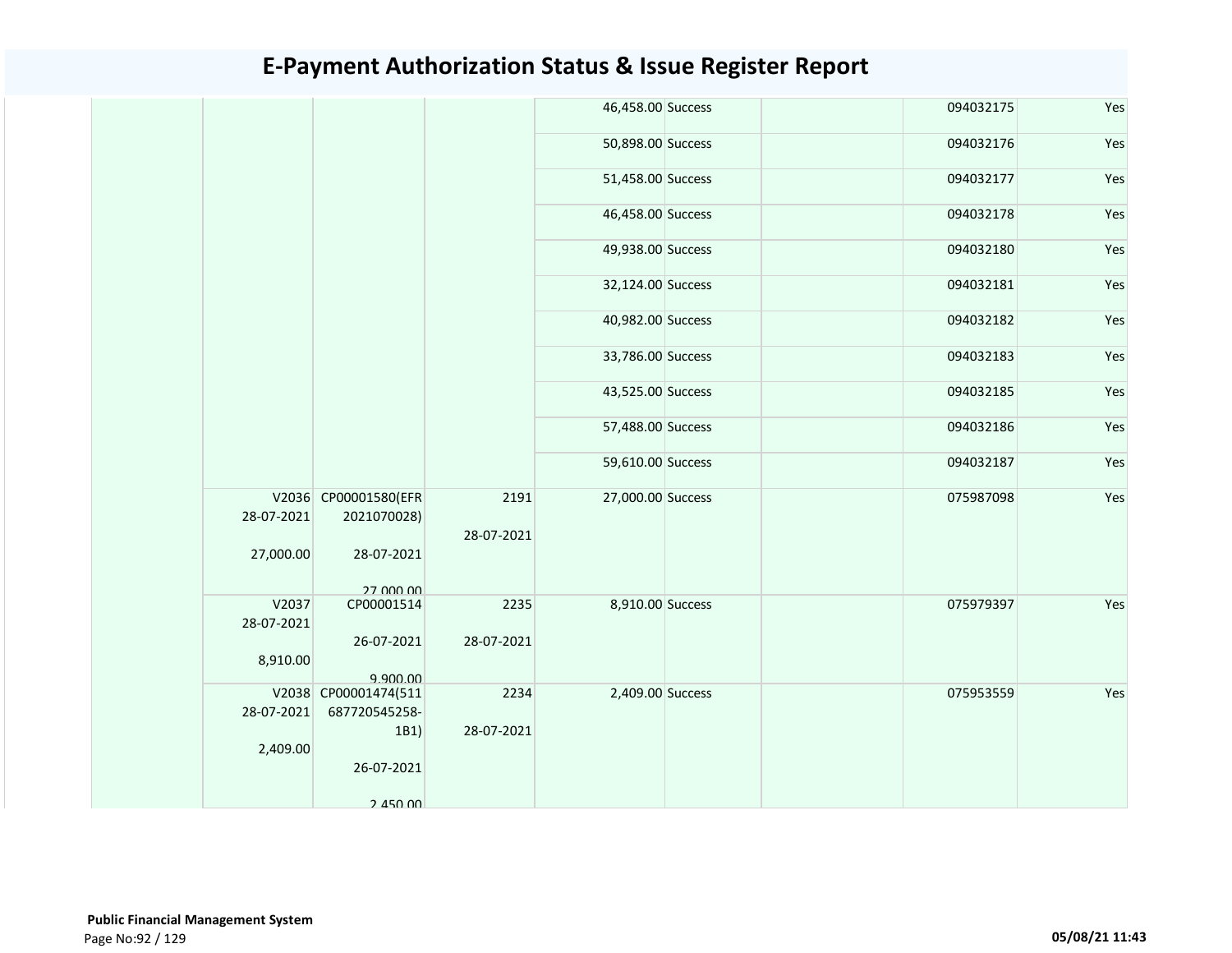| 28-07-2021 | V2039 CP00001476(511<br>687760722903-<br>1B1)<br>5,309.00<br>26-07-2021<br>$5$ $100$ $00$ | 2230<br>28-07-2021 | 5,309.00 Success  |  | 075976683 | Yes |
|------------|-------------------------------------------------------------------------------------------|--------------------|-------------------|--|-----------|-----|
| 28-07-2021 | V2040 CP00001561(202<br>107021)                                                           | 2201               | 49,882.00 Success |  | 094032488 | Yes |
|            |                                                                                           | 28-07-2021         | 42,558.00 Success |  | 094032489 | Yes |
| 556,901.00 | 27-07-2021                                                                                |                    | 50,000.00 Success |  | 094032490 | Yes |
|            | 735,356.00                                                                                |                    | 49,398.00 Success |  | 094032493 | Yes |
|            |                                                                                           |                    | 49,830.00 Success |  | 094032494 | Yes |
|            |                                                                                           |                    | 47,812.00 Success |  | 094032496 | Yes |
|            |                                                                                           |                    | 41,008.00 Success |  | 094032498 | Yes |
|            |                                                                                           |                    | 43,008.00 Success |  | 094032499 | Yes |
|            |                                                                                           |                    | 43,738.00 Success |  | 094032501 | Yes |
|            |                                                                                           |                    | 40,897.00 Success |  | 094032502 | Yes |
|            |                                                                                           |                    | 47,650.00 Success |  | 094032504 | Yes |
|            |                                                                                           |                    | 51,120.00 Success |  | 094032505 | Yes |
| 28-07-2021 | V2041 CP00001562(202<br>107024)                                                           | 2203               | 34,792.00 Success |  | 094032527 | Yes |
|            |                                                                                           | 28-07-2021         | 34,542.00 Success |  | 094032530 | Yes |
|            | 1,065,313.00<br>27-07-2021<br>1,157,226.00                                                |                    | 34,542.00 Success |  | 094032533 | Yes |
|            |                                                                                           |                    | 34,542.00 Success |  | 094032538 | Yes |
|            |                                                                                           |                    | 28,938.00 Success |  | 094032540 | Yes |
|            |                                                                                           |                    | 34,542.00 Success |  | 094032544 | Yes |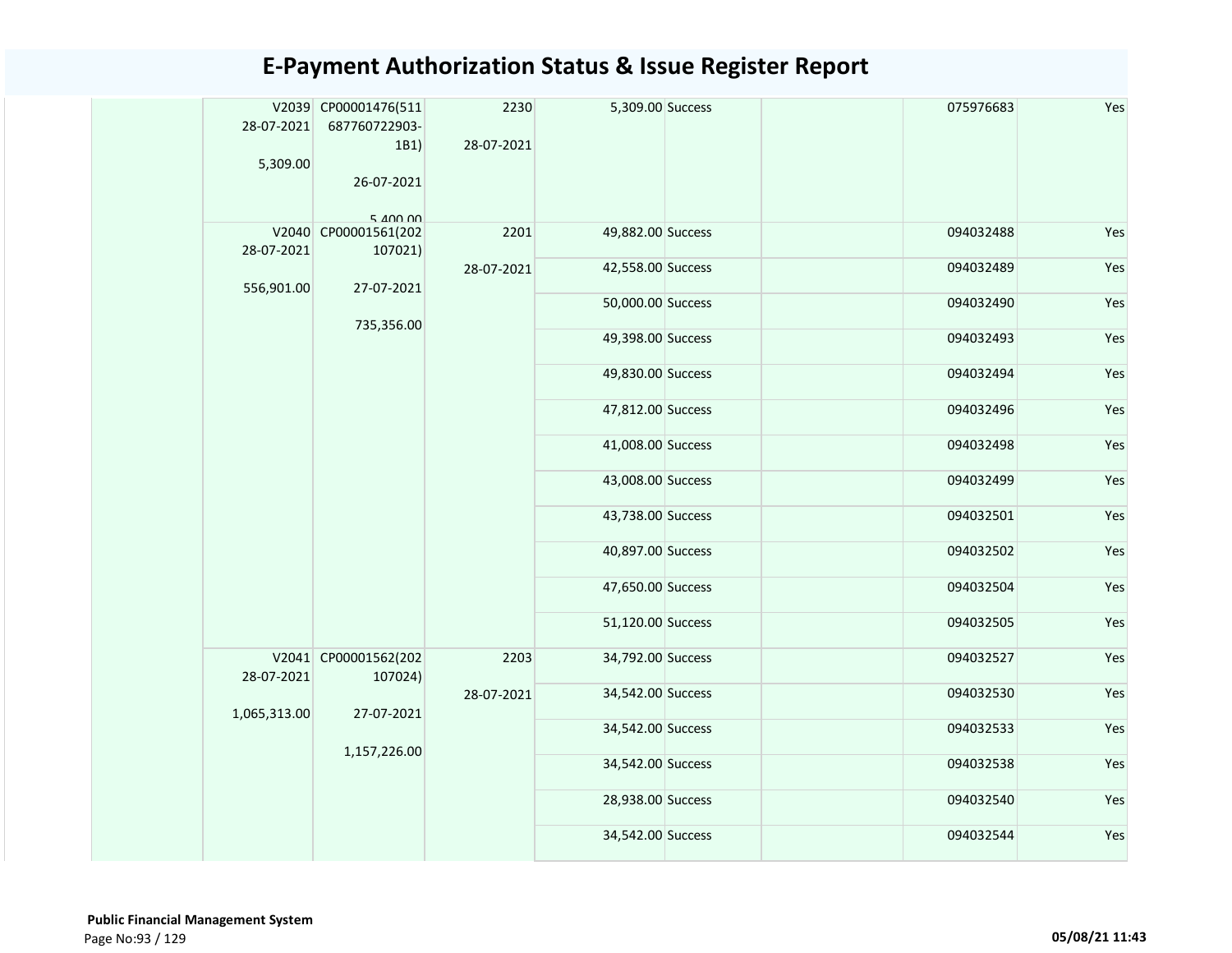| 33,542.00 Success |  | 094032547 | Yes |
|-------------------|--|-----------|-----|
| 34,542.00 Success |  | 094032551 | Yes |
| 34,542.00 Success |  | 094032554 | Yes |
| 33,542.00 Success |  | 094032558 | Yes |
| 33,542.00 Success |  | 094032561 | Yes |
| 34,542.00 Success |  | 094032564 | Yes |
| 25,923.00 Success |  | 094032567 | Yes |
| 34,542.00 Success |  | 094032570 | Yes |
| 34,542.00 Success |  | 094032574 | Yes |
| 34,542.00 Success |  | 094032576 | Yes |
| 34,542.00 Success |  | 094032577 | Yes |
| 34,542.00 Success |  | 094032578 | Yes |
| 34,542.00 Success |  | 094032579 | Yes |
| 34,542.00 Success |  | 094032580 | Yes |
| 28,966.00 Success |  | 094032581 | Yes |
| 32,123.00 Success |  | 094032582 | Yes |
| 34,542.00 Success |  | 094032583 | Yes |
| 34,542.00 Success |  | 094032584 | Yes |
| 34,542.00 Success |  | 094032585 | Yes |
| 33,851.00 Success |  | 094032586 | Yes |
| 34,542.00 Success |  | 094032590 | Yes |
|                   |  |           |     |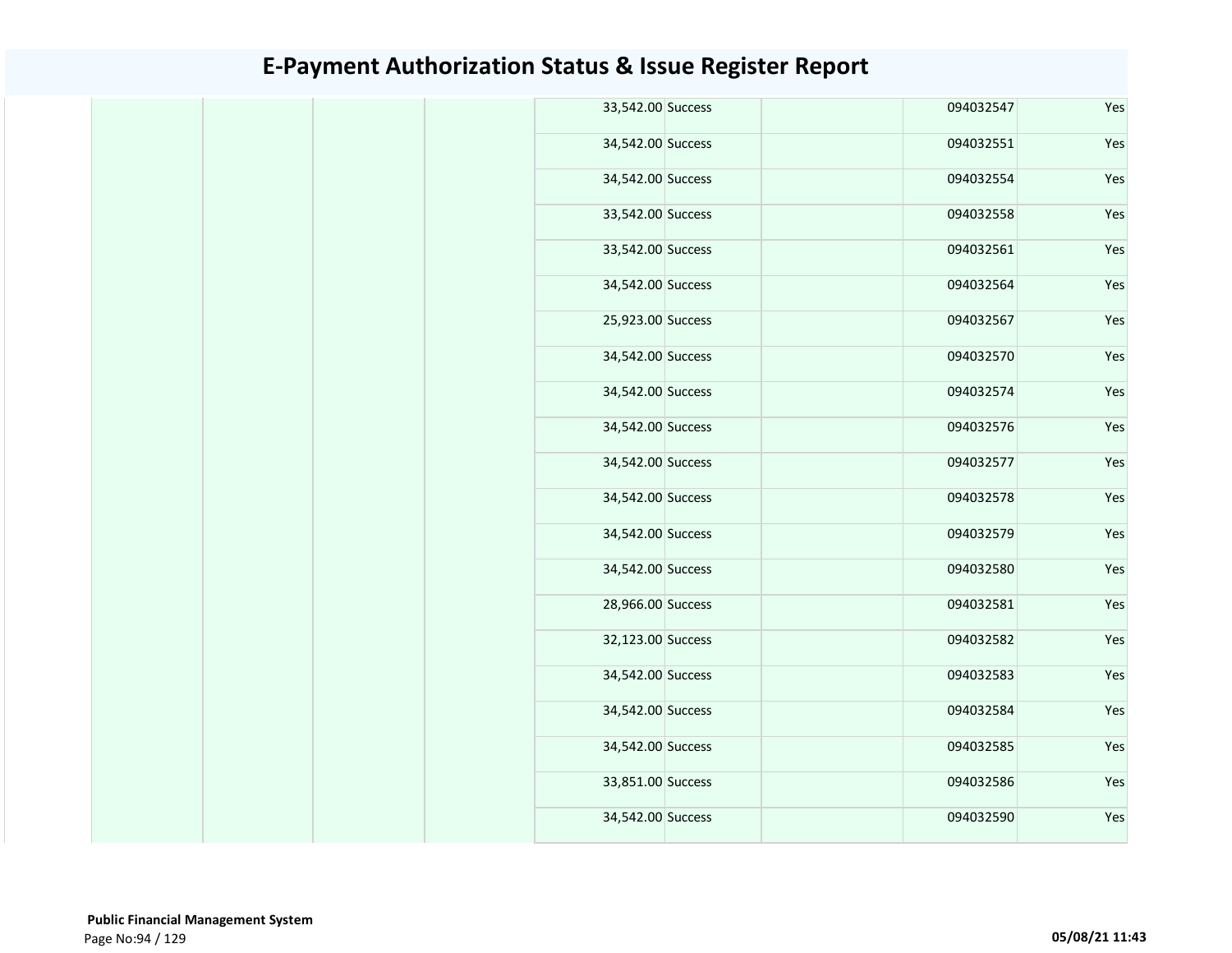|              |                                 |                    | 33,851.00 Success  |           | 094032594 | Yes |  |  |  |  |  |  |                    |                   |           |                   |     |           |     |
|--------------|---------------------------------|--------------------|--------------------|-----------|-----------|-----|--|--|--|--|--|--|--------------------|-------------------|-----------|-------------------|-----|-----------|-----|
|              |                                 |                    | 27,247.00 Success  |           | 094032598 | Yes |  |  |  |  |  |  |                    |                   |           |                   |     |           |     |
|              |                                 |                    | 34,542.00 Success  |           | 094032601 | Yes |  |  |  |  |  |  |                    |                   |           |                   |     |           |     |
|              |                                 |                    | 33,160.00 Success  |           | 094032604 | Yes |  |  |  |  |  |  |                    |                   |           |                   |     |           |     |
|              |                                 |                    | 29,538.00 Success  |           | 094032607 | Yes |  |  |  |  |  |  |                    |                   |           |                   |     |           |     |
| 28-07-2021   | V2042 CP00001563(202<br>107031) | 2205               | 171,736.00 Success |           | 094032686 | Yes |  |  |  |  |  |  |                    |                   |           |                   |     |           |     |
| 697,510.00   | 27-07-2021                      | 28-07-2021         | 90,008.00 Success  |           | 094032689 | Yes |  |  |  |  |  |  |                    |                   |           |                   |     |           |     |
|              | 1,060,120.00                    |                    | 138,400.00 Success |           | 094032692 | Yes |  |  |  |  |  |  |                    |                   |           |                   |     |           |     |
|              |                                 |                    | 82,766.00 Success  |           | 094032697 | Yes |  |  |  |  |  |  |                    |                   |           |                   |     |           |     |
|              |                                 | 214,600.00 Success |                    | 094032700 | Yes       |     |  |  |  |  |  |  |                    |                   |           |                   |     |           |     |
| 28-07-2021   | V2043 CP00001564(202<br>107042) | 2204               | 73,122.00 Success  |           | 094032717 | Yes |  |  |  |  |  |  |                    |                   |           |                   |     |           |     |
|              | 27-07-2021                      | 28-07-2021         | 125,978.00 Success |           | 094032718 | Yes |  |  |  |  |  |  |                    |                   |           |                   |     |           |     |
| 1,861,596.00 |                                 |                    | 83,262.00 Success  |           | 094032719 | Yes |  |  |  |  |  |  |                    |                   |           |                   |     |           |     |
|              | 3,066,008.00                    |                    | 80,756.00 Success  |           | 094032720 | Yes |  |  |  |  |  |  |                    |                   |           |                   |     |           |     |
|              |                                 |                    | 92,074.00 Success  |           | 094032721 | Yes |  |  |  |  |  |  |                    |                   |           |                   |     |           |     |
|              |                                 |                    |                    |           |           |     |  |  |  |  |  |  | 129,172.00 Success |                   | 094032722 | Yes               |     |           |     |
|              |                                 |                    |                    |           |           |     |  |  |  |  |  |  |                    |                   |           | 53,964.00 Success |     | 094032723 | Yes |
|              |                                 |                    |                    |           |           |     |  |  |  |  |  |  |                    | 76,828.00 Success |           | 094032724         | Yes |           |     |
|              |                                 |                    |                    |           |           |     |  |  |  |  |  |  | 98,122.00 Success  |                   | 094032726 | Yes               |     |           |     |
|              |                                 |                    | 58,694.00 Success  |           | 094032727 | Yes |  |  |  |  |  |  |                    |                   |           |                   |     |           |     |
|              |                                 | 80,438.00 Success  |                    | 094032729 | Yes       |     |  |  |  |  |  |  |                    |                   |           |                   |     |           |     |
|              |                                 |                    |                    |           |           |     |  |  |  |  |  |  |                    |                   |           |                   |     |           |     |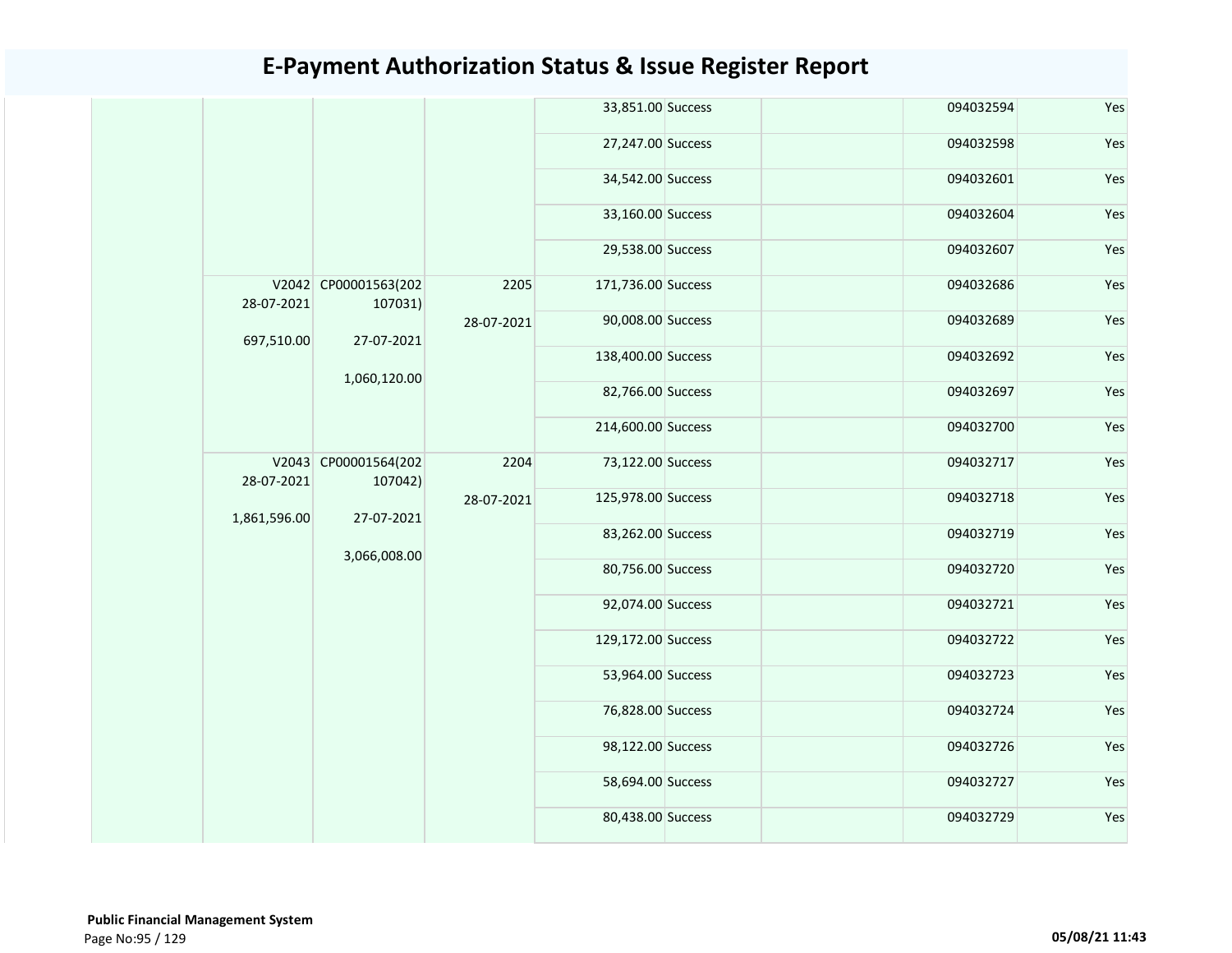| Yes<br>112,414.00 Success<br>094032731<br>102,158.00 Success<br>094032732<br>39,274.00 Success<br>094032734<br>72,614.00 Success<br>094032735<br>73,894.00 Success<br>094032736<br>66,242.00 Success<br>094032737<br>094032738<br>115,222.00 Success<br>76,178.00 Success<br>094032739<br>094032740<br>111,178.00 Success<br>61,118.00 Success<br>094032741<br>78,894.00 Success<br>094032743<br>V2044 CP00001565(202<br>2206<br>094032751<br>28,269.00 Success<br>28-07-2021<br>107046)<br>094032752<br>53,952.00 Success<br>28-07-2021<br>480,873.00<br>27-07-2021<br>094032753<br>43,828.00 Success<br>689,440.00<br>47,075.00 Success<br>094032754<br>34,715.00 Success<br>094032755<br>094032757<br>33,264.00 Success<br>094032758<br>42,952.00 Success<br>35,958.00 Success<br>094032759<br>33,294.00 Success<br>094032760<br>29,656.00 Success<br>094032761 |  |  |  |  |  |  |  |  |  |  |  |  |  |  |  |  |  |  |  |
|--------------------------------------------------------------------------------------------------------------------------------------------------------------------------------------------------------------------------------------------------------------------------------------------------------------------------------------------------------------------------------------------------------------------------------------------------------------------------------------------------------------------------------------------------------------------------------------------------------------------------------------------------------------------------------------------------------------------------------------------------------------------------------------------------------------------------------------------------------------------|--|--|--|--|--|--|--|--|--|--|--|--|--|--|--|--|--|--|--|
| Yes<br>Yes<br>Yes<br>Yes<br>Yes<br>Yes<br>Yes<br>Yes<br>Yes<br>Yes<br>Yes<br>Yes<br>Yes<br>Yes<br>Yes<br>Yes<br>Yes<br>Yes<br>Yes<br>Yes                                                                                                                                                                                                                                                                                                                                                                                                                                                                                                                                                                                                                                                                                                                           |  |  |  |  |  |  |  |  |  |  |  |  |  |  |  |  |  |  |  |
|                                                                                                                                                                                                                                                                                                                                                                                                                                                                                                                                                                                                                                                                                                                                                                                                                                                                    |  |  |  |  |  |  |  |  |  |  |  |  |  |  |  |  |  |  |  |
|                                                                                                                                                                                                                                                                                                                                                                                                                                                                                                                                                                                                                                                                                                                                                                                                                                                                    |  |  |  |  |  |  |  |  |  |  |  |  |  |  |  |  |  |  |  |
|                                                                                                                                                                                                                                                                                                                                                                                                                                                                                                                                                                                                                                                                                                                                                                                                                                                                    |  |  |  |  |  |  |  |  |  |  |  |  |  |  |  |  |  |  |  |
|                                                                                                                                                                                                                                                                                                                                                                                                                                                                                                                                                                                                                                                                                                                                                                                                                                                                    |  |  |  |  |  |  |  |  |  |  |  |  |  |  |  |  |  |  |  |
|                                                                                                                                                                                                                                                                                                                                                                                                                                                                                                                                                                                                                                                                                                                                                                                                                                                                    |  |  |  |  |  |  |  |  |  |  |  |  |  |  |  |  |  |  |  |
|                                                                                                                                                                                                                                                                                                                                                                                                                                                                                                                                                                                                                                                                                                                                                                                                                                                                    |  |  |  |  |  |  |  |  |  |  |  |  |  |  |  |  |  |  |  |
|                                                                                                                                                                                                                                                                                                                                                                                                                                                                                                                                                                                                                                                                                                                                                                                                                                                                    |  |  |  |  |  |  |  |  |  |  |  |  |  |  |  |  |  |  |  |
|                                                                                                                                                                                                                                                                                                                                                                                                                                                                                                                                                                                                                                                                                                                                                                                                                                                                    |  |  |  |  |  |  |  |  |  |  |  |  |  |  |  |  |  |  |  |
|                                                                                                                                                                                                                                                                                                                                                                                                                                                                                                                                                                                                                                                                                                                                                                                                                                                                    |  |  |  |  |  |  |  |  |  |  |  |  |  |  |  |  |  |  |  |
|                                                                                                                                                                                                                                                                                                                                                                                                                                                                                                                                                                                                                                                                                                                                                                                                                                                                    |  |  |  |  |  |  |  |  |  |  |  |  |  |  |  |  |  |  |  |
|                                                                                                                                                                                                                                                                                                                                                                                                                                                                                                                                                                                                                                                                                                                                                                                                                                                                    |  |  |  |  |  |  |  |  |  |  |  |  |  |  |  |  |  |  |  |
|                                                                                                                                                                                                                                                                                                                                                                                                                                                                                                                                                                                                                                                                                                                                                                                                                                                                    |  |  |  |  |  |  |  |  |  |  |  |  |  |  |  |  |  |  |  |
|                                                                                                                                                                                                                                                                                                                                                                                                                                                                                                                                                                                                                                                                                                                                                                                                                                                                    |  |  |  |  |  |  |  |  |  |  |  |  |  |  |  |  |  |  |  |
|                                                                                                                                                                                                                                                                                                                                                                                                                                                                                                                                                                                                                                                                                                                                                                                                                                                                    |  |  |  |  |  |  |  |  |  |  |  |  |  |  |  |  |  |  |  |
|                                                                                                                                                                                                                                                                                                                                                                                                                                                                                                                                                                                                                                                                                                                                                                                                                                                                    |  |  |  |  |  |  |  |  |  |  |  |  |  |  |  |  |  |  |  |
|                                                                                                                                                                                                                                                                                                                                                                                                                                                                                                                                                                                                                                                                                                                                                                                                                                                                    |  |  |  |  |  |  |  |  |  |  |  |  |  |  |  |  |  |  |  |
|                                                                                                                                                                                                                                                                                                                                                                                                                                                                                                                                                                                                                                                                                                                                                                                                                                                                    |  |  |  |  |  |  |  |  |  |  |  |  |  |  |  |  |  |  |  |
|                                                                                                                                                                                                                                                                                                                                                                                                                                                                                                                                                                                                                                                                                                                                                                                                                                                                    |  |  |  |  |  |  |  |  |  |  |  |  |  |  |  |  |  |  |  |
|                                                                                                                                                                                                                                                                                                                                                                                                                                                                                                                                                                                                                                                                                                                                                                                                                                                                    |  |  |  |  |  |  |  |  |  |  |  |  |  |  |  |  |  |  |  |
|                                                                                                                                                                                                                                                                                                                                                                                                                                                                                                                                                                                                                                                                                                                                                                                                                                                                    |  |  |  |  |  |  |  |  |  |  |  |  |  |  |  |  |  |  |  |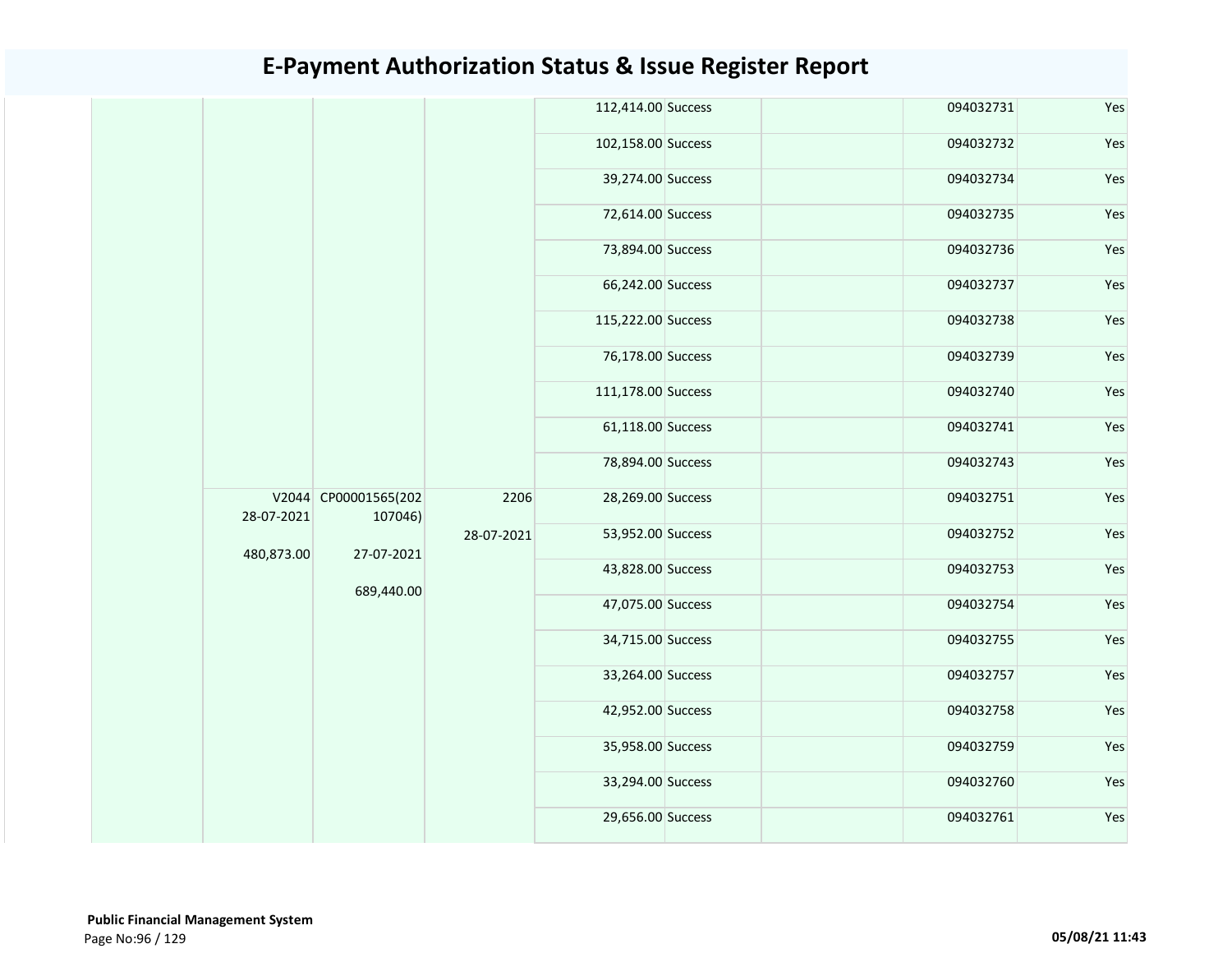|              |                                 |            | 52,952.00 Success  |  | 094032762 | Yes |
|--------------|---------------------------------|------------|--------------------|--|-----------|-----|
|              |                                 |            | 44,958.00 Success  |  | 094032763 | Yes |
| 28-07-2021   | V2045 CP00001566(202<br>107039) | 2209       | 108,316.00 Success |  | 094031678 | Yes |
| 901,070.00   | 27-07-2021                      | 28-07-2021 | 148,803.00 Success |  | 094031679 | Yes |
|              | 1,100,034.00                    |            | 104,176.00 Success |  | 094031680 | Yes |
|              |                                 |            | 107,296.00 Success |  | 094031681 | Yes |
|              |                                 |            | 101,467.00 Success |  | 094031682 | Yes |
|              |                                 |            | 94,017.00 Success  |  | 094031683 | Yes |
|              |                                 |            | 146,469.00 Success |  | 094031684 | Yes |
|              |                                 |            | 90,526.00 Success  |  | 094031685 | Yes |
| 28-07-2021   | V2046 CP00001567(202<br>107011) | 2208       | 92,821.00 Success  |  | 094028609 | Yes |
| 2,013,163.00 | 27-07-2021                      | 28-07-2021 | 68,495.00 Success  |  | 094028610 | Yes |
|              | 2,457,000.00                    |            | 87,970.00 Success  |  | 094028611 | Yes |
|              |                                 |            | 86,638.00 Success  |  | 094028612 | Yes |
|              |                                 |            | 101,112.00 Success |  | 094028613 | Yes |
|              |                                 |            | 83,242.00 Success  |  | 094028614 | Yes |
|              |                                 |            | 79,879.00 Success  |  | 094028615 | Yes |
|              |                                 |            | 95,386.00 Success  |  | 094028616 | Yes |
|              |                                 |            | 88,154.00 Success  |  | 094028617 | Yes |
|              |                                 |            | 84,786.00 Success  |  | 094028618 | Yes |
|              |                                 |            | 93,450.00 Success  |  | 094028621 | Yes |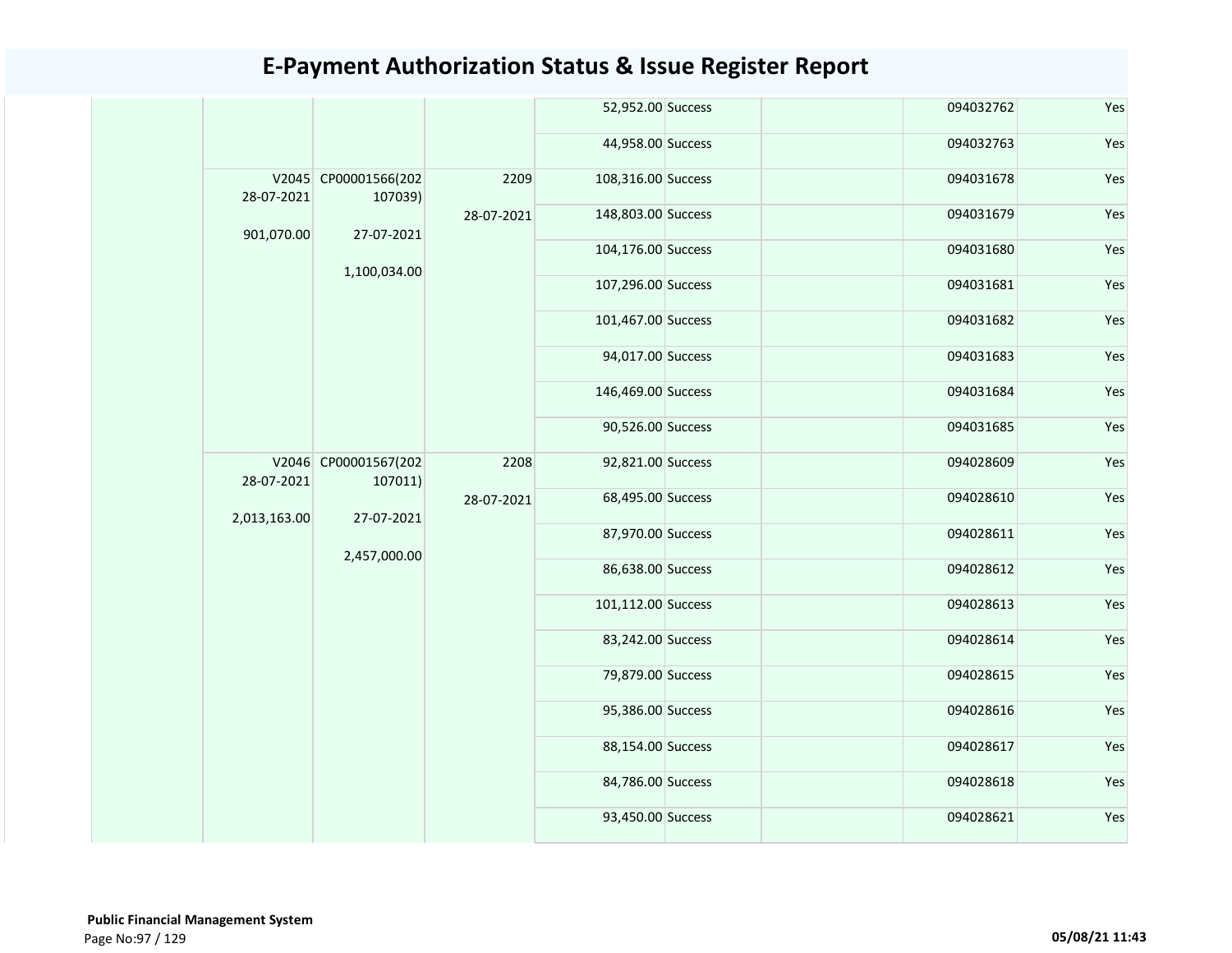| 94,421.00 Success<br>094028622<br>92,834.00 Success<br>094028623<br>90,794.00 Success<br>094028624<br>094028625<br>73,094.00 Success<br>094028626<br>91,834.00 Success<br>93,861.00 Success<br>094028627<br>95,194.00 Success<br>094028628<br>82,012.00 Success<br>094028604<br>102,118.00 Success<br>094028605<br>86,590.00 Success<br>094028606<br>148,478.00 Success<br>094028608<br>V2047 CP00001569(202<br>2184<br>49,200.00 Success<br>094028703<br>28-07-2021<br>107013)<br>53,341.00 Success<br>094028704<br>28-07-2021<br>1,760,752.00<br>27-07-2021<br>49,200.00 Success<br>094028705<br>2,340,072.00<br>36,902.00 Success<br>094028706<br>44,902.00 Success<br>094028708<br>094028710<br>45,074.00 Success<br>094028711<br>34,902.00 Success |  |  |  |     |
|---------------------------------------------------------------------------------------------------------------------------------------------------------------------------------------------------------------------------------------------------------------------------------------------------------------------------------------------------------------------------------------------------------------------------------------------------------------------------------------------------------------------------------------------------------------------------------------------------------------------------------------------------------------------------------------------------------------------------------------------------------|--|--|--|-----|
|                                                                                                                                                                                                                                                                                                                                                                                                                                                                                                                                                                                                                                                                                                                                                         |  |  |  | Yes |
|                                                                                                                                                                                                                                                                                                                                                                                                                                                                                                                                                                                                                                                                                                                                                         |  |  |  | Yes |
|                                                                                                                                                                                                                                                                                                                                                                                                                                                                                                                                                                                                                                                                                                                                                         |  |  |  | Yes |
|                                                                                                                                                                                                                                                                                                                                                                                                                                                                                                                                                                                                                                                                                                                                                         |  |  |  | Yes |
|                                                                                                                                                                                                                                                                                                                                                                                                                                                                                                                                                                                                                                                                                                                                                         |  |  |  | Yes |
|                                                                                                                                                                                                                                                                                                                                                                                                                                                                                                                                                                                                                                                                                                                                                         |  |  |  | Yes |
|                                                                                                                                                                                                                                                                                                                                                                                                                                                                                                                                                                                                                                                                                                                                                         |  |  |  | Yes |
|                                                                                                                                                                                                                                                                                                                                                                                                                                                                                                                                                                                                                                                                                                                                                         |  |  |  | Yes |
|                                                                                                                                                                                                                                                                                                                                                                                                                                                                                                                                                                                                                                                                                                                                                         |  |  |  | Yes |
|                                                                                                                                                                                                                                                                                                                                                                                                                                                                                                                                                                                                                                                                                                                                                         |  |  |  | Yes |
|                                                                                                                                                                                                                                                                                                                                                                                                                                                                                                                                                                                                                                                                                                                                                         |  |  |  | Yes |
|                                                                                                                                                                                                                                                                                                                                                                                                                                                                                                                                                                                                                                                                                                                                                         |  |  |  | Yes |
|                                                                                                                                                                                                                                                                                                                                                                                                                                                                                                                                                                                                                                                                                                                                                         |  |  |  | Yes |
|                                                                                                                                                                                                                                                                                                                                                                                                                                                                                                                                                                                                                                                                                                                                                         |  |  |  | Yes |
|                                                                                                                                                                                                                                                                                                                                                                                                                                                                                                                                                                                                                                                                                                                                                         |  |  |  | Yes |
|                                                                                                                                                                                                                                                                                                                                                                                                                                                                                                                                                                                                                                                                                                                                                         |  |  |  | Yes |
|                                                                                                                                                                                                                                                                                                                                                                                                                                                                                                                                                                                                                                                                                                                                                         |  |  |  | Yes |
|                                                                                                                                                                                                                                                                                                                                                                                                                                                                                                                                                                                                                                                                                                                                                         |  |  |  | Yes |
| 46,902.00 Success<br>094028712                                                                                                                                                                                                                                                                                                                                                                                                                                                                                                                                                                                                                                                                                                                          |  |  |  | Yes |
| 48,366.00 Success<br>094028713                                                                                                                                                                                                                                                                                                                                                                                                                                                                                                                                                                                                                                                                                                                          |  |  |  | Yes |
| 41,574.00 Success<br>094028714                                                                                                                                                                                                                                                                                                                                                                                                                                                                                                                                                                                                                                                                                                                          |  |  |  | Yes |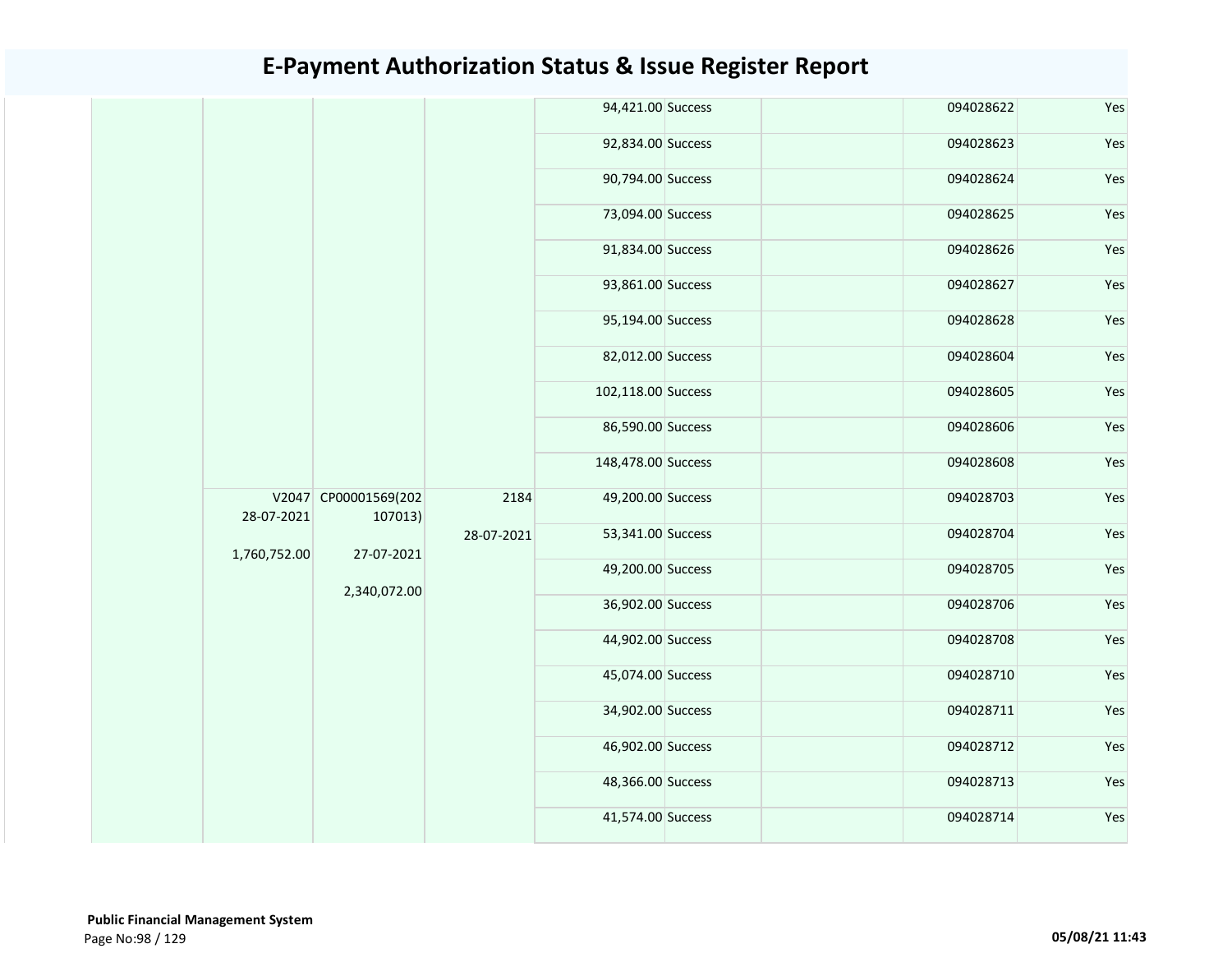| Yes<br>64,200.00 Success<br>094028715<br>44,450.00 Success<br>094028716<br>Yes<br>44,450.00 Success<br>094028717<br>Yes<br>54,450.00 Success<br>094028718<br>Yes<br>094028719<br>Yes<br>51,200.00 Success<br>52,556.00 Success<br>Yes<br>094028721<br>40,166.00 Success<br>094028722<br>Yes<br>49,450.00 Success<br>094028723<br>Yes<br>39,200.00 Success<br>094028724<br>Yes<br>49,166.00 Success<br>094028725<br>Yes<br>42,778.00 Success<br>094028726<br>Yes<br>30,166.00 Success<br>094028727<br>Yes<br>49,200.00 Success<br>094028728<br>Yes<br>Yes<br>40,166.00 Success<br>094028729<br>46,122.00 Success<br>094028730<br>Yes<br>52,872.00 Success<br>094028731<br>Yes<br>60,450.00 Success<br>094028732<br>Yes<br>53,370.00 Success<br>094028733<br>Yes<br>52,335.00 Success<br>094028734<br>Yes<br>37,145.00 Success<br>094028735<br>Yes<br>35,166.00 Success<br>094028736<br>Yes |  |  |  |
|-------------------------------------------------------------------------------------------------------------------------------------------------------------------------------------------------------------------------------------------------------------------------------------------------------------------------------------------------------------------------------------------------------------------------------------------------------------------------------------------------------------------------------------------------------------------------------------------------------------------------------------------------------------------------------------------------------------------------------------------------------------------------------------------------------------------------------------------------------------------------------------------|--|--|--|
|                                                                                                                                                                                                                                                                                                                                                                                                                                                                                                                                                                                                                                                                                                                                                                                                                                                                                           |  |  |  |
|                                                                                                                                                                                                                                                                                                                                                                                                                                                                                                                                                                                                                                                                                                                                                                                                                                                                                           |  |  |  |
|                                                                                                                                                                                                                                                                                                                                                                                                                                                                                                                                                                                                                                                                                                                                                                                                                                                                                           |  |  |  |
|                                                                                                                                                                                                                                                                                                                                                                                                                                                                                                                                                                                                                                                                                                                                                                                                                                                                                           |  |  |  |
|                                                                                                                                                                                                                                                                                                                                                                                                                                                                                                                                                                                                                                                                                                                                                                                                                                                                                           |  |  |  |
|                                                                                                                                                                                                                                                                                                                                                                                                                                                                                                                                                                                                                                                                                                                                                                                                                                                                                           |  |  |  |
|                                                                                                                                                                                                                                                                                                                                                                                                                                                                                                                                                                                                                                                                                                                                                                                                                                                                                           |  |  |  |
|                                                                                                                                                                                                                                                                                                                                                                                                                                                                                                                                                                                                                                                                                                                                                                                                                                                                                           |  |  |  |
|                                                                                                                                                                                                                                                                                                                                                                                                                                                                                                                                                                                                                                                                                                                                                                                                                                                                                           |  |  |  |
|                                                                                                                                                                                                                                                                                                                                                                                                                                                                                                                                                                                                                                                                                                                                                                                                                                                                                           |  |  |  |
|                                                                                                                                                                                                                                                                                                                                                                                                                                                                                                                                                                                                                                                                                                                                                                                                                                                                                           |  |  |  |
|                                                                                                                                                                                                                                                                                                                                                                                                                                                                                                                                                                                                                                                                                                                                                                                                                                                                                           |  |  |  |
|                                                                                                                                                                                                                                                                                                                                                                                                                                                                                                                                                                                                                                                                                                                                                                                                                                                                                           |  |  |  |
|                                                                                                                                                                                                                                                                                                                                                                                                                                                                                                                                                                                                                                                                                                                                                                                                                                                                                           |  |  |  |
|                                                                                                                                                                                                                                                                                                                                                                                                                                                                                                                                                                                                                                                                                                                                                                                                                                                                                           |  |  |  |
|                                                                                                                                                                                                                                                                                                                                                                                                                                                                                                                                                                                                                                                                                                                                                                                                                                                                                           |  |  |  |
|                                                                                                                                                                                                                                                                                                                                                                                                                                                                                                                                                                                                                                                                                                                                                                                                                                                                                           |  |  |  |
|                                                                                                                                                                                                                                                                                                                                                                                                                                                                                                                                                                                                                                                                                                                                                                                                                                                                                           |  |  |  |
|                                                                                                                                                                                                                                                                                                                                                                                                                                                                                                                                                                                                                                                                                                                                                                                                                                                                                           |  |  |  |
|                                                                                                                                                                                                                                                                                                                                                                                                                                                                                                                                                                                                                                                                                                                                                                                                                                                                                           |  |  |  |
|                                                                                                                                                                                                                                                                                                                                                                                                                                                                                                                                                                                                                                                                                                                                                                                                                                                                                           |  |  |  |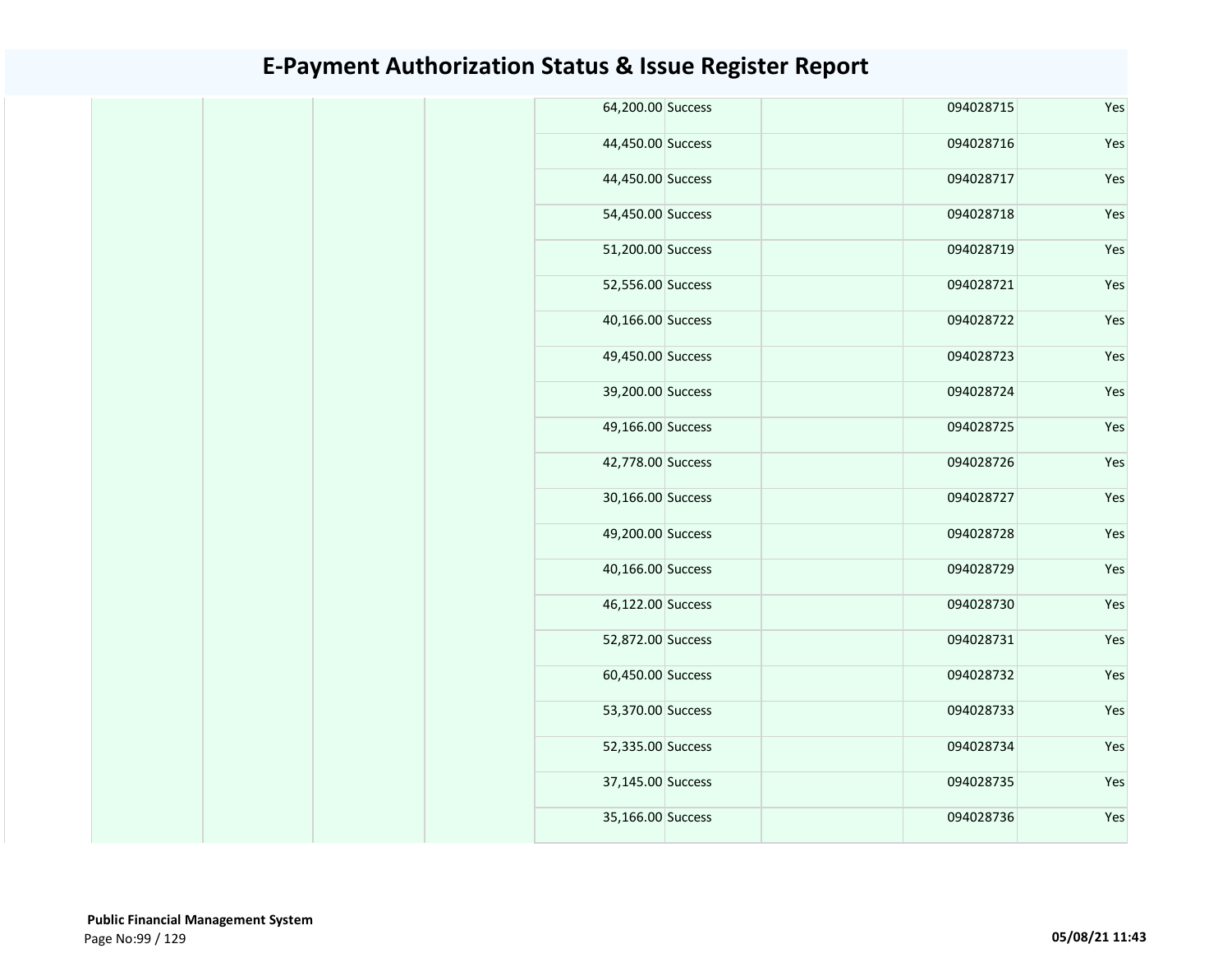|            |                                 |            | 49,200.00 Success |  | 094028737 | Yes |
|------------|---------------------------------|------------|-------------------|--|-----------|-----|
|            |                                 |            | 45,872.00 Success |  | 094028738 | Yes |
|            |                                 |            | 49,166.00 Success |  | 094028739 | Yes |
|            |                                 |            | 41,574.00 Success |  | 094028740 | Yes |
|            |                                 |            | 38,366.00 Success |  | 094028741 | Yes |
|            |                                 |            | 35,345.00 Success |  | 094028742 | Yes |
|            |                                 |            | 61,808.00 Success |  | 094028743 | Yes |
| 28-07-2021 | V2048 CP00001570(202<br>107007) | 2183       | 41,388.00 Success |  | 094028631 | Yes |
| 687,363.00 | 27-07-2021                      | 28-07-2021 | 32,974.00 Success |  | 094028632 | Yes |
|            |                                 |            | 53,718.00 Success |  | 094028633 | Yes |
|            | 1,000,486.00                    |            | 37,438.00 Success |  | 094028634 | Yes |
|            |                                 |            | 51,648.00 Success |  | 094028635 | Yes |
|            |                                 |            | 53,472.00 Success |  | 094028636 | Yes |
|            |                                 |            | 41,366.00 Success |  | 094028637 | Yes |
|            |                                 |            | 68,000.00 Success |  | 094028638 | Yes |
|            |                                 |            | 53,360.00 Success |  | 094028639 | Yes |
|            |                                 |            | 38,250.00 Success |  | 094028640 | Yes |
|            |                                 |            | 36,918.00 Success |  | 094028641 | Yes |
|            |                                 |            | 33,766.00 Success |  | 094028642 | Yes |
|            |                                 |            | 38,366.00 Success |  | 094028643 | Yes |
|            |                                 |            | 36,600.00 Success |  | 094028644 | Yes |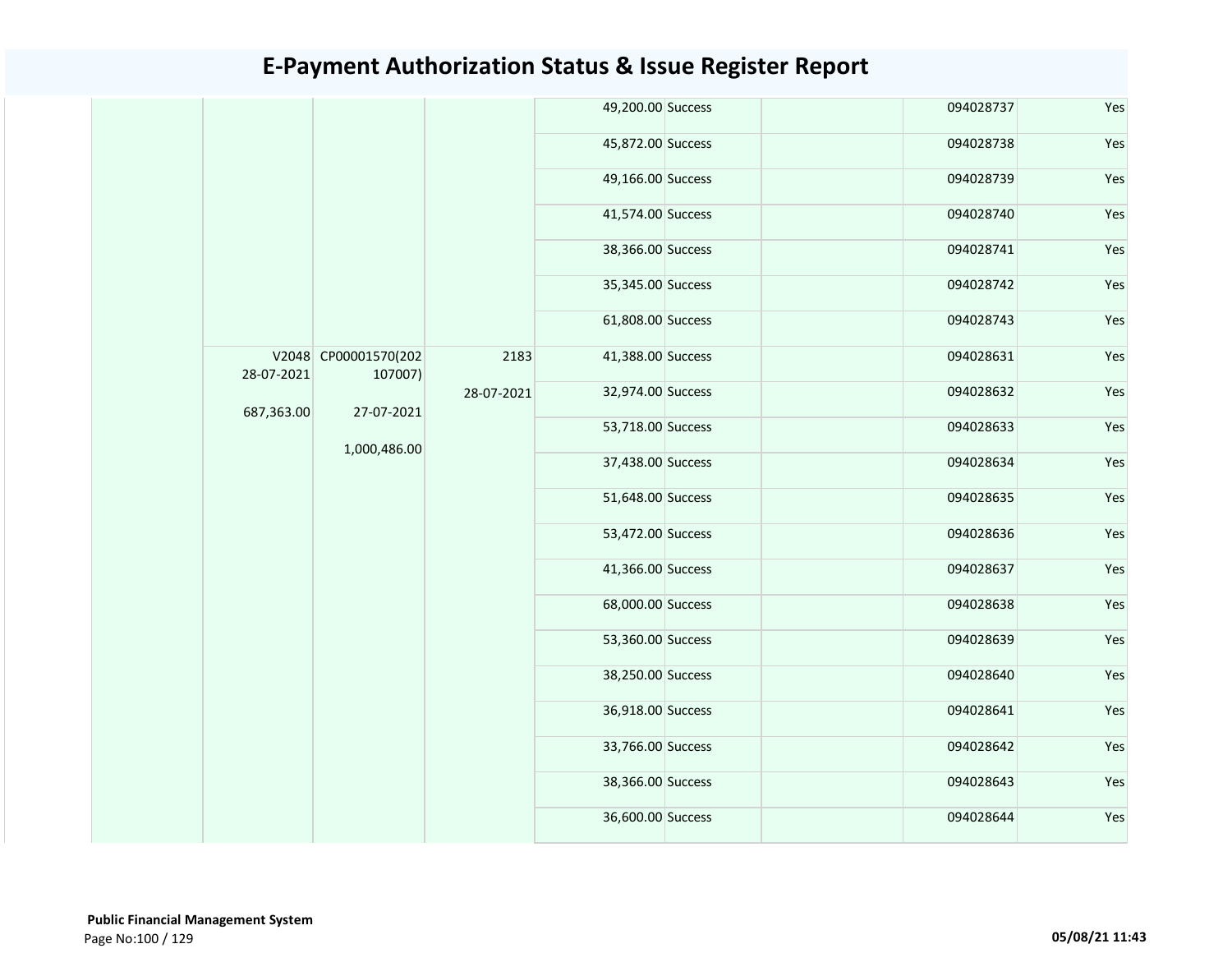|  |            |                                               |            | 38,333.00 Success  | 094028645         | Yes       |
|--|------------|-----------------------------------------------|------------|--------------------|-------------------|-----------|
|  |            |                                               |            | 31,766.00 Success  | 094028646         | Yes       |
|  | 28-07-2021 | V2049 CP00001571(202<br>107004)               | 2182       | 43,758.00 Success  | 094028650         | Yes       |
|  |            | 207,119.00<br>27-07-2021                      | 28-07-2021 | 37,974.00 Success  | 094028651         | Yes       |
|  |            | 260,856.00                                    |            | 50,008.00 Success  | 094028653         | Yes       |
|  |            |                                               |            | 32,651.00 Success  | 094028654         | Yes       |
|  |            |                                               |            | 42,728.00 Success  | 094028655         | Yes       |
|  | 28-07-2021 | V2050 CP00001572(202<br>107019)<br>27-07-2021 | 2189       | 81,858.00 Success  | 094031729         | Yes       |
|  | 786,361.00 |                                               |            | 28-07-2021         | 59,160.00 Success | 094031730 |
|  |            |                                               |            | 49,682.00 Success  | 094031732         | Yes       |
|  |            | 1,019,992.00                                  |            | 96,258.00 Success  | 094031733         | Yes       |
|  |            |                                               |            | 78,938.00 Success  | 094031734         | Yes       |
|  |            |                                               |            | 89,702.00 Success  | 094031735         | Yes       |
|  |            |                                               |            | 79,330.00 Success  | 094031736         | Yes       |
|  |            |                                               |            | 79,739.00 Success  | 094031739         | Yes       |
|  |            |                                               |            | 50,860.00 Success  | 094031740         | Yes       |
|  |            |                                               |            | 74,898.00 Success  | 094031741         | Yes       |
|  |            |                                               |            | 45,936.00 Success  | 094031742         | Yes       |
|  | 28-07-2021 | V2051 CP00001573(202<br>107016)               | 2186       | 170,328.00 Success | 094028746         | Yes       |
|  | 667,230.00 | 27-07-2021                                    | 28-07-2021 | 28,116.00 Success  | 094028747         | Yes       |
|  |            | 720.040.00                                    |            | 61,760.00 Success  | 094028748         | Yes       |
|  |            |                                               |            |                    |                   |           |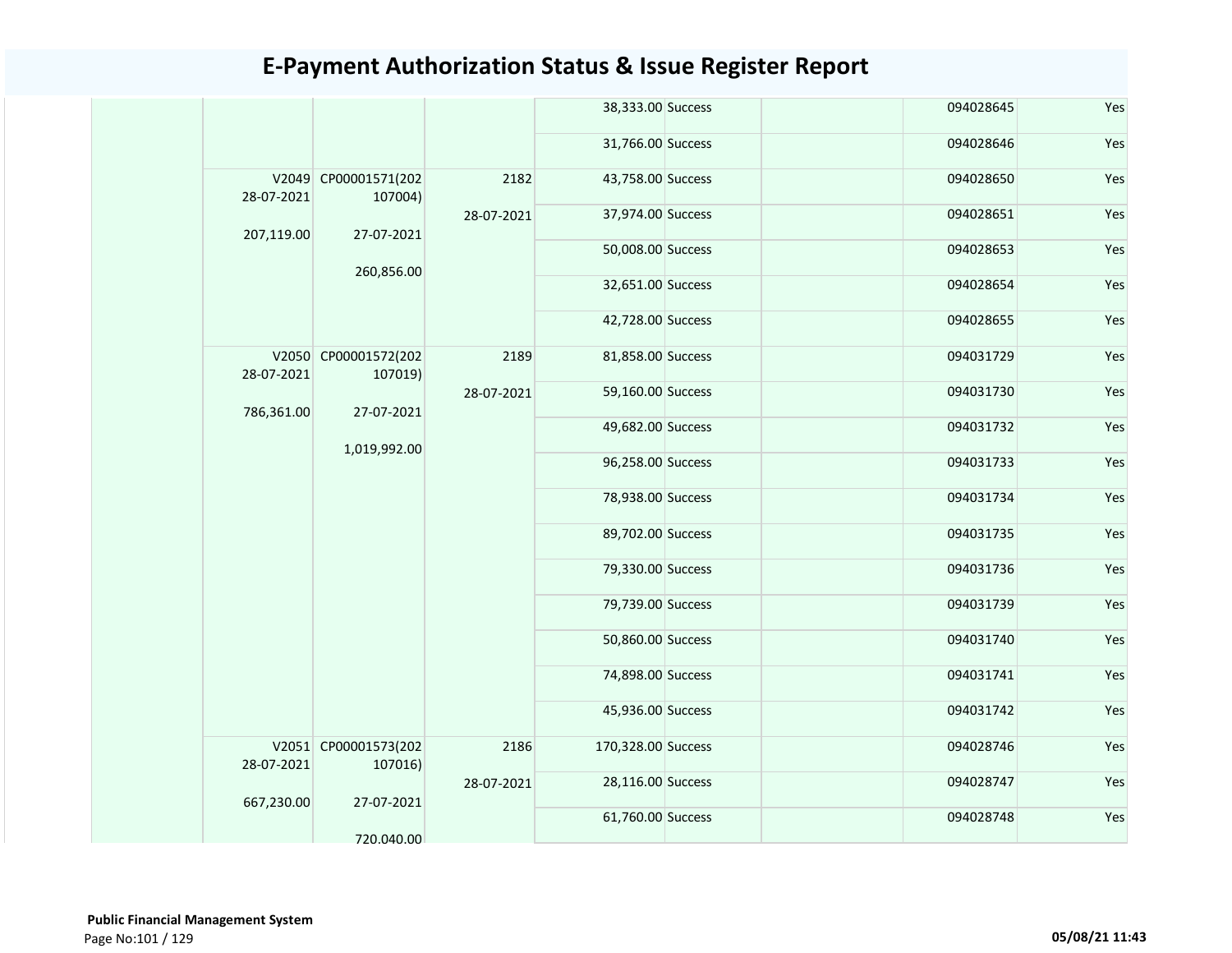|  |                          |                                 |            | 36,326.00 Success  | 094028749                | Yes                |           |     |
|--|--------------------------|---------------------------------|------------|--------------------|--------------------------|--------------------|-----------|-----|
|  |                          |                                 |            | 75,518.00 Success  | 094028751                | Yes                |           |     |
|  |                          |                                 |            | 33,118.00 Success  | 094028752                | Yes                |           |     |
|  |                          |                                 |            | 73,190.00 Success  | 094028753                | Yes                |           |     |
|  |                          |                                 |            | 72,102.00 Success  | 094028757                | Yes                |           |     |
|  |                          |                                 |            | 37,094.00 Success  | 094028760                | Yes                |           |     |
|  |                          |                                 |            | 79,678.00 Success  | 094028762                | Yes                |           |     |
|  | 28-07-2021<br>183,329.00 | V2052 CP00001574(202<br>107017) | 2187       | 33,851.00 Success  | 094031689                | Yes                |           |     |
|  |                          | 27-07-2021                      | 28-07-2021 | 37,307.00 Success  | 094031690                | Yes                |           |     |
|  |                          | 198,240.00                      |            | 37,557.00 Success  | 094031691                | Yes                |           |     |
|  |                          |                                 |            | 37,307.00 Success  | 094031692                | Yes                |           |     |
|  |                          |                                 |            | 37,307.00 Success  | 094031693                | Yes                |           |     |
|  | 28-07-2021               | V2053 CP00001575(202<br>107018) | 2188       | 39,990.00 Success  | 094031748                | Yes                |           |     |
|  | 126,738.00               | 27-07-2021                      | 28-07-2021 | 45,114.00 Success  | 094031749                | Yes                |           |     |
|  |                          | 138 904 00                      |            | 41,634.00 Success  | 094031750                | Yes                |           |     |
|  | 28-07-2021               | V2054 CP00001577(202<br>107033) | 2190       | 42,861.00 Success  | 094031702                | Yes                |           |     |
|  | 159,364.00               | 27-07-2021                      | 28-07-2021 | 43,861.00 Success  | 094031703                | Yes                |           |     |
|  |                          | 178 200 00                      |            | 72,642.00 Success  | 094031704                | Yes                |           |     |
|  | 28-07-2021               | V2055 CP00001578(202<br>107029) | 2181       | 119,936.00 Success | 094028658                | Yes                |           |     |
|  | 3,685,343.00             |                                 |            |                    | 28-07-2021<br>27-07-2021 | 193,368.00 Success | 094028659 | Yes |
|  |                          | 5.845.543.00                    |            | 104,760.00 Success | 094028660                | Yes                |           |     |
|  |                          |                                 |            |                    |                          |                    |           |     |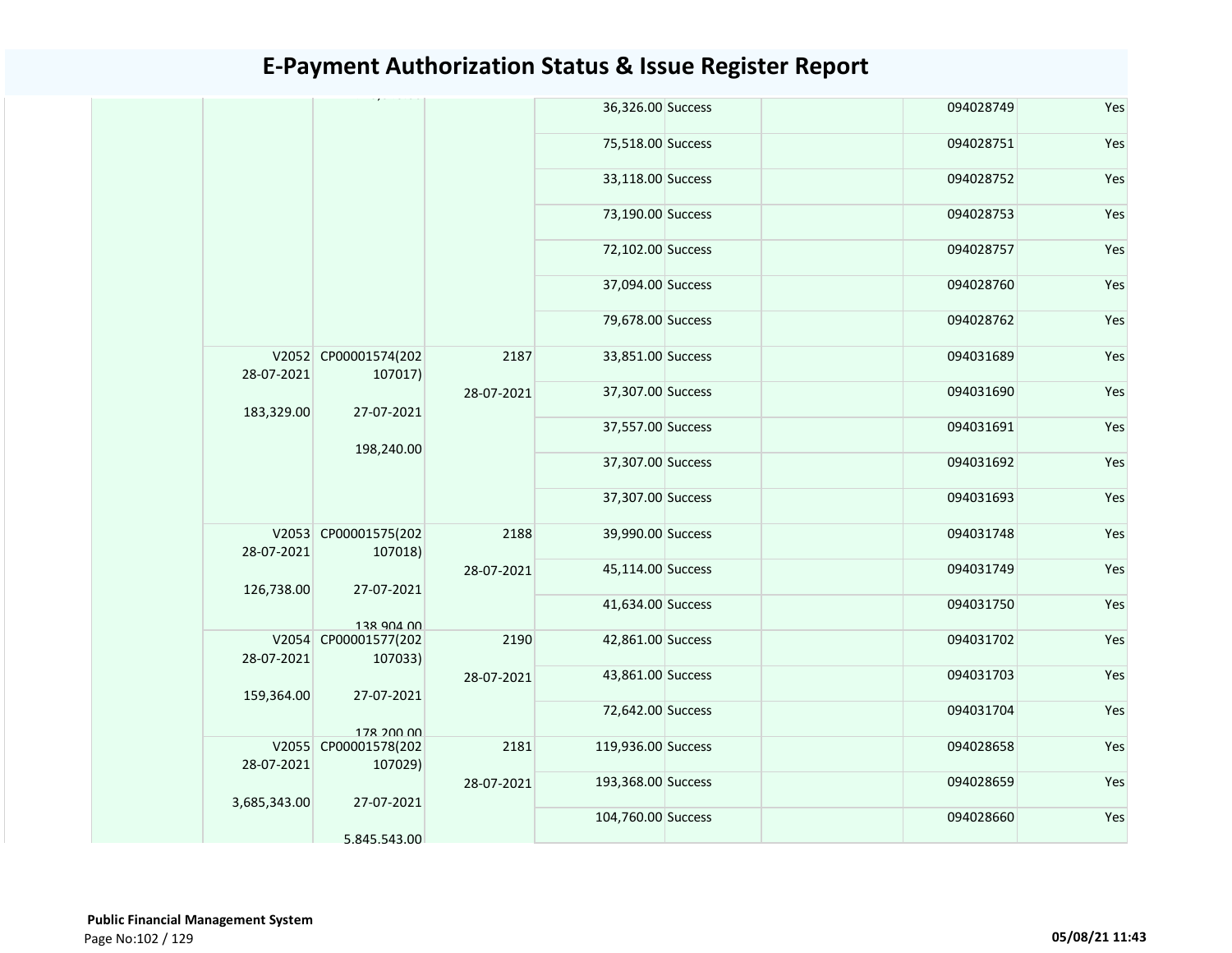| 199,024.00 Success | 094028661 | Yes |
|--------------------|-----------|-----|
| 128,888.00 Success | 094028662 | Yes |
| 58,640.00 Success  | 094028664 | Yes |
| 135,602.00 Success | 094028665 | Yes |
| 97,005.00 Success  | 094028666 | Yes |
| 113,640.00 Success | 094028667 | Yes |
| 114,784.00 Success | 094028668 | Yes |
| 203,344.00 Success | 094028669 | Yes |
| 154,270.00 Success | 094028670 | Yes |
| 175,491.00 Success | 094028671 | Yes |
| 58,928.00 Success  | 094028672 | Yes |
| 168,182.00 Success | 094028675 | Yes |
| 88,144.00 Success  | 094028676 | Yes |
| 224,992.00 Success | 094028677 | Yes |
| 199,712.00 Success | 094028678 | Yes |
| 158,696.00 Success | 094028679 | Yes |
| 114,408.00 Success | 094028680 | Yes |
| 200,672.00 Success | 094028681 | Yes |
| 126,722.00 Success | 094028682 | Yes |
| 191,473.00 Success | 094028683 | Yes |
| 168,638.00 Success | 094028685 | Yes |
|                    |           |     |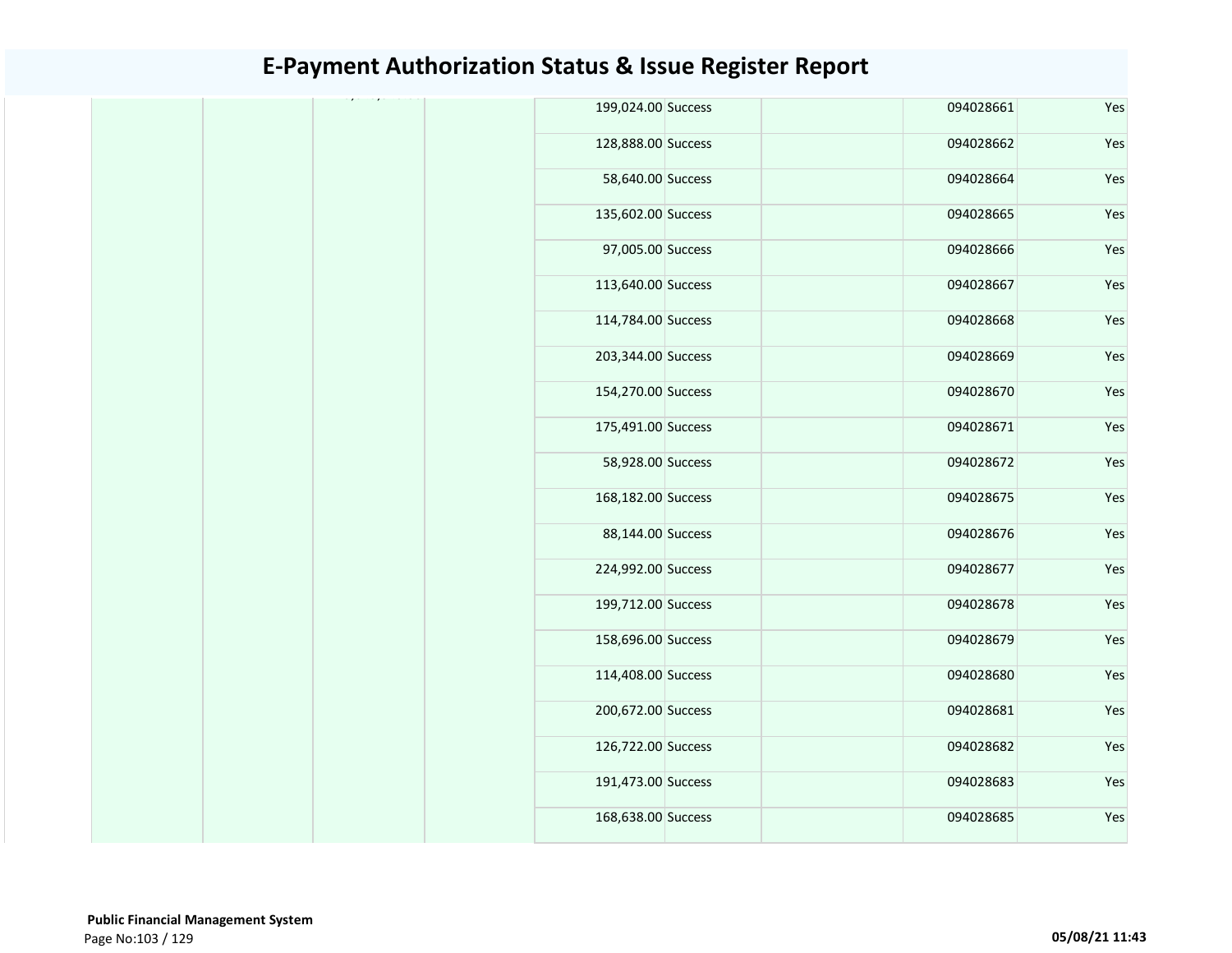|              |                                 |                                | 186,024.00 Success | 094028688 | Yes               |           |     |                   |           |     |
|--------------|---------------------------------|--------------------------------|--------------------|-----------|-------------------|-----------|-----|-------------------|-----------|-----|
| 28-07-2021   | V2056 CP00001579(202<br>107005) | 2202                           | 45,200.00 Success  | 094032795 | Yes               |           |     |                   |           |     |
| 2,259,685.00 | 27-07-2021                      | 28-07-2021                     | 62,248.00 Success  | 094032797 | Yes               |           |     |                   |           |     |
|              | 3,339,363.00                    | 84,698.00 Success<br>094032799 | Yes                |           |                   |           |     |                   |           |     |
|              |                                 |                                | 53,456.00 Success  | 094032803 | Yes               |           |     |                   |           |     |
|              |                                 |                                | 57,930.00 Success  | 094032806 | Yes               |           |     |                   |           |     |
|              |                                 |                                | 61,240.00 Success  | 094032808 | Yes               |           |     |                   |           |     |
|              |                                 |                                | 60,200.00 Success  | 094032812 | Yes               |           |     |                   |           |     |
|              |                                 |                                |                    |           | 33,136.00 Success | 094032815 | Yes |                   |           |     |
|              |                                 |                                | 61,860.00 Success  | 094032820 | Yes               |           |     |                   |           |     |
|              |                                 |                                | 49,539.00 Success  | 094032822 | Yes               |           |     |                   |           |     |
|              |                                 |                                | 73,152.00 Success  | 094032823 | Yes               |           |     |                   |           |     |
|              |                                 |                                | 62,242.00 Success  | 094032824 | Yes               |           |     |                   |           |     |
|              |                                 |                                | 48,526.00 Success  | 094032825 | Yes               |           |     |                   |           |     |
|              |                                 |                                | 74,312.00 Success  | 094032826 | Yes               |           |     |                   |           |     |
|              |                                 |                                | 44,173.00 Success  | 094032827 | Yes               |           |     |                   |           |     |
|              |                                 |                                |                    |           |                   |           |     | 54,198.00 Success | 094032828 | Yes |
|              |                                 |                                | 44,176.00 Success  | 094032829 | Yes               |           |     |                   |           |     |
|              |                                 |                                | 57,602.00 Success  | 094032830 | Yes               |           |     |                   |           |     |
|              |                                 |                                | 58,768.00 Success  | 094032831 | Yes               |           |     |                   |           |     |
|              |                                 |                                | 55,200.00 Success  | 094032832 | Yes               |           |     |                   |           |     |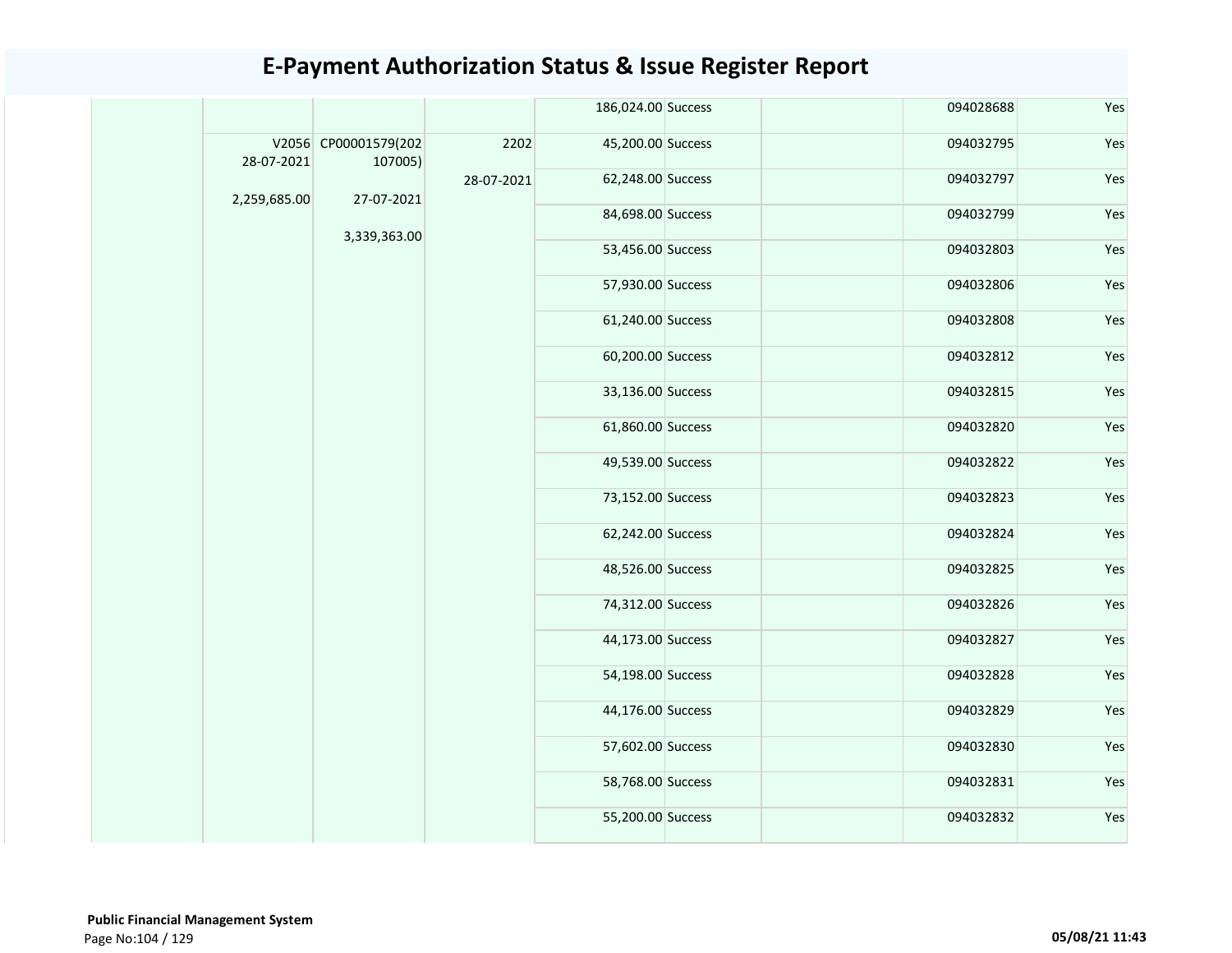| 61,879.00 Success | 094032833 | Yes |
|-------------------|-----------|-----|
| 53,160.00 Success | 094032834 | Yes |
| 67,365.00 Success | 094032835 | Yes |
| 59,426.00 Success | 094032836 | Yes |
| 20,009.00 Success | 094032837 | Yes |
| 46,760.00 Success | 094032838 | Yes |
| 56,240.00 Success | 094032839 | Yes |
| 60,330.00 Success | 094032841 | Yes |
| 52,974.00 Success | 094032842 | Yes |
| 55,310.00 Success | 094032843 | Yes |
| 65,632.00 Success | 094032844 | Yes |
| 68,282.00 Success | 094032845 | Yes |
| 55,166.00 Success | 094032846 | Yes |
| 79,000.00 Success | 094032847 | Yes |
| 43,728.00 Success | 094032848 | Yes |
| 57,138.00 Success | 094032849 | Yes |
| 94,664.00 Success | 094032850 | Yes |
| 63,200.00 Success | 094032852 | Yes |
| 57,566.00 Success | 094032854 | Yes |
|                   |           |     |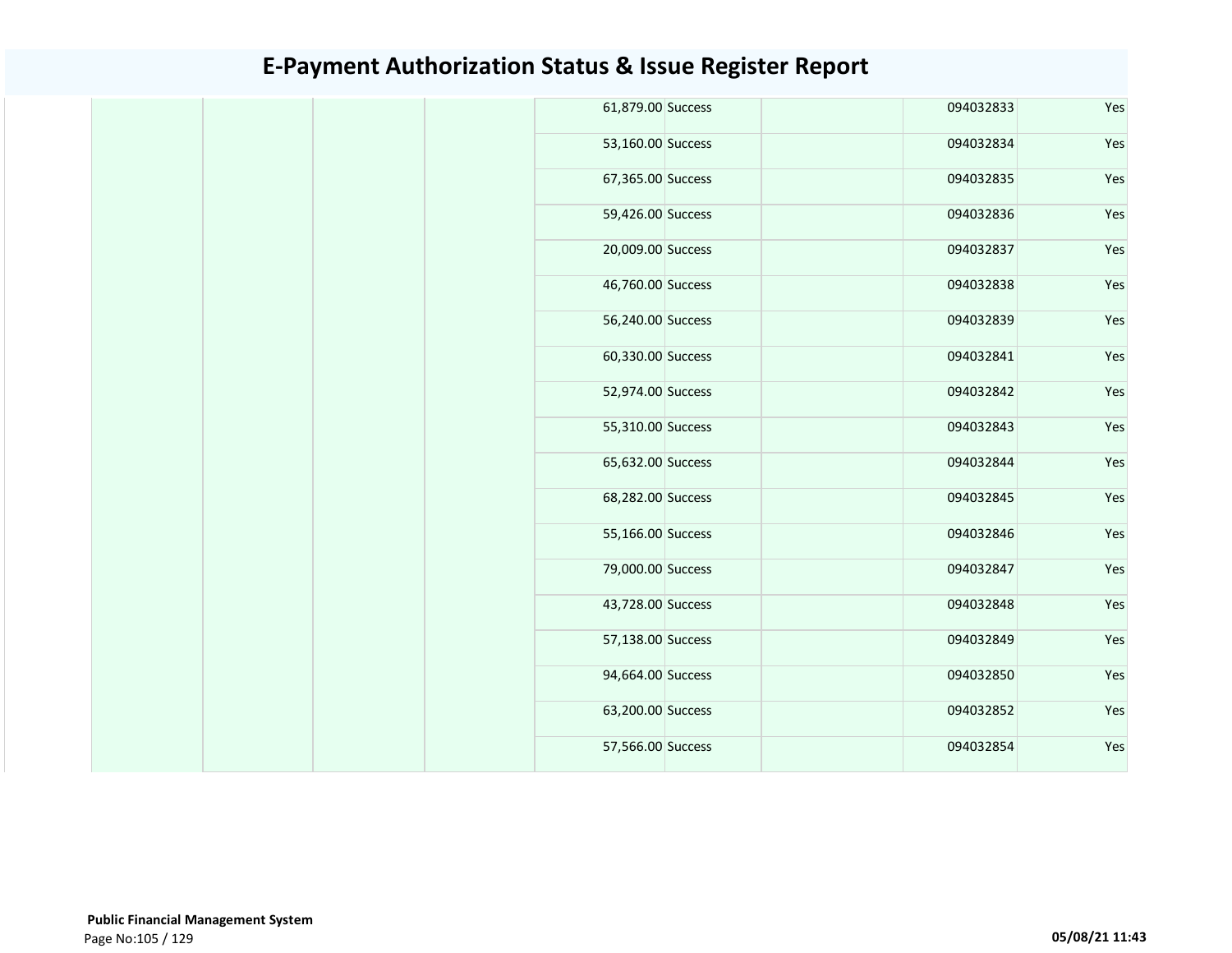| 28-07-2021          | V2060 CP00001483(511<br>687741519605- | 2223       | 943.00 Success    | 076794060 | Yes |
|---------------------|---------------------------------------|------------|-------------------|-----------|-----|
| 943.00              | 1B1)                                  | 28-07-2021 |                   |           |     |
|                     | 26-07-2021                            |            |                   |           |     |
|                     | 959 NO                                |            |                   |           |     |
| V2061<br>28-07-2021 | CP00001544                            | 2258       | 21,716.00 Success | 076751854 | Yes |
| 21,716.00           | 27-07-2021                            | 28-07-2021 |                   |           |     |
|                     | 22.090.00<br>V2062 CP00001526(511     | 2243       | 4,898.00 Success  | 076800856 | Yes |
| 28-07-2021          | 687768037306-                         |            |                   |           |     |
|                     | 1B1)                                  | 28-07-2021 |                   |           |     |
| 4,898.00            |                                       |            |                   |           |     |
|                     | 27-07-2021                            |            |                   |           |     |
|                     | 4 987 00                              |            |                   |           |     |
|                     | V2063 CP00001527(511                  | 2244       | 52,599.00 Success | 076803006 | Yes |
| 28-07-2021          | 687753069874-                         |            |                   |           |     |
|                     | 1B1)                                  | 28-07-2021 |                   |           |     |
| 52,599.00           |                                       |            |                   |           |     |
|                     | 27-07-2021                            |            |                   |           |     |
|                     |                                       |            |                   |           |     |
|                     | 53 505 00<br>V2064 CP00001528(511     | 2245       | 2,475.00 Success  | 076743769 | Yes |
| 28-07-2021          | 687798486609-                         |            |                   |           |     |
|                     | 1B1)                                  | 28-07-2021 |                   |           |     |
| 2,475.00            |                                       |            |                   |           |     |
|                     | 27-07-2021                            |            |                   |           |     |
|                     |                                       |            |                   |           |     |
|                     | 252000                                |            |                   |           |     |
|                     | V2065 CP00001529(511                  | 2246       | 15,556.00 Success | 076743885 | Yes |
| 28-07-2021          | 687747342404-                         |            |                   |           |     |
|                     | 1B1)                                  | 28-07-2021 |                   |           |     |
| 15,556.00           |                                       |            |                   |           |     |
|                     | 27-07-2021                            |            |                   |           |     |
|                     | 15 839 00                             |            |                   |           |     |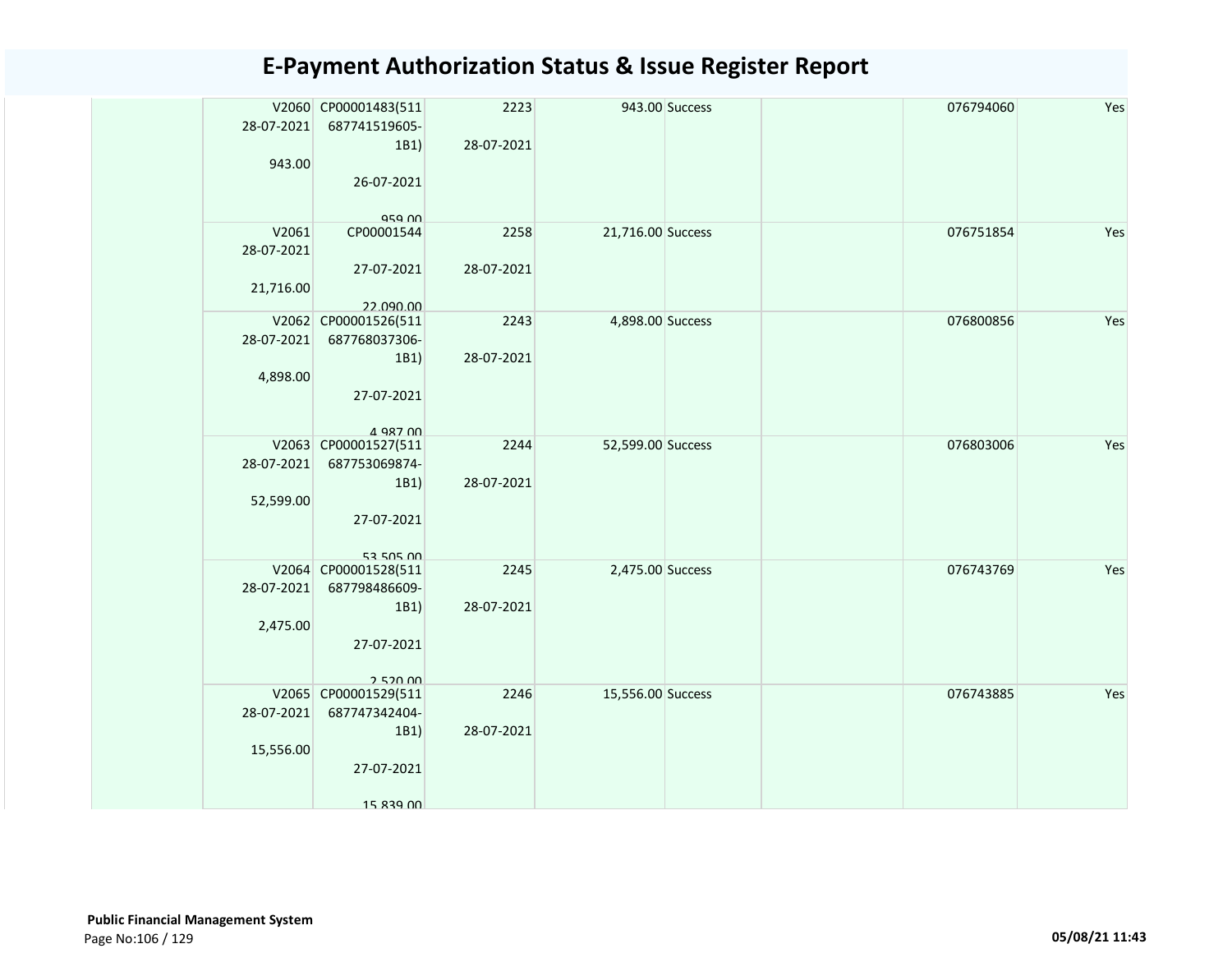| 28-07-2021<br>2,173.00  | V2066 CP00001530(511<br>687762227340-<br>1B1)<br>27-07-2021                               | 2247<br>28-07-2021 | 2,173.00 Success  |  | 076751450 | Yes |
|-------------------------|-------------------------------------------------------------------------------------------|--------------------|-------------------|--|-----------|-----|
| 28-07-2021<br>3,929.00  | 2.210,00<br>V2067 CP00001531(511<br>687746394467-<br>1B1)<br>27-07-2021<br>$A$ $000$ $00$ | 2248<br>28-07-2021 | 3,929.00 Success  |  | 076746261 | Yes |
| 28-07-2021<br>3,137.00  | V2068 CP00001532(511<br>687735334478-<br>1B1)<br>27-07-2021<br>3,198,00                   | 2249<br>28-07-2021 | 3,137.00 Success  |  | 076794351 | Yes |
| 28-07-2021<br>4,641.00  | V2069 CP00001534(511<br>687773323340-<br>1B1)<br>27-07-2021<br>A 731 00                   | 2250<br>28-07-2021 | 4,641.00 Success  |  | 076746119 | Yes |
| 28-07-2021<br>5,304.00  | V2070 CP00001535(511<br>687766781838-<br>1B1)<br>27-07-2021<br>$5$ 400 00                 | 2251<br>28-07-2021 | 5,304.00 Success  |  | 076751579 | Yes |
| 28-07-2021<br>22,629.00 | V2071 CP00001536(511<br>687703894970-<br>1B1)<br>27-07-2021<br>23 040 00                  | 2252<br>28-07-2021 | 22,629.00 Success |  | 076746394 | Yes |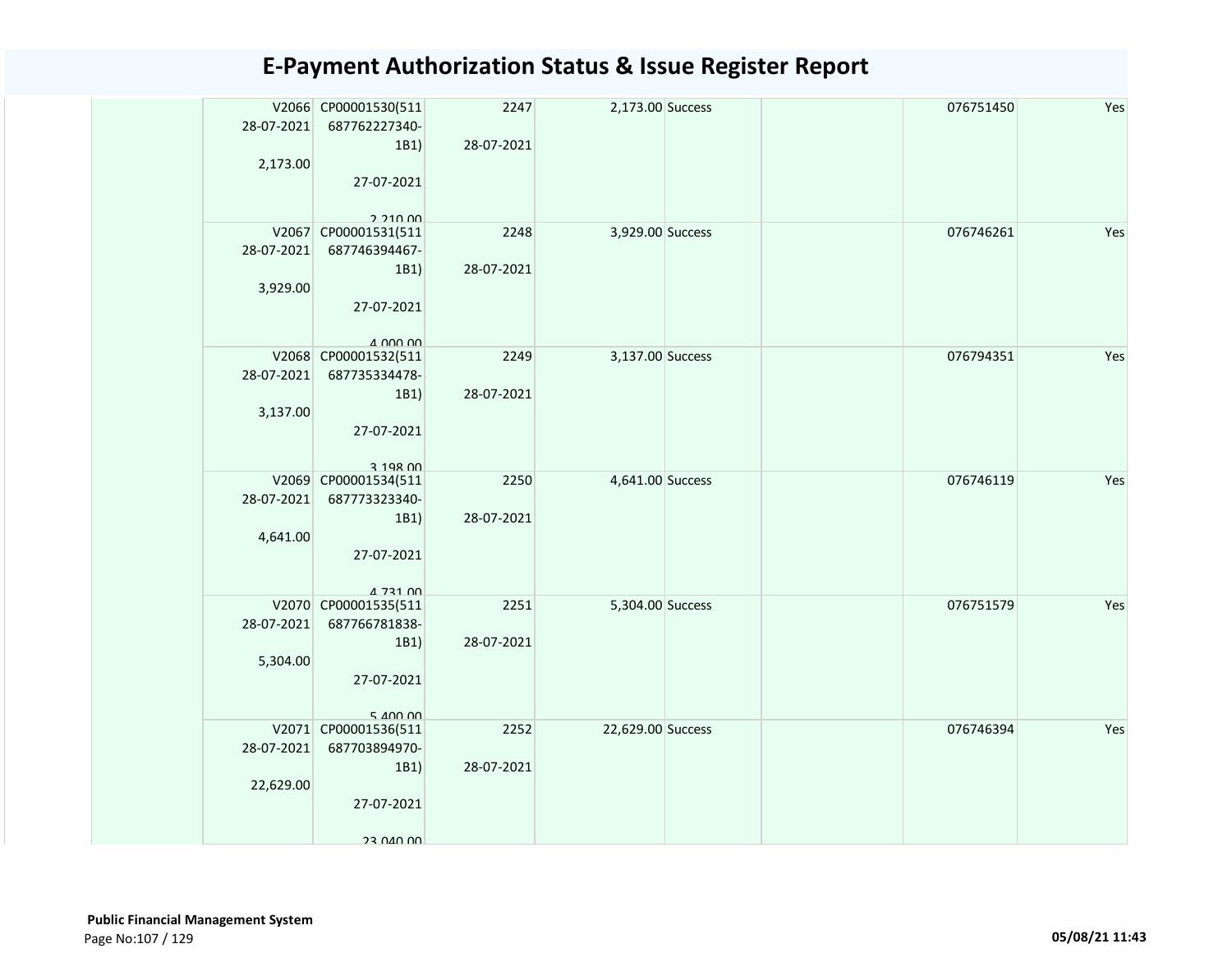| 28-07-2021<br>2,475.00  | V2072 CP00001537(511<br>687754453954-<br>1B1)<br>27-07-2021<br>252000    | 2253<br>28-07-2021 | 2,475.00 Success  |  | 076794499 | Yes |
|-------------------------|--------------------------------------------------------------------------|--------------------|-------------------|--|-----------|-----|
| 28-07-2021<br>3,183.00  | V2073 CP00001538(511<br>687712230163-<br>1B1)<br>27-07-2021<br>3.240.00  | 2254<br>28-07-2021 | 3,183.00 Success  |  | 076746513 | Yes |
| 28-07-2021<br>1,768.00  | V2074 CP00001539(511<br>687703518000-<br>1B1)<br>27-07-2021<br>1.800.00  | 2255<br>28-07-2021 | 1,768.00 Success  |  | 076751710 | Yes |
| 28-07-2021<br>3,182.00  | V2075 CP00001540(511<br>687724266483-<br>1B1)<br>27-07-2021<br>3 240 00  | 2256<br>28-07-2021 | 3,182.00 Success  |  | 076746646 | Yes |
| 28-07-2021<br>12,728.00 | V2076 CP00001541(511<br>687726886516-<br>1B1)<br>27-07-2021<br>12 959 00 | 2257<br>28-07-2021 | 12,728.00 Success |  | 076794659 | Yes |
| 28-07-2021              | V2077 CP00001568(202<br>107026)                                          | 2207               | 32,073.00 Success |  | 094032967 | Yes |
| 1,391,041.00            | 27-07-2021                                                               | 28-07-2021         | 37,307.00 Success |  | 094032968 | Yes |
|                         |                                                                          |                    | 37,307.00 Success |  | 094032969 | Yes |
|                         | 1,519,824.00                                                             |                    | 35,925.00 Success |  | 094032970 | Yes |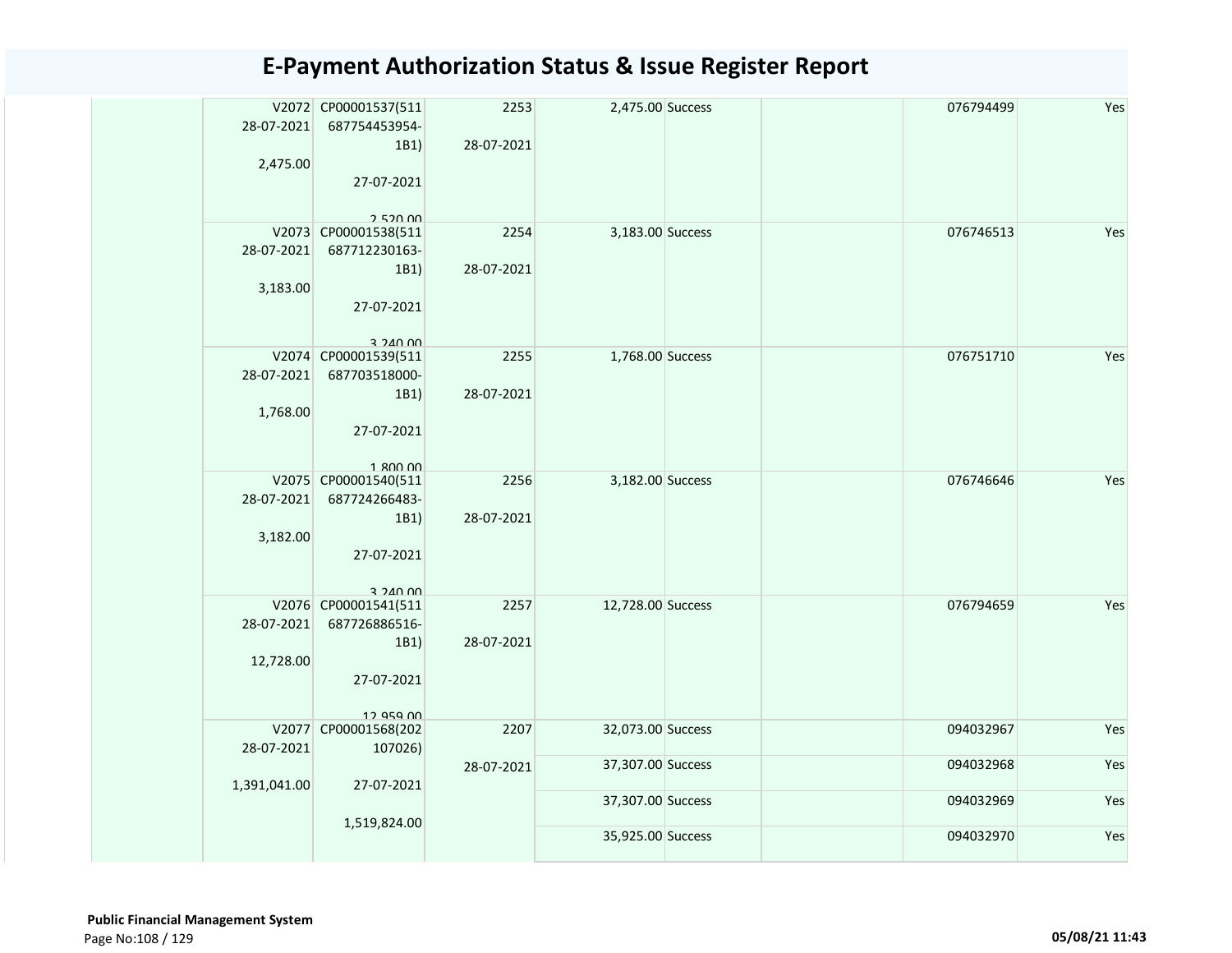| 40,114.00 Success |  | 094032971 | Yes |
|-------------------|--|-----------|-----|
| 49,111.00 Success |  | 094032972 | Yes |
| 47,861.00 Success |  | 094032974 | Yes |
| 41,865.00 Success |  | 094032975 | Yes |
| 40,865.00 Success |  | 094032976 | Yes |
| 37,307.00 Success |  | 094032977 | Yes |
| 37,307.00 Success |  | 094032978 | Yes |
| 37,557.00 Success |  | 094032979 | Yes |
| 39,285.00 Success |  | 094032980 | Yes |
| 37,557.00 Success |  | 094032981 | Yes |
| 37,307.00 Success |  | 094032982 | Yes |
| 36,307.00 Success |  | 094032983 | Yes |
| 37,307.00 Success |  | 094032984 | Yes |
| 34,542.00 Success |  | 094032985 | Yes |
| 37,307.00 Success |  | 094032986 | Yes |
| 31,907.00 Success |  | 094032987 | Yes |
| 37,307.00 Success |  | 094032988 | Yes |
| 31,706.00 Success |  | 094032990 | Yes |
| 31,727.00 Success |  | 094032992 | Yes |
| 37,307.00 Success |  | 094032993 | Yes |
| 37,307.00 Success |  | 094032994 | Yes |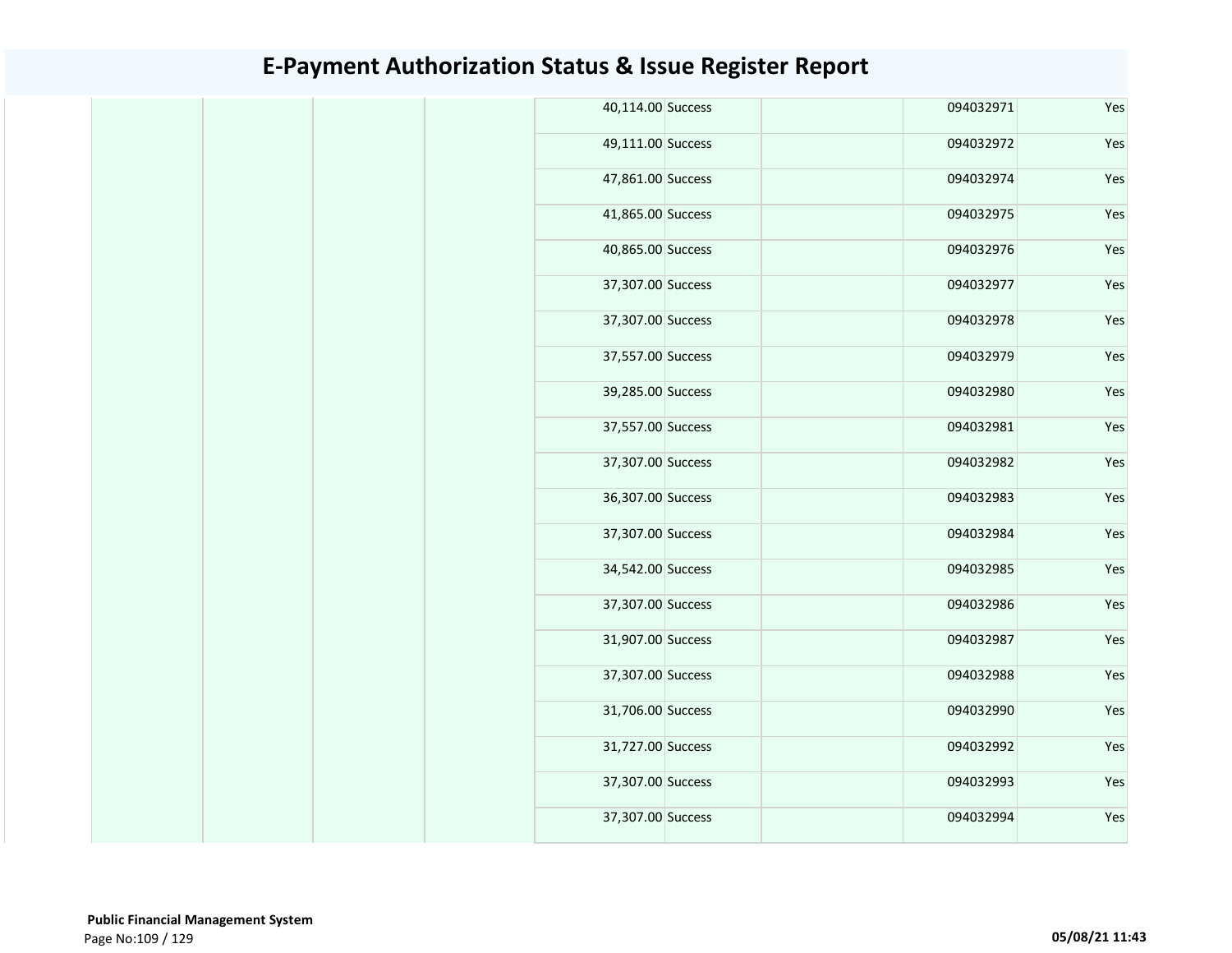|              |                                 |      | 31,036.00 Success |                   | 094032995 | Yes       |     |  |  |  |  |  |  |  |  |  |  |  |  |                   |  |           |     |
|--------------|---------------------------------|------|-------------------|-------------------|-----------|-----------|-----|--|--|--|--|--|--|--|--|--|--|--|--|-------------------|--|-----------|-----|
|              |                                 |      | 37,307.00 Success |                   | 094032996 | Yes       |     |  |  |  |  |  |  |  |  |  |  |  |  |                   |  |           |     |
|              |                                 |      | 37,307.00 Success |                   | 094032998 | Yes       |     |  |  |  |  |  |  |  |  |  |  |  |  |                   |  |           |     |
|              |                                 |      | 37,557.00 Success |                   | 094032999 | Yes       |     |  |  |  |  |  |  |  |  |  |  |  |  |                   |  |           |     |
|              |                                 |      | 36,962.00 Success |                   | 094033000 | Yes       |     |  |  |  |  |  |  |  |  |  |  |  |  |                   |  |           |     |
|              |                                 |      | 37,307.00 Success |                   | 094034001 | Yes       |     |  |  |  |  |  |  |  |  |  |  |  |  |                   |  |           |     |
|              |                                 |      | 48,861.00 Success |                   | 094034002 | Yes       |     |  |  |  |  |  |  |  |  |  |  |  |  |                   |  |           |     |
|              |                                 |      | 50,781.00 Success |                   | 094034003 | Yes       |     |  |  |  |  |  |  |  |  |  |  |  |  |                   |  |           |     |
|              |                                 |      | 48,861.00 Success |                   | 094034004 | Yes       |     |  |  |  |  |  |  |  |  |  |  |  |  |                   |  |           |     |
|              |                                 |      | 37,307.00 Success |                   | 094034005 | Yes       |     |  |  |  |  |  |  |  |  |  |  |  |  |                   |  |           |     |
|              |                                 |      | 46,283.00 Success |                   | 094034006 | Yes       |     |  |  |  |  |  |  |  |  |  |  |  |  |                   |  |           |     |
| 28-07-2021   | V2078 CP00001576(202<br>107047) | 2185 | 39,824.00 Success |                   | 094034178 | Yes       |     |  |  |  |  |  |  |  |  |  |  |  |  |                   |  |           |     |
| 2,140,246.00 | 27-07-2021                      |      | 28-07-2021        | 59,229.00 Success |           | 094034179 | Yes |  |  |  |  |  |  |  |  |  |  |  |  |                   |  |           |     |
|              |                                 |      | 62,980.00 Success |                   | 094034180 | Yes       |     |  |  |  |  |  |  |  |  |  |  |  |  |                   |  |           |     |
|              | 2,389,389.00                    |      | 43,165.00 Success |                   | 094034181 | Yes       |     |  |  |  |  |  |  |  |  |  |  |  |  |                   |  |           |     |
|              |                                 |      | 48,733.00 Success |                   | 094034182 | Yes       |     |  |  |  |  |  |  |  |  |  |  |  |  |                   |  |           |     |
|              |                                 |      | 44,278.00 Success |                   | 094034183 | Yes       |     |  |  |  |  |  |  |  |  |  |  |  |  |                   |  |           |     |
|              |                                 |      | 76,576.00 Success |                   | 094034184 | Yes       |     |  |  |  |  |  |  |  |  |  |  |  |  |                   |  |           |     |
|              |                                 |      |                   |                   |           |           |     |  |  |  |  |  |  |  |  |  |  |  |  | 60,143.00 Success |  | 094034185 | Yes |
|              |                                 |      |                   |                   |           |           |     |  |  |  |  |  |  |  |  |  |  |  |  |                   |  |           |     |
|              |                                 |      | 53,865.00 Success |                   | 094034187 | Yes       |     |  |  |  |  |  |  |  |  |  |  |  |  |                   |  |           |     |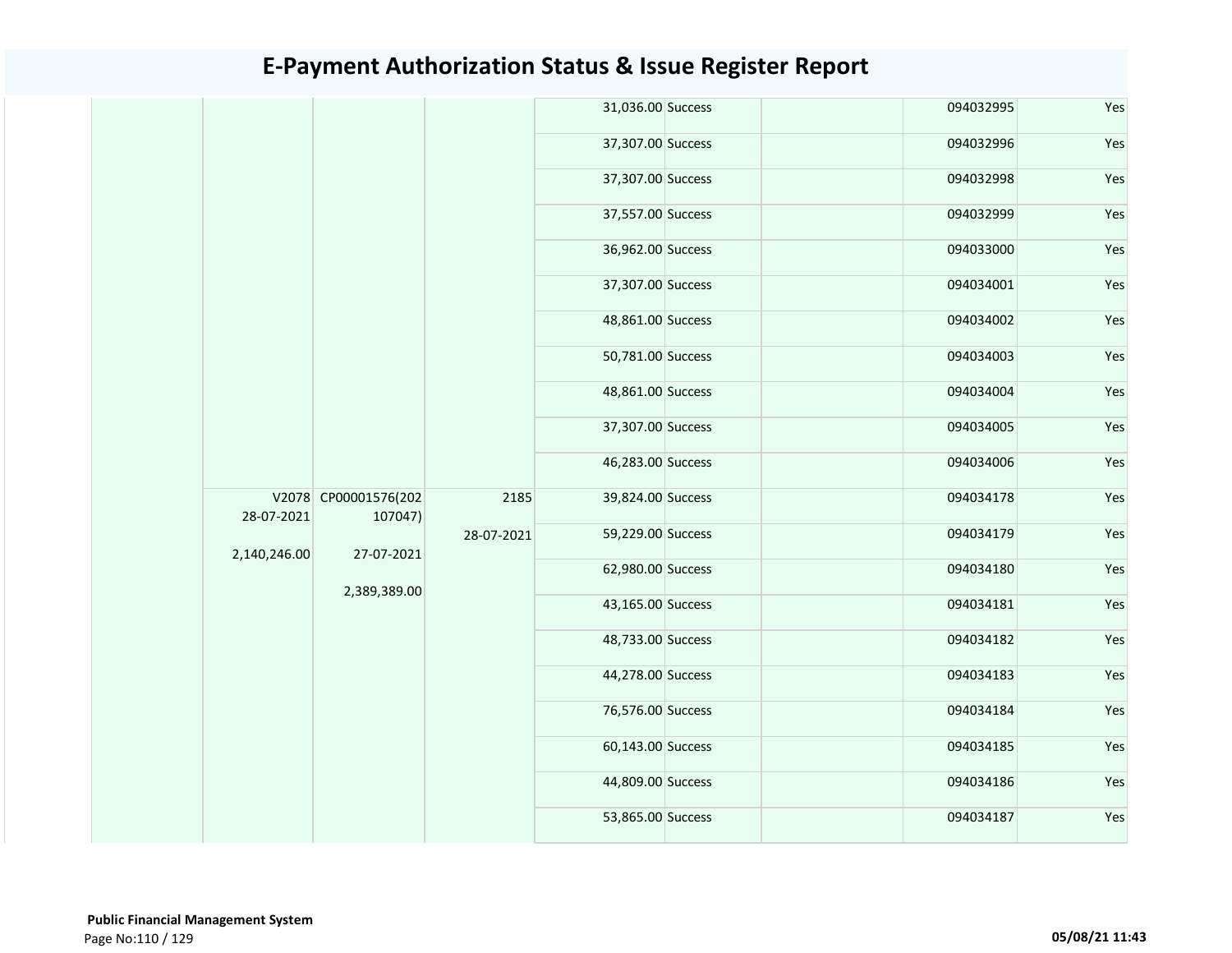| 45,791.00 Success |  | 094034188 | Yes |
|-------------------|--|-----------|-----|
| 39,844.00 Success |  | 094034189 | Yes |
| 39,844.00 Success |  | 094034190 | Yes |
| 39,844.00 Success |  | 094034191 | Yes |
| 39,844.00 Success |  | 094034192 | Yes |
| 41,337.00 Success |  | 094034193 | Yes |
| 48,037.00 Success |  | 094034194 | Yes |
| 52,645.00 Success |  | 094034195 | Yes |
| 76,576.00 Success |  | 094034196 | Yes |
| 62,833.00 Success |  | 094034197 | Yes |
| 53,765.00 Success |  | 094034198 | Yes |
| 60,629.00 Success |  | 094034199 | Yes |
| 58,039.00 Success |  | 094034200 | Yes |
| 49,698.00 Success |  | 094034201 | Yes |
| 56,049.00 Success |  | 094034202 | Yes |
| 58,448.00 Success |  | 094034203 | Yes |
| 49,290.00 Success |  | 094034205 | Yes |
| 49,290.00 Success |  | 094034206 | Yes |
| 29,064.00 Success |  | 094034207 | Yes |
| 40,131.00 Success |  | 094034210 | Yes |
| 67,588.00 Success |  | 094034213 | Yes |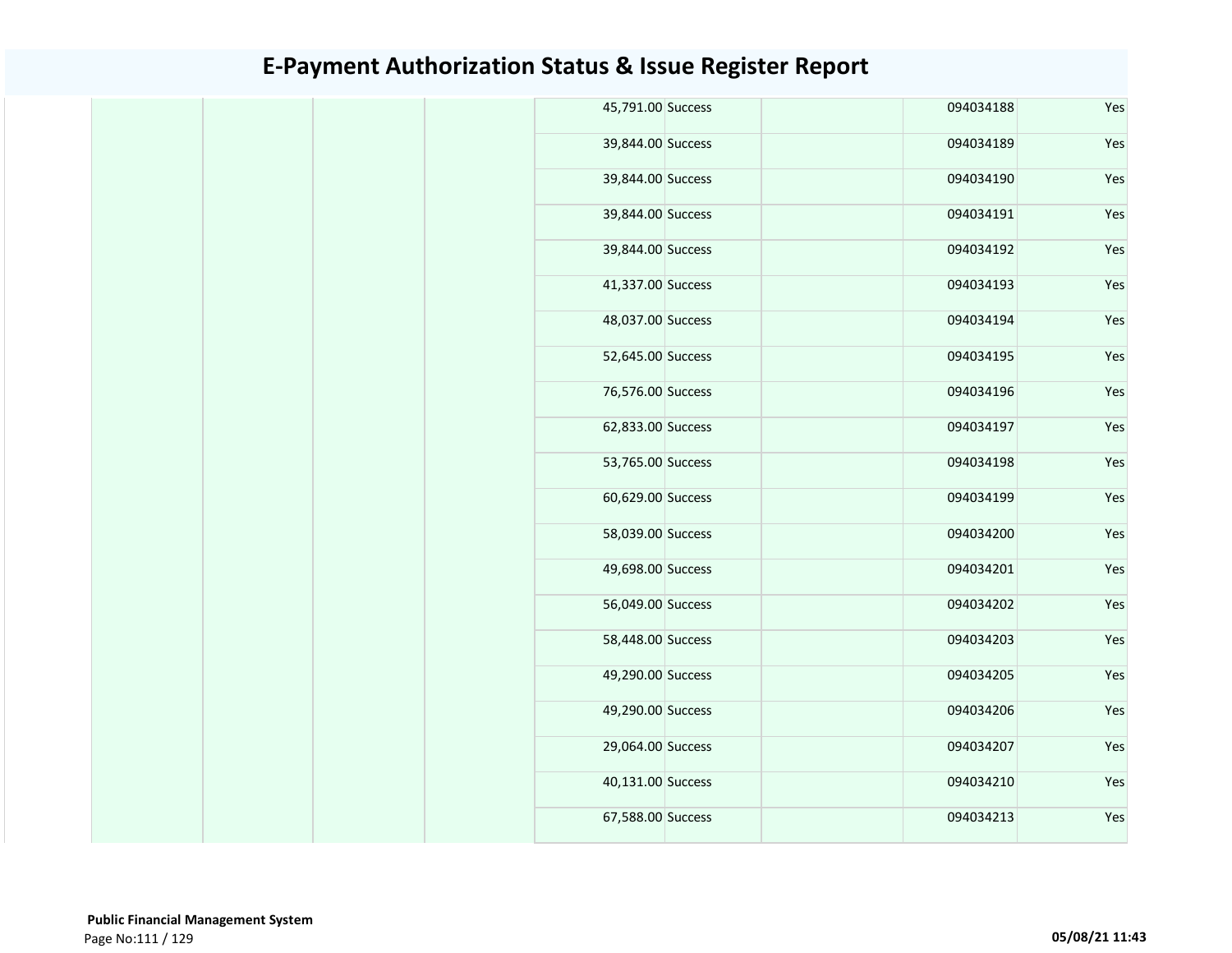|                             |                     |                                        |                    | 60,216.00 Success      |                | 094034214 | Yes |
|-----------------------------|---------------------|----------------------------------------|--------------------|------------------------|----------------|-----------|-----|
|                             |                     |                                        |                    | 44,278.00 Success      |                | 094034215 | Yes |
|                             |                     |                                        |                    | 37,020.00 Success      |                | 094034216 | Yes |
|                             |                     |                                        |                    | 44,278.00 Success      |                | 094034217 | Yes |
|                             |                     |                                        |                    | 44,528.00 Success      |                | 094034218 | Yes |
|                             |                     |                                        |                    | 43,165.00 Success      |                | 094034219 | Yes |
|                             |                     |                                        |                    | 62,709.00 Success      |                | 094034220 | Yes |
|                             |                     |                                        |                    | 49,290.00 Success      |                | 094034221 | Yes |
|                             |                     |                                        |                    | 71,122.00 Success      |                | 094034222 | Yes |
|                             |                     |                                        |                    | 48,287.00 Success      |                | 094034223 | Yes |
|                             |                     |                                        |                    | 43,165.00 Success      |                | 094034224 | Yes |
|                             | 28-07-2021          | V2079 CP00001596(GPF<br>$_2$ 02107076) | 2260<br>28-07-2021 | 170,000.00 Success     |                | 076866047 | Yes |
|                             | 170,000.00          | 28-07-2021                             |                    |                        |                |           |     |
|                             | V2080               | 170,000,00<br>CP00001584               | 2263               | 22,540,991.00 Success  |                | 077718900 | Yes |
|                             | 28-07-2021          | 28-07-2021                             | 28-07-2021         |                        |                |           |     |
|                             | 22,540,991.00       | 22.540.991.00                          |                    |                        |                |           |     |
|                             | V2081<br>28-07-2021 | CP00001583                             | 2264               | 403,982,387.00 Success |                | 077718907 | Yes |
|                             | 403,982,387.00      | 28-07-2021                             | 28-07-2021         |                        |                |           |     |
|                             |                     | 403.982.387.00                         |                    |                        |                |           |     |
| 225428 [Section<br>Officer] | V2057<br>28-07-2021 | CP00000112                             | 2212               |                        | 250.00 Success | 076803148 | Yes |
|                             | 250.00              | 27-07-2021                             | 28-07-2021         |                        |                |           |     |
|                             |                     | 250.00                                 |                    |                        |                |           |     |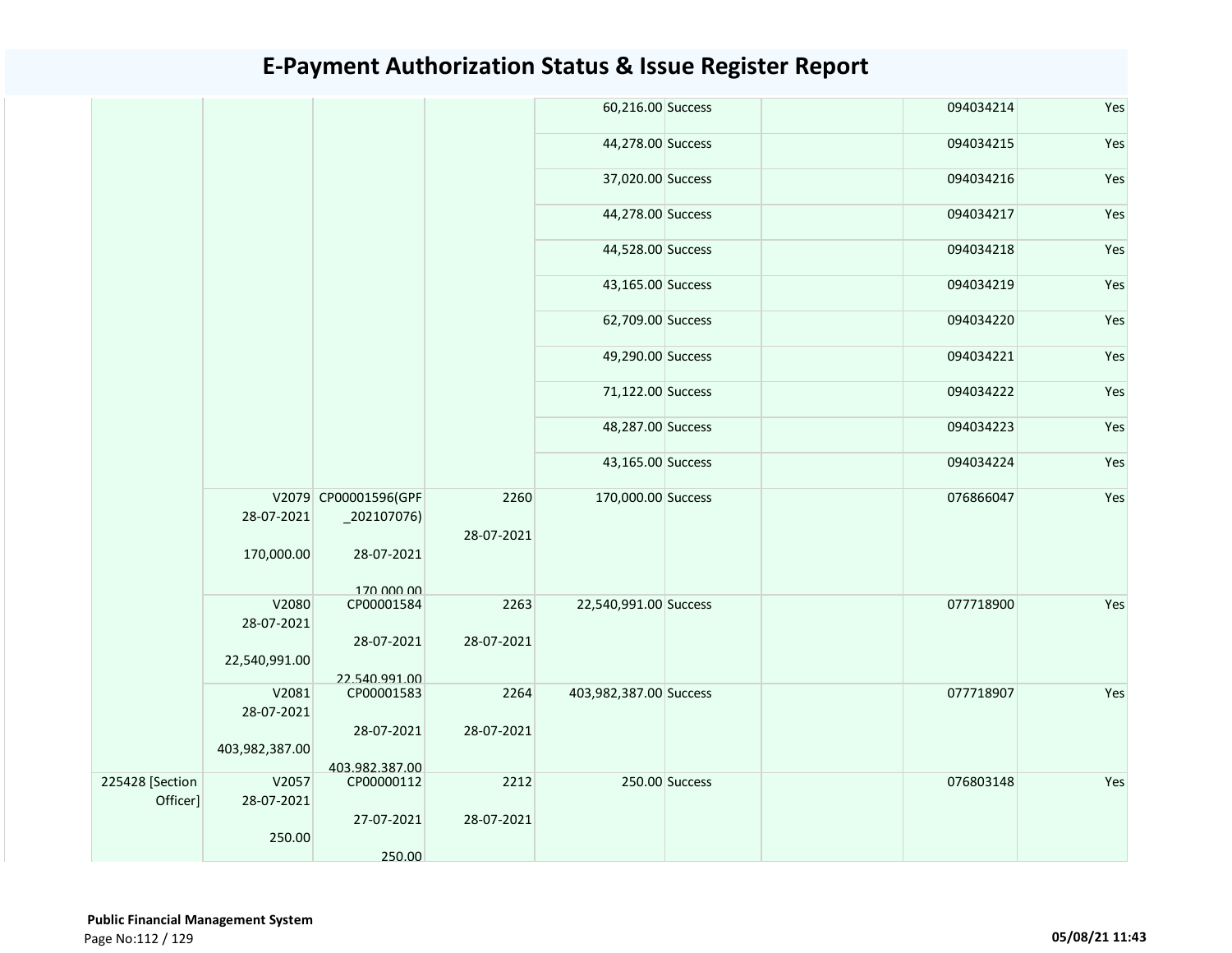|    |                               | V2058<br>28-07-2021     | CP00000111                                        | 2211               | 1,200.00 Success      | 076794200 | Yes |
|----|-------------------------------|-------------------------|---------------------------------------------------|--------------------|-----------------------|-----------|-----|
|    |                               | 1,200.00                | 27-07-2021                                        | 28-07-2021         |                       |           |     |
|    |                               | V2059<br>28-07-2021     | 1.200.00<br>CP00000113                            | 2210               | 1,226.00 Success      | 076743979 | Yes |
|    |                               | 1,226.00                | 27-07-2021<br>1.226.00                            | 28-07-2021         |                       |           |     |
| 20 | <b>Issue Date: 29-07-2021</b> |                         |                                                   |                    | 133,977,309.00        |           |     |
|    | 225427 [Under<br>Secretary]   | 29-07-2021<br>38,869.00 | V2085 CP00001617(ELE<br>2021070031)<br>29-07-2021 | 2297<br>29-07-2021 | 38,869.00 Success     | 092732336 | Yes |
|    |                               |                         | 38 869 00<br>V2086 CP00001622(202                 | 2296               | 27,685.00 Success     | 094034970 | Yes |
|    |                               | 29-07-2021              | 107048)                                           | 29-07-2021         |                       |           |     |
|    |                               | 27,685.00               | 29-07-2021<br>56 075 00                           |                    |                       |           |     |
|    |                               | V2087<br>29-07-2021     | CP00001383<br>16-07-2021                          | 2329<br>29-07-2021 | 25,000,000.00 Success | 094052032 | Yes |
|    |                               | 25,000,000.00           | 25.000.000.00                                     |                    |                       |           |     |
|    |                               | V2088<br>29-07-2021     | CP00001384<br>16-07-2021                          | 2300<br>29-07-2021 | 2,800,000.00 Success  | 094043971 | Yes |
|    |                               | 2,800,000.00            | 2.800.000.00                                      |                    |                       |           |     |
|    |                               | V2089<br>29-07-2021     | CP00001385<br>16-07-2021                          | 2302<br>29-07-2021 | 3,200,000.00 Success  | 092556751 | Yes |
|    |                               | 3,200,000.00            | 3.200.000.00                                      |                    |                       |           |     |
|    |                               | V2090<br>29-07-2021     | CP00001386<br>16-07-2021                          | 2301<br>29-07-2021 | 2,700,000.00 Success  | 094043910 | Yes |
|    |                               | 2,700,000.00            | 2.700.000.00                                      |                    |                       |           |     |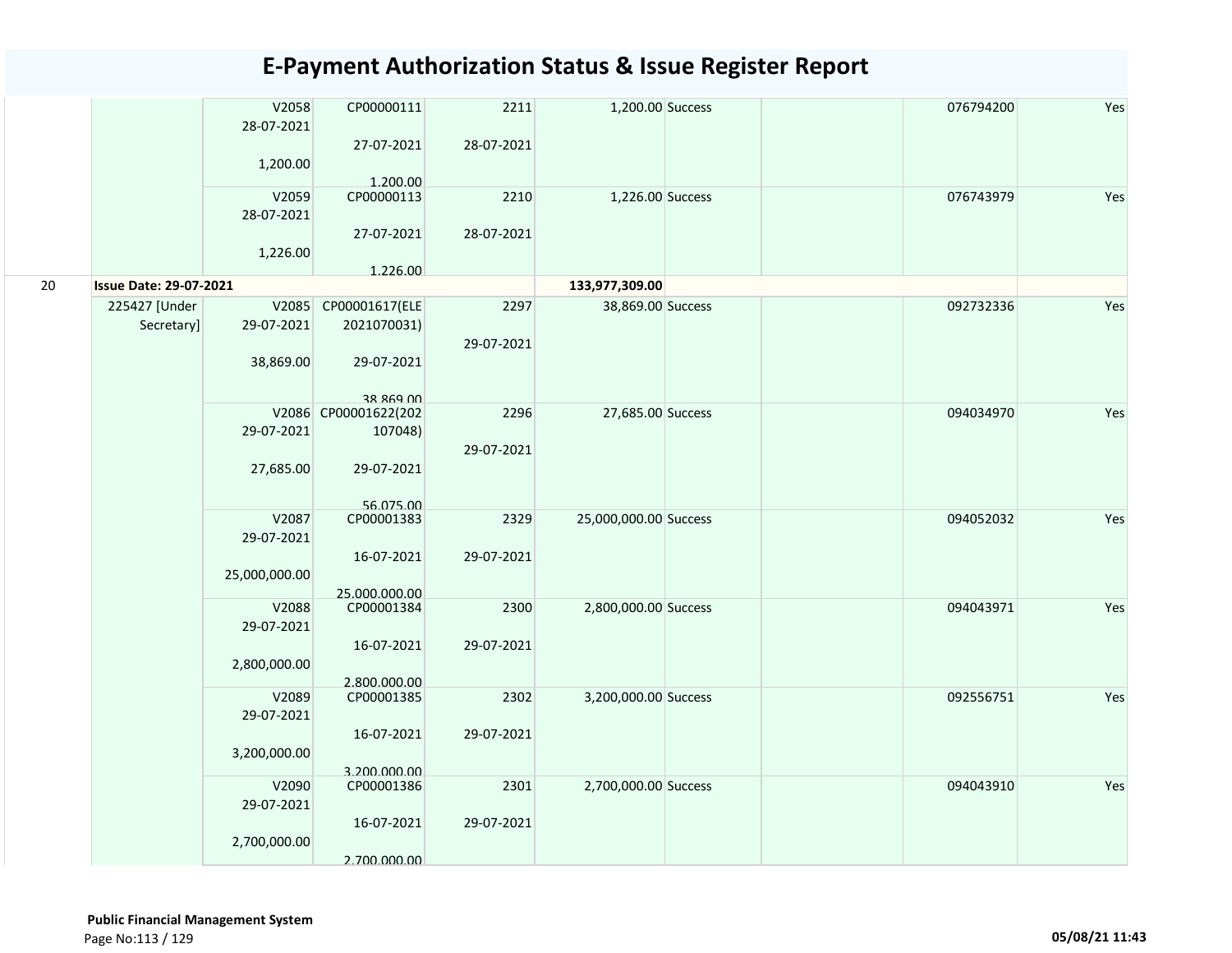| V2091<br>29-07-2021 | CP00001387                  | 2303       | 2,100,000.00 Success  |  | 092556643 | Yes |
|---------------------|-----------------------------|------------|-----------------------|--|-----------|-----|
| 2,100,000.00        | 16-07-2021                  | 29-07-2021 |                       |  |           |     |
|                     | 2.100.000.00                |            |                       |  |           |     |
| V2092<br>29-07-2021 | CP00001388                  | 2299       | 3,314,000.00 Success  |  | 094052003 | Yes |
| 3,314,000.00        | 16-07-2021                  | 29-07-2021 |                       |  |           |     |
|                     | 3.314.000.00                |            |                       |  |           |     |
| V2093<br>29-07-2021 | CP00001436                  | 2298       | 2,900,000.00 Success  |  | 092738328 | Yes |
|                     | 22-07-2021                  | 29-07-2021 |                       |  |           |     |
| 2,900,000.00        |                             |            |                       |  |           |     |
|                     | 2.900.000.00                |            |                       |  |           |     |
| V2094<br>29-07-2021 | CP00001592                  | 2262       | 1,461,949.00 Success  |  | 092697716 | Yes |
|                     | 28-07-2021                  | 28-07-2021 |                       |  |           |     |
| 1,461,949.00        | 1.461.949.00                |            |                       |  |           |     |
| V2095               | CP00001593                  | 2330       | 29,738,001.00 Success |  | 092697817 | Yes |
| 29-07-2021          |                             |            |                       |  |           |     |
|                     | 28-07-2021                  | 29-07-2021 |                       |  |           |     |
| 29,738,001.00       |                             |            |                       |  |           |     |
| V2096               | 29.738.001.00<br>CP00001620 | 2319       |                       |  | 092697620 | Yes |
| 29-07-2021          |                             |            | 3,625,000.00 Success  |  |           |     |
| 3,625,000.00        | 29-07-2021                  | 29-07-2021 |                       |  |           |     |
|                     | 3.625.000.00                |            |                       |  |           |     |
| V2097               | CP00001619                  | 2318       | 2,300,000.00 Success  |  | 092697495 | Yes |
| 29-07-2021          |                             |            |                       |  |           |     |
|                     | 29-07-2021                  | 29-07-2021 |                       |  |           |     |
| 2,300,000.00        |                             |            |                       |  |           |     |
|                     |                             |            |                       |  |           |     |
| V2098               | 2.300.000.00<br>CP00001585  | 2265       | 1,665,700.00 Success  |  | 092826739 | Yes |
| 29-07-2021          |                             |            |                       |  |           |     |
|                     | 28-07-2021                  |            |                       |  |           |     |
|                     |                             | 29-07-2021 |                       |  |           |     |
| 1,665,700.00        |                             |            |                       |  |           |     |
|                     | 1.724.146.00                |            |                       |  |           |     |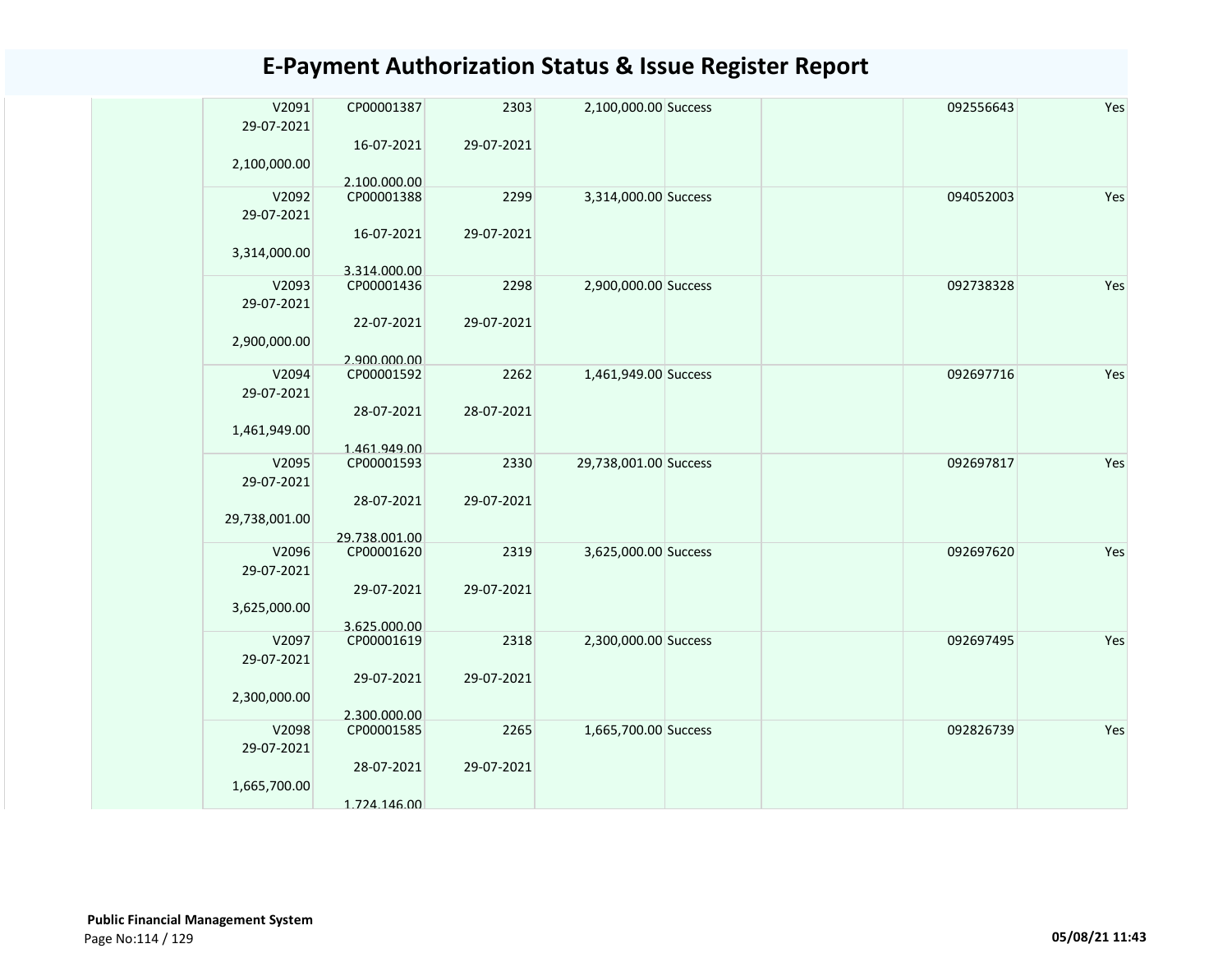| V2099<br>29-07-2021 | CP00001603              | 2267       | 1,781,129.00 Success |  | 094054484 | Yes |
|---------------------|-------------------------|------------|----------------------|--|-----------|-----|
|                     | 28-07-2021              | 29-07-2021 |                      |  |           |     |
| 1,781,129.00        | 1.781.129.00            |            |                      |  |           |     |
| V2100               | CP00001604              | 2266       | 1,127,690.00 Success |  | 092826639 | Yes |
| 29-07-2021          |                         |            |                      |  |           |     |
|                     | 28-07-2021              | 29-07-2021 |                      |  |           |     |
| 1,127,690.00        |                         |            |                      |  |           |     |
|                     | 1.174.678.00            |            |                      |  |           |     |
| V2118<br>29-07-2021 | CP00001417              | 2270       | 2,620.00 Success     |  | 093960564 | Yes |
|                     | 20-07-2021              | 29-07-2021 |                      |  |           |     |
| 2,620.00            |                         |            |                      |  |           |     |
|                     | 2.620.00                |            |                      |  |           |     |
| V2119               | CP00001419              | 2317       | 3,453.00 Success     |  | 094055529 | Yes |
| 29-07-2021          |                         |            |                      |  |           |     |
|                     | 20-07-2021              | 29-07-2021 |                      |  |           |     |
| 3,453.00            |                         |            |                      |  |           |     |
| V2123               | 3.453.00<br>CP00001601  | 2273       | 17,400.00 Success    |  | 094055772 | Yes |
| 29-07-2021          |                         |            |                      |  |           |     |
|                     | 28-07-2021              | 29-07-2021 |                      |  |           |     |
| 17,400.00           |                         |            |                      |  |           |     |
|                     | 17.700.00               |            |                      |  |           |     |
| V2124               | CP00001513              | 2276       | 24,651.00 Success    |  | 094055570 | Yes |
| 29-07-2021          | 26-07-2021              | 29-07-2021 |                      |  |           |     |
| 24,651.00           |                         |            |                      |  |           |     |
|                     | 27.390.00               |            |                      |  |           |     |
| V2125               | CP00001533              | 2316       | 62,812.00 Success    |  | 094055483 | Yes |
| 29-07-2021          |                         |            |                      |  |           |     |
|                     | 27-07-2021              | 29-07-2021 |                      |  |           |     |
| 62,812.00           |                         |            |                      |  |           |     |
| V2126               | 62.812.00<br>CP00001550 | 2310       | 1,650.00 Success     |  | 094060728 | Yes |
| 29-07-2021          |                         |            |                      |  |           |     |
|                     | 27-07-2021              | 29-07-2021 |                      |  |           |     |
| 1,650.00            |                         |            |                      |  |           |     |
|                     | 1.650.00                |            |                      |  |           |     |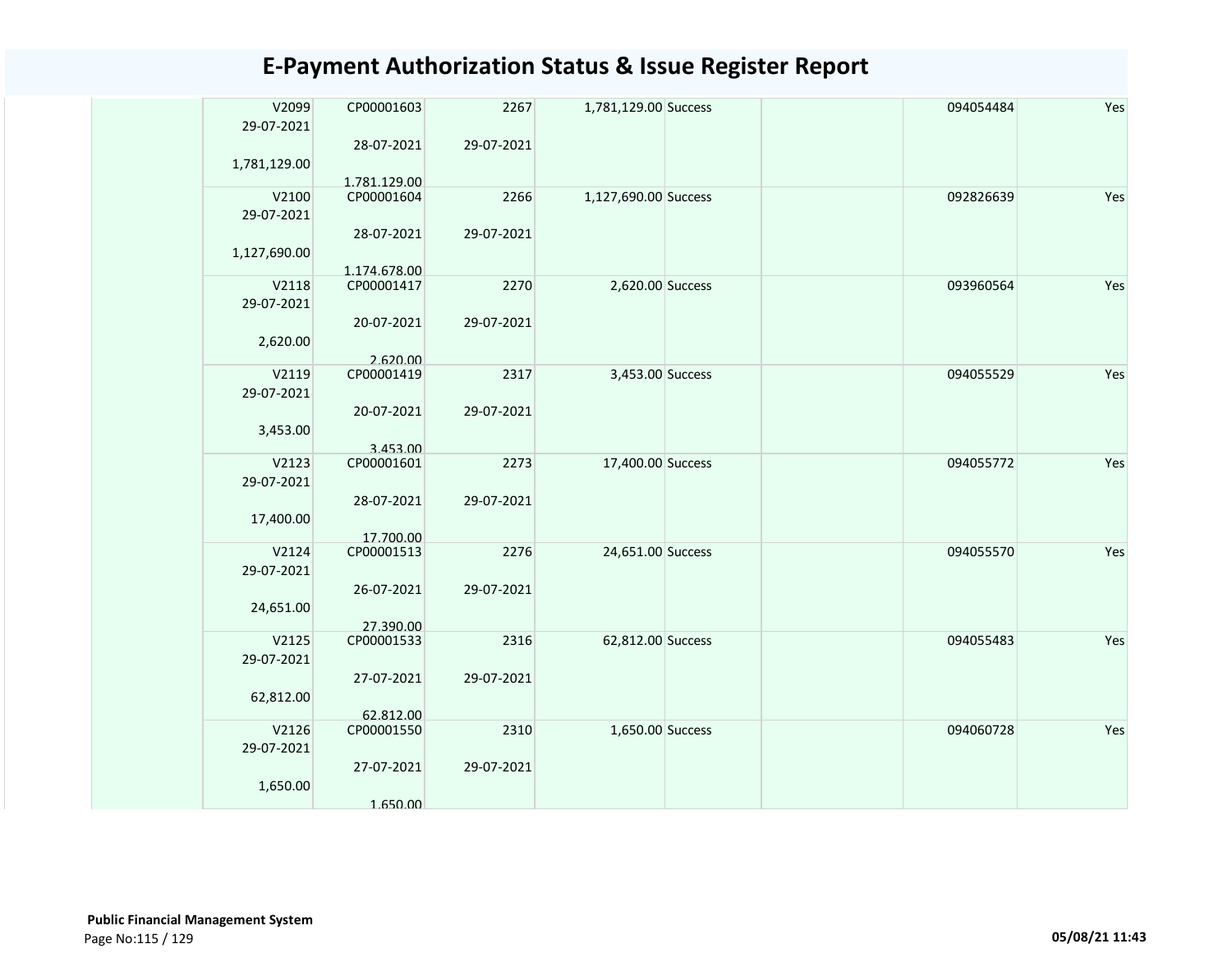| V2127      | CP00001551                               | 2311       | 1,217.00 Success   |  | 094060698 | Yes |
|------------|------------------------------------------|------------|--------------------|--|-----------|-----|
| 29-07-2021 |                                          |            |                    |  |           |     |
| 1,217.00   | 27-07-2021                               | 29-07-2021 |                    |  |           |     |
|            | 1.217.00                                 |            |                    |  |           |     |
| V2128      | CP00001549                               | 2309       | 10,895.00 Success  |  | 094060753 | Yes |
| 29-07-2021 |                                          |            |                    |  |           |     |
| 10,895.00  | 27-07-2021                               | 29-07-2021 |                    |  |           |     |
|            | 10.895.00                                |            |                    |  |           |     |
| V2129      | CP00001548                               | 2308       | 29,899.00 Success  |  | 094060791 | Yes |
| 29-07-2021 |                                          |            |                    |  |           |     |
| 29,899.00  | 27-07-2021                               | 29-07-2021 |                    |  |           |     |
|            | 29.899.00                                |            |                    |  |           |     |
| V2131      | CP00001591                               | 2277       | 2,016.00 Success   |  | 094055077 | Yes |
| 29-07-2021 |                                          |            |                    |  |           |     |
| 2,016.00   | 28-07-2021                               | 29-07-2021 |                    |  |           |     |
|            | 2.016.00                                 |            |                    |  |           |     |
| V2133      | CP00001599                               | 2275       | 111,014.00 Success |  | 094054891 | Yes |
| 29-07-2021 |                                          |            |                    |  |           |     |
| 111,014.00 | 28-07-2021                               | 29-07-2021 |                    |  |           |     |
|            | 113.280.00                               |            |                    |  |           |     |
|            | V2134 CP00001586(511                     | 2278       | 92,142.00 Success  |  | 094054855 | Yes |
| 29-07-2021 | 687756907078-                            |            |                    |  |           |     |
| 92,142.00  | 1B1)                                     | 29-07-2021 |                    |  |           |     |
|            | 28-07-2021                               |            |                    |  |           |     |
|            |                                          |            |                    |  |           |     |
|            | <b>93 730 00</b><br>V2135 CP00001587(511 | 2312       | 24,574.00 Success  |  | 094057317 | Yes |
| 29-07-2021 | 687703666288-                            |            |                    |  |           |     |
|            | 1B1)                                     | 29-07-2021 |                    |  |           |     |
| 24,574.00  |                                          |            |                    |  |           |     |
|            | 28-07-2021                               |            |                    |  |           |     |
|            | 24 998 00                                |            |                    |  |           |     |
|            |                                          |            |                    |  |           |     |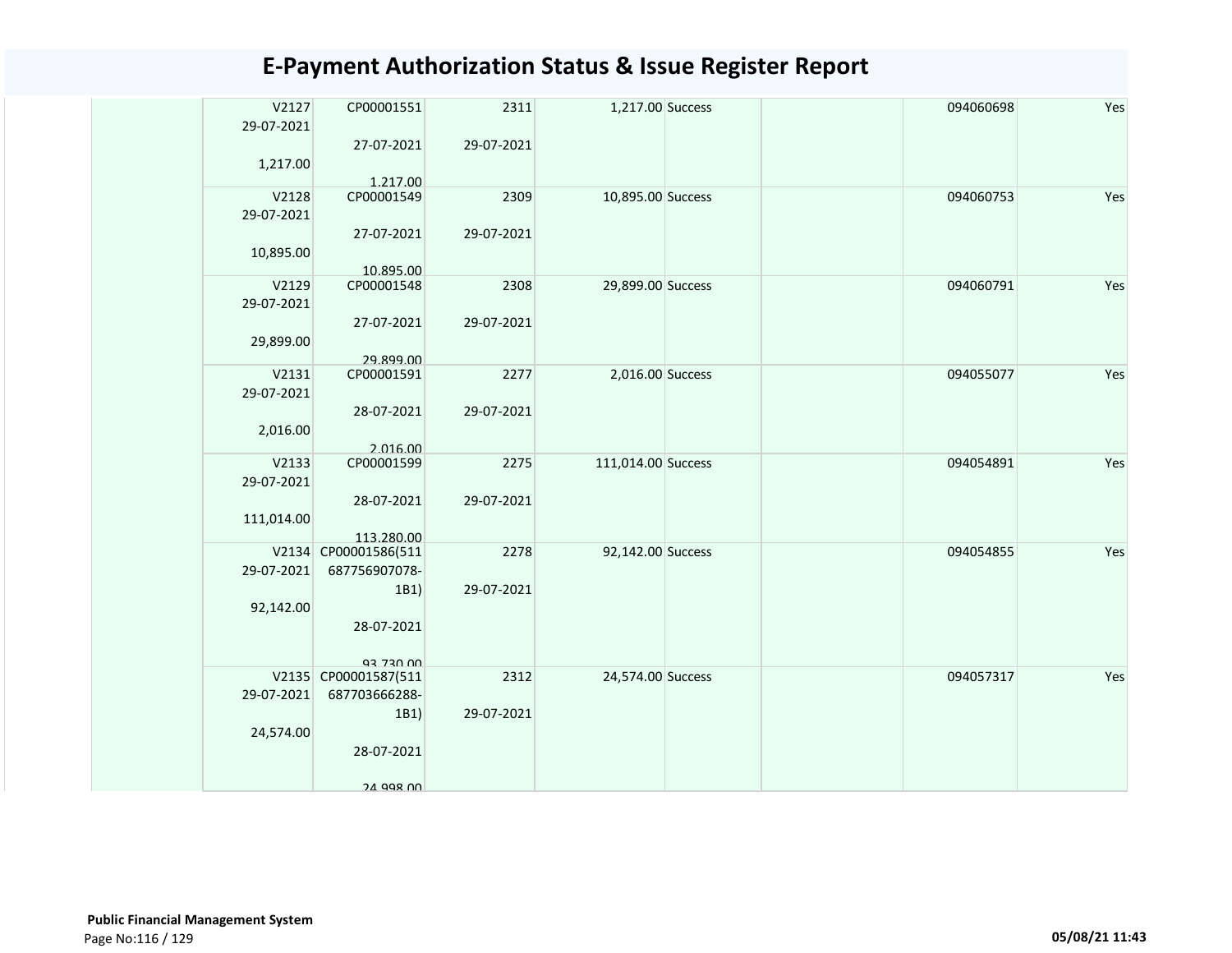| 29-07-2021<br>206,699.00         | V2136 CP00001588(511<br>687750608371-<br>1B1)<br>28-07-2021                           | 2313<br>29-07-2021 | 206,699.00 Success | 094055651 | Yes |
|----------------------------------|---------------------------------------------------------------------------------------|--------------------|--------------------|-----------|-----|
| V2137<br>29-07-2021<br>15,480.00 | 200 QRN 00<br>CP00001595<br>28-07-2021                                                | 2272<br>29-07-2021 | 15,480.00 Success  | 094060666 | Yes |
| 29-07-2021<br>23,541.00          | 17.200.00<br>V2138 CP00001597(511<br>687770556898-<br>1B1)<br>28-07-2021<br>23 998 UU | 2271<br>29-07-2021 | 23,541.00 Success  | 094055691 | Yes |
| 29-07-2021<br>23,400.00          | V2139 CP00001598(511<br>687776115798-<br>1B1)<br>28-07-2021                           | 2306<br>29-07-2021 | 23,400.00 Success  | 094060597 | Yes |
| 29-07-2021                       | 23 400 00<br>V2140 CP00001602(EPC<br>2021070030)                                      | 2269               | 54,464.00 Success  | 094055307 | Yes |
| 360,447.00                       | 28-07-2021                                                                            | 29-07-2021         | 65,685.00 Success  | 094055315 | Yes |
|                                  |                                                                                       |                    | 54,464.00 Success  | 094055319 | Yes |
|                                  | 360,447.00                                                                            |                    | 65,685.00 Success  | 094055322 | Yes |
|                                  |                                                                                       |                    | 54,464.00 Success  | 094055327 | Yes |
|                                  |                                                                                       |                    | 65,685.00 Success  | 094055331 | Yes |
| V2142<br>29-07-2021<br>1,500.00  | CP00001621<br>29-07-2021                                                              | 2305<br>29-07-2021 | 1,500.00 Success   | 094060634 | Yes |
|                                  | 1.500.00                                                                              |                    |                    |           |     |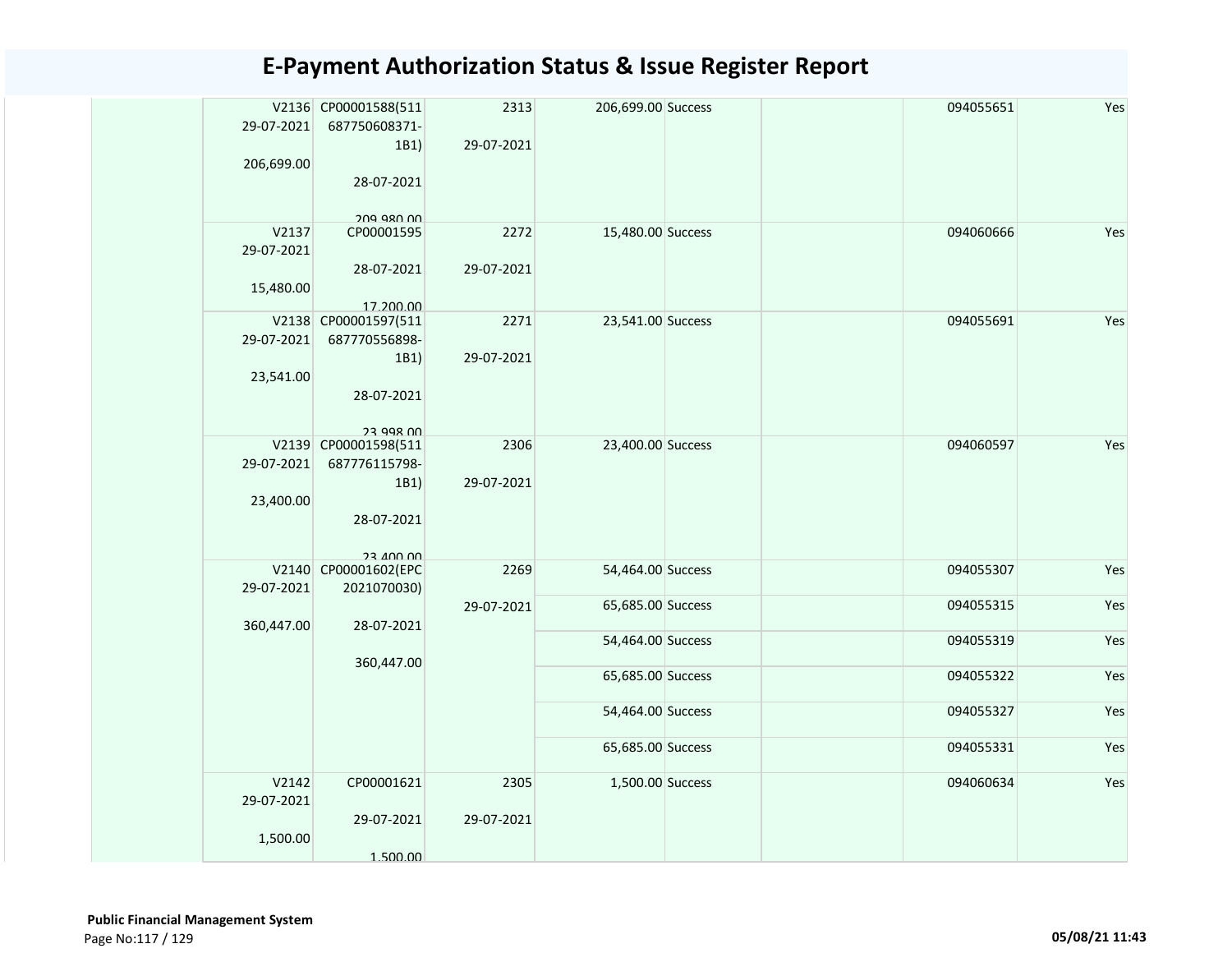|                 | V2143         | CP00001626                            | 2304       | 3,300.00 Success      | 094055009 | Yes |
|-----------------|---------------|---------------------------------------|------------|-----------------------|-----------|-----|
|                 | 29-07-2021    |                                       |            |                       |           |     |
|                 | 3,300.00      | 29-07-2021                            | 29-07-2021 |                       |           |     |
|                 |               | 3.300.00                              |            |                       |           |     |
|                 | V2144         | CP00001594                            | 2333       | 40,000,000.00 Success | 094061027 | Yes |
|                 | 29-07-2021    | 28-07-2021                            | 29-07-2021 |                       |           |     |
|                 | 40,000,000.00 |                                       |            |                       |           |     |
|                 |               | 40.000.000.00                         |            |                       |           |     |
|                 | V2145         | CP00001618                            | 2332       | 7,800,000.00 Success  | 094060990 | Yes |
|                 | 29-07-2021    | 29-07-2021                            | 29-07-2021 |                       |           |     |
|                 | 7,800,000.00  |                                       |            |                       |           |     |
|                 |               | 7.800.000.00                          |            |                       |           |     |
| 225429 [Section | V2103         | CP00000177                            | 2321       | 244,191.00 Success    | 092863871 | Yes |
| Officer]        | 29-07-2021    | 29-07-2021                            | 29-07-2021 |                       |           |     |
|                 | 244,191.00    |                                       |            |                       |           |     |
|                 |               | 244.191.00                            |            |                       |           |     |
|                 | V2104         | CP00000178                            | 2320       | 895,050.00 Success    | 092872141 | Yes |
|                 | 29-07-2021    | 29-07-2021                            | 29-07-2021 |                       |           |     |
|                 | 895,050.00    |                                       |            |                       |           |     |
|                 |               | 895.050.00                            |            |                       |           |     |
|                 | 29-07-2021    | V2120 CP00000159(511<br>687736811498- | 2323       | 23,486.00 Success     | 094055222 | Yes |
|                 |               | 1B1)                                  | 29-07-2021 |                       |           |     |
|                 | 23,486.00     |                                       |            |                       |           |     |
|                 |               | 23-07-2021                            |            |                       |           |     |
|                 |               |                                       |            |                       |           |     |
|                 |               | 24 310 00<br>V2121 CP00000160(511     | 2325       | 10,096.00 Success     | 094055187 | Yes |
|                 | 29-07-2021    | 687733684668-                         |            |                       |           |     |
|                 |               | 1B1)                                  | 29-07-2021 |                       |           |     |
|                 | 10,096.00     |                                       |            |                       |           |     |
|                 |               | 23-07-2021                            |            |                       |           |     |
|                 |               | 10 450 00                             |            |                       |           |     |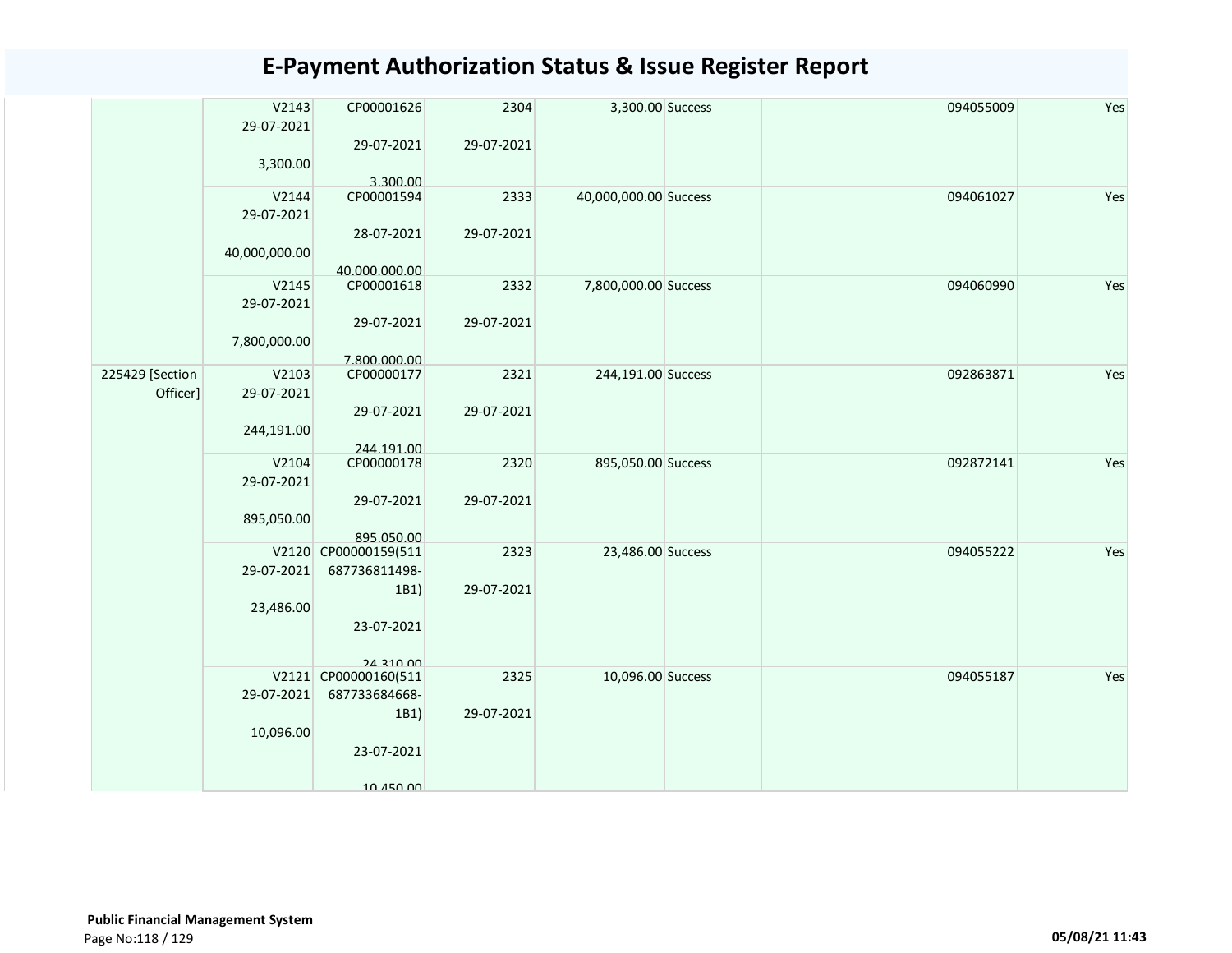|  | 29-07-2021<br>2,000.00 | V2122 CP00000161(511<br>687766137999-<br>1B1)<br>23-07-2021<br>2 070 00 | 2324<br>29-07-2021 | 2,000.00 Success |                  | 094055152 | Yes       |                  |                  |           |           |     |  |  |  |  |  |  |  |  |  |  |  |  |  |  |  |  |  |  |  |  |  |  |  |  |  |  |  |  |  |  |
|--|------------------------|-------------------------------------------------------------------------|--------------------|------------------|------------------|-----------|-----------|------------------|------------------|-----------|-----------|-----|--|--|--|--|--|--|--|--|--|--|--|--|--|--|--|--|--|--|--|--|--|--|--|--|--|--|--|--|--|--|
|  | V2130<br>29-07-2021    | CP00000174                                                              | 2328               | 5,100.00 Success |                  | 094055372 | Yes       |                  |                  |           |           |     |  |  |  |  |  |  |  |  |  |  |  |  |  |  |  |  |  |  |  |  |  |  |  |  |  |  |  |  |  |  |
|  |                        | 28-07-2021                                                              | 29-07-2021         | 3,000.00 Success |                  | 094055375 | Yes       |                  |                  |           |           |     |  |  |  |  |  |  |  |  |  |  |  |  |  |  |  |  |  |  |  |  |  |  |  |  |  |  |  |  |  |  |
|  | 76,220.00              | 76,220.00                                                               |                    | 3,000.00 Success |                  | 094055379 | Yes       |                  |                  |           |           |     |  |  |  |  |  |  |  |  |  |  |  |  |  |  |  |  |  |  |  |  |  |  |  |  |  |  |  |  |  |  |
|  |                        |                                                                         |                    | 3,000.00 Success |                  | 094055383 | Yes       |                  |                  |           |           |     |  |  |  |  |  |  |  |  |  |  |  |  |  |  |  |  |  |  |  |  |  |  |  |  |  |  |  |  |  |  |
|  |                        |                                                                         |                    | 3,000.00 Success |                  | 094055386 | Yes       |                  |                  |           |           |     |  |  |  |  |  |  |  |  |  |  |  |  |  |  |  |  |  |  |  |  |  |  |  |  |  |  |  |  |  |  |
|  |                        |                                                                         |                    | 3,000.00 Success |                  | 094055390 | Yes       |                  |                  |           |           |     |  |  |  |  |  |  |  |  |  |  |  |  |  |  |  |  |  |  |  |  |  |  |  |  |  |  |  |  |  |  |
|  |                        |                                                                         |                    | 3,000.00 Success |                  | 094055395 | Yes       |                  |                  |           |           |     |  |  |  |  |  |  |  |  |  |  |  |  |  |  |  |  |  |  |  |  |  |  |  |  |  |  |  |  |  |  |
|  |                        |                                                                         |                    | 3,000.00 Success |                  | 094055398 | Yes       |                  |                  |           |           |     |  |  |  |  |  |  |  |  |  |  |  |  |  |  |  |  |  |  |  |  |  |  |  |  |  |  |  |  |  |  |
|  |                        |                                                                         |                    |                  | 3,000.00 Success |           | 094055402 | Yes              |                  |           |           |     |  |  |  |  |  |  |  |  |  |  |  |  |  |  |  |  |  |  |  |  |  |  |  |  |  |  |  |  |  |  |
|  |                        |                                                                         |                    | 3,000.00 Success |                  | 094055405 | Yes       |                  |                  |           |           |     |  |  |  |  |  |  |  |  |  |  |  |  |  |  |  |  |  |  |  |  |  |  |  |  |  |  |  |  |  |  |
|  |                        |                                                                         |                    | 3,000.00 Success |                  | 094055409 | Yes       |                  |                  |           |           |     |  |  |  |  |  |  |  |  |  |  |  |  |  |  |  |  |  |  |  |  |  |  |  |  |  |  |  |  |  |  |
|  |                        |                                                                         |                    | 3,000.00 Success |                  | 094055412 | Yes       |                  |                  |           |           |     |  |  |  |  |  |  |  |  |  |  |  |  |  |  |  |  |  |  |  |  |  |  |  |  |  |  |  |  |  |  |
|  |                        |                                                                         |                    |                  | 3,000.00 Success |           | 094055416 | Yes              |                  |           |           |     |  |  |  |  |  |  |  |  |  |  |  |  |  |  |  |  |  |  |  |  |  |  |  |  |  |  |  |  |  |  |
|  |                        |                                                                         |                    |                  |                  |           |           | 2,000.00 Success |                  | 094055419 | Yes       |     |  |  |  |  |  |  |  |  |  |  |  |  |  |  |  |  |  |  |  |  |  |  |  |  |  |  |  |  |  |  |
|  |                        |                                                                         |                    |                  |                  |           |           |                  | 3,000.00 Success |           | 094055422 | Yes |  |  |  |  |  |  |  |  |  |  |  |  |  |  |  |  |  |  |  |  |  |  |  |  |  |  |  |  |  |  |
|  |                        |                                                                         |                    |                  |                  |           |           |                  |                  |           |           |     |  |  |  |  |  |  |  |  |  |  |  |  |  |  |  |  |  |  |  |  |  |  |  |  |  |  |  |  |  |  |
|  |                        |                                                                         |                    | 3,000.00 Success |                  | 094055427 | Yes       |                  |                  |           |           |     |  |  |  |  |  |  |  |  |  |  |  |  |  |  |  |  |  |  |  |  |  |  |  |  |  |  |  |  |  |  |
|  |                        |                                                                         |                    | 5,100.00 Success |                  | 094055430 | Yes       |                  |                  |           |           |     |  |  |  |  |  |  |  |  |  |  |  |  |  |  |  |  |  |  |  |  |  |  |  |  |  |  |  |  |  |  |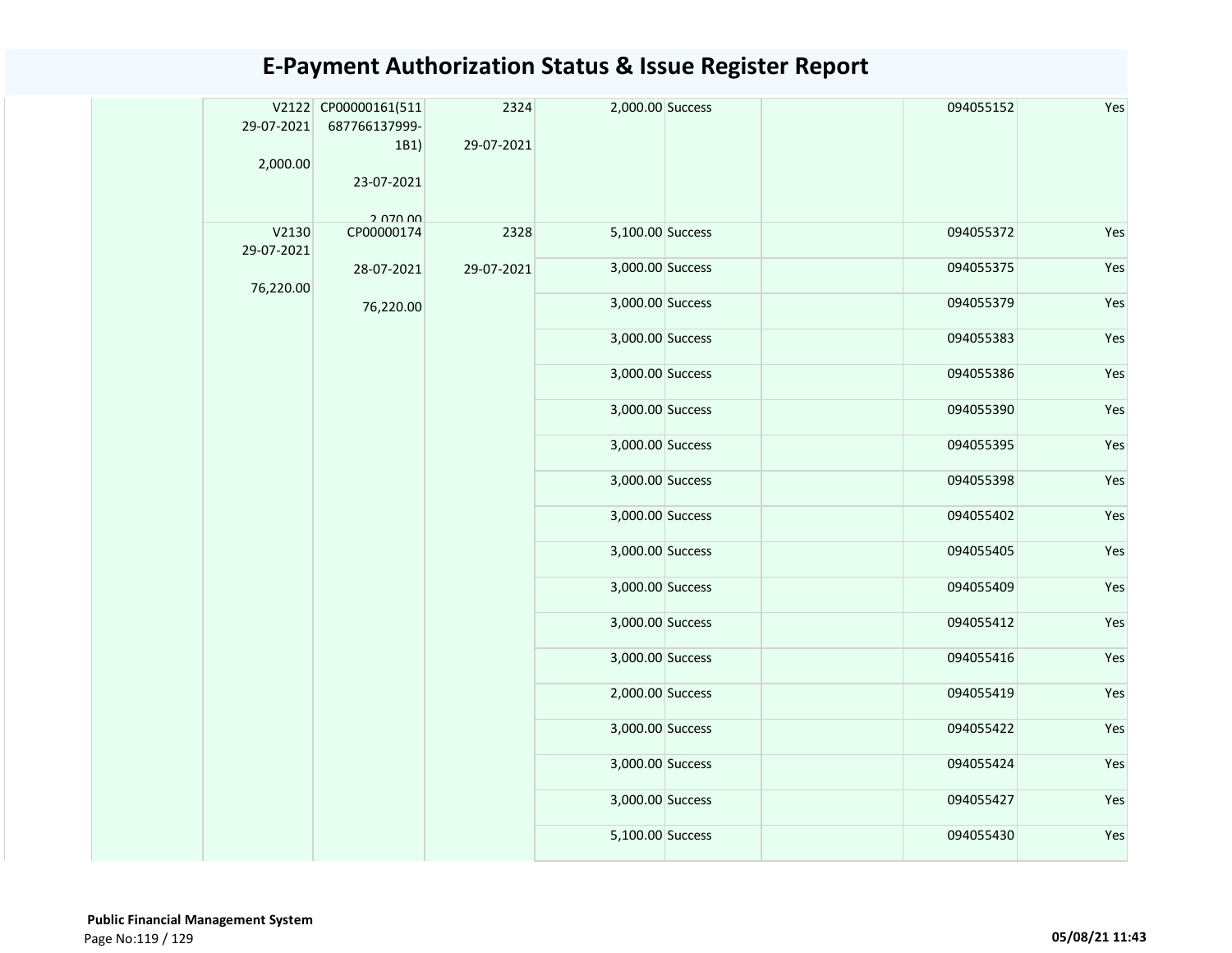|    |                               |                     |                                               |                    | 5,100.00 Success  |  | 094055433 | Yes |
|----|-------------------------------|---------------------|-----------------------------------------------|--------------------|-------------------|--|-----------|-----|
|    |                               |                     |                                               |                    | 3,000.00 Success  |  | 094055437 | Yes |
|    |                               |                     |                                               |                    | 4,920.00 Success  |  | 094055440 | Yes |
|    |                               |                     |                                               |                    | 3,000.00 Success  |  | 094055442 | Yes |
|    |                               |                     |                                               |                    | 3,000.00 Success  |  | 094055447 | Yes |
|    |                               | V2132<br>29-07-2021 | CP00000170                                    | 2327               | 8,534.00 Success  |  | 094055255 | Yes |
|    |                               | 38,679.00           | 27-07-2021                                    | 29-07-2021         | 13,433.00 Success |  | 094055258 | Yes |
|    |                               |                     | 38,679.00                                     |                    | 3,588.00 Success  |  | 094055261 | Yes |
|    |                               |                     |                                               |                    | 13,124.00 Success |  | 094055264 | Yes |
|    |                               | 29-07-2021          | V2141 CP00000175(511<br>687777721088-<br>1B1) | 2322<br>29-07-2021 | 24,082.00 Success |  | 094055115 | Yes |
|    |                               | 24,082.00           | 28-07-2021                                    |                    |                   |  |           |     |
|    | 225438 [Asstt                 |                     | 24 928 00<br>V2101 CP00000185(202             | 2268               | 30,464.00 Success |  | 094043809 | Yes |
|    | Accounts Officer]             | 29-07-2021          | 107007)                                       | 29-07-2021         |                   |  |           |     |
|    |                               | 30,464.00           | 28-07-2021                                    |                    |                   |  |           |     |
|    |                               | V2102               | 33 368 00<br>CP00000186                       | 2331               | 34,308.00 Success |  | 092863772 | Yes |
|    |                               | 29-07-2021          |                                               |                    |                   |  |           |     |
|    |                               | 34,308.00           | 28-07-2021                                    | 29-07-2021         |                   |  |           |     |
|    |                               |                     | 35.702.00                                     |                    |                   |  |           |     |
| 21 | <b>Issue Date: 30-07-2021</b> |                     |                                               |                    | 104,825,591.00    |  |           |     |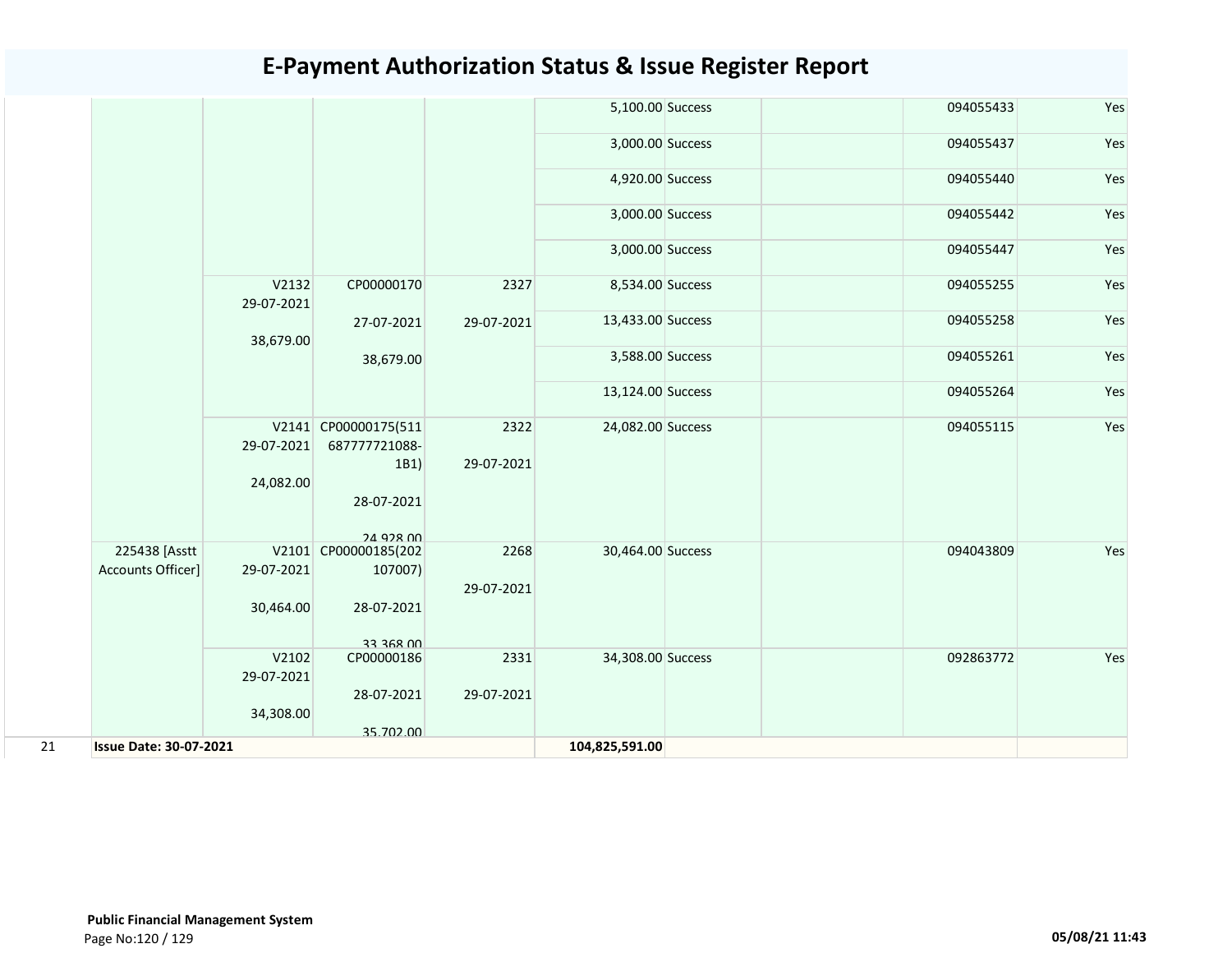| 225427 [Under<br>Secretary] | 30-07-2021<br>181,942.00          | V2148 CP00001581(511<br>687796145488-<br>1B1)<br>28-07-2021<br>185 250 00 | 2307<br>29-07-2021 | 181,942.00 Success |     | 100685635 | Yes |
|-----------------------------|-----------------------------------|---------------------------------------------------------------------------|--------------------|--------------------|-----|-----------|-----|
|                             | 30-07-2021<br>118,105.00          | V2149 CP00001589(511<br>687729240709-<br>1B1)<br>28-07-2021<br>119 980 00 | 2314<br>29-07-2021 | 118,105.00 Success |     | 100709020 | Yes |
|                             | V2150<br>30-07-2021<br>324,906.00 | CP00001600<br>28-07-2021<br>330.507.00                                    | 2274<br>29-07-2021 | 324,906.00 Failed  | R11 | 100685798 | Yes |
|                             | 30-07-2021<br>39,824.00           | V2151 CP00001662(202<br>107049)<br>30-07-2021<br>43 368 00                | 2372<br>30-07-2021 | 39,824.00 Success  |     | 100709199 | Yes |
|                             | V2153<br>30-07-2021<br>733,883.00 | CP00001389<br>19-07-2021<br>733.883.00                                    | 2369<br>30-07-2021 | 733,883.00 Success |     | 124021234 | Yes |
|                             | V2154<br>30-07-2021<br>759,093.00 | CP00001390<br>19-07-2021<br>759.093.00                                    | 2368<br>30-07-2021 | 759,093.00 Success |     | 124021261 | Yes |
|                             | V2155<br>30-07-2021<br>34,195.00  | CP00001524<br>27-07-2021<br>34.195.00                                     | 2334<br>30-07-2021 | 34,195.00 Success  |     | 101704841 | Yes |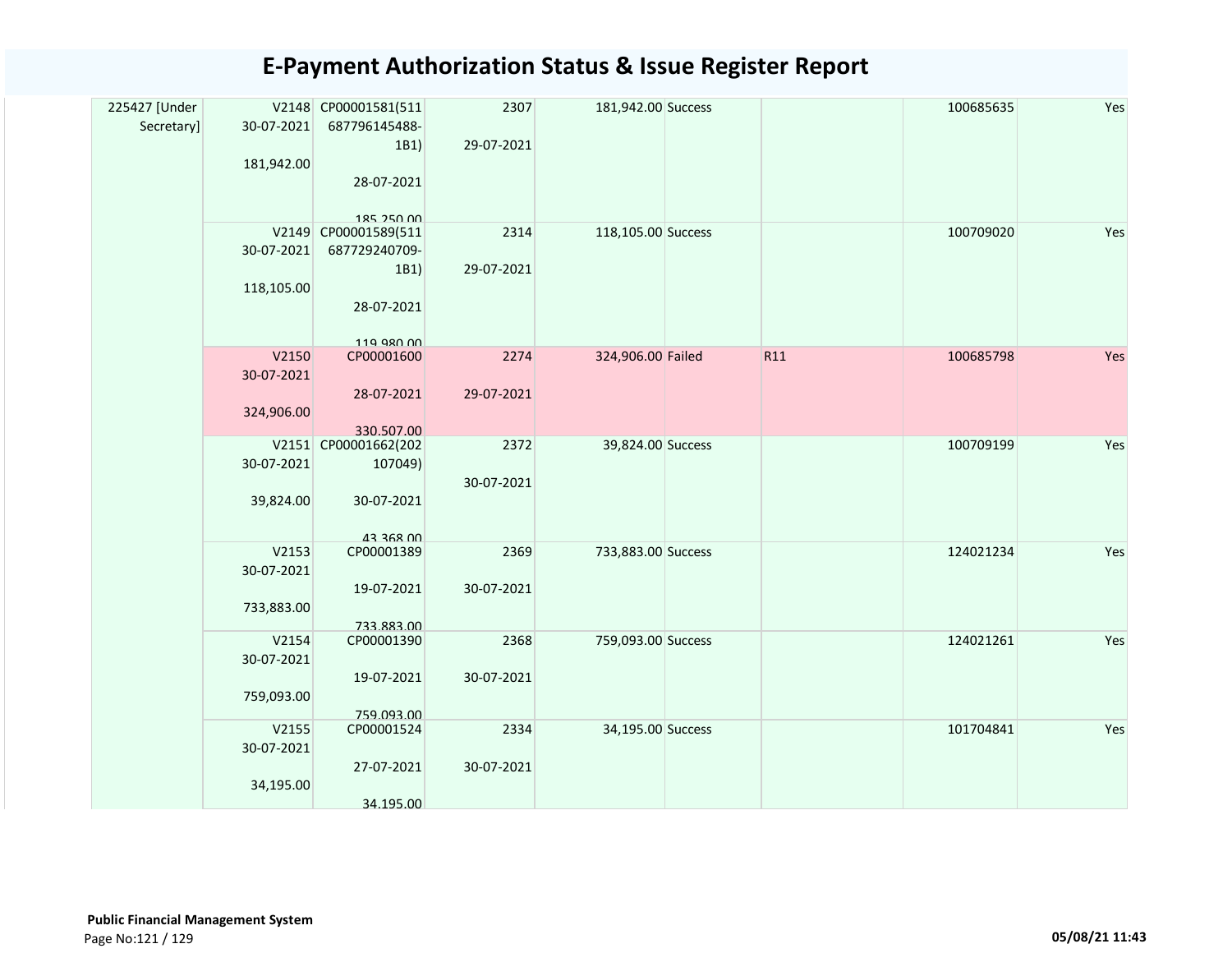| V2156               | CP00001525                            | 2364       | 26,320.00 Success | 101732502 | Yes |
|---------------------|---------------------------------------|------------|-------------------|-----------|-----|
| 30-07-2021          | 27-07-2021                            | 30-07-2021 |                   |           |     |
| 26,320.00           |                                       |            |                   |           |     |
|                     | 26.320.00                             |            |                   |           |     |
| V2157<br>30-07-2021 | CP00001543                            | 2366       | 22,106.00 Success | 101732153 | Yes |
|                     | 27-07-2021                            | 30-07-2021 |                   |           |     |
| 22,106.00           |                                       |            |                   |           |     |
|                     | 22.106.00                             |            |                   |           |     |
| V2158<br>30-07-2021 | CP00001542                            | 2365       | 24,704.00 Success | 101732253 | Yes |
|                     | 27-07-2021                            | 30-07-2021 |                   |           |     |
| 24,704.00           |                                       |            |                   |           |     |
| V2159               | 24.704.00<br>CP00001545               | 2367       | 24,771.00 Success | 101732369 | Yes |
| 30-07-2021          |                                       |            |                   |           |     |
|                     | 27-07-2021                            | 30-07-2021 |                   |           |     |
| 24,771.00           |                                       |            |                   |           |     |
| V2160               | 24.771.00<br>CP00001646               | 2340       |                   | 101747084 | Yes |
| 30-07-2021          |                                       |            | 7,113.00 Success  |           |     |
|                     | 29-07-2021                            | 30-07-2021 |                   |           |     |
| 7,113.00            |                                       |            |                   |           |     |
|                     | 7.113.00                              |            |                   |           |     |
| 30-07-2021          | V2161 CP00001623(511<br>687768950189- | 2362       | 7,938.00 Success  | 101708680 | Yes |
|                     | 1B1)                                  | 30-07-2021 |                   |           |     |
| 7,938.00            |                                       |            |                   |           |     |
|                     | 29-07-2021                            |            |                   |           |     |
|                     |                                       |            |                   |           |     |
|                     | 8 100 00<br>V2162 CP00001624(511      | 2361       | 20,669.00 Success | 101743725 | Yes |
| 30-07-2021          | 687705376698-                         |            |                   |           |     |
|                     | 1B1)                                  | 30-07-2021 |                   |           |     |
| 20,669.00           |                                       |            |                   |           |     |
|                     | 29-07-2021                            |            |                   |           |     |
|                     | 21 090 00                             |            |                   |           |     |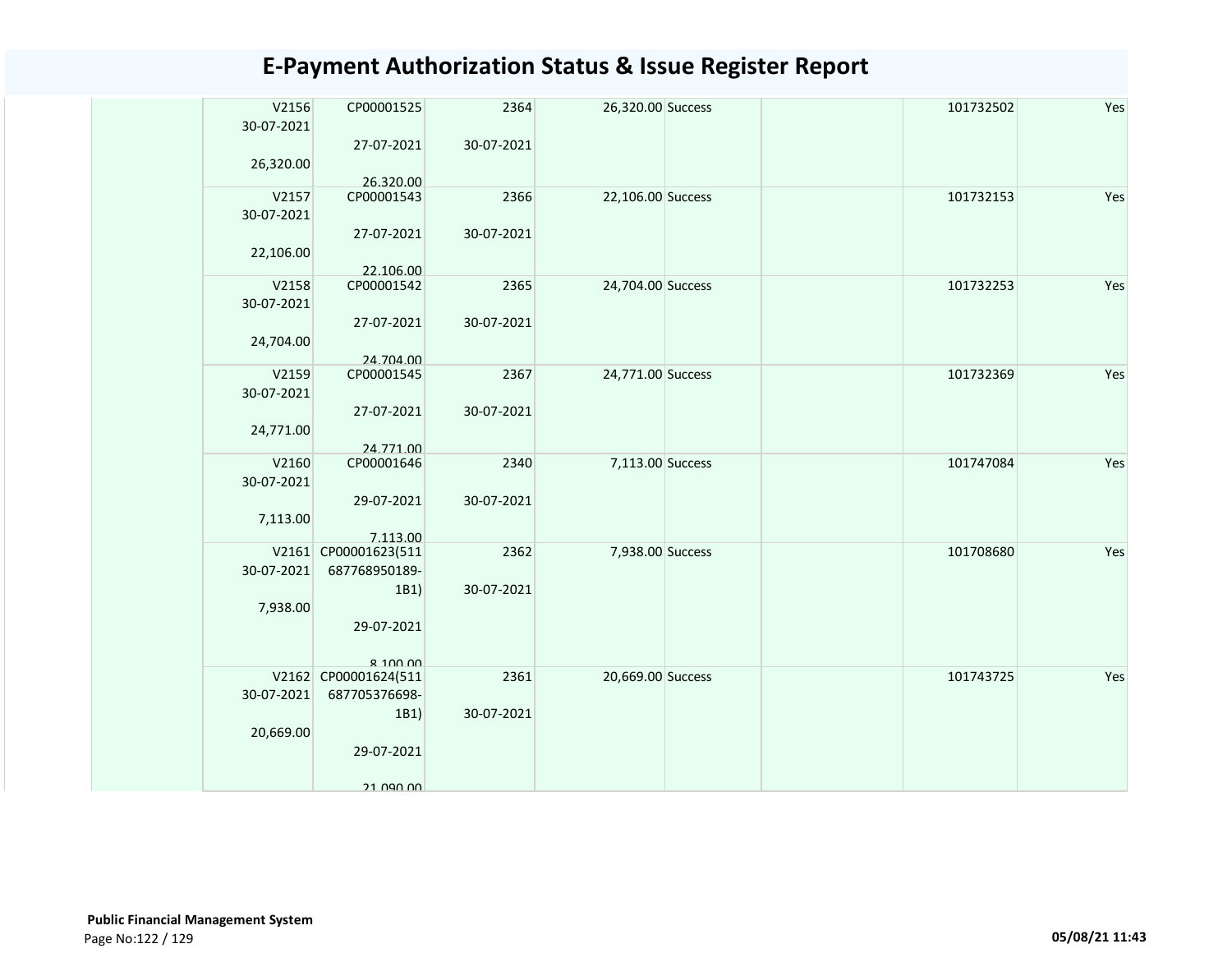| 30-07-2021                       | V2163 CP00001625(511<br>687742341407-<br>1B1)                      | 2360<br>30-07-2021 | 3,724.00 Success  | 101708574 | Yes |
|----------------------------------|--------------------------------------------------------------------|--------------------|-------------------|-----------|-----|
| 3,724.00                         | 29-07-2021<br>3.800.00                                             |                    |                   |           |     |
| V2164<br>30-07-2021<br>13,034.00 | CP00001627(511<br>687721693564-<br>1B1)<br>29-07-2021<br>13 300 00 | 2359<br>30-07-2021 | 13,034.00 Success | 101743186 | Yes |
| V2165<br>30-07-2021<br>9,987.00  | CP00001628(511<br>687705986421-<br>1B1)<br>29-07-2021<br>10 190 00 | 2358<br>30-07-2021 | 9,987.00 Success  | 101743844 | Yes |
| V2166<br>30-07-2021<br>7,779.00  | CP00001629(511<br>687740861768-<br>1B1)<br>29-07-2021<br>7 920 DD  | 2357<br>30-07-2021 | 7,779.00 Success  | 101743461 | Yes |
| V2167<br>30-07-2021<br>20,644.00 | CP00001630(511<br>687756938169-<br>1B1)<br>29-07-2021<br>21 000 00 | 2356<br>30-07-2021 | 20,644.00 Success | 101743618 | Yes |
| V2168<br>30-07-2021<br>4,000.00  | CP00001649<br>29-07-2021<br>4.000.00                               | 2336<br>30-07-2021 | 4,000.00 Success  | 101743949 | Yes |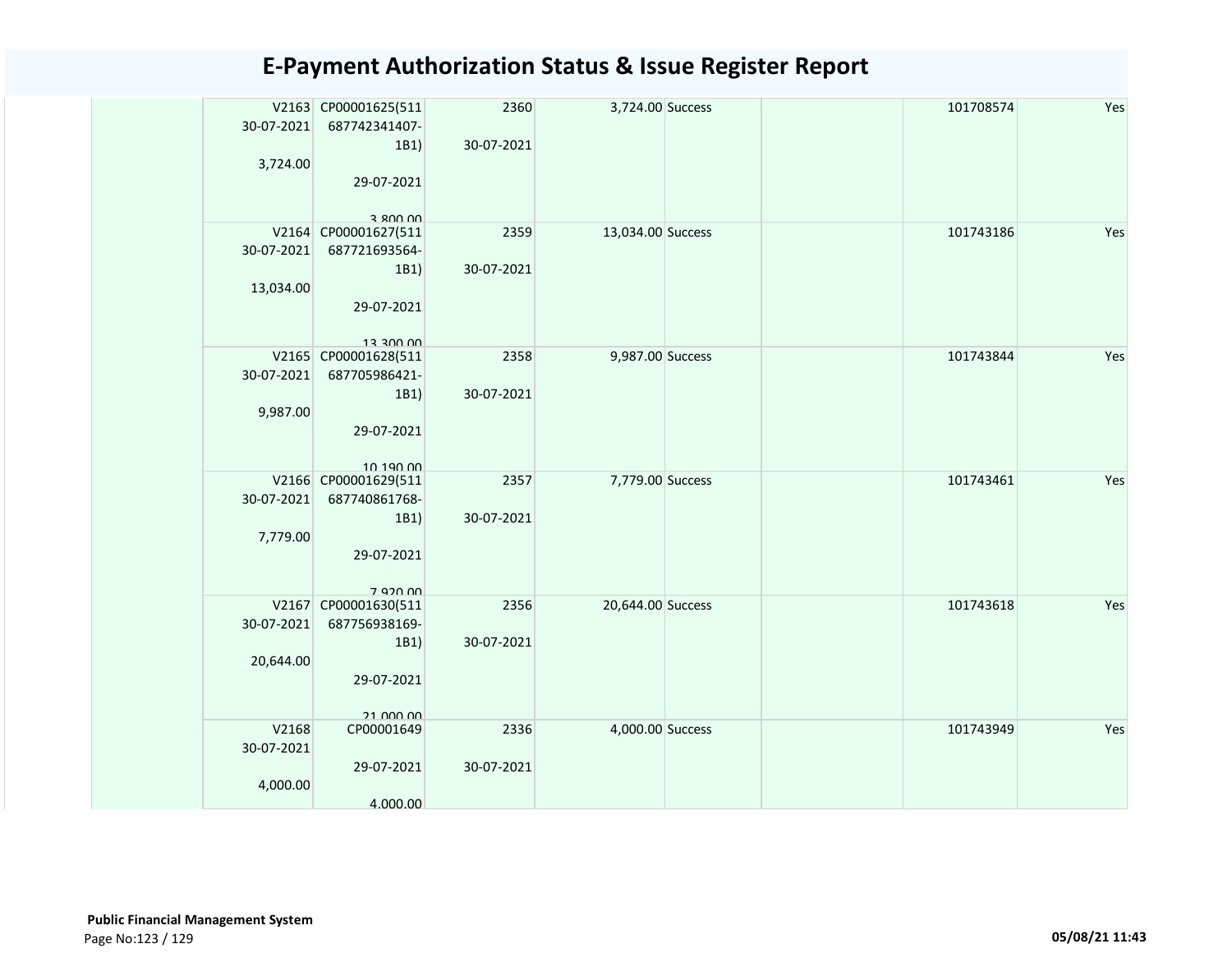| V2169<br>30-07-2021<br>4,357.00 | CP00001659<br>30-07-2021            | 2380<br>30-07-2021 | 4,357.00 Success   |  | 101735819 | Yes |
|---------------------------------|-------------------------------------|--------------------|--------------------|--|-----------|-----|
|                                 | 4.445.00                            |                    |                    |  |           |     |
| V2170                           | CP00001658                          | 2379               | 3,487.00 Success   |  | 101708078 | Yes |
| 30-07-2021                      |                                     |                    |                    |  |           |     |
| 3,487.00                        | 30-07-2021                          | 30-07-2021         |                    |  |           |     |
| V2171                           | 3.487.00<br>CP00001657              | 2378               | 13,562.00 Success  |  | 101708218 | Yes |
| 30-07-2021                      |                                     |                    |                    |  |           |     |
|                                 | 30-07-2021                          | 30-07-2021         |                    |  |           |     |
| 13,562.00                       |                                     |                    |                    |  |           |     |
|                                 | 13.562.00                           |                    |                    |  |           |     |
|                                 | V2172 CP00001650(GPF                | 2385               | 40,000.00 Success  |  | 101704717 | Yes |
| 30-07-2021                      | $\left[202107077\right)$            |                    |                    |  |           |     |
|                                 |                                     | 30-07-2021         |                    |  |           |     |
| 40,000.00                       | 30-07-2021                          |                    |                    |  |           |     |
|                                 |                                     |                    |                    |  |           |     |
|                                 | $40$ 000 00<br>V2173 CP00001652(511 | 2373               | 4,876.00 Success   |  | 101735932 | Yes |
| 30-07-2021                      | 687724819684-                       |                    |                    |  |           |     |
|                                 | 1B1)                                | 30-07-2021         |                    |  |           |     |
| 4,876.00                        |                                     |                    |                    |  |           |     |
|                                 | 30-07-2021                          |                    |                    |  |           |     |
|                                 |                                     |                    |                    |  |           |     |
|                                 | $A$ QAN $M$                         |                    |                    |  |           |     |
|                                 | V2174 CP00001653(511                | 2374               | 176,950.00 Success |  | 101735344 | Yes |
| 30-07-2021                      | 687749577956-                       |                    |                    |  |           |     |
|                                 | 1B1)                                | 30-07-2021         |                    |  |           |     |
| 176,950.00                      | 30-07-2021                          |                    |                    |  |           |     |
|                                 |                                     |                    |                    |  |           |     |
|                                 | 180,000,00                          |                    |                    |  |           |     |
|                                 | V2175 CP00001654(511                | 2375               | 2,947.00 Success   |  | 101732865 | Yes |
| 30-07-2021                      | 687717056946-                       |                    |                    |  |           |     |
|                                 | 1B1)                                | 30-07-2021         |                    |  |           |     |
| 2,947.00                        |                                     |                    |                    |  |           |     |
|                                 | 30-07-2021                          |                    |                    |  |           |     |
|                                 |                                     |                    |                    |  |           |     |
|                                 | 3 000 00                            |                    |                    |  |           |     |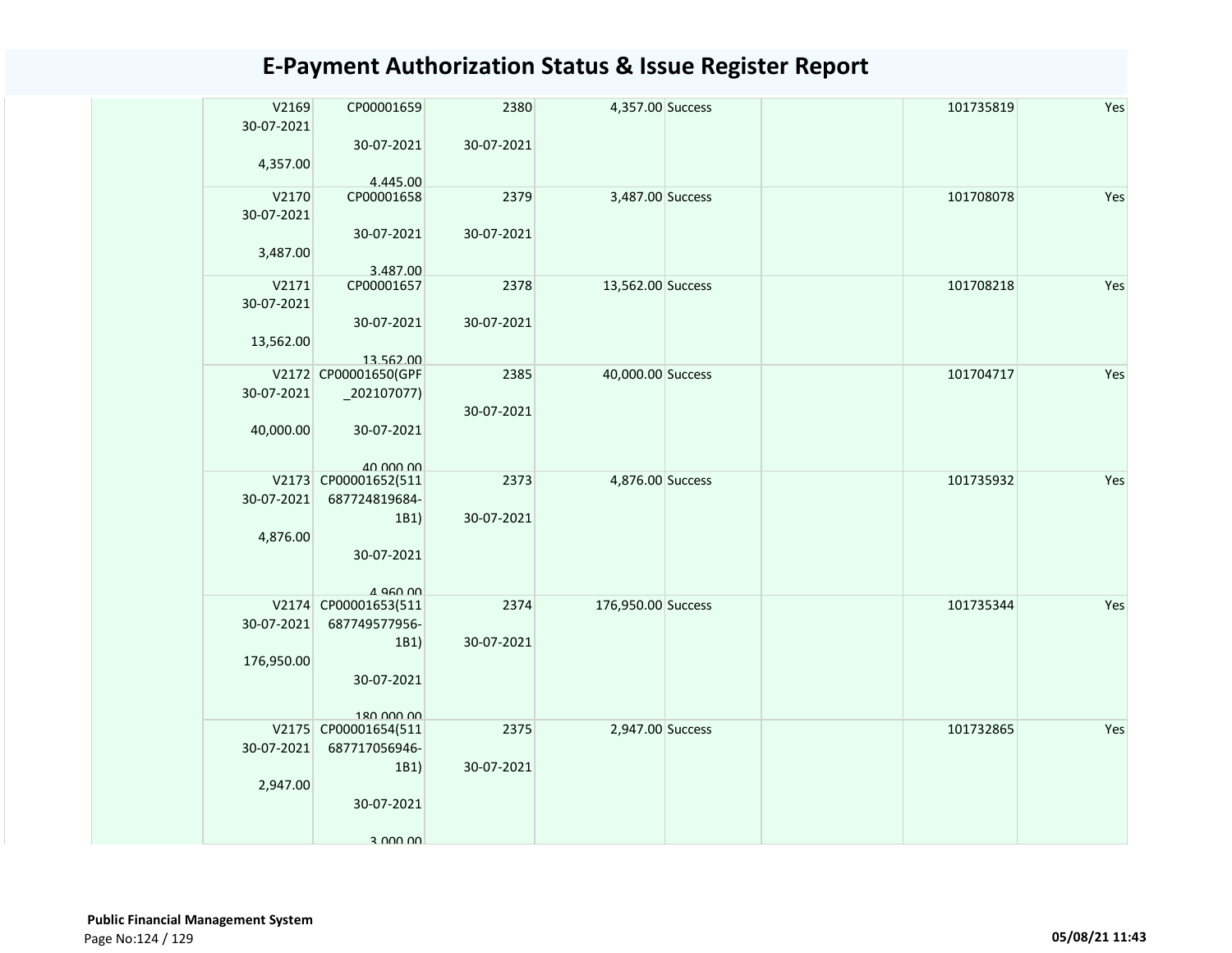| 30-07-2021<br>3,934.00                | V2176 CP00001655(511<br>687766523227-<br>1B1)<br>30-07-2021<br>$A$ $005$ $00$ | 2376<br>30-07-2021 | 3,934.00 Success       |  | 101732996 | Yes |
|---------------------------------------|-------------------------------------------------------------------------------|--------------------|------------------------|--|-----------|-----|
| 30-07-2021<br>6,777.00                | V2177 CP00001656(511<br>687734768094-<br>1B1)<br>30-07-2021<br>$6$ ann nn     | 2377<br>30-07-2021 | 6,777.00 Success       |  | 101704967 | Yes |
| 30-07-2021<br>58,394.00               | V2178 CP00001663(511<br>687748661290-<br>1B1)<br>30-07-2021<br>59 400 00      | 2387<br>30-07-2021 | 58,394.00 Success      |  | 101735234 | Yes |
| 30-07-2021                            | V2179 CP00001665(202<br>107050)                                               | 2388               | 35,104.00 Success      |  | 101732035 | Yes |
| 59.938.00                             | 30-07-2021                                                                    | 30-07-2021         | 24,834.00 Success      |  | 101732043 | Yes |
| V2180<br>30-07-2021<br>39,824.00      | CP00001667(202<br>107051)<br>30-07-2021<br><b>43 368 00</b>                   | 2390<br>30-07-2021 | 39,824.00 Success      |  | 101735687 | Yes |
| V2181<br>30-07-2021<br>100,000,000.00 | CP00001664<br>30-07-2021<br>100.000.000.00                                    | 2389<br>30-07-2021 | 100,000,000.00 Success |  | 101805375 | Yes |
| V2183<br>30-07-2021<br>5,044.00       | CP00001463<br>23-07-2021<br>5.044.00                                          | 2337<br>30-07-2021 | 5,044.00 Success       |  | 101984797 | Yes |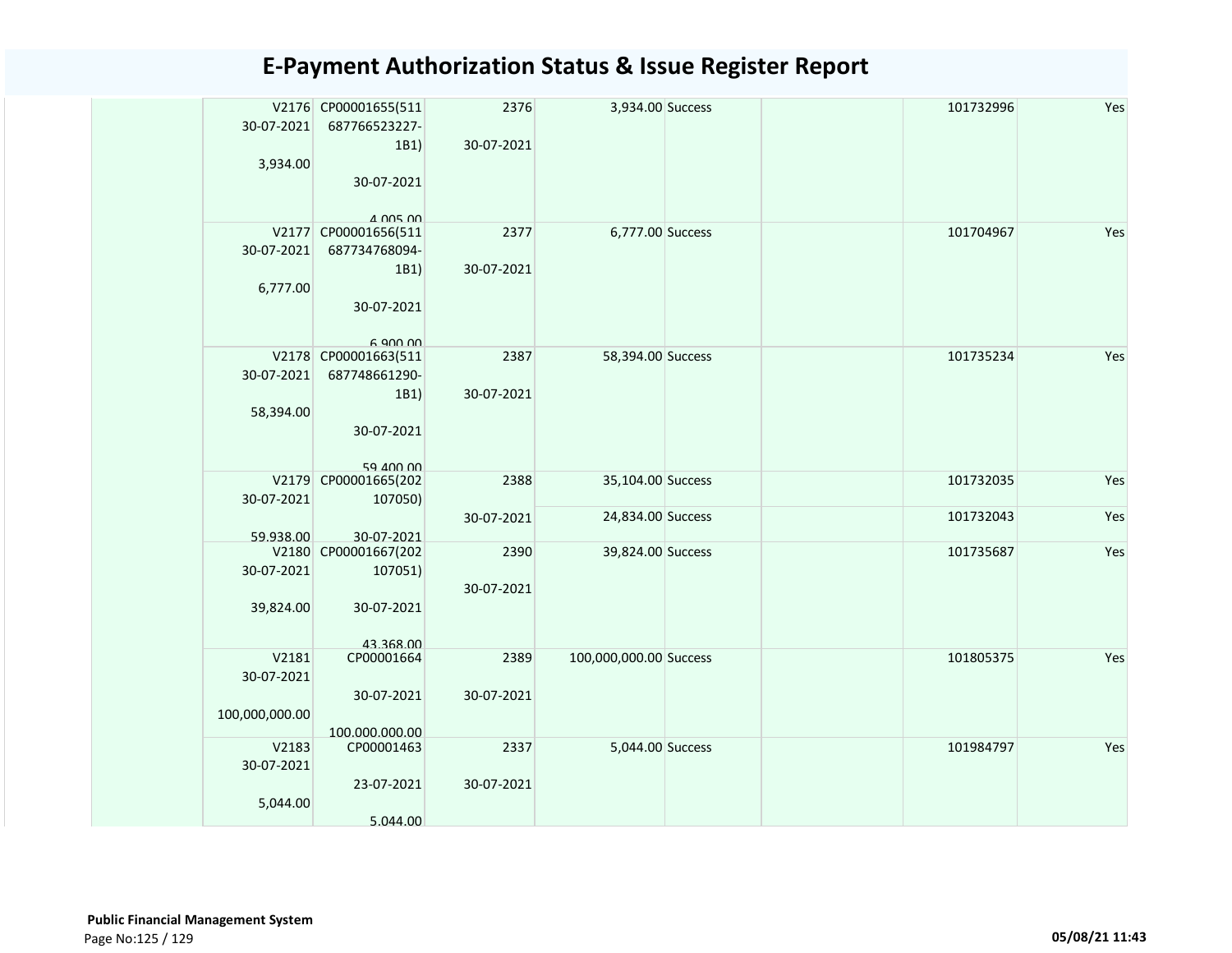| V2184<br>30-07-2021 | CP00001648                            | 2338       | 2,595.00 Success |                | 101984671<br>Yes |
|---------------------|---------------------------------------|------------|------------------|----------------|------------------|
|                     | 29-07-2021                            | 30-07-2021 |                  |                |                  |
| 2,595.00            |                                       |            |                  |                |                  |
|                     | 2.595.00                              |            |                  |                |                  |
| V2185               | CP00001647                            | 2339       | 1,828.00 Success |                | 101984525<br>Yes |
| 30-07-2021          |                                       |            |                  |                |                  |
|                     | 29-07-2021                            | 30-07-2021 |                  |                |                  |
| 1,828.00            |                                       |            |                  |                |                  |
|                     | 1.828.00<br>V2186 CP00001631(511      | 2355       |                  | 442.00 Success | 101982932<br>Yes |
| 30-07-2021          | 687771154437-                         |            |                  |                |                  |
|                     | 1B1)                                  | 30-07-2021 |                  |                |                  |
| 442.00              |                                       |            |                  |                |                  |
|                     | 29-07-2021                            |            |                  |                |                  |
|                     |                                       |            |                  |                |                  |
|                     | 450.00<br>V2187 CP00001632(511        | 2354       | 2,652.00 Success |                | 101984077<br>Yes |
| 30-07-2021          | 687762576248-                         |            |                  |                |                  |
|                     | 1B1)                                  | 30-07-2021 |                  |                |                  |
| 2,652.00            |                                       |            |                  |                |                  |
|                     | 29-07-2021                            |            |                  |                |                  |
|                     |                                       |            |                  |                |                  |
|                     | 2.700.00                              |            |                  |                |                  |
| 30-07-2021          | V2188 CP00001633(511<br>687749284347- | 2353       | 4,472.00 Success |                | Yes<br>101984394 |
|                     | 1B1)                                  | 30-07-2021 |                  |                |                  |
| 4,472.00            |                                       |            |                  |                |                  |
|                     | 29-07-2021                            |            |                  |                |                  |
|                     |                                       |            |                  |                |                  |
|                     | $A$ 5.49 $\Omega$                     |            |                  |                |                  |
|                     | V2189 CP00001634(511                  | 2352       | 1,966.00 Success |                | 101984224<br>Yes |
| 30-07-2021          | 687757094427-                         | 30-07-2021 |                  |                |                  |
| 1,966.00            | 1B1)                                  |            |                  |                |                  |
|                     | 29-07-2021                            |            |                  |                |                  |
|                     |                                       |            |                  |                |                  |
|                     | 2.000.00                              |            |                  |                |                  |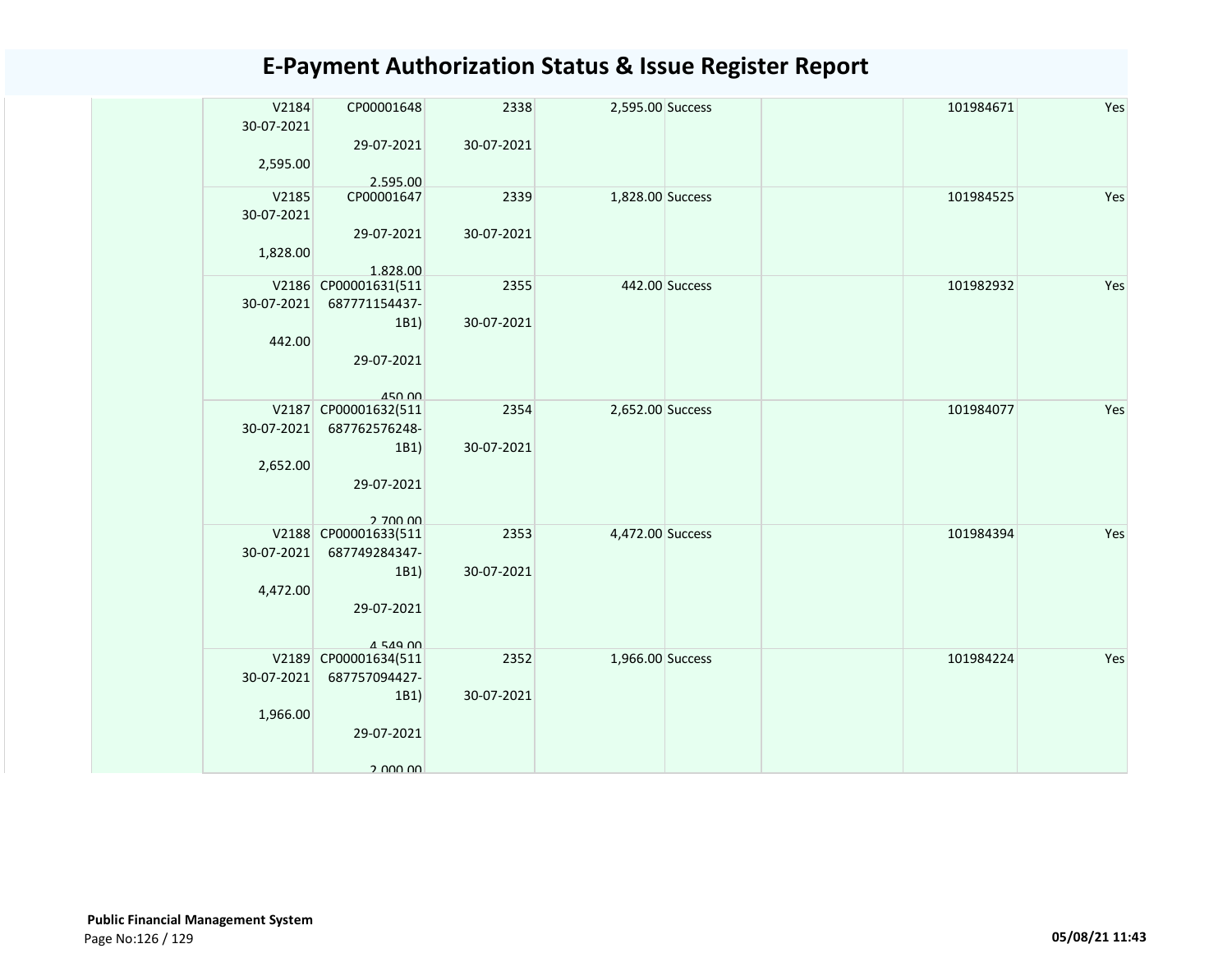| 30-07-2021 | V2190 CP00001635(511<br>687747923728- | 2351       | 17,398.00 Success |  | 101987362 | Yes |
|------------|---------------------------------------|------------|-------------------|--|-----------|-----|
| 17,398.00  | 1B1)<br>29-07-2021                    | 30-07-2021 |                   |  |           |     |
|            | 17 697 00                             |            |                   |  |           |     |
|            | V2191 CP00001636(511                  | 2350       | 45,172.00 Success |  | 101987512 | Yes |
| 30-07-2021 | 687756373160-                         | 30-07-2021 |                   |  |           |     |
| 45,172.00  | 1B1)                                  |            |                   |  |           |     |
|            | 29-07-2021                            |            |                   |  |           |     |
|            | 45 950 00                             |            |                   |  |           |     |
| 30-07-2021 | V2192 CP00001637(511<br>687750664161- | 2349       | 94,094.00 Success |  | 101987231 | Yes |
|            | 1B1)                                  | 30-07-2021 |                   |  |           |     |
| 94,094.00  |                                       |            |                   |  |           |     |
|            | 29-07-2021                            |            |                   |  |           |     |
|            | Q5 716 00                             |            |                   |  |           |     |
|            | V2193 CP00001638(511                  | 2348       | 4,852.00 Success  |  | 101990200 | Yes |
| 30-07-2021 | 687774122894-<br>1B1)                 | 30-07-2021 |                   |  |           |     |
| 4,852.00   |                                       |            |                   |  |           |     |
|            | 29-07-2021                            |            |                   |  |           |     |
|            | A 935 00                              |            |                   |  |           |     |
|            | V2194 CP00001639(511                  | 2347       | 2,458.00 Success  |  | 101987884 | Yes |
| 30-07-2021 | 687711905095-                         | 30-07-2021 |                   |  |           |     |
| 2,458.00   | 1B1)                                  |            |                   |  |           |     |
|            | 29-07-2021                            |            |                   |  |           |     |
|            |                                       |            |                   |  |           |     |
|            | 250000<br>V2195 CP00001640(511        | 2346       | 92,139.00 Success |  | 101987632 | Yes |
| 30-07-2021 | 687718027320-                         |            |                   |  |           |     |
|            | 1B1)                                  | 30-07-2021 |                   |  |           |     |
| 92,139.00  | 29-07-2021                            |            |                   |  |           |     |
|            |                                       |            |                   |  |           |     |
|            | 93 727 NO                             |            |                   |  |           |     |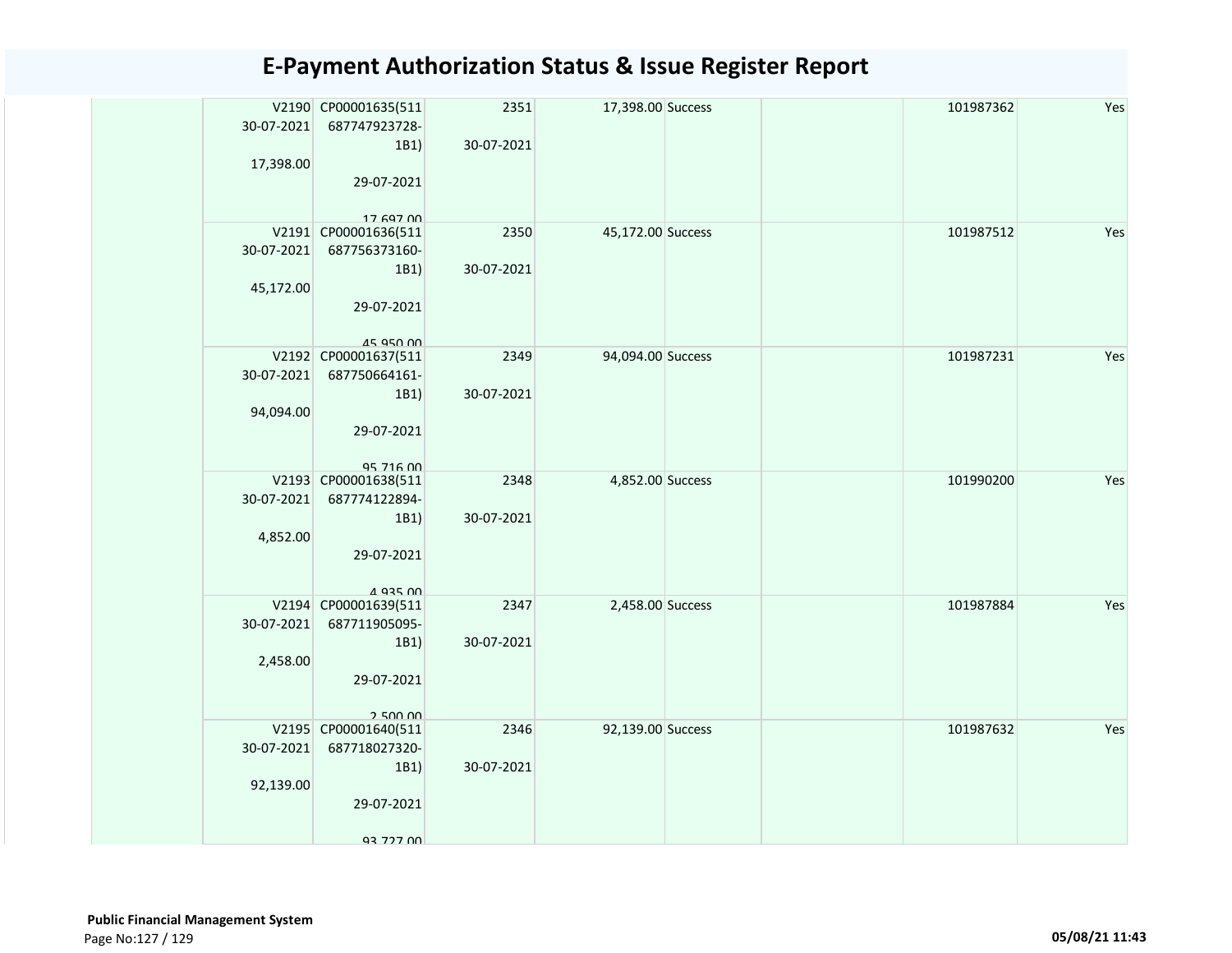| 30-07-2021 | V2196 CP00001641(511<br>687737065117-<br>1B1) | 2345<br>30-07-2021 | 5,304.00 Success | 101990360 | Yes |
|------------|-----------------------------------------------|--------------------|------------------|-----------|-----|
| 5,304.00   | 29-07-2021<br>$5$ $400$ $00$                  |                    |                  |           |     |
|            | V2197 CP00001642(511                          | 2344               | 1,327.00 Success | 101969040 | Yes |
| 30-07-2021 | 687766687507-                                 |                    |                  |           |     |
| 1,327.00   | 1B1)<br>29-07-2021                            | 30-07-2021         |                  |           |     |
|            | 1 350 00                                      |                    |                  |           |     |
|            | V2198 CP00001643(511                          | 2343               | 5,308.00 Success | 101990523 | Yes |
| 30-07-2021 | 687757964236-                                 |                    |                  |           |     |
|            | 1B1)                                          | 30-07-2021         |                  |           |     |
| 5,308.00   | 29-07-2021<br>$5$ $400$ $00$                  |                    |                  |           |     |
|            | V2199 CP00001644(511                          | 2342               | 3,182.00 Success | 101990056 | Yes |
| 30-07-2021 | 687786869204-                                 |                    |                  |           |     |
|            | 1B1)                                          | 30-07-2021         |                  |           |     |
| 3,182.00   | 29-07-2021                                    |                    |                  |           |     |
|            |                                               |                    |                  |           |     |
|            | 3.244.00                                      |                    |                  |           |     |
| 30-07-2021 | V2200 CP00001645(511                          | 2341               | 2,121.00 Success | 101987751 | Yes |
|            | 687736232248-<br>1B1)                         | 30-07-2021         |                  |           |     |
| 2,121.00   |                                               |                    |                  |           |     |
|            | 29-07-2021                                    |                    |                  |           |     |
|            |                                               |                    |                  |           |     |
| V2201      | 2,160,00<br>CP00001660                        | 2381               | 1,887.00 Success | 101990820 | Yes |
| 30-07-2021 |                                               |                    |                  |           |     |
|            | 30-07-2021                                    | 30-07-2021         |                  |           |     |
| 1,887.00   |                                               |                    |                  |           |     |
|            | 1.887.00                                      |                    |                  |           |     |